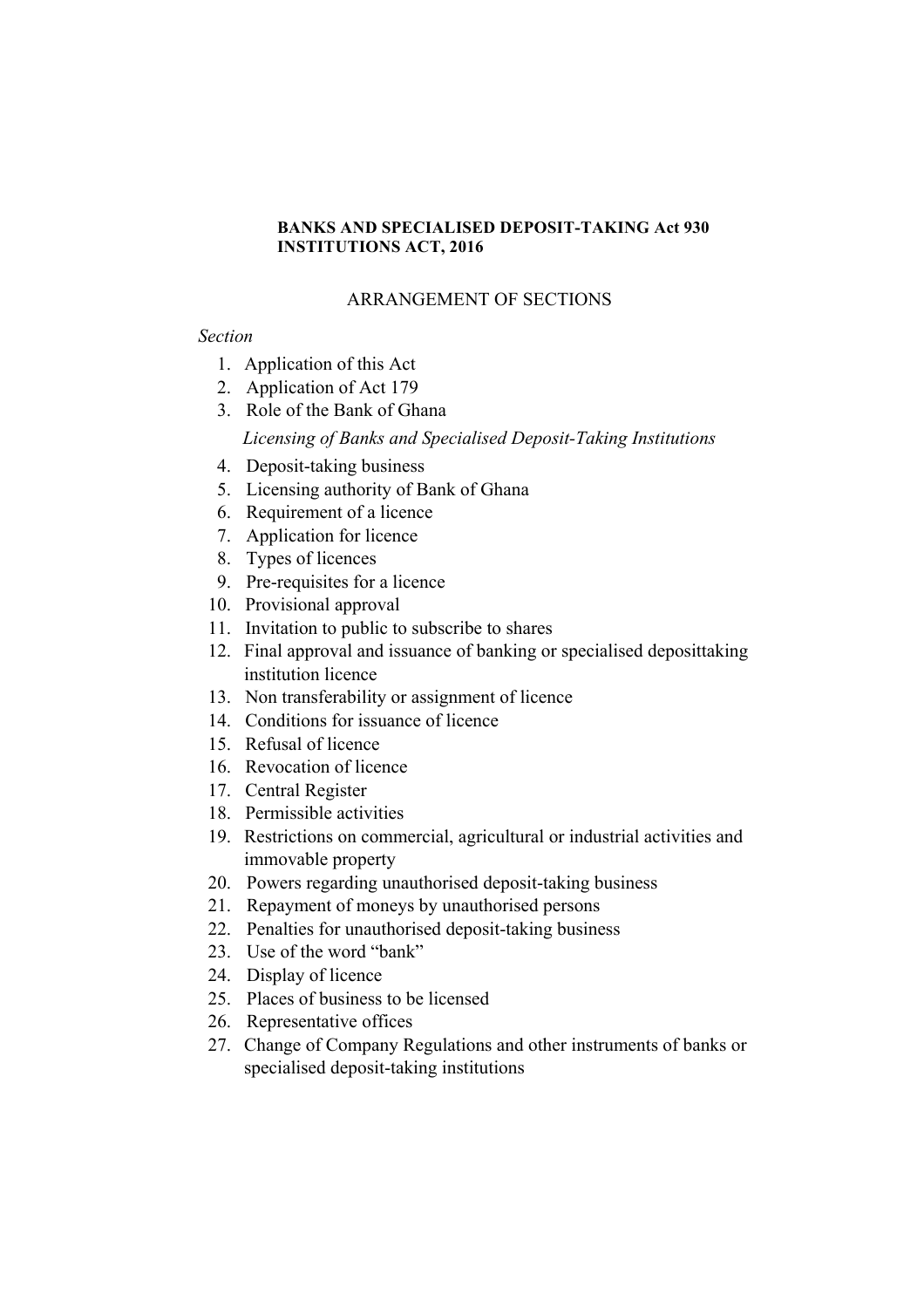### **Act 930 BANKS AND SPECIALISED DEPOSIT-TAKING INSTITUTIONS ACT, 2016**

## *Capital and Reserves*

- 28. Minimum paid-up capital
- 29. Capital adequacy and other capital requirements
- 30. Additional capital in respect of special risks
- 31. Capital adequacy requirements on a consolidated basis
- 32. Notifying non-compliance with capital requirements
- 33. Penalty for non-compliance with capital requirements
- 34. Reserve Fund
- 35. Restrictions on declaration and payment of dividend

# *Liquidity*

- 36. Liquidity requirements
- 37. Maintenance of liquid assets on a consolidated basis
- 38. Additional liquidity requirement for additional risk
- 39. Notification of non-compliance with minimum liquidity requirements
- 40. Penalties for non-compliance with liquidity requirements
- 41. Maintenance of Net Open Position

### *Ownership and Control*

- 42. Reporting of group structures
- 43. Registration requirement for financial holding companies
- 44. Application for registration
- 45. Display of certificate of registration
- 46. Restriction on activities of financial holding companies
- 47. Power to require restructuring of ownership
- 48. Withdrawal of registration by Bank of Ghana
- 49. Transfer of shares affecting significant shareholdings
- 50. Disapproval of transfer of shares
- 51. Restriction of cap on ownership
- 52. Sale of businesses, mergers, amalgamations and reconstructions
- 53. Consideration of application
- 54. Review of applications for approval of sale of businesses, mergers, amalgamations, or reconstructions
- 55. Penalties for non-compliance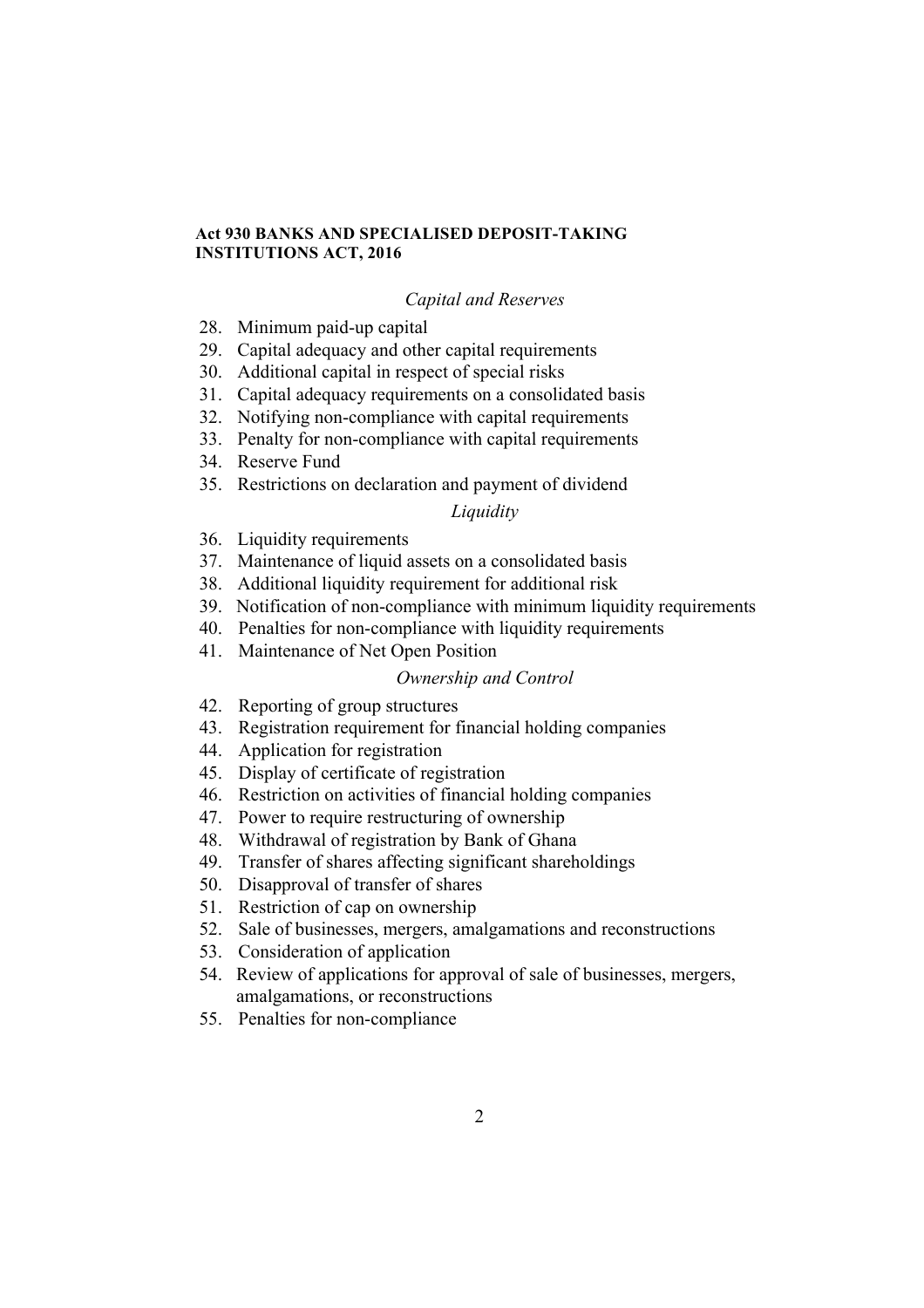### **BANKS AND SPECIALISED DEPOSIT-TAKING Act 930 INSTITUTIONS ACT, 2016**

- 56. Corporate governance
- 57. Duty of directors to report
- 58. Disqualification of a director and key management personnel
- 59. Disclosure of interest
- 60. Intervention of the Bank of Ghana in appointments

### *Restrictions on Lending and Investments*

- 61. Prohibition of an advance against security of own shares
- 62. Limits on financial exposure
- 63. Financial exposure limits on a consolidated basis
- 64. Restrictions on transactions with an affiliate
- 65. Restriction on purchase or transfer of certain assets from an affiliate and insider
- 66. Restrictions on inter-institutional placements and loans
- 67. Restrictions on financial exposures to an insider
- 68. Limits on financial exposures to related parties on a consolidated basis
- 69. Restrictions on lending to staff
- 70. Requirements for lending to insiders and their related interests
- 71. Restriction on establishment of a subsidiary company
- 72. Limits on investment by banks or specialised deposit-taking institutions in respect of a subsidiary company
- 73. Limits on investment by banks or specialised deposit-taking institutions in respect of non-subsidiary institutions
- 74. Reporting of exposures
- 75. Asset classification, provisioning and write-offs
- 76. Limits on a foreign exchange business
- 77. Powers to impose stricter prudential limits

#### *Accounts and Audit*

- 78. Guidelines on accounting standards and disclosures in financial statements
- 79. Accounting records
- 80. Financial statements
- 81. Appointment of auditors
- 82. Power of the Bank of Ghana to appoint auditors
- 83. Remuneration of auditor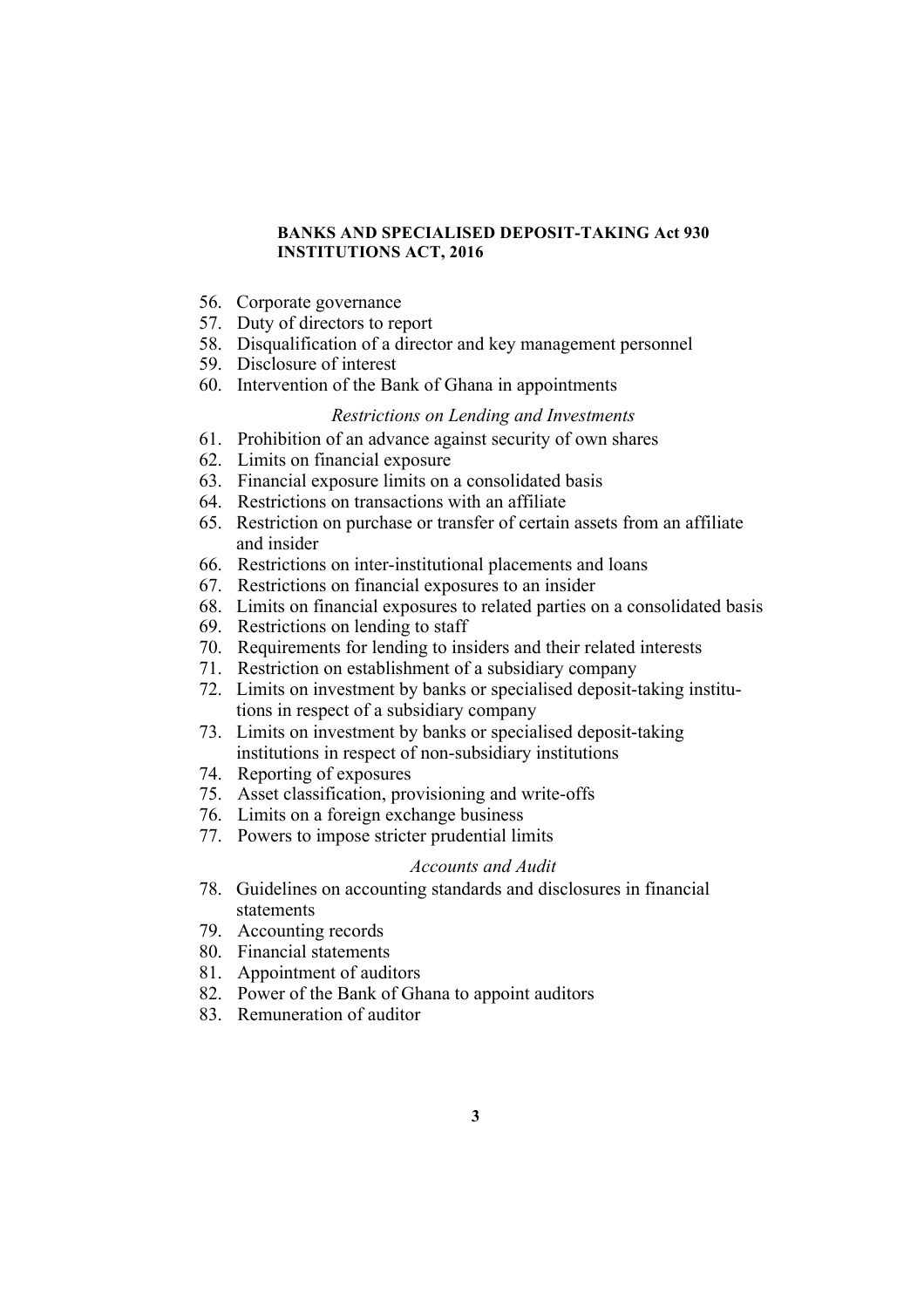## **Act 930 BANKS AND SPECIALISED DEPOSIT-TAKING INSTITUTIONS ACT, 2016**

- 84. Right of auditor to access information
- 85. Report of auditor
- 86. Meetings with auditors
- 87. Duties of auditor to the Bank of Ghana
- 88. Special audit and additional information
- 89. Termination of appointment of auditor
- 90. Display of financial statements

## *Powers of Supervision and Control*

- 91. Powers of regulation and supervision
- 92. Directives
- 93. Information and periodic returns
- 94. Examination
- 95. Investigation or scrutiny
- 96. Power of examiners
- 97. Taking custody of records
- 98. Verification of information
- 99. Examination reports
- 100. Follow-up action on examination and other supervisory reports
- 101. Appointment of advisor
- 102. Remedial measures for banks, specialised deposit-taking institutions or financial holding companies
- 103. Remedial measures for directors, key management personnel, and significant shareholders
- 104. Prompt corrective action for adequately capitalised banks, specialised deposit-taking institutions, or financial holding companies suffering material losses
- 105. Prompt corrective action for undercapitalised banks, specialised deposit-taking institutions or financial holding companies
- 106. Prompt corrective action for significantly undercapitalised banks, specialised deposit-taking institutions or financial holding companies

# *Official Administration*

- 107. Grounds for appointing an official administrator
- 108. General powers of the official administrator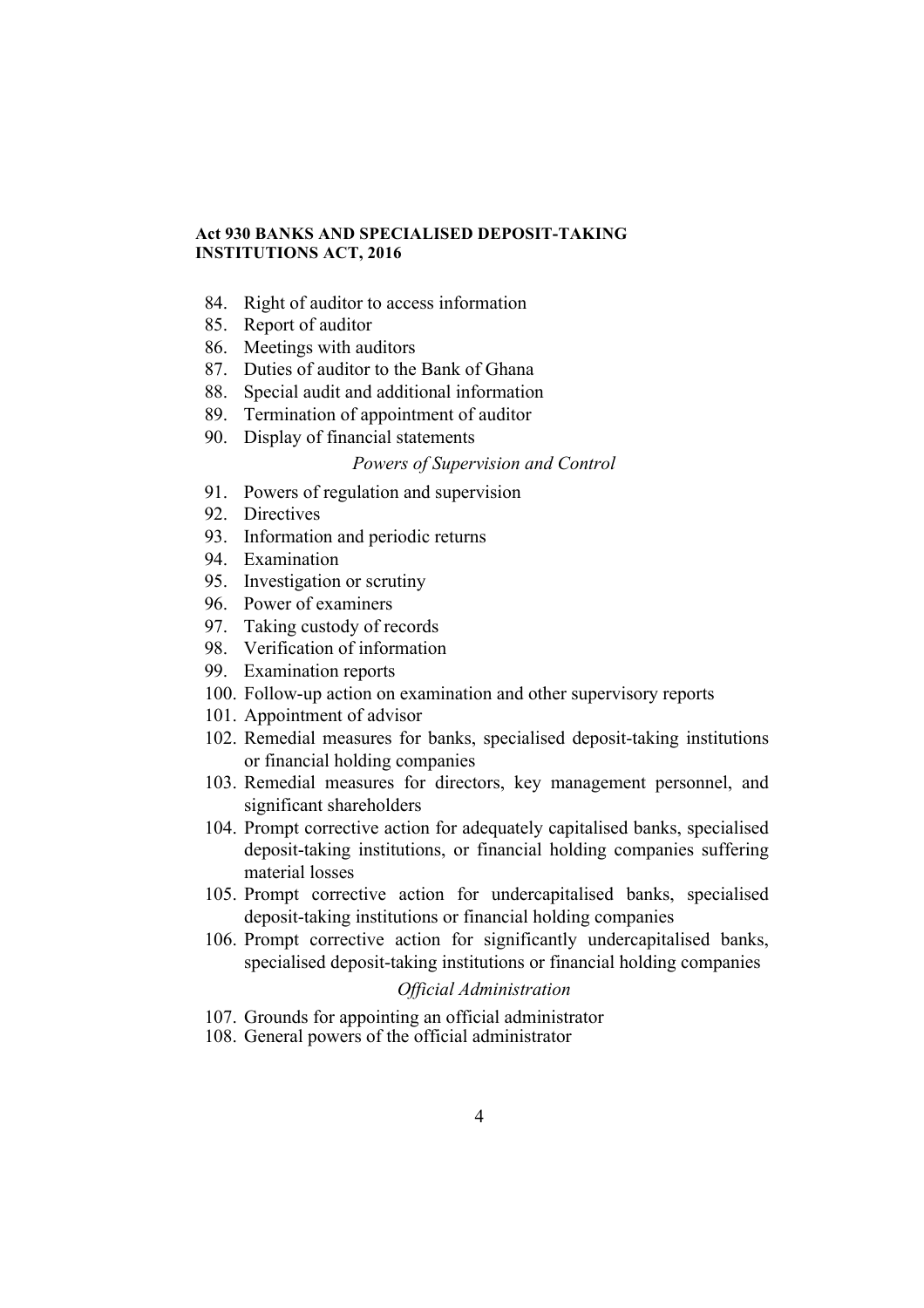### **BANKS AND SPECIALISED DEPOSIT-TAKING Act 930 INSTITUTIONS ACT, 2016**

- 109. Oversight of official administrator by the Bank of Ghana
- 110. Suspension of dividends
- 111. Moratorium and effect of official administration on proceedings
- 112. Suspension of rights of termination
- 113. Control of the bank or specialised deposit-taking institution by official administrator
- 114. Inventory and plan of action to resolve the bank or specialised deposit-taking institution
- 115. Capital increase by existing shareholders
- 116. Recapitalisation by new shareholders
- 117. Mergers, sales and other restructurings
- 118. Mandatory restructuring of liabilities
- 119. Removal of directors and key management personnel
- 120. Misconduct by significant shareholders, directors, key management personnel and others
- 121. Expenses of the official administration
- 122. Termination of official administration

# *Receivership and Liquidation*

- 123. Mandatory revocation of licence and initiation of receivership
- 124. Qualifications and compensation for receiver
- 125. Notice and registration of receivership
- 126. Oversight of Bank of Ghana over receiver
- 127. General powers of receiver
- 128. Effects of receivership
- 129. Control of the bank or specialised deposit-taking institution by receiver
- 130. Inventory of assets and new financial position
- 131. Repudiation of contracts
- 132. Setting aside of pre-receivership transactions
- 133. Determination of claims
- 134. Claims relating to eligible financial contracts
- 135. Priorities in payment of claims
- 136. Termination of receivership and final reporting to the Bank of Ghana
- 137. Miscellaneous receivership provisions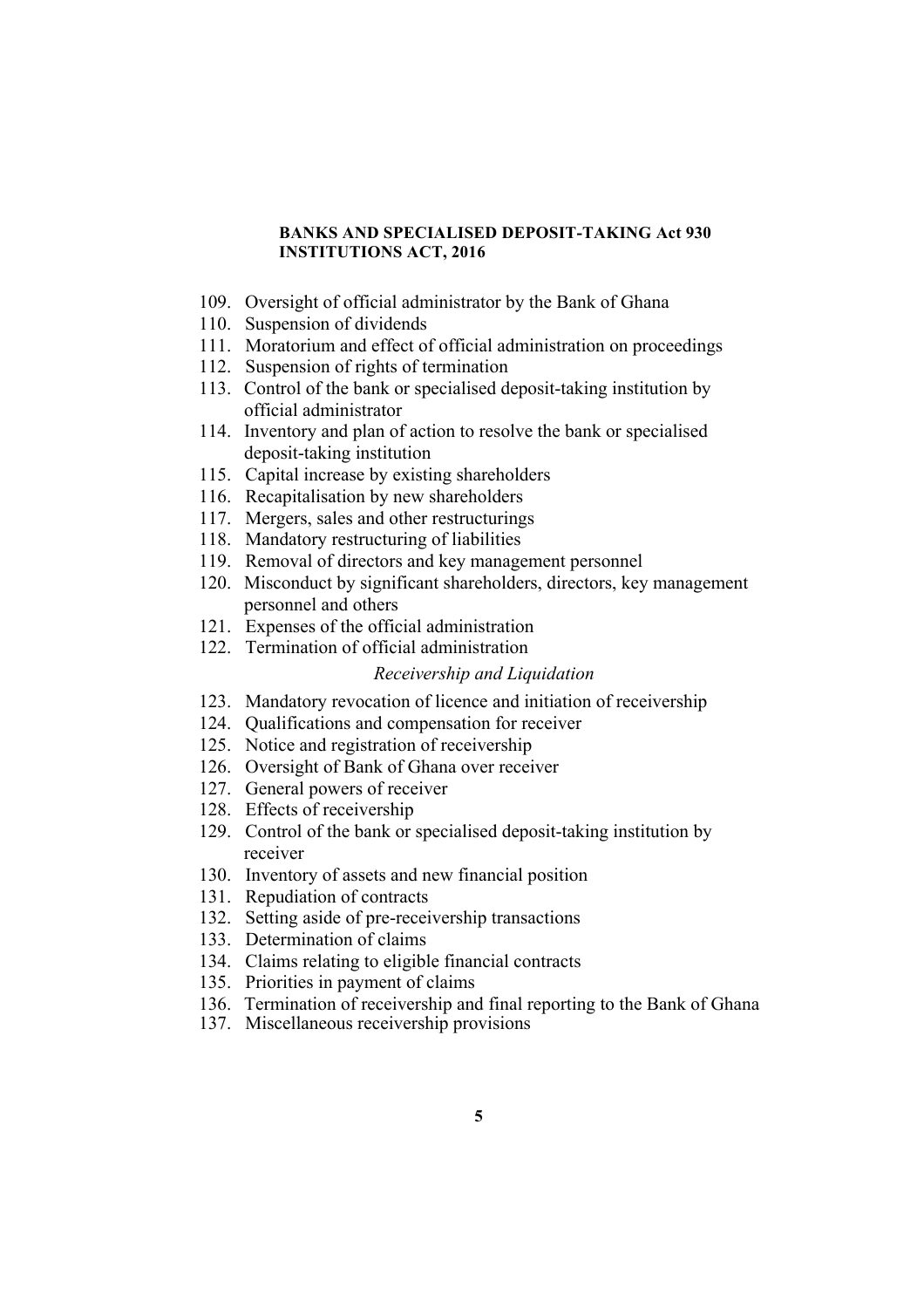## **Act 930 BANKS AND SPECIALISED DEPOSIT-TAKING INSTITUTIONS ACT, 2016**

- 138. Relationship with other enactments
- 139. Voluntary winding-up

#### *Miscellaneous Provisions*

- 140. Review of decisions of the Bank of Ghana on licensing
- 141. Review of decision of Bank of Ghana on official administration, liquidation and receivership by arbitration
- 142. Review of decisions through arbitration
- 143. Unclaimed balances
- 144. Prohibition of floating charge
- 145. Confidentiality obligations of officials and employees of the Bank of Ghana
- 146. Secrecy of customer information
- 147. Agreements for exchange of information
- 148. Disclosure of information relating to banks or specialised deposittaking institutions or financial holding companies
- 149. Submission of reports on trend and progress
- 150. Protection from liability and indemnification
- 151. Collection of civil penalties
- 152. Prosecution of offences and penalties
- 153. Joinder of offences
- 154. General penalty
- 155. Regulations
- 156. Interpretation
- 157. Repeal and savings
- 158. Validity of existing licence
- 159. Transitional provisions
- 160. Moratorium for transition

### *SCHEDULES*

#### FIRST SCHEDULE *Oath of Confidentiality*

SECOND SCHEDULE *Oath of Confidentiality*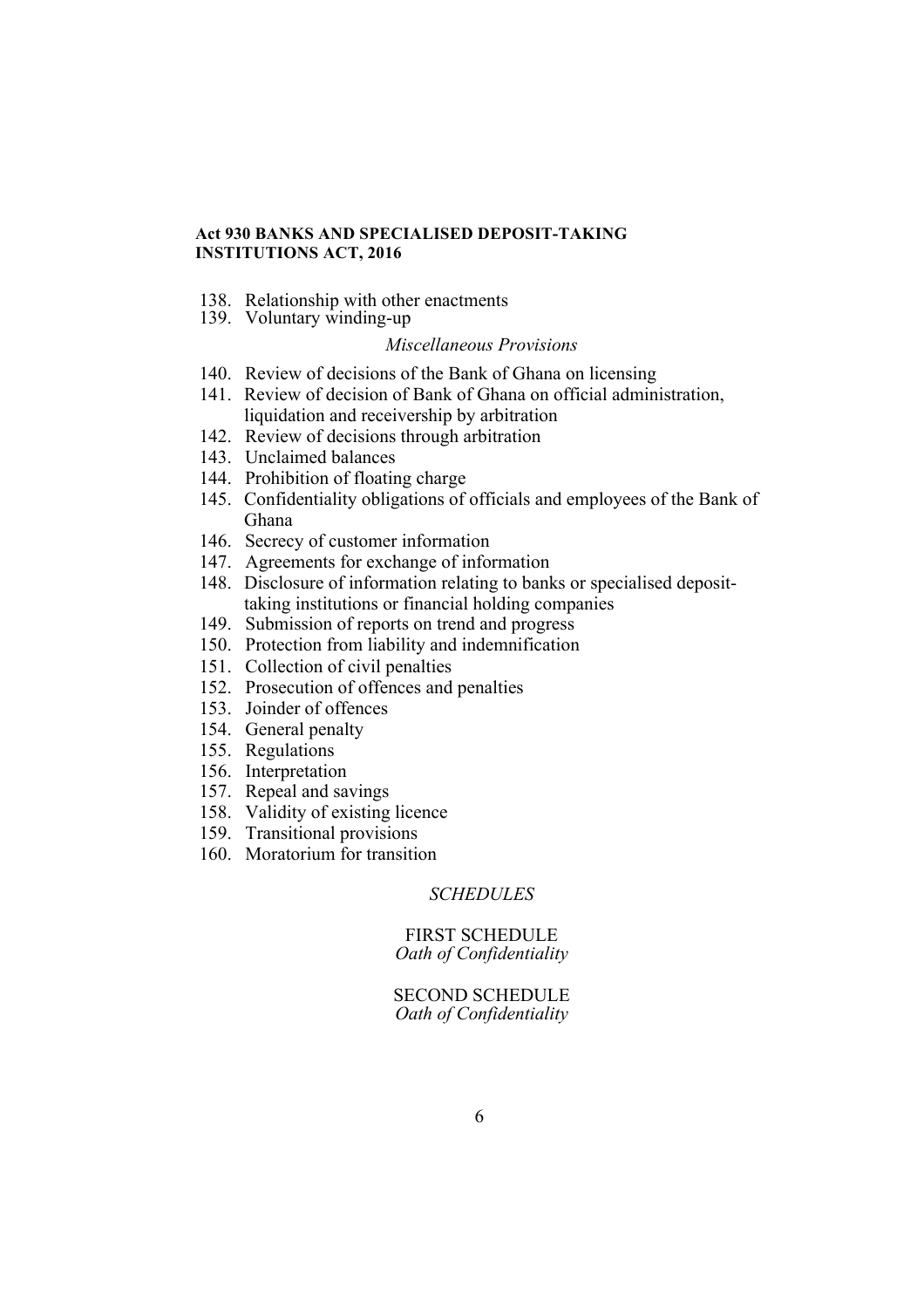

**Act 930**

**THE NINE HUNDRED AND THIRTIET H**

# OF THE PARLIAMENT OF THE REPUBLIC OF GHANA ENTITLED

# **BANKS AND SPECIALISED DEPOSIT-TAKING INSTITUTIONS ACT, 2016**

An ACT to amend and consolidate the laws relating to deposit-taking; to regulate institutions which carry on deposit-taking business, and to provide for related matters.

**DATE OF ASSENT:** *14th September, 2016.*

PASSED by Parliament and assented to by the President:

*Preliminary Matters*

# **Application of this Act**

1. (1) This Act applies to

- *(a)* banks,
- *(b)* specialised deposit-taking institutions,
- *(c)* financial holding companies, and
- *(d)* affiliates of banks, specialised deposit-taking institutions and financial holding companies.

(2) This Act does not apply to credit unions which are subject to licensing and supervision under the Non-Bank Financial Institutions Act, 2008 (Act 774).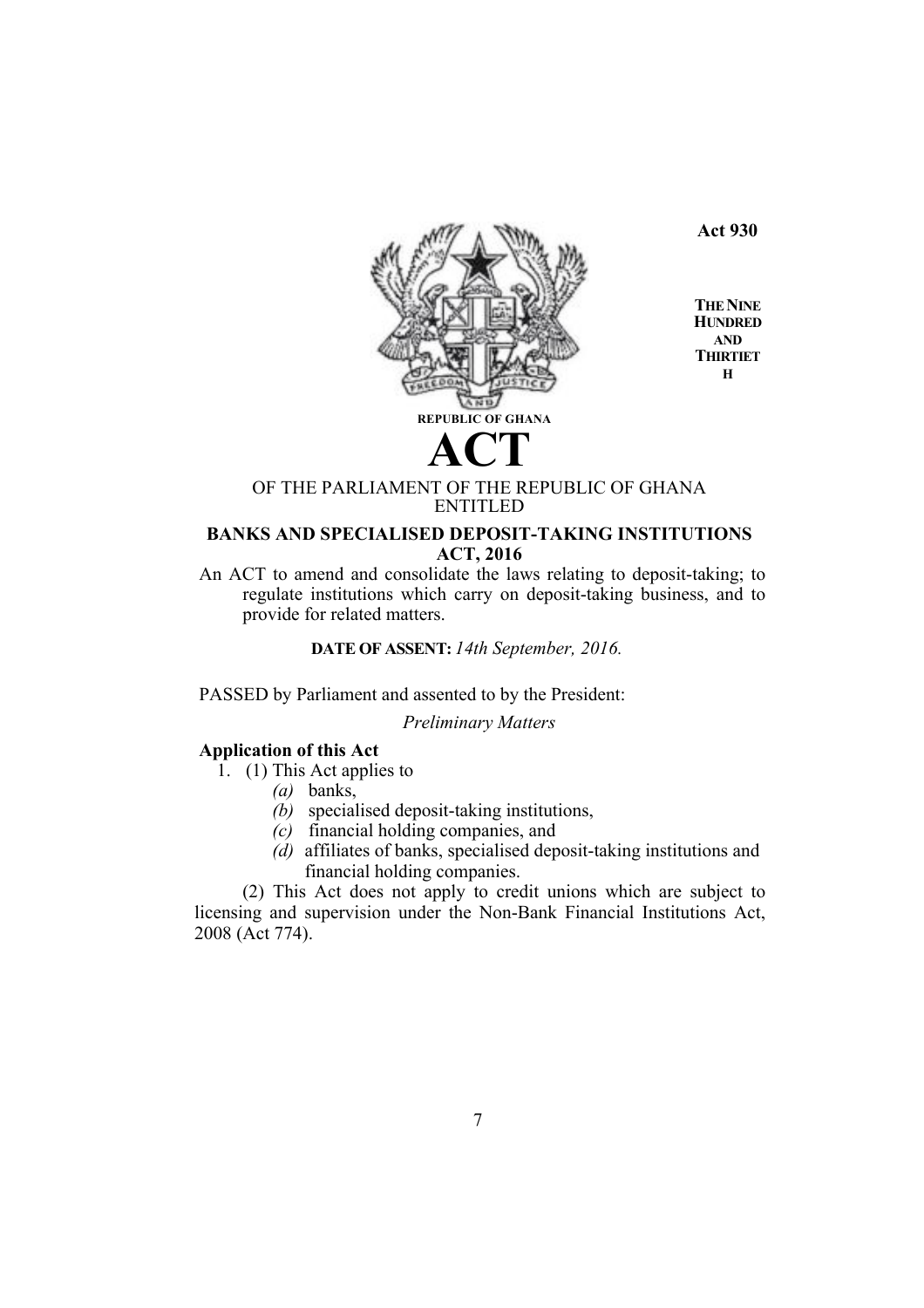#### **Application of Act 179**

2. (1) This Act shall be read together with the Companies Act, 1963 (Act 179) and shall not except as otherwise provided in this Act derogate from the provisions of that Act.

(2) Where there is a conflict or inconsistency between the Companies Act, 1963 (Act 179) and this Act, this Act shall prevail.

# **Role of the Bank of Ghana**

3. (1) The Bank of Ghana shall have overall supervisory and regulatory authority in all matters relating to deposit-taking business.

(2) For the purpose of subsection (1), the Bank of Ghana is responsible for

- *(a)* promoting the safety and soundness of banks and specialised deposit-taking institutions;
- *(b)* considering and proposing reforms of enactments relating to deposit-taking business;
- *(c)* ensuring the soundness and stability of the financial system and the protection of depositors in the country through the regulation and supervision of financial institutions;
- *(d)* developing appropriate consumer protection measures to ensure that the interests of clients of the banks and the specialised deposit-taking institutions are adequately protected; and
- *(e)* dealing with unlawful or improper practices of banks and specialised deposit-taking institutions.

(3) The supervisory functions of the Bank of Ghana under this Act shall be carried out through the supervisory structures established by the Bank of Ghana.

(4) The Bank of Ghana may authorise the heads of the supervisory structures or any other person to exercise a power and do an act that the Bank of Ghana considers appropriate in order to discharge the responsibilities of the Bank of Ghana under this Act.

(5) In accordance with the Bank of Ghana Act, 2002, (Act 612), the Bank of Ghana may appoint an authorised agent to carry out specified activities of a particular tier or category or class of specialised deposittaking institutions on behalf of the Bank of Ghana.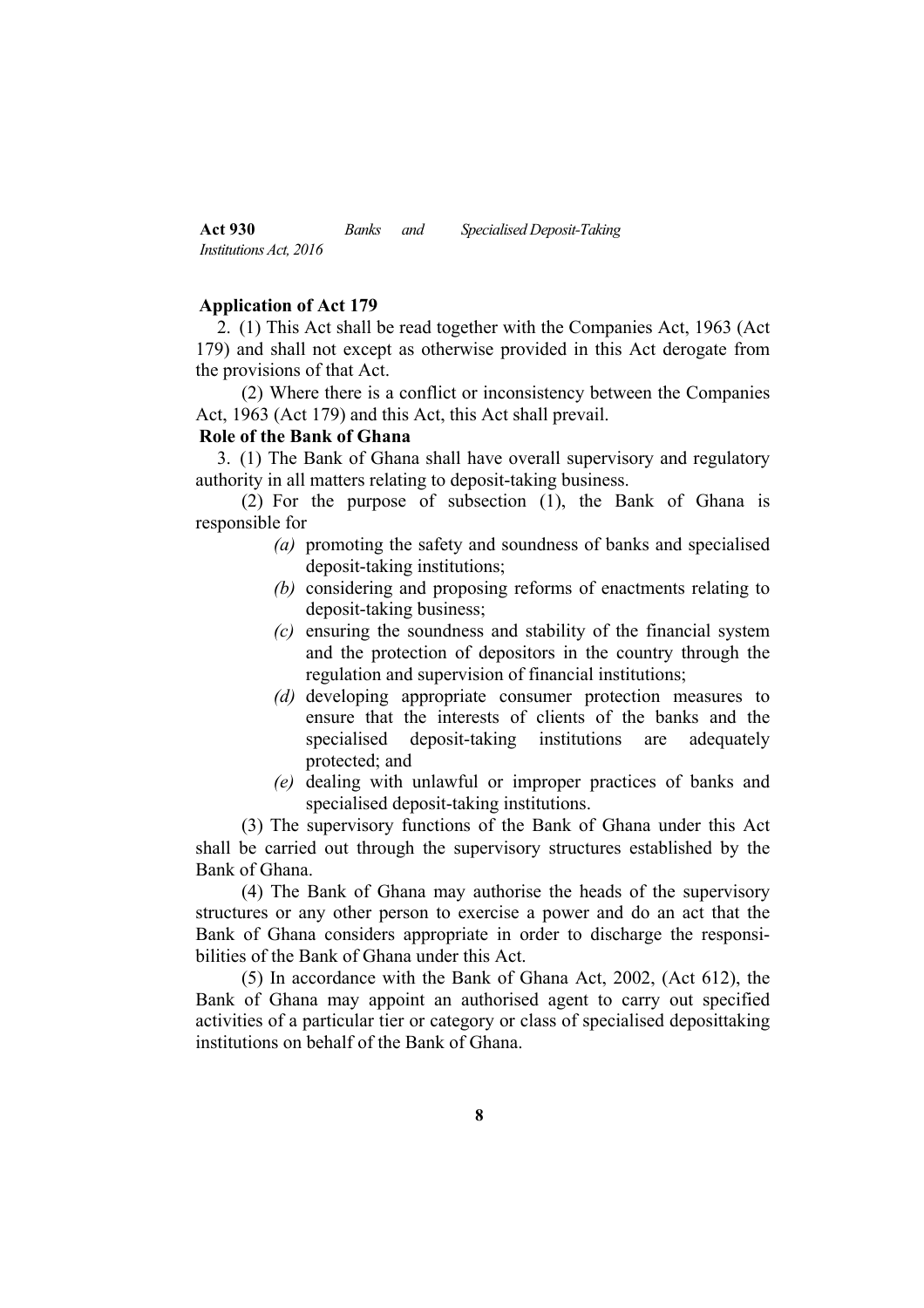*Banks and Specialised Deposit-Taking* **Act 930** *Institutions Act, 2016*

(6) For the purpose of this section, "authorised agent" includes an apex body, network, industrial association, self-regulatory organisation or any other person recongnised by the Bank of Ghana.

# *Licensing of Banks and Specialised Deposit-Taking Institutions* **Deposit-taking business**

4. (1) Subject to this Act, a person shall not carry on a deposit-taking business in or from within the country unless that person is a body corporate formed under the laws of this country.

(2) A person that is not a body corporate formed under the laws of the country may, with the prior written approval of the Bank of Ghana, carry out a deposit-taking business in or from within the country.

(3) A person shall not propose to be a shareholder of a deposittaking microfinance institution unless that person is a citizen.

(4) The Bank of Ghana shall issue directives to govern the operations of persons exempted under subsection (2).

(5) For the purpose of this Act, deposit-taking business means the business of

- *(a)* taking money on deposit and making loans or other advances of money; and
- *(b)* financial activities prescribed by the Bank of Ghana for purposes of this definition.

## **Licensing authority of Bank of Ghana**

5. The Bank of Ghana shall have the sole responsibility for

- *(a)* the issuance of licences to banks and specialised deposittaking institutions;
- *(b)* granting approval to foreign banks with respect to the establishment of representative offices; and
- *(c)* the registration of financial holding companies.

# **Requirement of a licence**

6. (1) A person shall not accept a deposit from the general public or carry on a deposit-taking business in or from within the country without a licence issued in accordance with this Act.

(2) The Bank of Ghana may prescribe classes of liabilities that constitute deposits.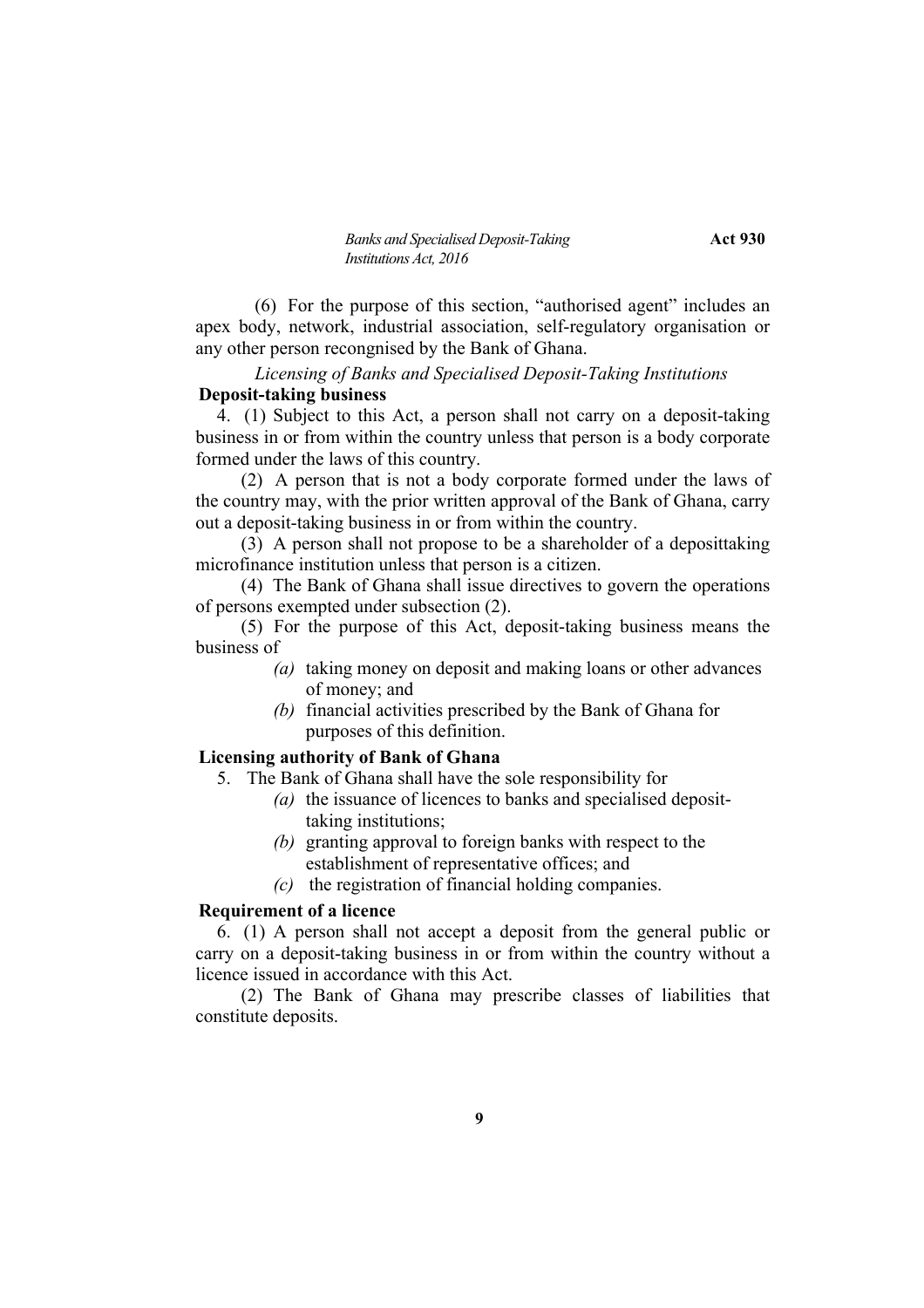(3) Where it is uncertain in a particular case whether a particular liability of a bank or specialised deposit-taking institution is to be regarded as a deposit, the Bank of Ghana shall determine whether that liability is a deposit.

(4) A person shall not use a licence under this Act for a purpose other than that for which the licence is issued.

# **Application for licence**

7. (1) A person who seeks to carry on a deposit-taking business shall apply in writing to the Bank of Ghana for a licence.

(2) An application for a licence under subsection (1) shall be accompanied with the following:

- *(a)* a certified true copy of the Company Regulations or other relevant instrument relating to the proposed bank or specialised deposit-taking institution under which the person proposing to carry on a deposit-taking business was established;
- *(b)* the names, addresses, occupations, business and professional history, certified financial positions, and corporate affiliations of the significant shareholders and the respective values of the shares;
- *(c)* where the bank or specialised deposit-taking institution is a member of a corporate group,
	- (i) a complete organisational structure including a diagram of the group;
	- (ii) direct and indirect affiliates and associates of the bank or specialised deposit-taking institution, and
	- (iii) the nature of the relationship to the group;
- *(d)* the particulars of the proposed directors and key management personnel concerned with the management of the deposittaking business, including
	- (i) their qualifications and experience,
	- (ii) business and professional history for the preceding ten years or a longer period that the Bank of Ghana may determine,
	- (iii) certified financial position,
	- (iv) business interests, and
	- (v) the performance of the business concerns under their control or management;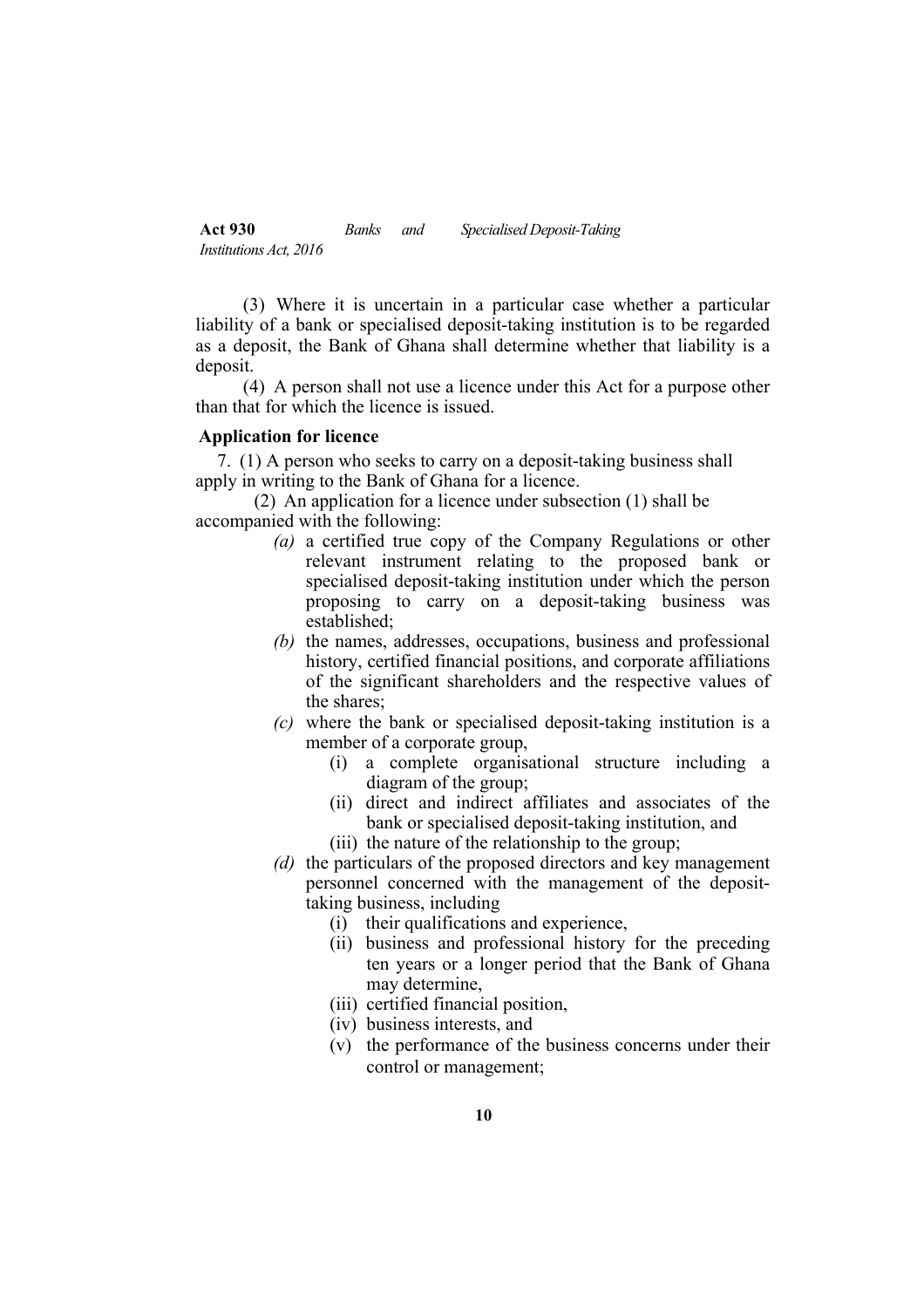**Act 930**

- *(e)* feasibility report including a business plan and financial projections for the first five years and tide area of activity intended;
- *(f)* documentary evidence of the capital of the proposed bank or specialised deposit-taking institution, including the original sources of funds and any other source of funds;
- *(g)* in the case of a foreign applicant
	- (i) an authenticated copy of the certificate of incorporation and the Company Regulations or other relevant instrument and by-laws or similar documents, and
	- (ii) a written confirmation from the supervisory authority in the country of incorporation of the applicant or head office, if different, that the supervisory authority has no objection to the proposal of the applicant to carry on a deposit-taking business in the country and that that supervisory authority exercises global consolidated supervision over that bank or specialised deposit-taking institution;
- *(h)* a statement on measures and structures that the applicant intends to adopt to ensure that business is conducted in accordance with sound corporate governance principles;
- *(i)* a statutory declaration for each proposed director, key management personnel and significant shareholder of the proposed bank or specialised deposit-taking institution, disclosing, where applicable,
	- (i) a conviction for an offence by a court of competent jurisdiction,
	- (ii) a personal bankruptcy filing,
	- (iii) a disqualification from practising a profession, or
	- (iv) a past or present involvement in a managerial function of a body corporate or other undertaking that is subject to insolvency or liquidation proceedings;
- *(j)* the processing fee that the Bank of Ghana may by notice specify; and
- *(k)* any other particulars that the Bank of Ghana may require.

(3) An application for a licence shall indicate clearly the type of licence that is being applied for.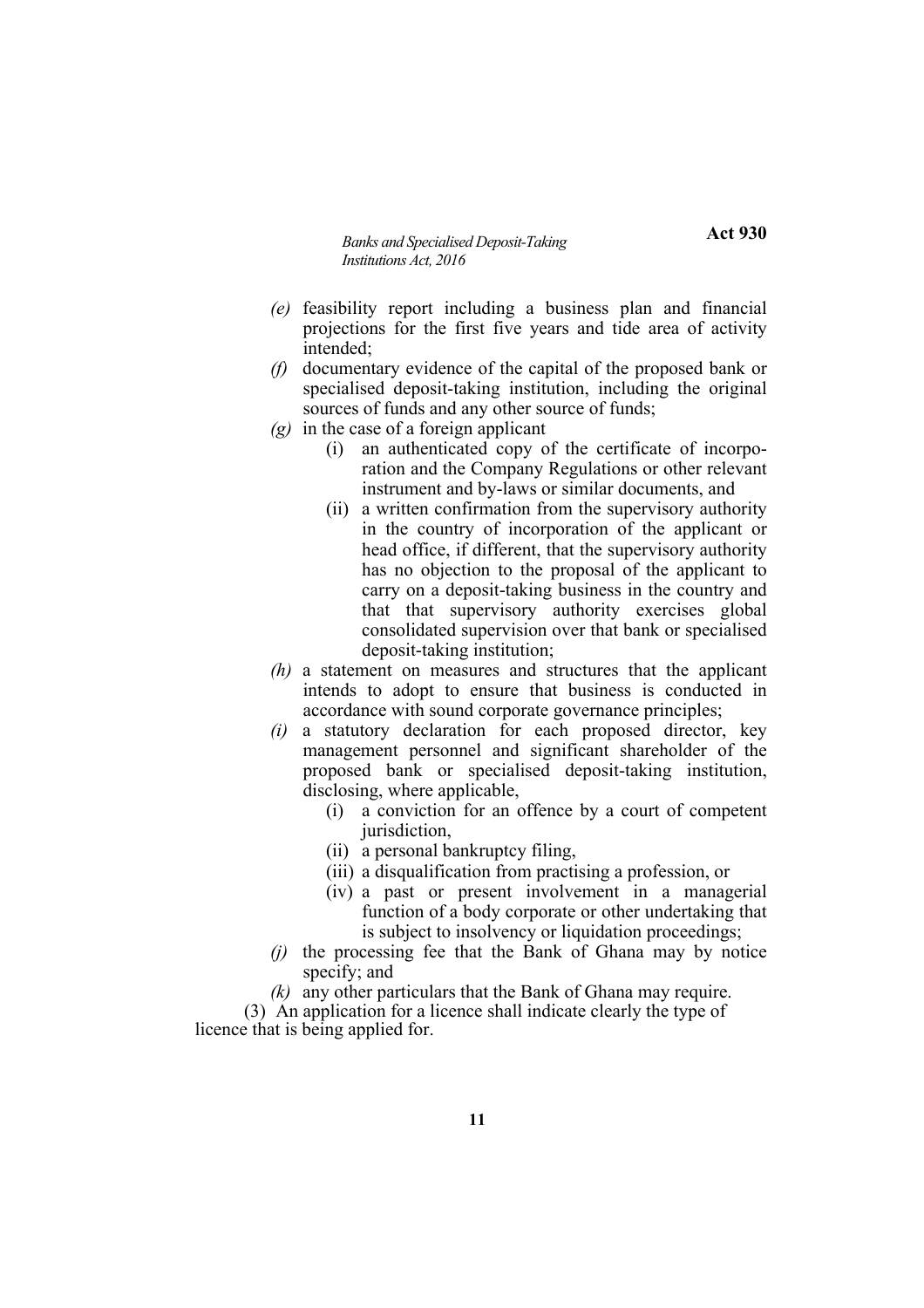(4) The Bank of Ghana may, for the purpose of verifying the particulars submitted under subsection (2),

- *(a)* interview a promoter, proposed director or key management personnel in the course of the verification, and
- *(b)* inspect the books, records and premises intended for use by the bank or specialised deposit-taking institution.

(5) Where a document submitted to the Bank of Ghana is not in the English language, the document shall be accompanied with a certified translation in English.

(6) The Bank of Ghana may require that information supplied to the Bank of Ghana be verified, certified or otherwise authenticated in the manner that the Bank of Ghana may prescribe.

- (7) The Bank of Ghana shall
	- *(a)* within ten working days of the receipt of an application acknowledge in writing the receipt of the application; and
	- *(b)* within six months after the receipt of an application communicate its decision in writing to the applicant.

(8) Despite paragraph *(b)* of subsection (7), where the Bank of Ghana is of the opinion that further investigation or information is required to process the application, the Bank of Ghana shall within a reasonable period after the six month period specified under paragraph (b) of subsection (7), notify the applicant and subsequently inform the applicant in writing of the decision of the Bank of Ghana.

### **Types of licences**

8. (1) A licence issued under this Act shall be issued subject to the terms and conditions that the Bank of Ghana may impose.

(2) The terms and conditions of a licence may be stated in the notice of approval of a licence and shall be considered to form part of the licence for purposes of this Act.

(3) A licence shall be designated either as a banking licence or a specialised deposit-taking institution licence.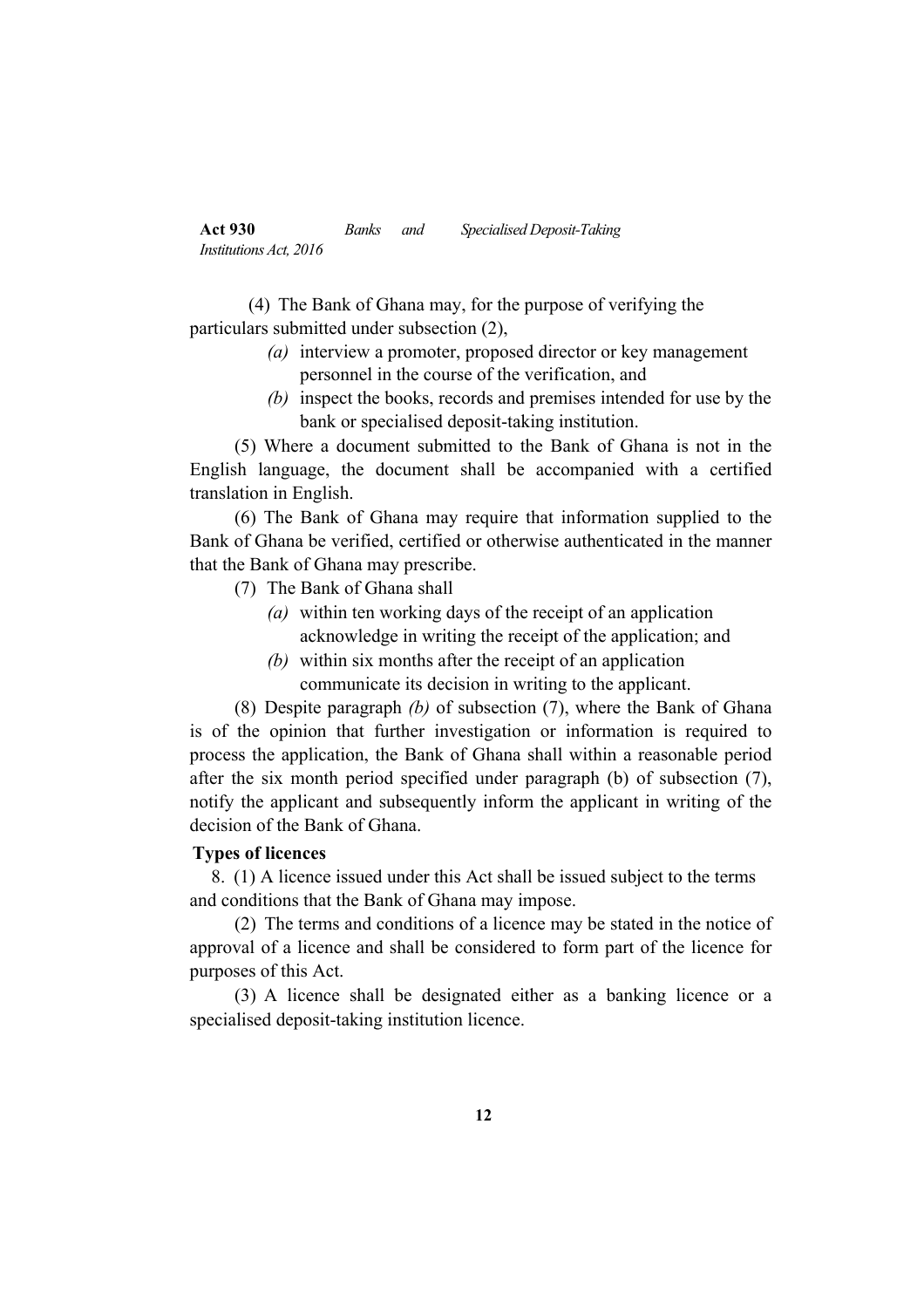*Banks and Specialised Deposit-Taking* **Art** 930 *Institutions Act, 2016*

(4) A specialised deposit-taking institution licence shall be issued to an applicant whose primary activities are limited to deposit-taking business.

(5) The name of a specialised deposit-taking institution shall clearly designate which category of specialised deposit-taking institution licence that institution operates under, in accordance with rules prescribed by the Bank of Ghana.

(6) For purposes of this Act, the Bank of Ghana shall by notice published in the *Gazette* or in at least two daily newspapers of national circulation indicate the designation of a licence issued to a company before the coming into force of this Act.

#### **Pre-requisites for a licence**

9. The Bank of Ghana shall not issue a licence to an applicant unless the Bank of Ghana is satisfied that

- *(a)* the feasibility report submitted by the applicant under section 7 is based on sound analysis under reasonable assumptions;
- *(b)* the proposed directors and key management personnel of the applicant are fit and proper persons;
- *(c)* the significant shareholders are suitable and the ownership structure of the proposed bank or specialised deposittaking institution will not hinder effective supervision, including supervision on a consolidated basis;
- *(d)* the paid-up capital of the applicant is adequate and the original sources of capital are acceptable and do not include borrowed funds;
- *(e)* the arrangements for governance, including accounting, risk management, and internal control systems and records of the applicant are adequate;
- *(f)* the applicant is not a shell company; and
- *(g)* the applicant has complied with this Act, the Regulations, directives, and other legally-binding instruments made under this Act and any conditions that the Bank of Ghana may impose.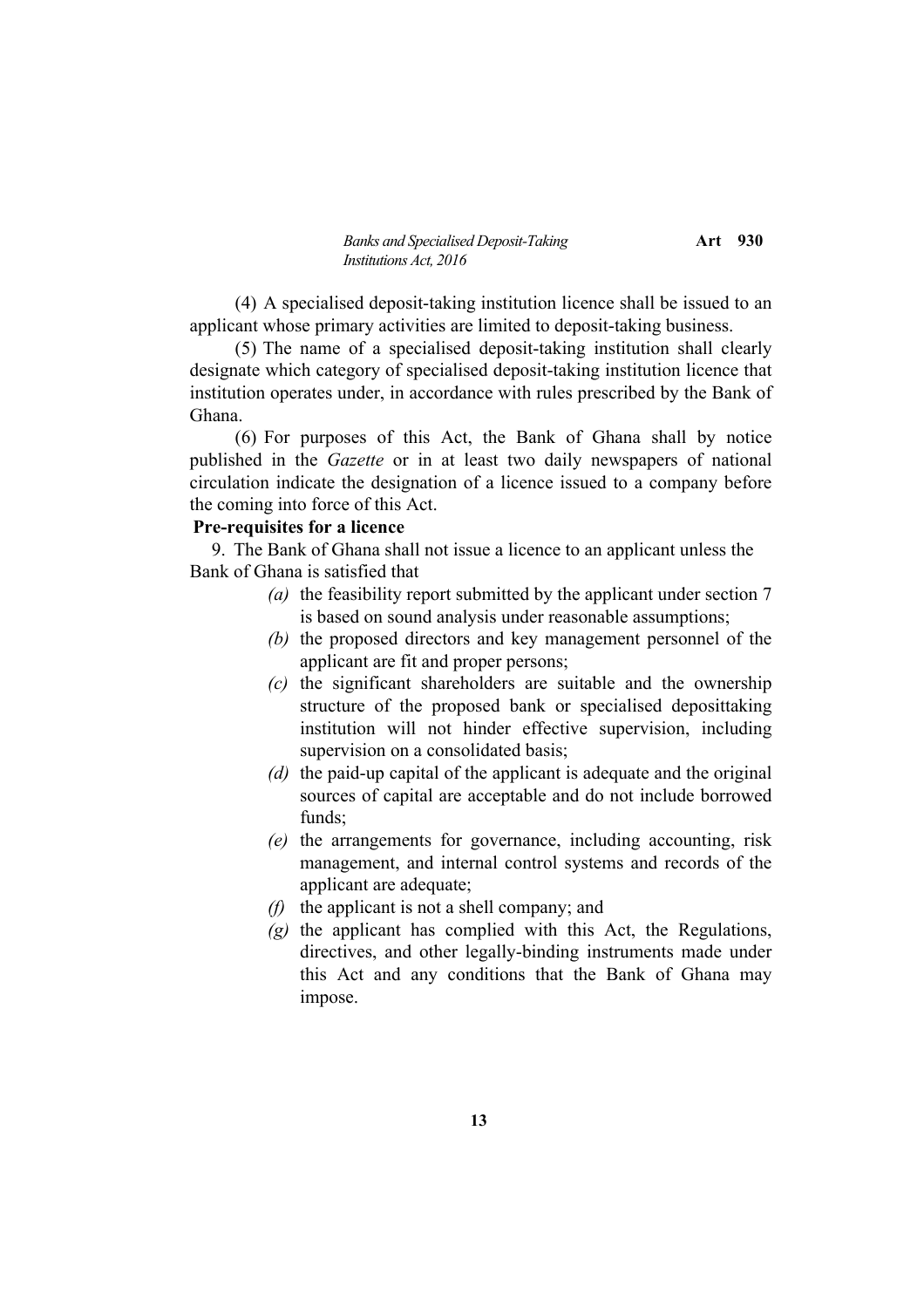### **Provisional approval**

10. (1) Without limiting section 9, the Bank of Ghana may issue a provisional approval of a licence for a subsidiary of a foreign bank or specialised deposit-taking institution if the Bank of Ghana is satisfied that

- *(a)* the foreign bank or specialised deposit-taking institution is adequately supervised on a global consolidated basis by the home country supervisor of that bank or specialised deposittaking institution, and
- *(b)* arrangements for cooperation, coordination, and informationsharing with the home country supervisor are in place.

(2) The Bank of Ghana may issue a provisional approval for a specified licence to an applicant on the terms and conditions that the Bank of Ghana considers appropriate, if the Bank of Ghana is satisfied that

- *(a)* the applicant will carry on business with integrity, prudence and the required professional competence;
- *(b)* the applicant has and will maintain an unimpaired paid up capital as specified in section 28 and holds a licence of the specified type as required; and
- *(c)* where the applicant is a subsidiary of a foreign company, the applicant will maintain within the country the required capital in the form of funds transferred from abroad together with other funds that may be determined by the Bank of Ghana.

(3) The Bank of Ghana may vary the requirements under paragraph (b) of subsection (2), in the case of a rural or community bank or any other specialised deposit-taking institution that the Bank of Ghana may determine.

(4) Where the bank or specialised deposit-taking institution fails to comply with the terms and conditions of the provisional approval within one year of the provisional approval, the provisional approval shall lapse.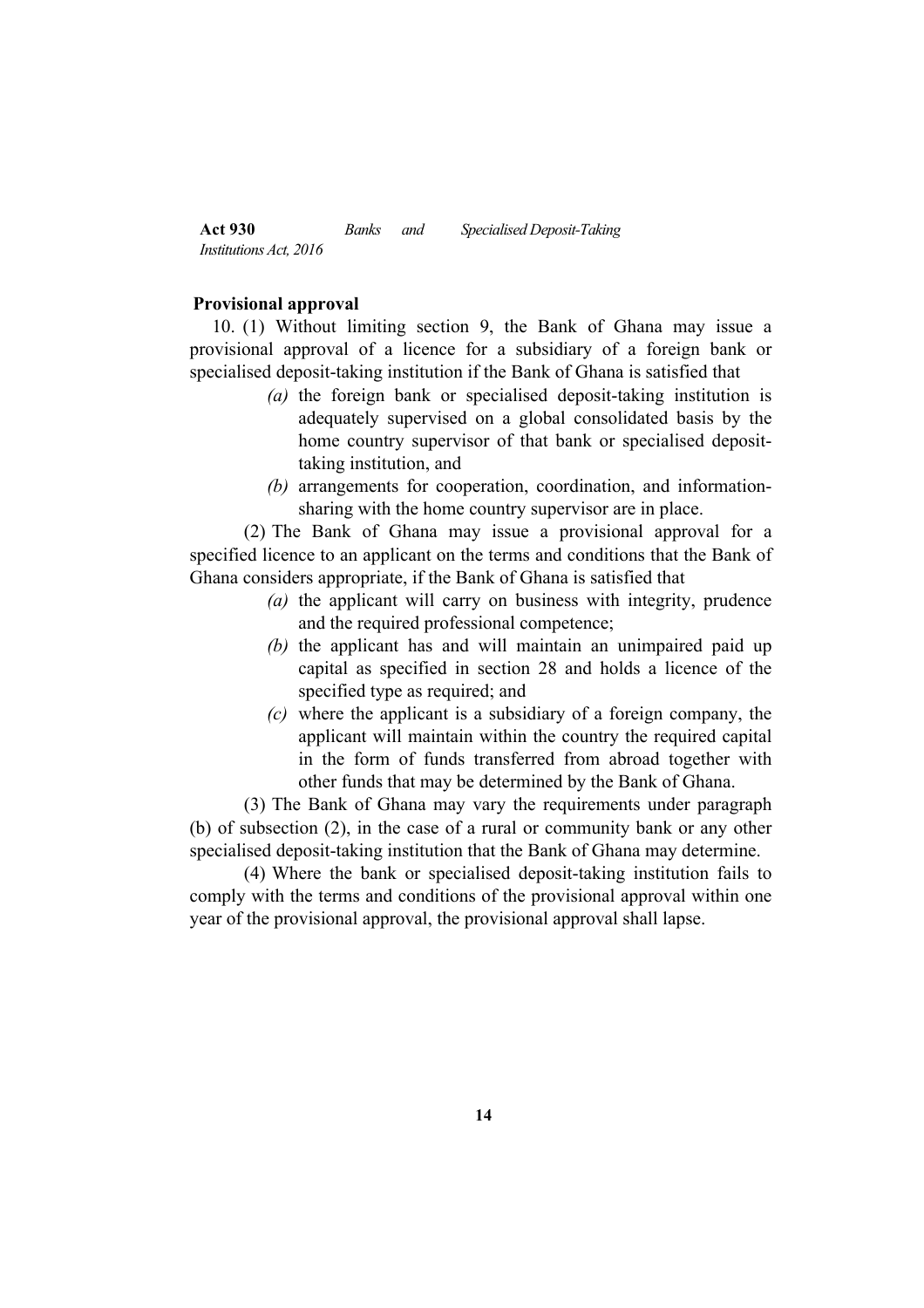(5) Despite the issuance of a provisional approval under subsection (1) , the Bank of Ghana may in writing withdraw the provisional approval if additional information subsequently made available to the Bank of Ghana justifies the withdrawal.

## **Invitation to public to subscribe to shares**

11. (1) An application for a licence under section 7 shall not include an invitation to raise capital through a public issue of shares for the purpose of the proposed deposit-taking business until the applicant concerned obtains a final approval in accordance with section 12.

(2) The Bank of Ghana may for stated reasons vary the requirement under subsection (1), in respect of rural or community banks.

(3) An applicant who contravenes subsection (1), is liable to pay to the Bank of Ghana an administrative penalty of five thousand penalty units.

# **Final approval and issuance of banking or specialised deposit-taking institution licence**

12. (1) The Bank of Ghana may grant the applicant a final approval and issue a licence to carry on a deposit-taking business of a specified type, where the Bank of Ghana is satisfied

- *(a)* with the organisational and infrastructural arrangements made by the applicant,
- *(b)* that the applicant has complied with the terms and conditions stipulated in the provisional approval, and
- *(c)* that the prerequisites of a licence specified in section 9 have been met.

(2) The holder of a licence issued under this Act shall in addition to the processing fee for the application of a licence, pay to the Bank of Ghana

- *(a)* an initial licence fee, and
- *(b)* the annual licence fee,

that the Bank of Ghana may by notice specify.

(3) The Bank of Ghana shall notify the institution responsible for deposit protection of the issuance of a licence to a bank or specialised deposit-taking institution.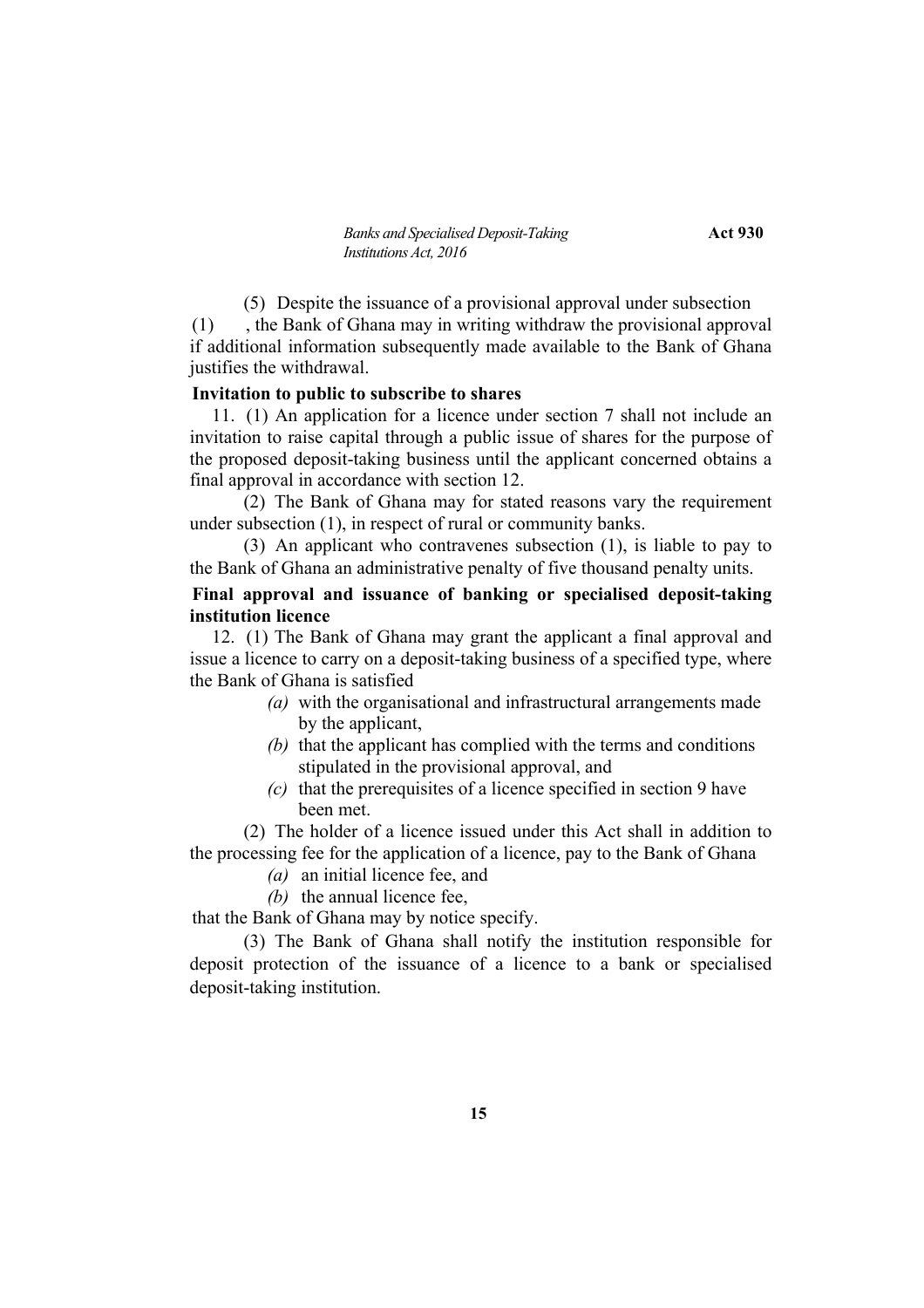### **Non transferability or assignment of licence**

13. (1) A licence issued by the Bank of Ghana shah not be transferred or assigned.

(2) A person who transfers or assigns a licence issued by the Bank of Ghana commits an offence and is liable on summary conviction to a fine of not less than two thousand penalty units and not more than four thousand penalty units.

### **Conditions for issuance of licence**

14. (1) A licence issued under this Act shah be subject to the conditions that the Bank of Ghana may impose, including

- *(a)* membership of the Ghana Deposit Protection Scheme, and
- *(b)* the activities in which the bank or specialised deposittaking institution is permitted to engage in.

(2) The Bank of Ghana may amend or vary a condition attached to a licence issued to a bank or specialised deposit-taking institution.

(3) The Bank of Ghana shall before taking an action under subsection (2) notify the bank or specialised deposit-taking institution concerned in writing.

(4) Where a bank or specialised deposit-taking institution is dissatisfied with the decision of the Bank of Ghana, that bank or specialised deposit-taking institution may, within seven days of receipt of the notice, make a representation in writing to the Bank of Ghana.

(5) The Bank of Ghana shall, after considering the representation made by the bank or specialised deposit-taking institution, take a decision and notify the bank or specialised deposit-taking institution concerned of the decision made.

## **Refusal of licence**

15. (1) The Bank of Ghana may refuse an application for a licence to carry on deposit-taking business where in view of the prevailing conditions in the banking and specialised deposit-taking institution sector or in keeping with the policy on banks and specialised deposit-taking institutions, the Bank of Ghana is not satisfied with the merits of the application.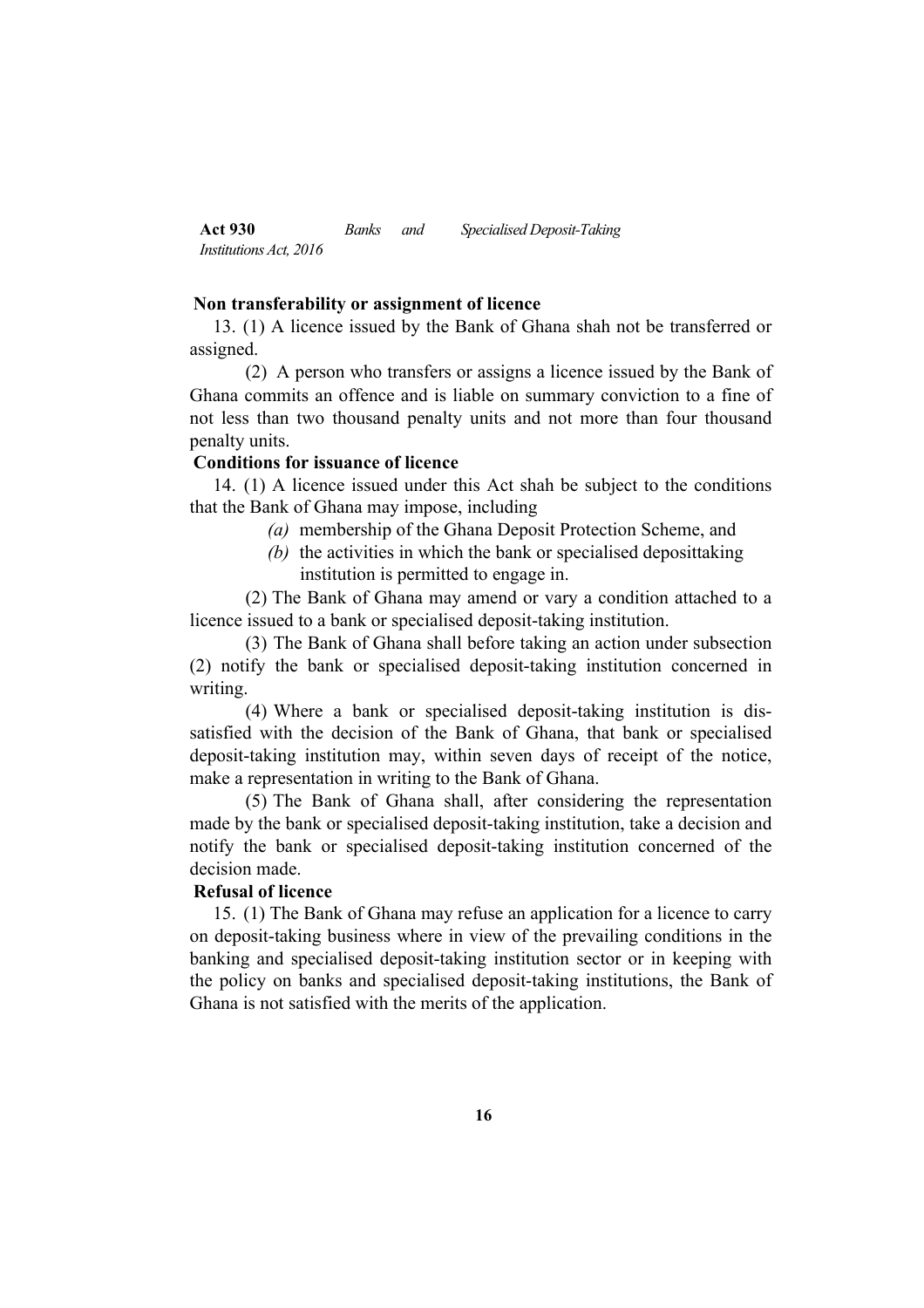(2) Where the Bank of Ghana refuses an application under subsection (1), the Bank of Ghana may give reasons in writing for the refusal of the application.

### **Revocation of licence**

16. (1) The Bank of Ghana may revoke a licence issued under section 12, where

- *(a)* the Bank of Ghana is satisfied that an applicant provided false, misleading or inaccurate information in connection with the application for a licence or suppressed material information;
- *(b)* the bank or specialised deposit-taking institution fails to commence business within one year from the date the licence was issued;
- *(c)* the bank or specialised deposit-taking institution fails to fulfill or comply with the terms and conditions stipulated in the licence;
- *(d)* the bank or specialised deposit-taking institution carries on business in a manner which is contrary or detrimental to the interests of depositors or the public;
- *(e)* the bank or specialised deposit-taking institution has been convicted by a domestic court or any other court of competent jurisdiction of a crime related to money laundering or terrorist financing or is an affiliate or subsidiary of a parent or holding company which has been so convicted;
- *(f)* in the judgment of the Bank of Ghana, the bank or specialised deposit-taking institution engages in unsafe or unsound practices; or
- *(g)* the bank or specialised deposit-taking institution persistently contravenes this Act, the Regulations, directives or orders made under this Act.

(2) Subsection (1) does not limit the power of the Bank of Ghana to take any other remedial or penal action against a bank or specialised deposittaking institution.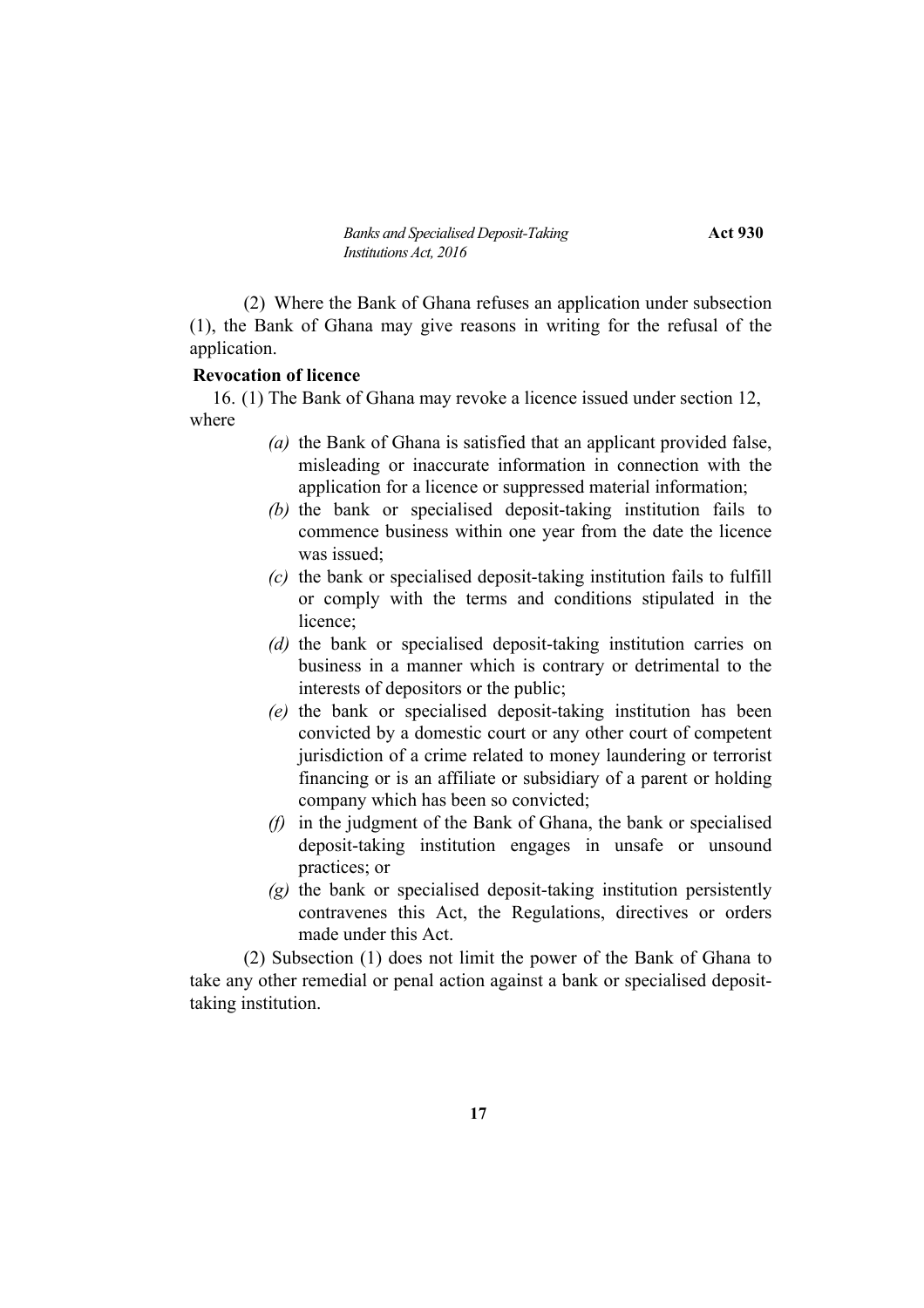(3) Where the Bank of Ghana proposes to revoke the licence of a bank or specialised deposit-taking institution under subsection (1), the Bank of Ghana shall

- *(a)* give notice in writing to the bank or specialised deposittaking institution,
- *(b)* specify the proposed action and the grounds on which the action is proposed to be taken, and
- *(c)* give the bank or specialised deposit-taking institution an opportunity to make a written representation within thirty days of the service of the notice.

(4) After the expiry of the notice period and considering any representations made by the bank or specialised deposit-taking institution, the Bank of Ghana may

- *(a)* decide whether to take the proposed action; or
- *(b)* vary the proposed action as the Bank of Ghana considers appropriate; and
- *(c)* communicate the decision of the Bank of Ghana to the bank or specialised deposit-taking institution.

(5) Where the Bank of Ghana revokes the licence of a bank or specialised deposit-taking institution, that bank or specialised deposittaking institution shall cease to carry on the deposit-taking business if the bank or specialised deposit-taking institution has already commenced business and shall surrender the licence.

(6) A revocation of the licence of a bank or specialised deposittaking institution shall have immediate effect.

(7) Despite subsections (3) and (4), the Bank of Ghana may in cases of emergency, or in the public interest revoke the licence of a bank or specialised deposit-taking institution without notice.

(8) Where a licence is revoked under this section, the Bank of Ghana shall immediately initiate a receivership as provided in sections 123 to 139 and notify the institution responsible for deposit protection.

# **Central Register**

17. (1) There is established by this Act a register to be known as the "Central Register".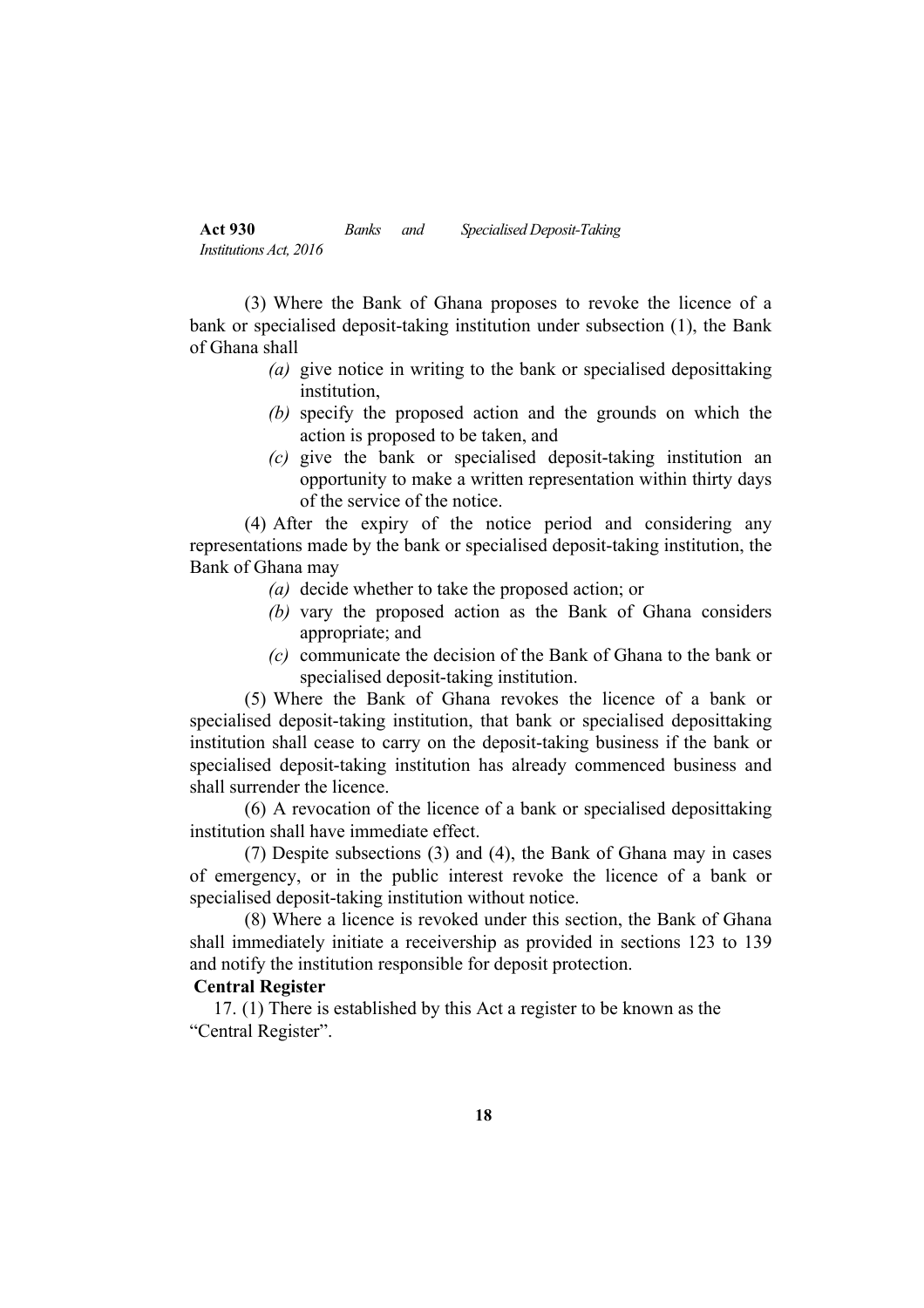*Banks and Specialised Deposit-Taking* **Act 930** *Institutions Act, 2016*

(2) The Bank of Ghana shall keep and maintain the Central Register in which shall be recorded

- *(a)* the name, head office and branch office addresses of the licensed banks or specialised deposit-taking institutions;
- *(b)* licences which have been revoked; and
- *(c)* any other information that the Bank of Ghana may determine.

(3) The Bank of Ghana shall publish details of the Central Register on the website of the Bank of Ghana or in any other media that the Bank of Ghana considers fit.

# **Permissible activities**

18. (1) A bank or specialised deposit-taking institution shall not carry on a business other than any of the following:

- *(a)* acceptance of deposits and other repayable funds from the public;
- *(b)* lending;
- *(c)* financial leasing;
- *(d)* investment in financial securities;
- *(e)* money transmission services;
- *(f)* issuing and administering of means of payment including credit cards, travellers cheques, bankers' drafts and electronic money;
- *(g)* guarantees and commitments;
- *(h)* trading for own account or for account of customers in
	- *(i)* money market instruments,
	- (ii) foreign exchange, or
	- (iii) transferable securities;
- *(i)* participation in securities issues and provision of services related to those issues;
- *(j)* advice to undertakings on capital structure, acquisition and merger of undertaking;
- *(k)* portfolio management and advice;
- *(l)* keeping and administration of securities;
- *(m)* credit reference services;
- *(n)* safe custody of valuables;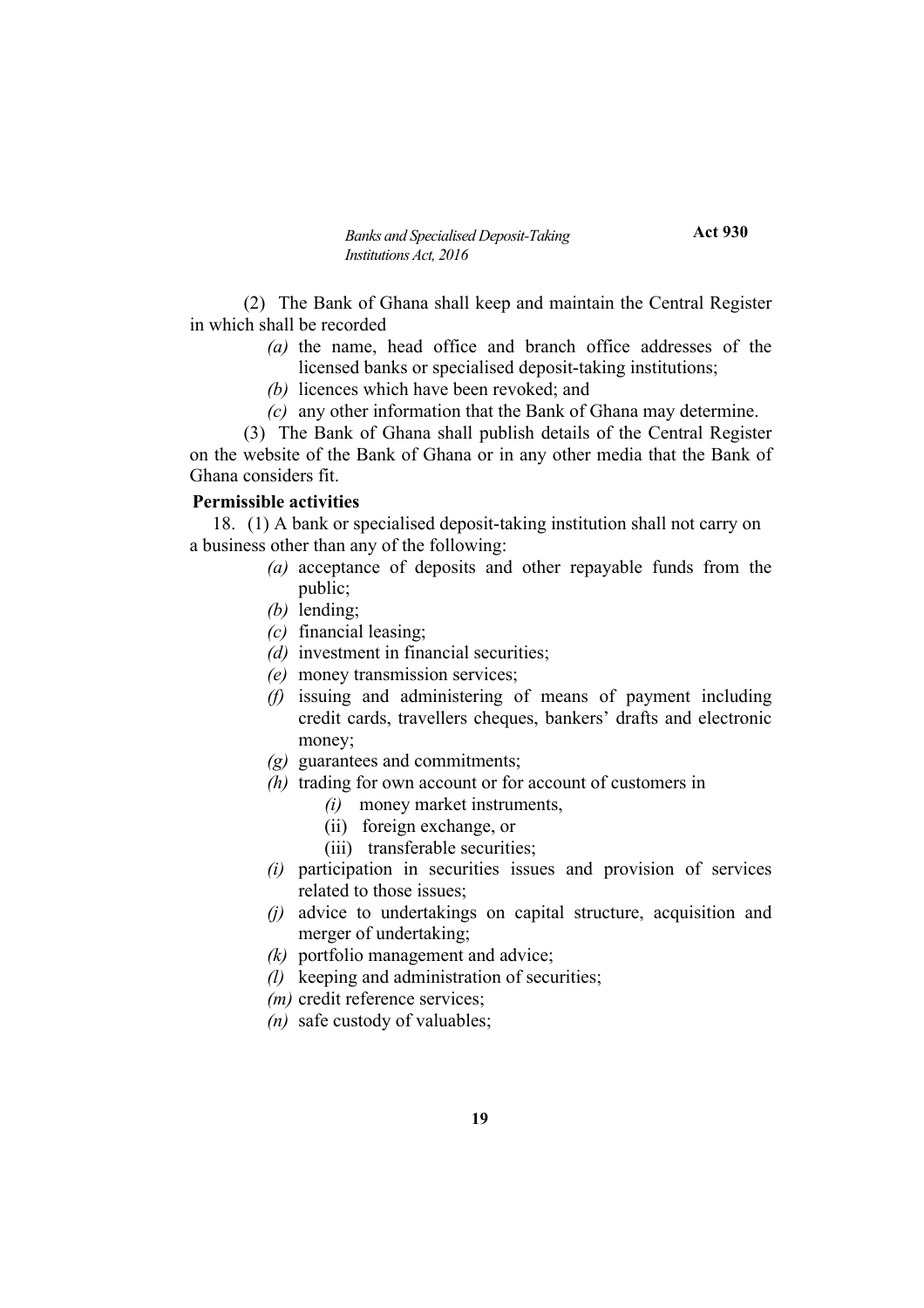- *(o)* electronic banking;
- *(p)* payment and collection services;
- *(q)* bancassurance;
- *(r)* non interest banking services; and
- *(s)* any other services that the Bank of Ghana may determine.

(2) Despite subsection (1), a specialised deposit-taking institution shall not engage in the trading of foreign exchange or offer services denominated in a foreign currency.

(3) A bank or specialised deposit-taking institution that is engaged in activities that are subject to the Securities Industry Act, 1993 (PNDCL 333), Foreign Exchange Act, 2006 (Act 723), the Credit Reporting Act, 2007 (Act 726), the Insurance Act, 2006 (Act 724) or any other relevant enactment shall comply with the requirements of that enactment, including any registration, licensing or other authorisation requirements.

(4) The Bank of Ghana may, by directive, restrict the permissible activities of banks or specialised deposit-taking institutions in general, or a class of specialised deposit-taking institutions or remove a restriction imposed as the Bank of Ghana considers appropriate.

(5) A bank or a specialised deposit-taking institution shall seek the prior written approval of the Bank of Ghana to introduce products that are derived from the permissible activities specified under subsection (1).

(6) In pursuance of its permissible activities and in introducing new products, a bank or specialised deposit-taking institution shall ensure that any material, publication or advert relating to the activities and products do not contain false or misleading information.

# **Restrictions on commercial, agricultural or industrial activities and immovable property**

19. (1) Subject to subsection (2), a bank, specialised deposit-taking institution or financial holding company shall not engage directly in a commercial, agricultural or industrial undertaking.

(2) Subject to the limits that the Bank of Ghana may prescribe, a bank, specialised deposit-taking institution or financial holding company shall not build, purchase or take a lease of immovable property except

- *(a)* for the provision of business premises, or for the purpose of housing the staff of the bank or specialised deposittaking institution; or
- *(b)* for the provision of amenities for staff.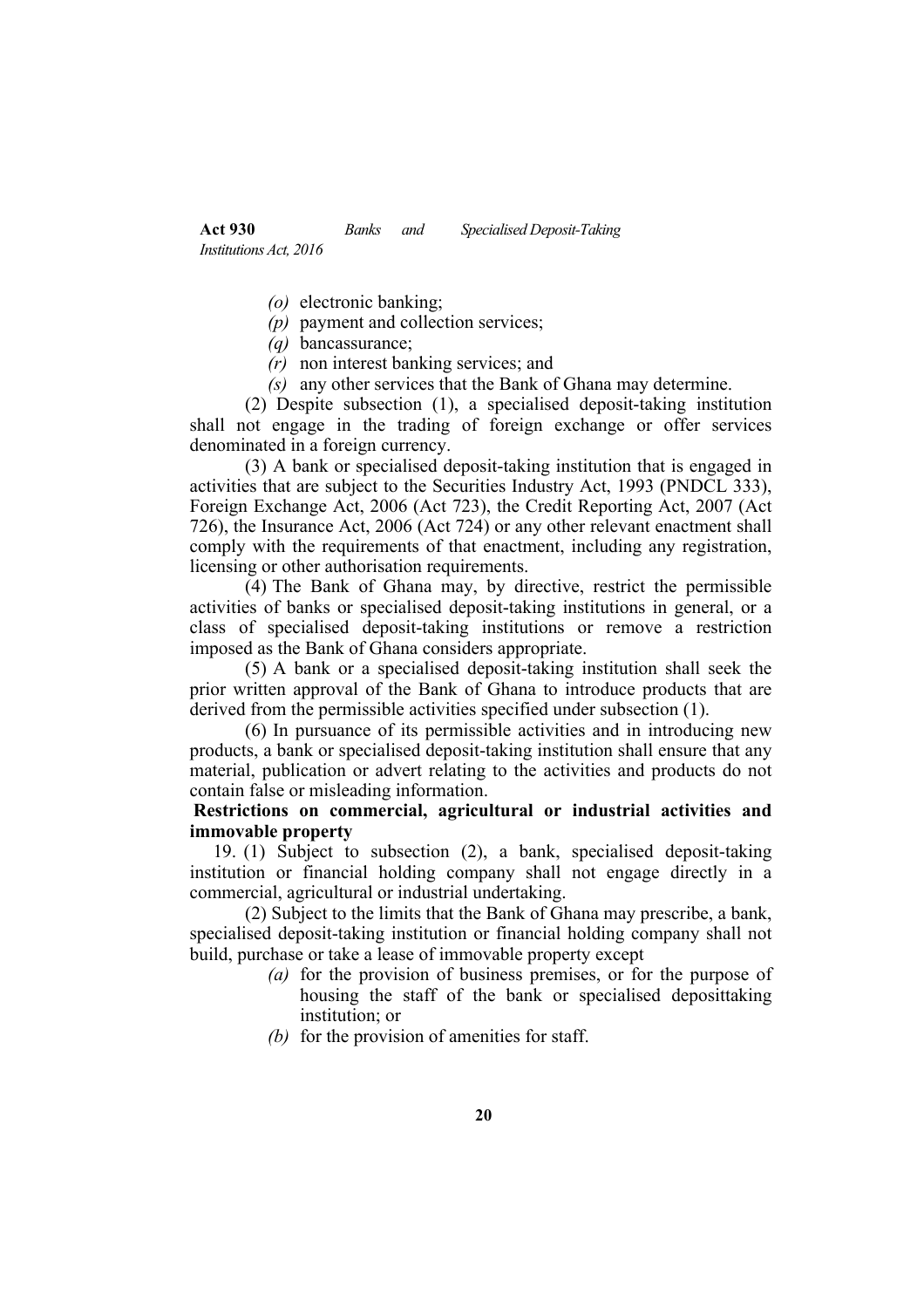(3) Despite subsection (2), a bank, specialised deposit-taking institution or financial holding company may accept immovable property as collateral security for a debt or other liability and may acquire an interest which a bank, specialised deposit-taking institution or financial holding company may lawfully acquire in the satisfaction of a debt due that bank, specialised deposit-taking institution or financial holding company.

(4) An interest acquired under subsection (3) shall be disposed of by the bank, specialised deposit-taking institution or financial holding company within one year after the acquisition or within a longer period that may be determined by the Bank of Ghana on application made by the bank, specialised deposit-taking institution or financial holding company.

(5) Subject to the limits that the Bank of Ghana may prescribe, a bank, specialised deposit-taking institution or financial holding company may let or sublet a part of immovable property which is ordinarily used for business where the property is in excess of the immediate requirements of the bank, specialised deposit-taking institution or financial holding company.

(6) A bank, specialised deposit-taking institution or financial holding company which contravenes a provision of this section is liable to pay to the Bank of Ghana an administrative penalty of one thousand five hundred penalty units and for each day that the contravention continues, an additional penalty of two hundred penalty units.

#### **Powers regarding unauthorised deposit-taking business**

20. (1) Where the Bank of Ghana has sufficient reason to believe that a person is transacting or carrying on a deposit-taking business or taking deposits in contravention of section 6, the Bank of Ghana may, in writing authorise an officer of the Bank of Ghana to perform the functions under subsections (2) and (3).

- (2) An authorised officer may
	- *(a)* enter any premises or property which the Bank of Ghana has reason to believe is occupied or used by a person for a purpose in contravention of section 6;
	- *(b)* search for a book, record, statement, document or any other item used or which is believed to be used, in contravention of section 6<sup>:</sup>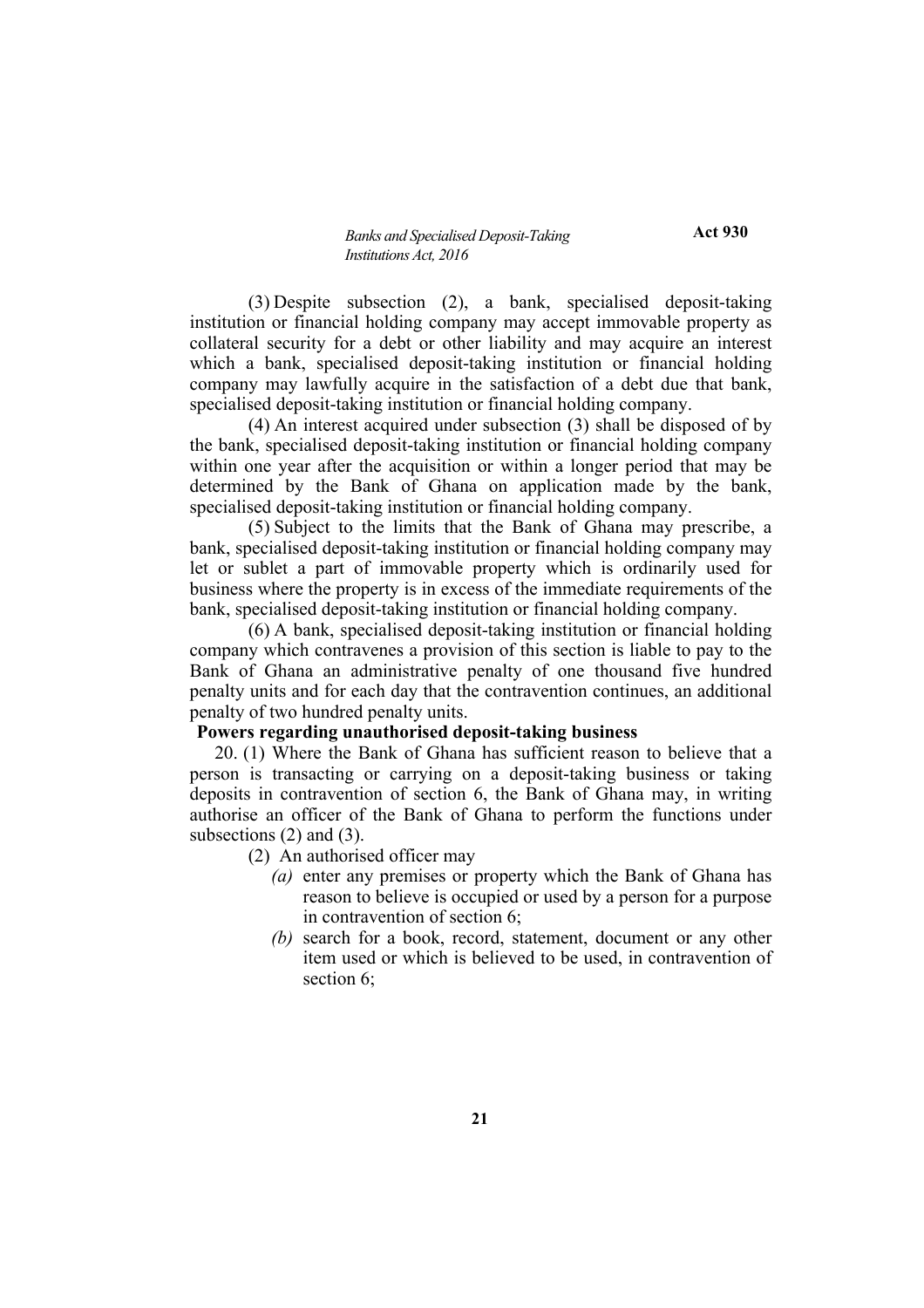**Act 930**

- *(c)* seize or make a copy of a book, record, statement, document or any other item referred to in paragraph (b), or seize any money or negotiable instrument found on the premises;
- *(d)* question a person who is found on the premises or an auditor, director, member or partner of a person conducting business on the premises, in connection with the conduct of the business on the premises;
- *(e)* direct that the premises of the business or any part of it or anything on the premises, be secured and left undisturbed for as long as is necessary to search the premises for a book, record, statement, document or item under paragraph (b);
- *(f)* examine a book, record, statement, document or any other item referred to in paragraph (b) and may require from a person referred to in paragraph (d) an explanation regarding any entry in the book, record, statement, document or other item; and
- *(g)* close down the business of a person referred to in subsection (1).
- (3) An authorised officer may by notice in writing
	- *(a)* addressed and delivered to a person who has control over or custody of a book, record, statement, document or any other item referred to in paragraph (b) of subsection (2), require that person to produce the book, record, statement, document or other item to that authorised officer of the Bank of Ghana at the place, on the date and at the time specified in the notice;
	- *(b)* instruct a bank, specialised deposit-taking institution or other entity to freeze an account of a person referred to in this section with the bank, specialised deposit-taking institution or other entity and to retain all moneys in that account, pending further instructions of the Bank of Ghana; and
	- *(c)* delivered to a person referred to in this section, direct that the business of that person be summarily suspended, pending investigation by the Bank of Ghana under this section.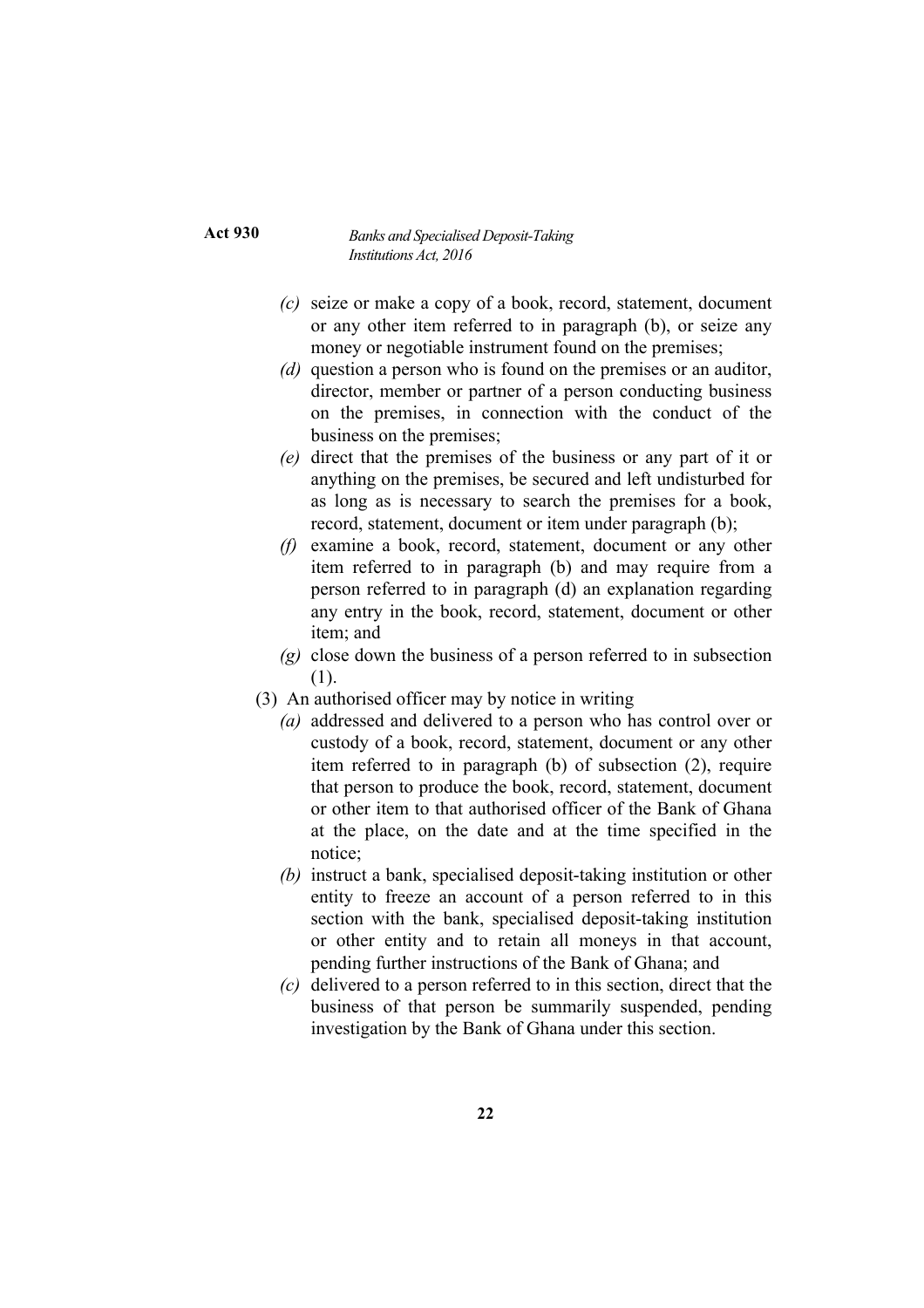(4) Where the authorised officer performs a function under this section in the presence of a person affected by the performance of the function, the authorised officer shall, at the request of the person affected, furnish the person with the written authorisation referred to in subsection (1).

(5) A person shall not

- *(a)* hinder or obstruct an authorised officer of the Bank of Ghana in the performance of the functions of that officer;
- *(b)* refuse or fail to comply with a request made by an authorised officer in the performance of the functions of that authorised officer;
- *(c)* refuse or fail to answer a question which an authorised officer lawfully directs at that person in the performance of the functions of that authorised officer;
- *(d)* knowingly furnish an authorised officer with false or misleading information; or
- *(e)* falsely represent that that person is an authorised officer of the Bank of Ghana.

 $(6)$  A person who contravenes paragraph  $(a)$ ,  $(b)$ ,  $(d)$  or  $(e)$  of subsection (5), commits an offence and is liable on summary conviction to a fine of not less than five hundred penalty units and not more than one thousand penalty units or a term of imprisonment of not less than two years and not more than four years or both.

(7) A person who contravenes paragraph (c) of subsection (5) commits an offence and is liable on summary conviction to a fine of not less than one hundred and twenty-five penalty units and not more than two hundred and fifty penalty units.

# **Repayment of moneys by unauthorised persons**

21. (1) Where the Bank of Ghana is satisfied that a person has obtained moneys in contravention of section 6, the Bank of Ghana shall, in writing, instruct that person to

- *(a)* repay all the moneys obtained and profits accrued,
- *(b)* return assets acquired as a result of the illegally obtained moneys or deposits, or
- *(c)* pay any interest or other amounts which may be owing by that person in respect of those moneys,

to the respective persons from whom the moneys were obtained.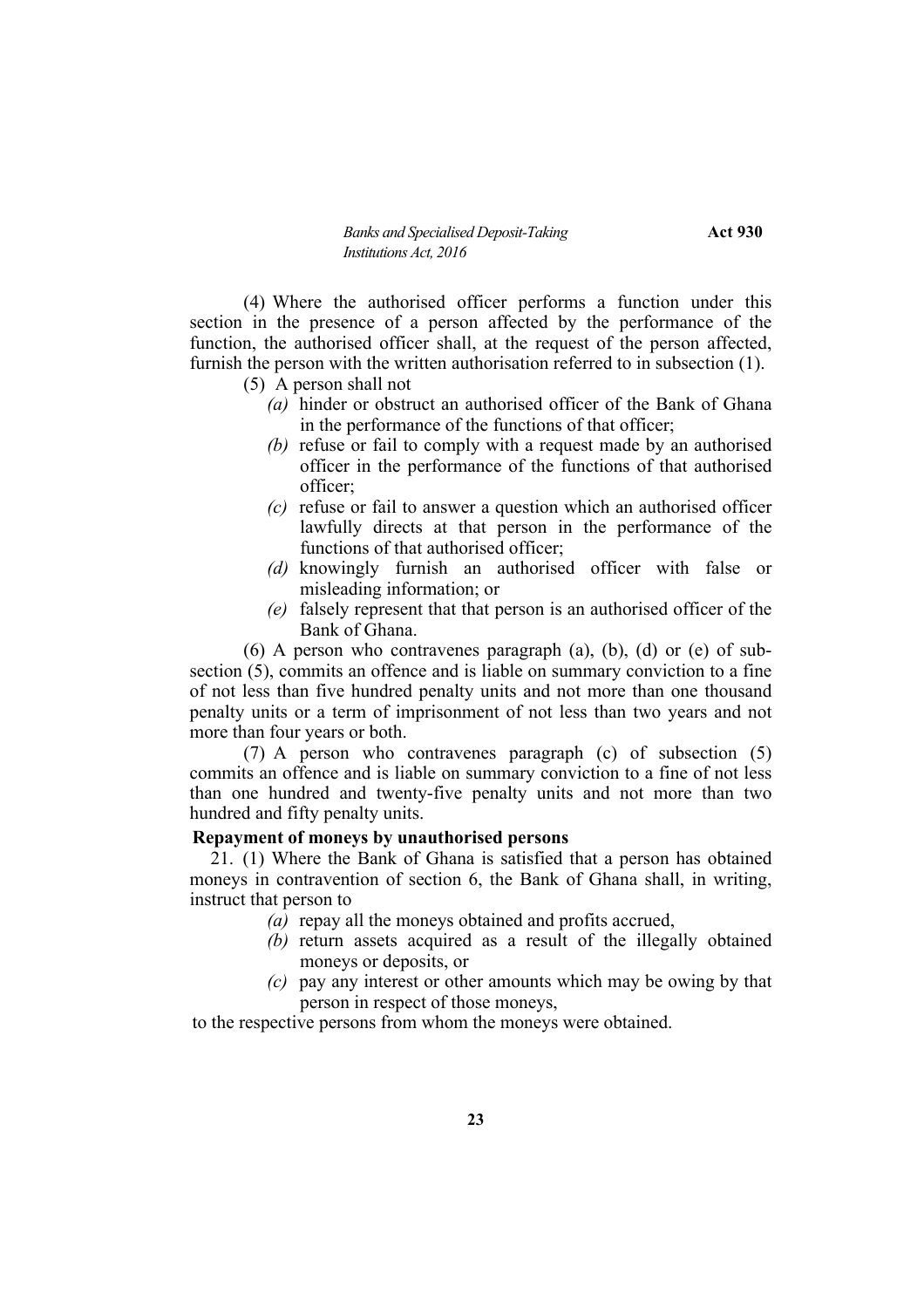(2) A person required to comply with the instructions of the Bank of Ghana under subsection (1) shall comply

- *(a)* in the manner determined by the Bank of Ghana; and
- *(b)* within the period determined by the Bank of Ghana and specified in the instruction.

(3) A person who fails to comply with an instruction under subsections (1) and (2) shall be deemed bankrupt or unable to pay the debts and the Bank of Ghana may apply to the High Court for the winding-up, or for the sequestration of the estate of that person.

(4) Subsections (1), (2) and (3) do not affect the criminal liability of a person under this Act.

# **Penalties for unauthorised deposit-taking business**

- 22. (1) A person who carries on a deposit-taking business
	- *(a)* in contravention of subsections (1) and (4) of section 6, or
	- *(b)* in breach of the conditions of a licence,

commits an offence.

(2) A person who commits an offence under subsection (1) is liable on summary conviction

- *(a)* in the case of a body corporate or other body of persons, to a fine of not less than two thousand five hundred penalty units and not more than five thousand penalty units;
- *(b)* in the case of a director of a body corporate or other body of persons, to a fine of not less than one thousand five hundred penalty units and not more than three thousand penalty units or to a term of imprisonment of not less than two years and not more than four years; and
- *(c)* in the case of an individual, to a fine of not less than one thousand five hundred penalty units and not more than three thousand penalty units or to a term of imprisonment of not less than two years and not more than four years.

# **Use of the word "bank"**

23. (1) Except as otherwise provided for in this Act, a person, other than a company holding a banking licence, shall not hold itself out as a bank or use the word "bank" or any of its derivatives in any language, or any word that sounds like "bank" in the description or title under which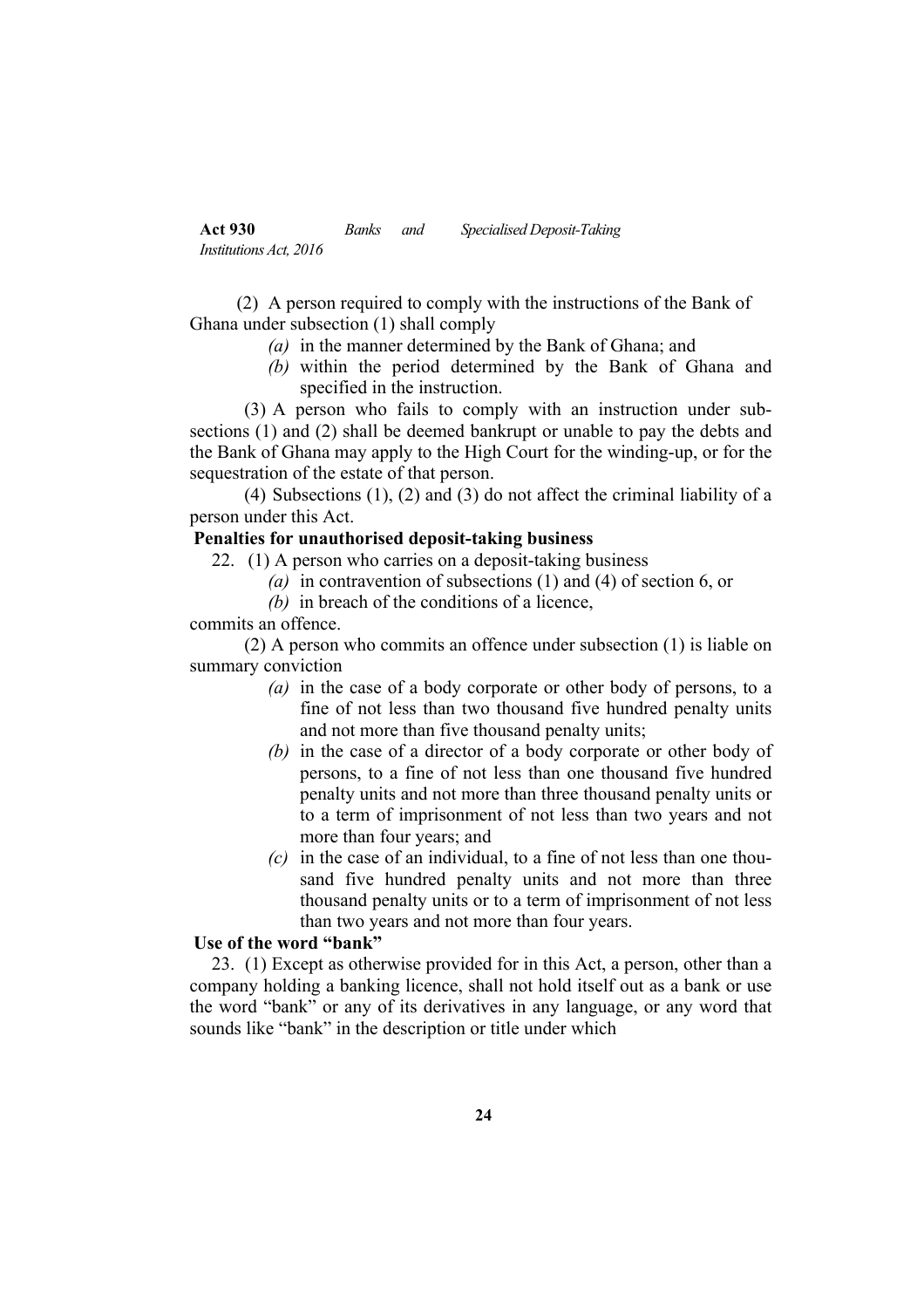that person is carrying on financial services business in Ghana, or make a representation to this effect in any billhead, letter, paper, notice, advertisement or in any other manner.

(2) The use of the word "bank" in the name of an association of banks or of employees of a bank formed for the promotion of mutual interests of its members shall not be construed as a contravention of subsection (1).

(3) Despite subsection (1), a specialised deposit-taking institution that is licensed as a rural or community bank may use the term "rural bank" or "community bank".

(4) The Bank of Ghana may prescribe similar restrictions on the use of terminology related to other classes of specialised deposit-taking institutions.

(5) A specialised deposit-taking institution shall in all correspondence, publications and advertisement, use the full name of that specialised deposit-taking institution as stated on the licence issued by the Bank of Ghana.

(6) The Bank of Ghana may order a person who contravenes this section to cease using the terminology that caused the contravention and to change the name under which that person operates.

(7) A person who contravenes this section is Table to pay to the Bank of Ghana an administrative penalty of one thousand five hundred penalty units.

## **Display of licence**

24. (1) A bank or specialised deposit-taking institution shall display at the head office, branches and agencies of that bank or specialised deposit-taking institution, copies of the licence for the information of the public.

(2) A bank or specialised deposit-taking institution which fails to comply with subsection (1) is liable to pay to the Bank of Ghana an administrative penalty of one thousand penalty units.

#### **Places of business to be licensed**

25. (1) A bank or specialised deposit-taking institution shall not carry on a deposit-taking business at a place other than a place authorised in accordance with this Act.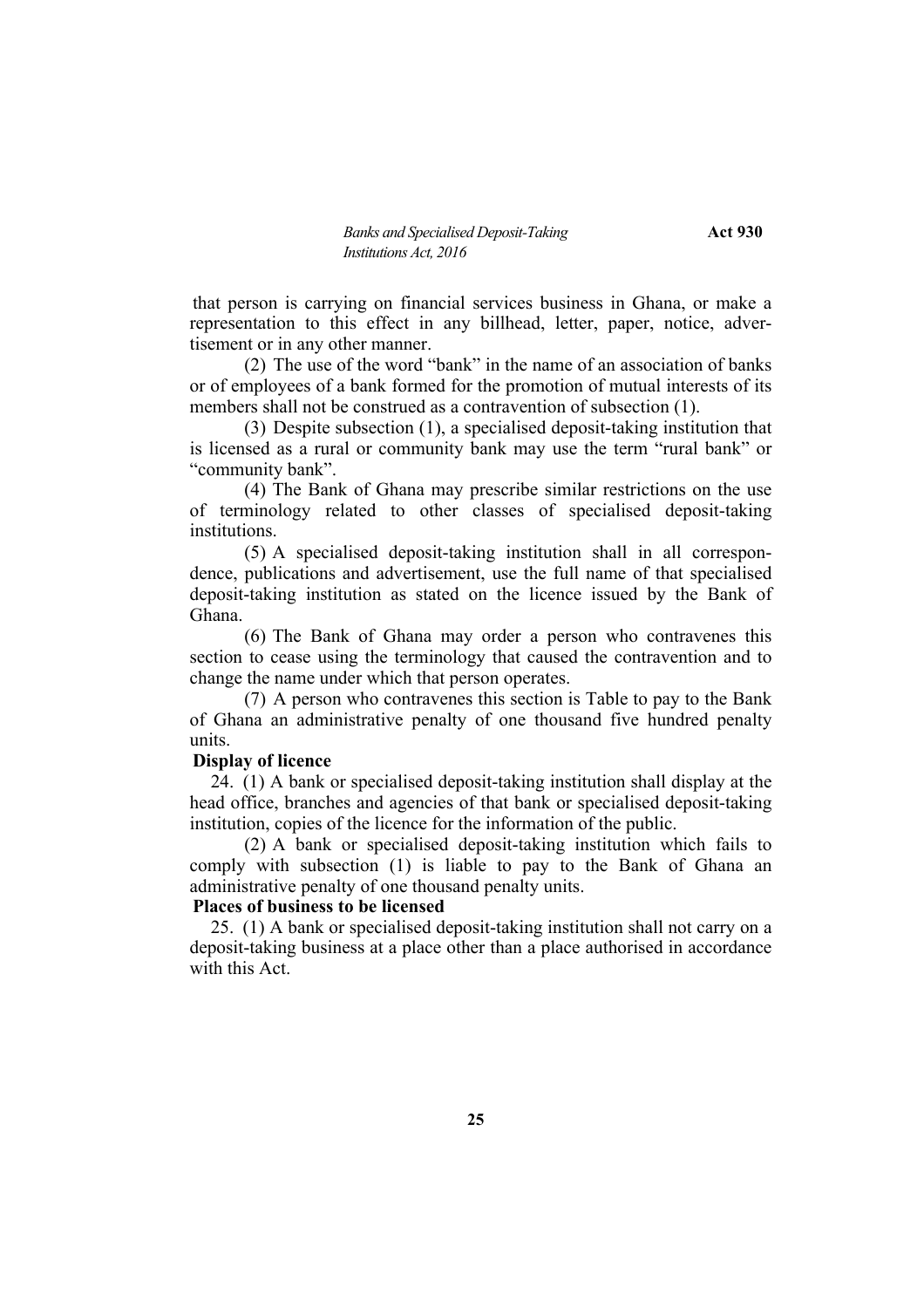(2) A bank or specialised deposit-taking institution shall not open, close or relocate

- *(a)* a branch,
- *(b)* an agency,
- *(c)* a mobilization centre,
- *(d)* the head office, or
- *(e)* any other operational or support centre or office,

for purposes of carrying on a deposit-taking business unless specifically authorised by the Bank of Ghana.

(3) A bank or specialised deposit-taking institution which contravenes this section is liable to pay to the Bank of Ghana an administrative penalty of one thousand penalty units.

(4) In addition to the penalty prescribed in sub-section (3), the Bank of Ghana may suspend the operations of the branch, agency, mobilisation center, head office or other operational or support centre of the bank or specialised deposit-taking institution involved until the bank or specialised deposit-taking institution obtains approval from the Bank of Ghana.

### **Representative offices**

26. (1) A foreign specialised deposit-taking institution shall not establish a representative office in the country.

(2) A foreign bank shall not establish a representative office in the country unless it obtains the prior written approval of the Bank of Ghana.

(3) A foreign bank which seeks to establish a representative office in the country shall apply to the Bank of Ghana with the information and documents that the Bank of Ghana may require, including permission from the supervisor in the country where that bank has its head office or is incorporated.

(4) Where the Bank of Ghana is satisfied that the foreign bank has satisfied the requirements specified under subsection (3), the Bank of Ghana shall issue the foreign bank with a certificate of approval.

(5) A representative office of a foreign bank in the country shall display in a conspicuous place at the premises of that representative office, a copy of the certificate of approval issued under subsection (4) for the information of the public.

(6) A representative office of a foreign bank shall only provide information and perform liaison functions.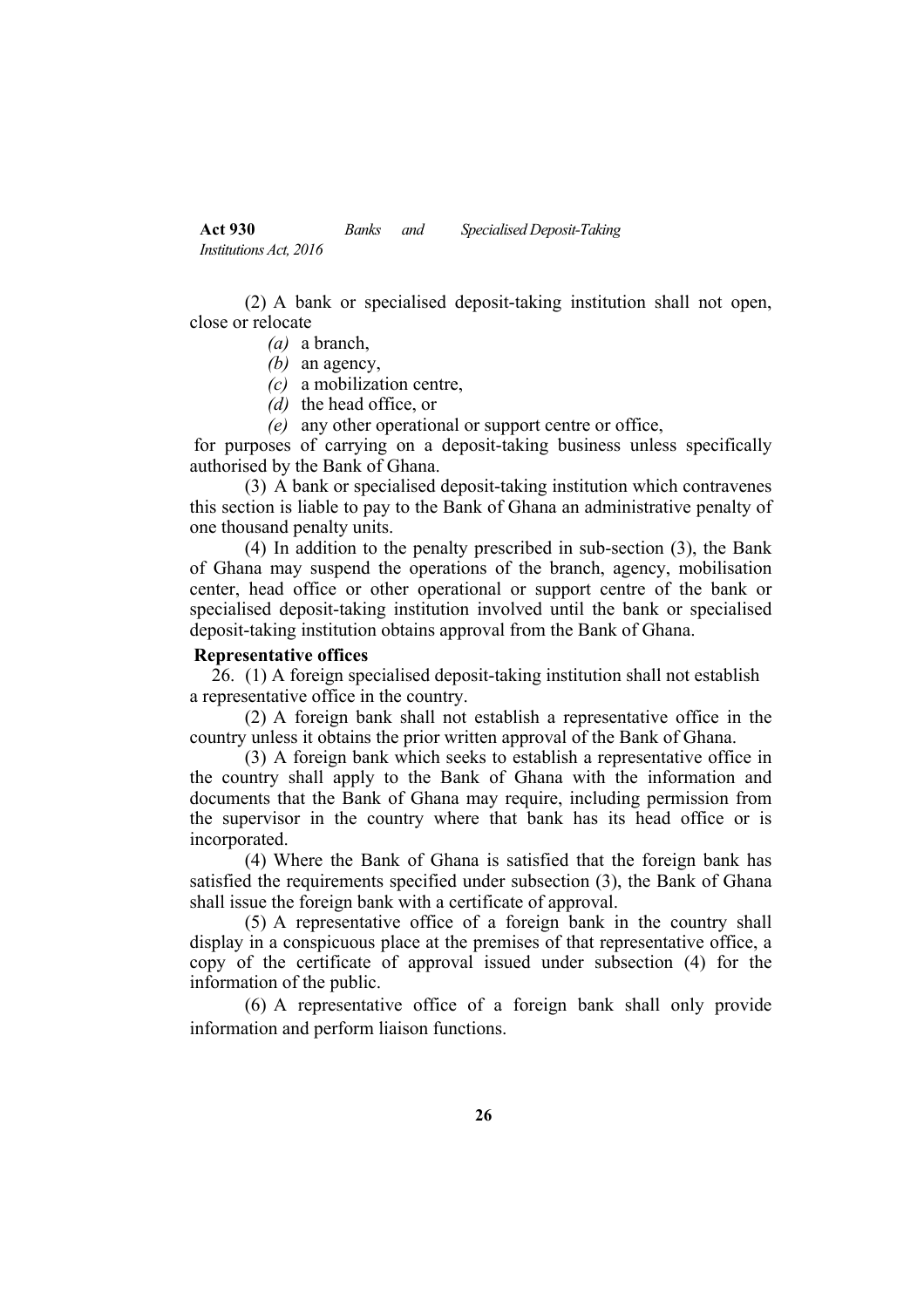(7) A representative office of a foreign bank shall not transact any form of deposit-taking or other business in the country.

(8) The Bank of Ghana may require a director or key management personnel of a representative office to submit information or data relating to the assets, liabilities, income, expenditure or any of the affairs of the representative office.

(9) With respect to a reporting requirement under this section or any other section of this Act, the Bank of Ghana may prescribe

*(a)* the details of the information that is required,

*(b)* the form in which the information shall be reported, and

*(c)* the times or intervals of time at which the reporting is required.

(10) A foreign bank or representative office which fails to comply with this section commits an offence and is liable on summary conviction to a fine of not less than one thousand five hundred penalty units and not more than three thousand penalty units.

## **Change of Company Regulations and other instruments of banks or specialised deposit-taking institutions**

27. (1) A bank or specialised deposit-taking institution shall, before making an amendment to the company name, Company Regulations or other instrument under which that bank or specialised deposit-taking institution was established, furnish the Bank of Ghana with particulars of the proposed amendment for approval.

(2) The bank or specialised deposit-taking institution shall within one month after the amendment is effected file with the Bank of Ghana, a certified copy of the amendment.

(3) A bank or specialised deposit-taking institution which contravenes this section is liable to pay to the Bank of Ghana an administrative penalty of two thousand five hundred penalty units.

#### *Capital and Reserves*

#### **Minimum paid-up capital**

28. (1) A bank or specialised deposit-taking institution shall ensure that while in operation, it maintains in the country a minimum paid-up capital, unimpaired by losses including accumulated losses or other adjustments, as may be prescribed by the Bank of Ghana for banks and specialised deposittaking institutions.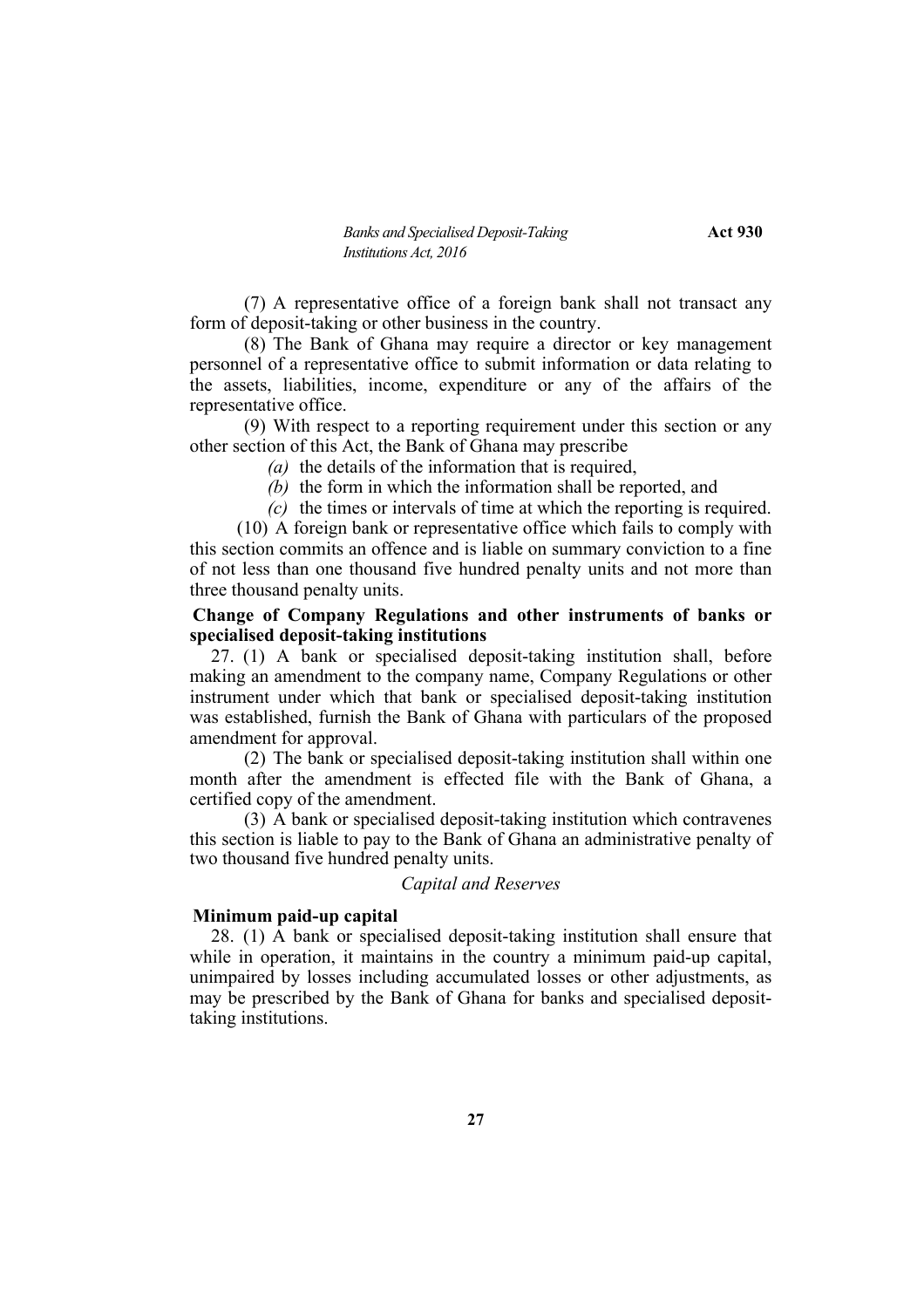(2) The Bank of Ghana may prescribe different requirements under this section for different classes of specialised deposit-taking institutions.

(3) For the purpose of calculating impairment of paid-up capital, losses shall be set off in the following order:

- *(a)* against income surplus and other distributable reserves excluding revaluation reserves; and
- *(b)* against the Reserve Fund established under section 34.

(4) A financial holding company shall maintain at all times a minimum paid up capital, unimpaired by losses or other adjustments, as may be prescribed by the Bank of Ghana.

### **Capital adequacy and other capital requirements**

29. (1) The Bank of Ghana shall, by a directive, prescribe a risk-based capital adequacy requirement, which may be measured as a percentage of the capital of the bank, specialised deposit-taking institution or financial holding company to its assets.

(2) The minimum capital adequacy ratio shall be at least ten percent.

(3) The Bank of Ghana may, having regard to the risk and vulnerability of the financial system,

- *(a)* prescribe a higher capital adequacy ratio percentage, or
- *(b)* prescribe different ratios for different banks, financial holding companies and for different classes of specialised deposittaking institutions.

(4) The minimum capital adequacy ratio shall be calculated in accordance with the methodology prescribed in the directive issued by the Bank of Ghana.

(5) The Bank of Ghana may, for the purpose of calculating the minimum capital adequacy ratio, define eligible capital, categories of risk assets and appropriate adjustments and additions.

(6) The Bank of Ghana may prescribe one or more capital buffers above that required by the minimum capital adequacy ratio and shall further prescribe whether failure to maintain the required buffer will constitute failure to meet the minimum capital requirements for purposes of sections 30, 31 and 102 to 106.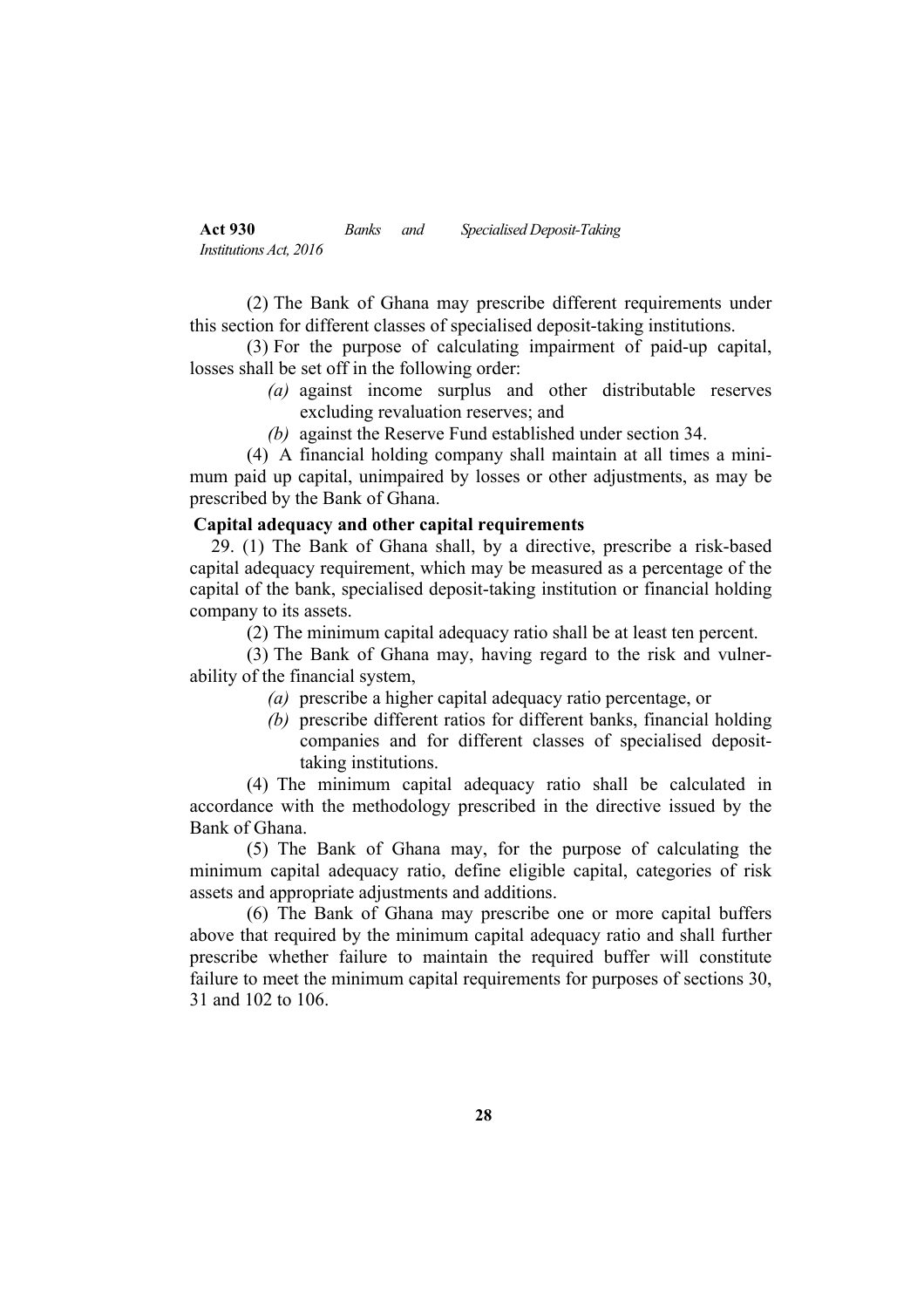(7)The Bank of Ghana may prescribe a leverage or gearing ratio and any other form of capital requirement that the Bank of Ghana considers necessary or prudent and may prescribe the methodology for the calculation of the prescribed ratio or capital requirement.

(8) A bank, specialised deposit-taking institution and financial holding company shall comply with the applicable minimum capital adequacy ratio and any other requirement prescribed by the Bank of Ghana under this section.

(9) In determining the percentage of the minimum capital adequacy ratio, the Bank of Ghana shall in each case have regard to

- *(a)* other financial resources available to the bank or specialised deposit-taking institution in question;
- *(b)* the nature, scale and risks of the operations of the bank or specialised deposit-taking institution; and
- *(c)* the amount and nature of net own funds required, in the judgment of the Bank of Ghana, to protect the interests of depositors, potential depositors and the public.

### **Additional capital in respect of special risks**

30. The Bank of Ghana may require a bank, specialised deposittaking institution or financial holding company to maintain additional capital that the Bank of Ghana considers appropriate to address concentration of risks in the bank, specialised deposit-taking institution or financial holding company, or in the financial system.

#### **Capital adequacy requirements on a consolidated basis**

31. The Bank of Ghana may prescribe capital requirements under section 29 that are to be applied on a consolidated basis to

- *(a)* a bank, specialised deposit-taking institution or a subsidiary of a bank or specialised deposit-taking institution, and
- *(b)* a financial holding company or a subsidiary of a financial holding company.

# **Notifying non-compliance with capital requirements**

32. (1) Where a bank, specialised deposit-taking institution or a financial holding company fails to comply with the prescribed minimum capital adequacy ratio, it shall promptly notify the Bank of Ghana of the noncompliance and provide the Bank of Ghana with the particulars of the noncompliance that the Bank of Ghana may require.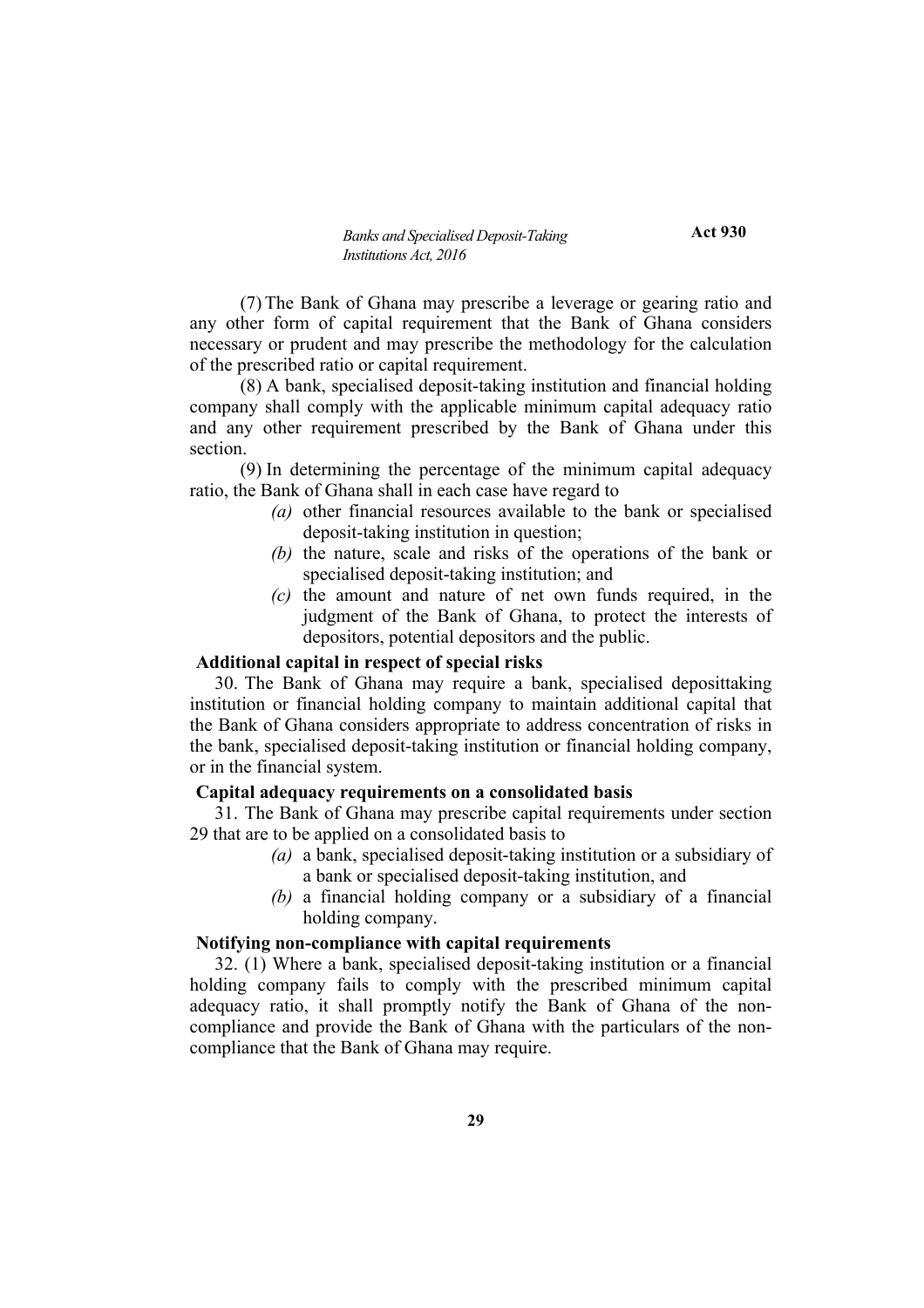(2) A bank, specialised deposit-taking institution or financial holding company which fails to notify the Bank of Ghana as required under subsection (1) is liable to pay to the Bank of Ghana an administrative penalty of one thousand penalty units.

#### **Penalty for non-compliance with capital requirements**

33. (1) A bank, specialised deposit-taking institution or financial holding company which fails to maintain the level of minimum unimpaired paid up capital required under section 28 or the capital adequacy ratio required under sections 29 to 31 is liable to pay to the Bank of Ghana a penalty of one-half per mille of the difference between the capital that the entity should have maintained and the level of capital actually maintained by the entity for each day that the default continues.

(2) A director and the chief executive of a bank or specialised deposittaking institution which fails to comply with the minimum capital adequacy ratio are personally liable to pay to the Bank of Ghana an administrative penalty of five hundred penalty units.

#### **Reserve Fund**

34. (1) A bank or specialised deposit-taking institution shall establish and maintain a Reserve Fund into which shall be transferred out of net profits for each year

- *(a)* where the amount of the Reserve Fund is less than fifty per cent of the paid-up capital of the bank or specialised deposittaking institution, an amount which is not less than fifty per cent of the net profit for the year;
- *(b)* where the amount of the Reserve Fund is fifty per cent or more but less than one hundred per cent of the paid-up capital of the bank or specialised deposit-taking institution, an amount which is not less than twenty five per cent of the net profit for the year; or
- *(c)* where the amount of the Reserve Fund is equal to one hundred per cent or more of the paid-up capital of the bank or specialised deposit-taking institution, an amount equal to twelve and half per cent of the net profit for the year.
- (2) The transfer required under subsection (1) shall be made
	- *(a)* before the declaration of interim or final dividends, and
	- *(b)* after making provision for tax.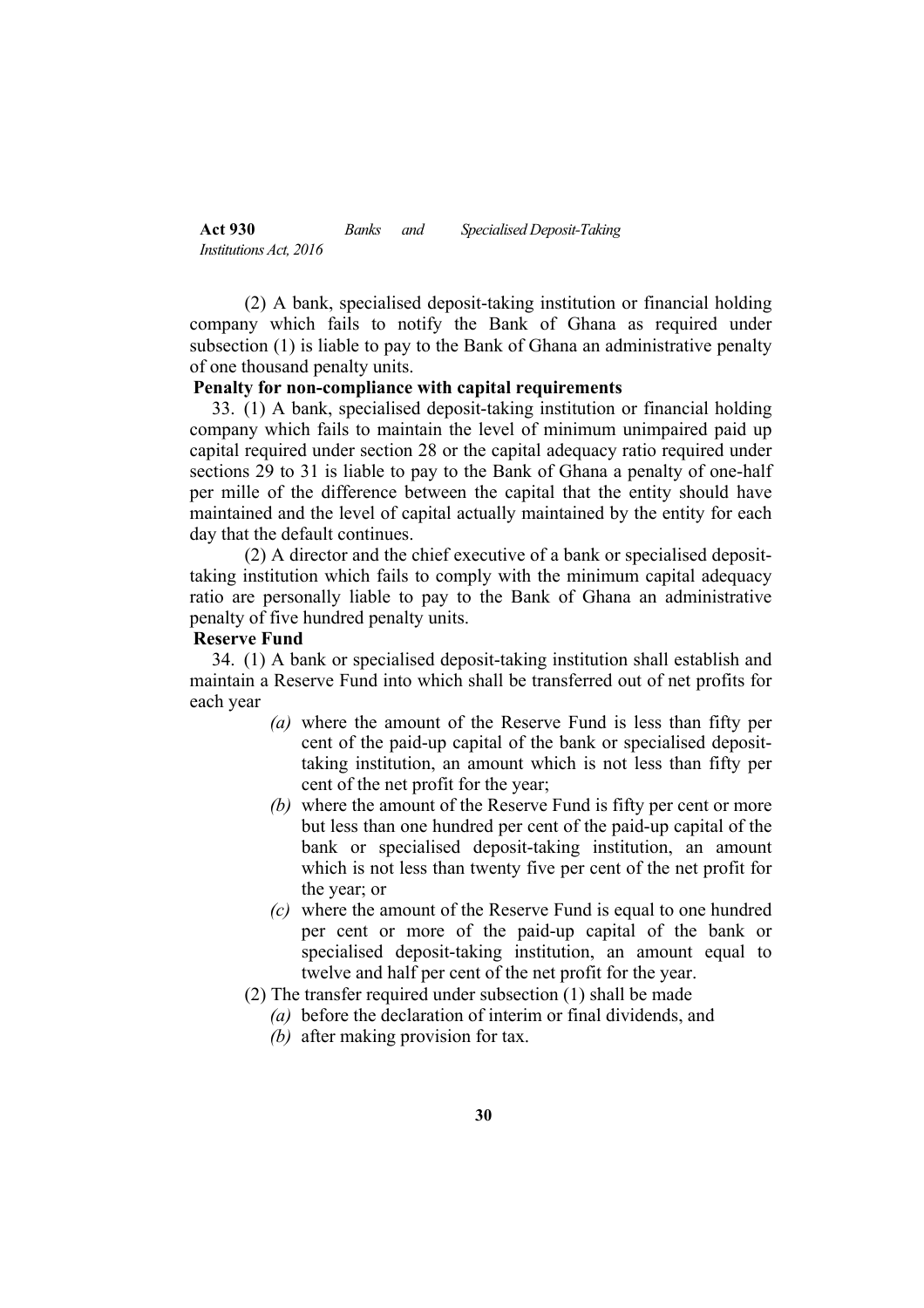**Act 930**

(3) A bank or specialised deposit-taking institution which fails to maintain a Reserve Fund in accordance with subsection (1), is liable to pay to the Bank of Ghana an administrative penalty of two thousand penalty units.

#### **Restrictions on declaration and payment of dividend**

35. (1) A bank or specialised deposit-taking institution shall not declare or pay interim or final dividend on the shares of that bank or specialised deposit-

- taking institution unless the bank or specialised deposit-taking institution has
- *(b)* (a) completely written-off capitalised expenditure, made the required provision for non-performing loans and
- *(c)* other erosions in asset values, satisfied the prescribed capital
- *(d)* requirements, completely written-off accumulated operating losses from the normal operations of that bank or specialised deposittaking institution,

*(e)* made the required transfer to the Reserve Fund under section 34,

- satisfied the obligations of that bank or specialised deposit-
- *(f)* taking institution under the Ghana Deposit Protection Act, 2016 (Act 931 and paid any outstanding premium owed the
- *(g)* Ghana Deposit Protection Corporation, and clawed back any dividend paid in contravention of section 34.
	- (2) Where

*(a)* the payment of dividend results in the withdrawal of a part of the free reserves due to inadequacy of the profit for the year; or

*(b)* the statutory report of the auditors on the annual accounts of the bank or specialised deposit-taking institution is not satisfactory,

the bank or specialised deposit-taking institution may declare a dividend on shares only after obtaining the prior written approval of the Bank of Ghana.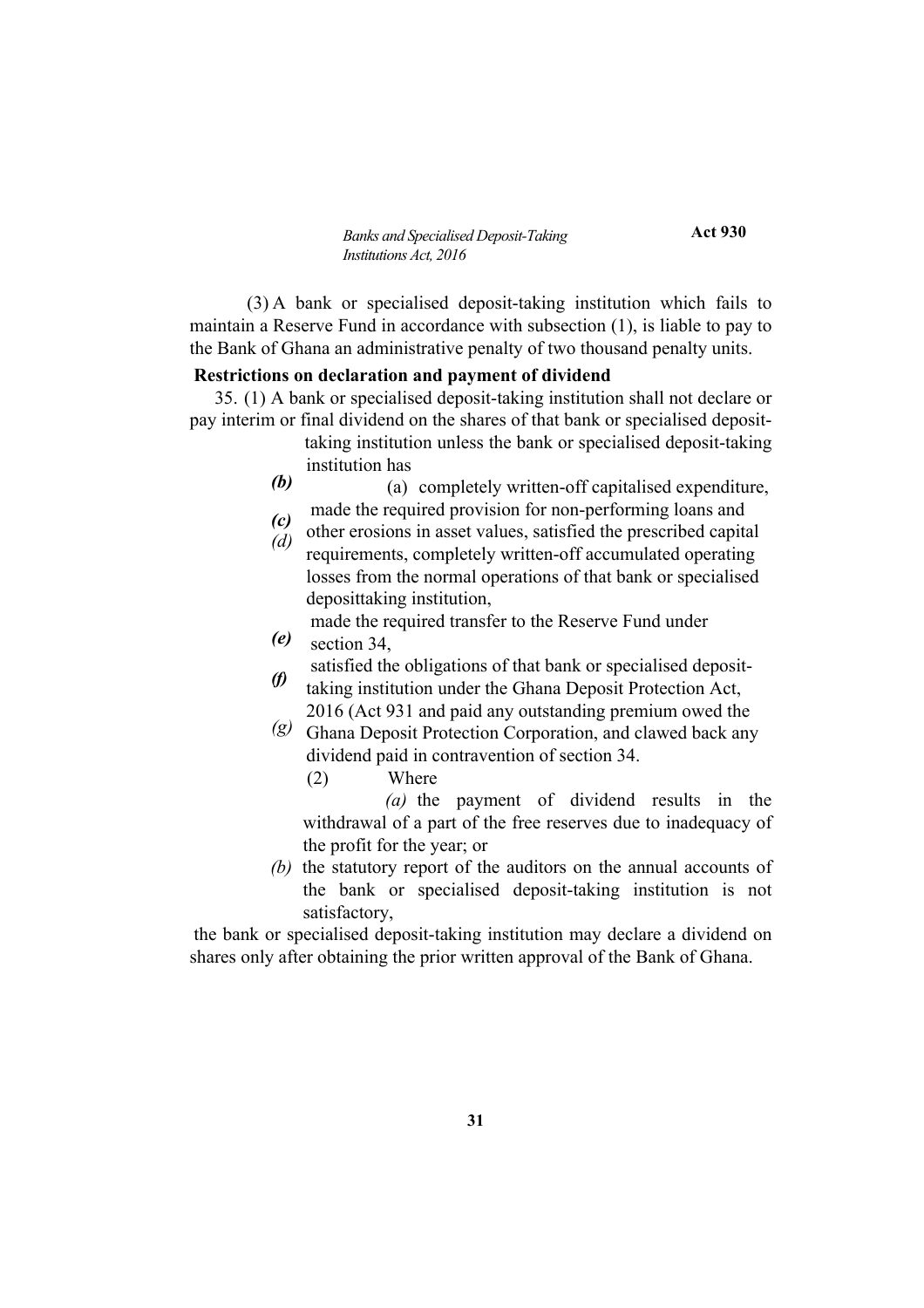(3) Where a bank or specialised deposit-taking institution declares or pays a dividend in contravention of subsection (1) or (2) each director of the bank or specialised deposit-taking institution is personally liable to pay to the Bank of Ghana an administrative penalty of five hundred penalty units.

- (4) A director is not liable to pay the penalty under subsection (3) if
	- *(a)* the contravention was committed without the knowledge or consent of that director; or
	- *(b)* the director exercised due diligence to prevent the commission of the contravention having regard to all the circumstances.

(5) A bank or specialised deposit-taking institution which contravenes a provision of this section is liable to pay to the Bank of Ghana an administrative penalty of one thousand penalty units.

(6) For the purposes of this section, "capitalised expenditure" includes preliminary expenses and any other item of expenditure not represented by tangible assets as may be determined by the Bank of Ghana.

*Liquidity*

#### **Liquidity requirements**

36. (1) The Bank of Ghana shall prescribe one or more liquidity requirements for banks, specialised deposit-taking institutions and financial holding companies.

(2) The details of the requirements shall be specified by directive and may specify different liquidity requirements for banks, specialised deposittaking institutions or classes of specialised deposit-taking institutions and financial holding companies.

(3) The Bank of Ghana may, in addition to subsection (1), prescribe qualitative criteria required for the liquidity risk management policies and procedures of the bank, specialised deposit-taking institution or financial group.

(4) A bank or specialised deposit-taking institution shall, at a time and in respect of a period that the Bank of Ghana may require, submit to the Bank of Ghana a report on the liquid assets of that bank or specialised deposittaking institution.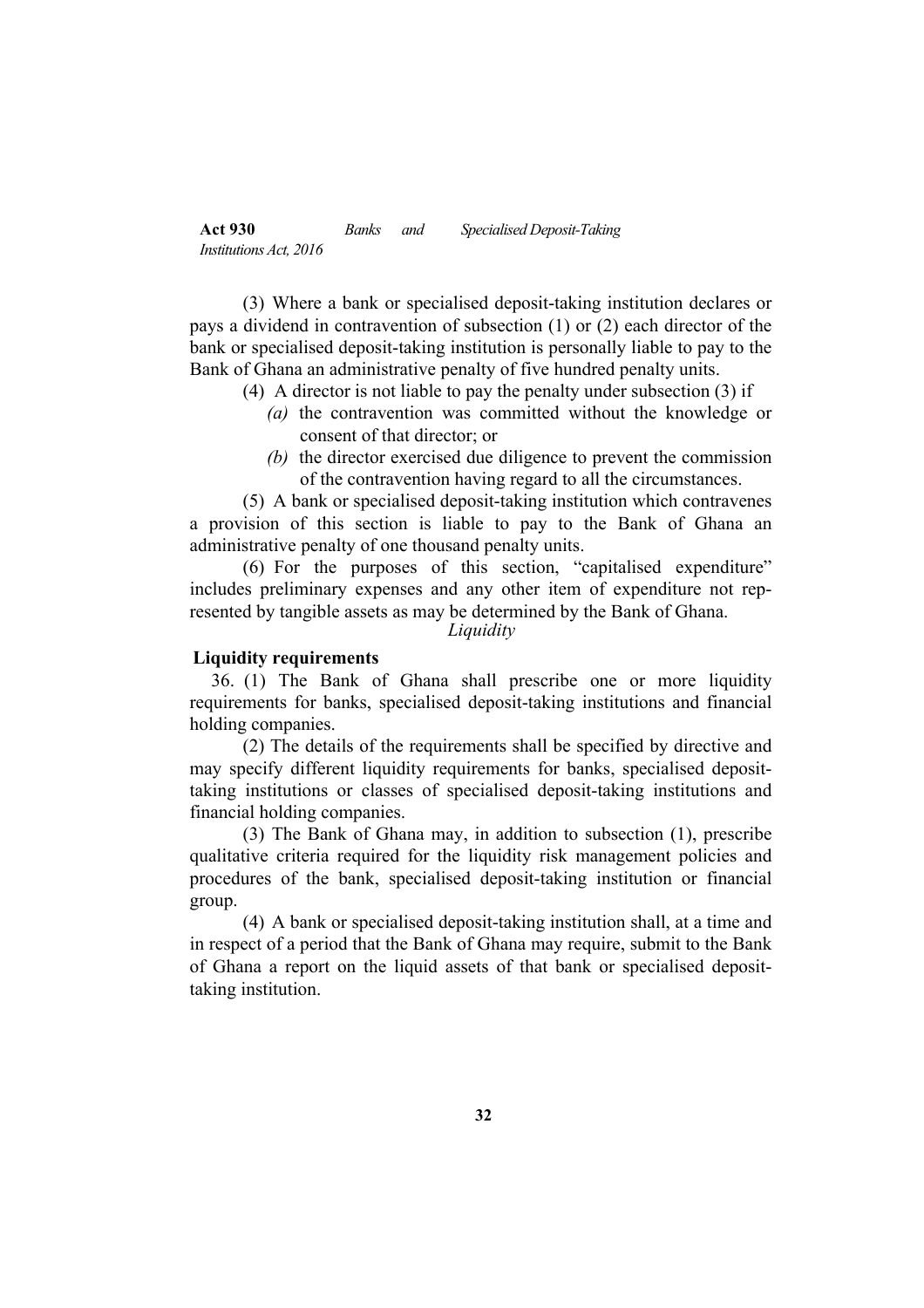*Banks and Specialised Deposit-Taking* **Act** 930 *Institutions Act, 2016*

(5) A bank or specialised deposit-taking institution which fails to comply with subsection (4) shall pay to the Bank of Ghana the penalty provided under section 93 (3).

(6) A bank or specialised deposit-taking institution that contravenes subsection (4) is, in addition to the penalty specified in subsection

(5) , liable to pay to the Bank of Ghana an administrative penalty of an amount calculated as one half per mille of the deficiency for each day that the deficiency persists.

#### **Maintenance of liquid assets on a consolidated basis**

37. The Bank of Ghana may by directive prescribe liquidity requirements under section 36 that are to be applied on a consolidated basis to

- *(a)* a bank, specialised deposit-taking institution and a subsidiary of a bank or specialised deposit-taking institution, and
- *(b)* a financial holding company and a subsidiary of a financial holding company.

# **Additional liquidity requirement for additional risk**

38. The Bank of Ghana may impose a higher liquidity requirement than that prescribed under section 36 on an individual bank, specialised deposittaking institution, or financial holding company to address increased liquidity risks in the bank, specialised deposit-taking institution or financial holding company, or in the financial system.

# **Notification of non-compliance with minimum liquidity requirements**

39. (1) A bank or specialised deposit-taking institution which fails to comply with the required liquidity requirements shall promptly notify the Bank of Ghana of the non-compliance and provide the Bank of Ghana with the particulars of the non-compliance, including the reasons for the breach and the measure taken to rectify the breach.

(2) A bank or specialised deposit-taking institution that fails to comply with subsection (1) is liable to pay to the Bank of Ghana an administrative penalty of one thousand penalty units.

# **Penalties for non-compliance with liquidity requirements**

40. (1) A bank, specialised deposit-taking institution or financial holding company which fails to hold liquid assets in accordance with section 36 is liable, in addition to any other penalty, to pay interest to the Bank of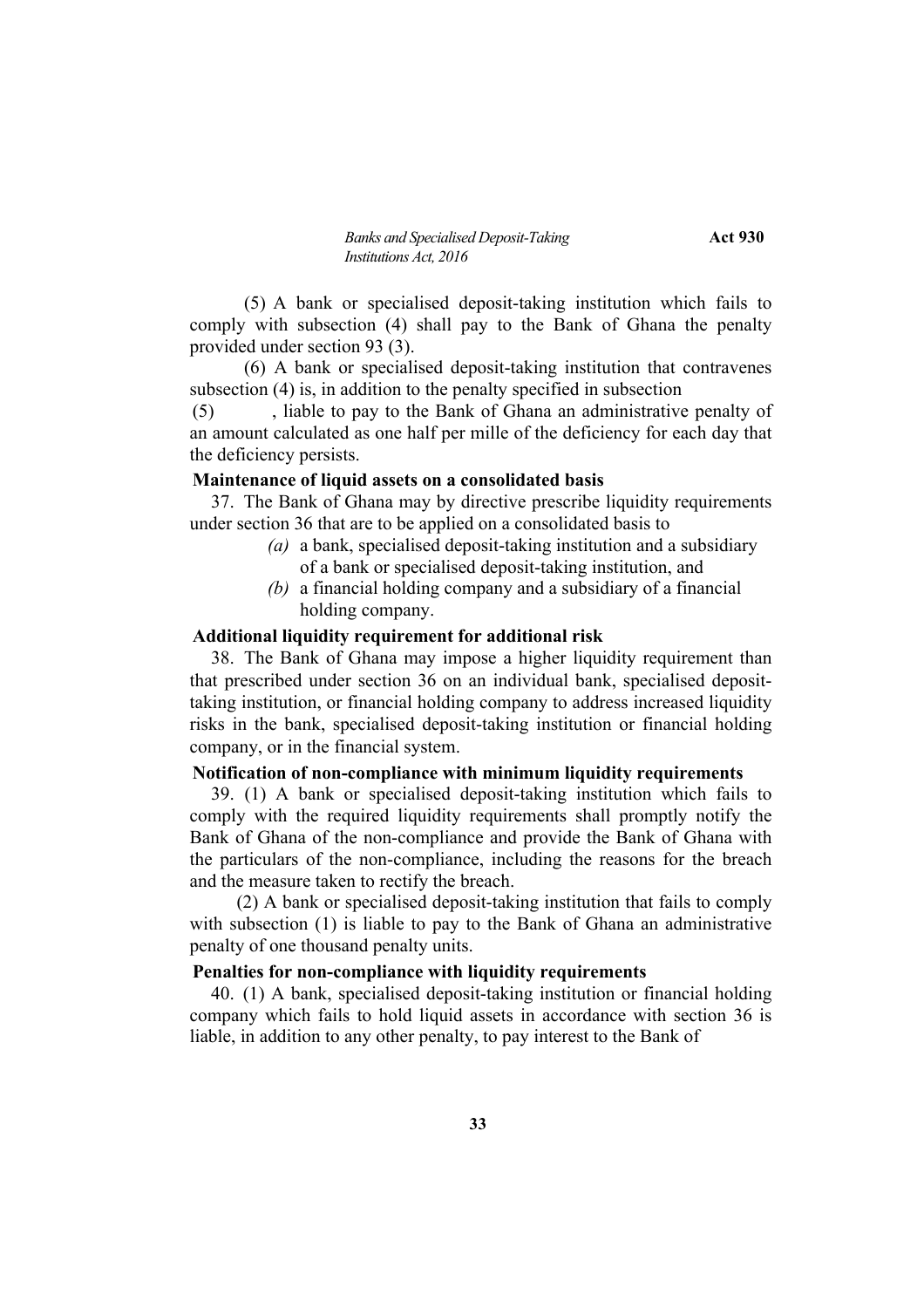Ghana at a rate to be prescribed by the Bank of Ghana on the difference between the total amount of liquid assets which it is required to hold and the total amount of liquid assets actually held, in respect of a period during which a difference exists.

(2) Despite any other action that the Bank of Ghana may take, the Bank of Ghana may issue an order under section 102 requiring that, during a period specified in the order, the bank, specialised deposittaking institution or financial holding company shall

- *(a)* discontinue or limit in a manner specified, the granting of credit or the making of investments or capital expenditure;
- *(b)* not distribute dividends to shareholders; and
- *(c)* be subject to enhanced reporting.

(3) A bank, specialised deposit-taking institution or financial holding company which makes a fresh advance to a person during the existence of a deficiency in the amount specified of its liquid assets without the approval of the Bank of Ghana is liable to pay to the Bank of Ghana an administrative penalty of five hundred penalty units.

(4) A bank, specialised deposit-taking institution or financial holding company which contravenes subsection (2) is, in addition to the penalty specified in subsection (3), liable to pay to the Bank of Ghana an administrative penalty of forty penalty units for each day that the contravention continues.

(5) To ensure compliance with the requirements of this section, the Bank of Ghana may require a bank, specialised deposit-taking institution or financial holding company to furnish the Bank of Ghana with information by a specified date in a form that the Bank of Ghana considers appropriate.

(6) In addition to the penalty specified in subsections (3) and (4), a director or chief executive of a non-compliant bank, specialised deposittaking institution or financial holding company is liable to pay to the Bank of Ghana, a penalty in respect of each day during which the deficiency continues of an amount calculated as one half per mille of the deficiency for each day that the deficiency persists.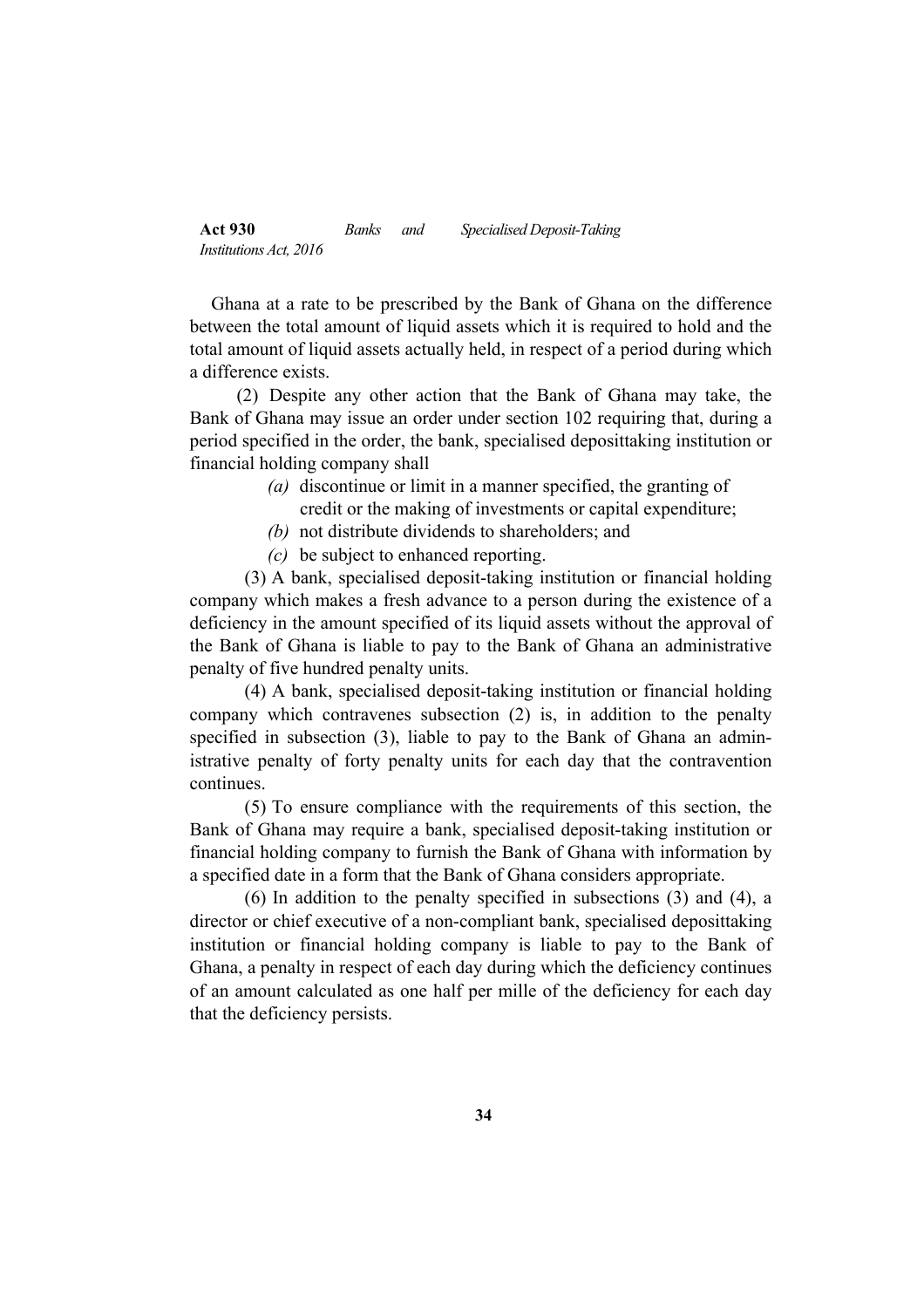*Banks and Specialised Deposit-Taking* **Act** 930 *Institutions Act, 2016*

(7) The Bank of Ghana may waive or postpone the payment of a monetary penalty under this section where

- *(a)* the Bank of Ghana takes some other action to require the bank to remedy the non-compliance, and
- *(b)* in the view of the Bank of Ghana, the imposition of a monetary penalty may worsen the condition of the bank, specialised deposit-taking institution or financial holding company.

#### **Maintenance of Net Open Position**

41. (1) A bank shall maintain a Net Open Position as may be prescribed by the Bank of Ghana.

(2) The Bank of Ghana may prescribe different Net Open Position limits for a particular bank or banks.

(3) A bank shall, at a time and in respect of a period that the Bank of Ghana may require, submit to the Bank of Ghana a report on the Net Open Position of the bank.

(4) A bank which fails to comply with this section shall, in addition to any other penalty to which the bank is liable, pay in respect of each day during which the deficiency exists, an amount calculated as one half per mille of the deficiency.

### *Ownership and Control*

### **Reporting of group structures**

42. (1) For purposes of consolidated supervision or any other specialised supervision, a bank or specialised deposit-taking institution that is a member of a corporate group shall at least twice in each year at times prescribed by the Bank of Ghana, furnish the Bank of Ghana with a complete organisational structure of the group.

(2) The organisational structure shall include

- *(a)* a diagram of the group,
- *(b)* direct and indirect affiliates and associates of the bank or specialised deposit-taking institution,
- *(c)* the nature of the relationship between the affiliates and associates and the group, and
- *(d)* any other information that the Bank of Ghana may require.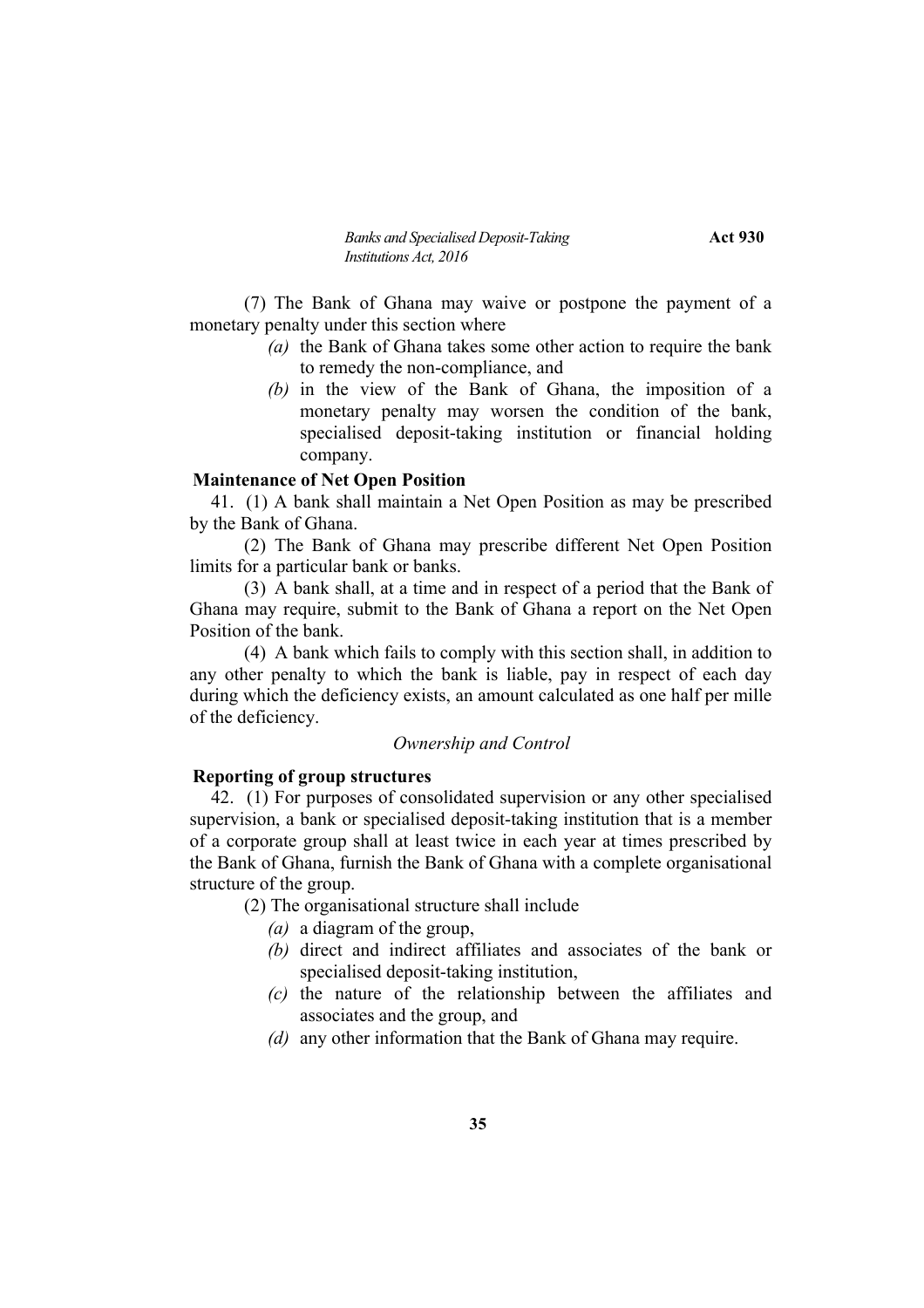(3) Where there is a change to the structure of the corporate group that is not otherwise subject to approval of the Bank of Ghana under this Act, the bank or specialised deposit-taking institution shall report to the Bank of Ghana within the time frame prescribed by the Bank of Ghana.

## **Registration requirement for financial holding companies**

43. (1) A person shall not function as a financial holding company except in accordance with subsection (2), and sections 44 to 47.

(2) An action taken without the prior written approval of the Bank of Ghana which causes

- *(a)* a company to become a financial holding company;
- *(b)* a bank or specialised deposit-taking institution to become a subsidiary of a financial holding company;
- *(c)* a financial holding company to acquire direct or indirect ownership or control of the voting shares of a bank or specialised deposit-taking institution where, after the acquisition, that company will directly or indirectly own or control more than five percent of the voting shares of that bank or specialised deposit-taking institution;
- *(d)* a financial holding company or subsidiary of a financial holding company, other than a bank or specialised deposittaking institution, to acquire all or substantially all of the assets of a bank or specialised deposit-taking institution; or
- *(e)* a financial holding company to merge or consolidate with any other financial holding company

is unlawful.

(3) The Bank of Ghana may exempt a foreign bank or other foreign company that is subject to regulation and supervision in another jurisdiction

- *(a)* from inclusion in the definition of "financial holding company", or
- *(b)* from the application of one or more of the provisions of this Act applicable to financial holding companies,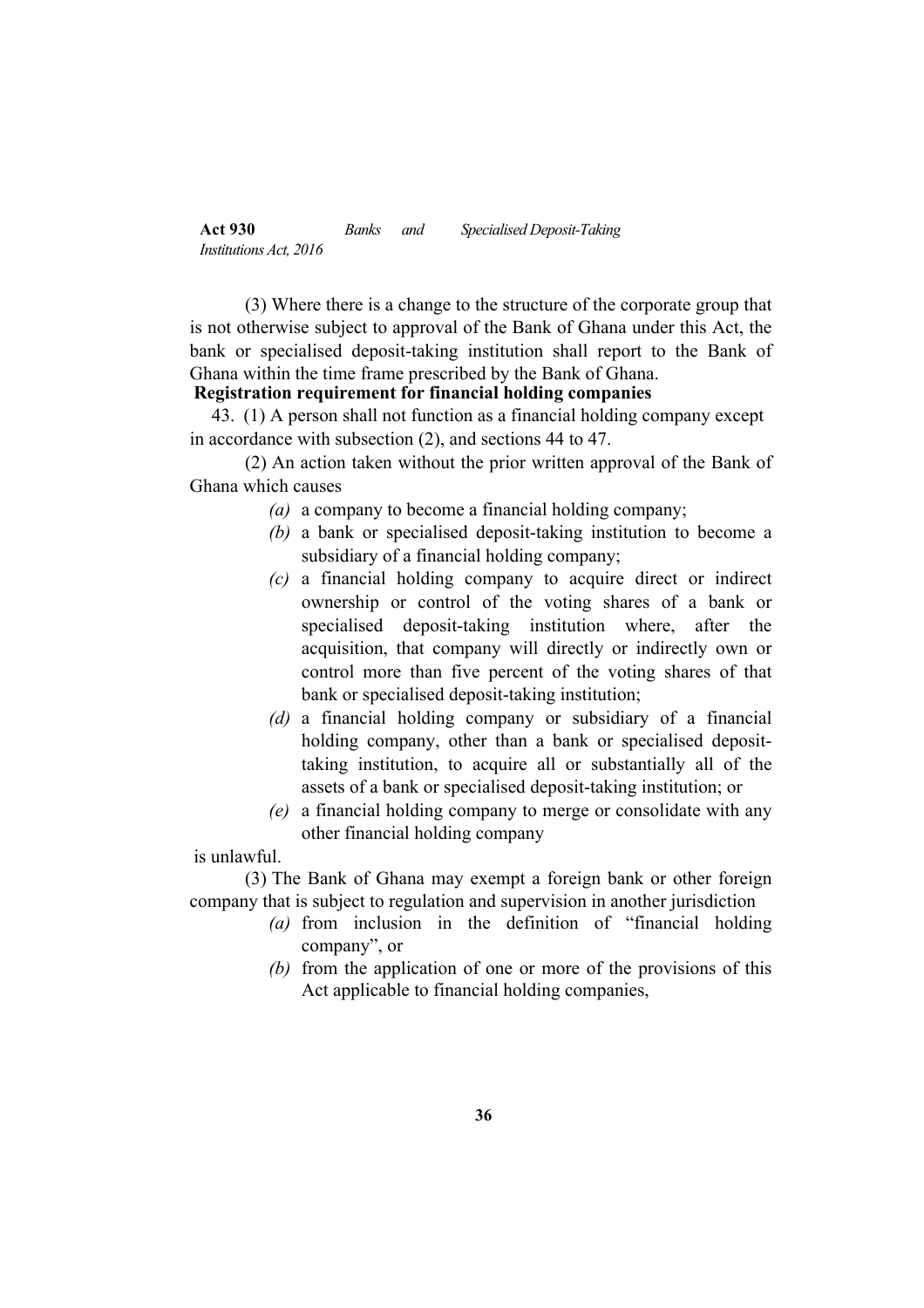**Act 930**

where that foreign bank or other foreign company is subject to supervisionand regulation that is satisfactory to the Bank of Ghana, including supervision on a consolidated basis, in its home jurisdiction or another host jurisdiction in which it has substantial operations.

(4) An exemption under subsection (3) may be subject to the terms and conditions that the Bank of Ghana considers appropriate having regard to the objectives of consolidated supervision or any other specialised supervision.

## **Application for registration**

44. (1) A person shall not take an action that causes a company to function as a financial holding company unless that company is registered as a financial holding company by the Bank of Ghana.

(2) A person who wishes to be registered as a financial holding company shall

- *(a)* apply in writing to the Bank of Ghana in the form that may be determined by the Bank of Ghana,
- *(b)* pay a non-refundable application fee as may be determined by the Bank of Ghana, and
- *(c)* attach to the application the following information and documents:
	- (i) the capital resources, including original sources and capital structure of the proposed financial holding company,
	- (ii) the names, addresses, occupations, business and professional history for the preceding ten years or a longer period that the Bank of Ghana may determine, certified financial positions, and corporate affiliations of persons who will hold or ultimately benefit from significant shareholdings, directly or indirectly, in the proposed financial holding company and the respective values of the shares;
	- (iii) organisational and managerial structures, including a complete diagram of the group of companies controlled by the proposed financial holding company, identifying the direct and indirect affili-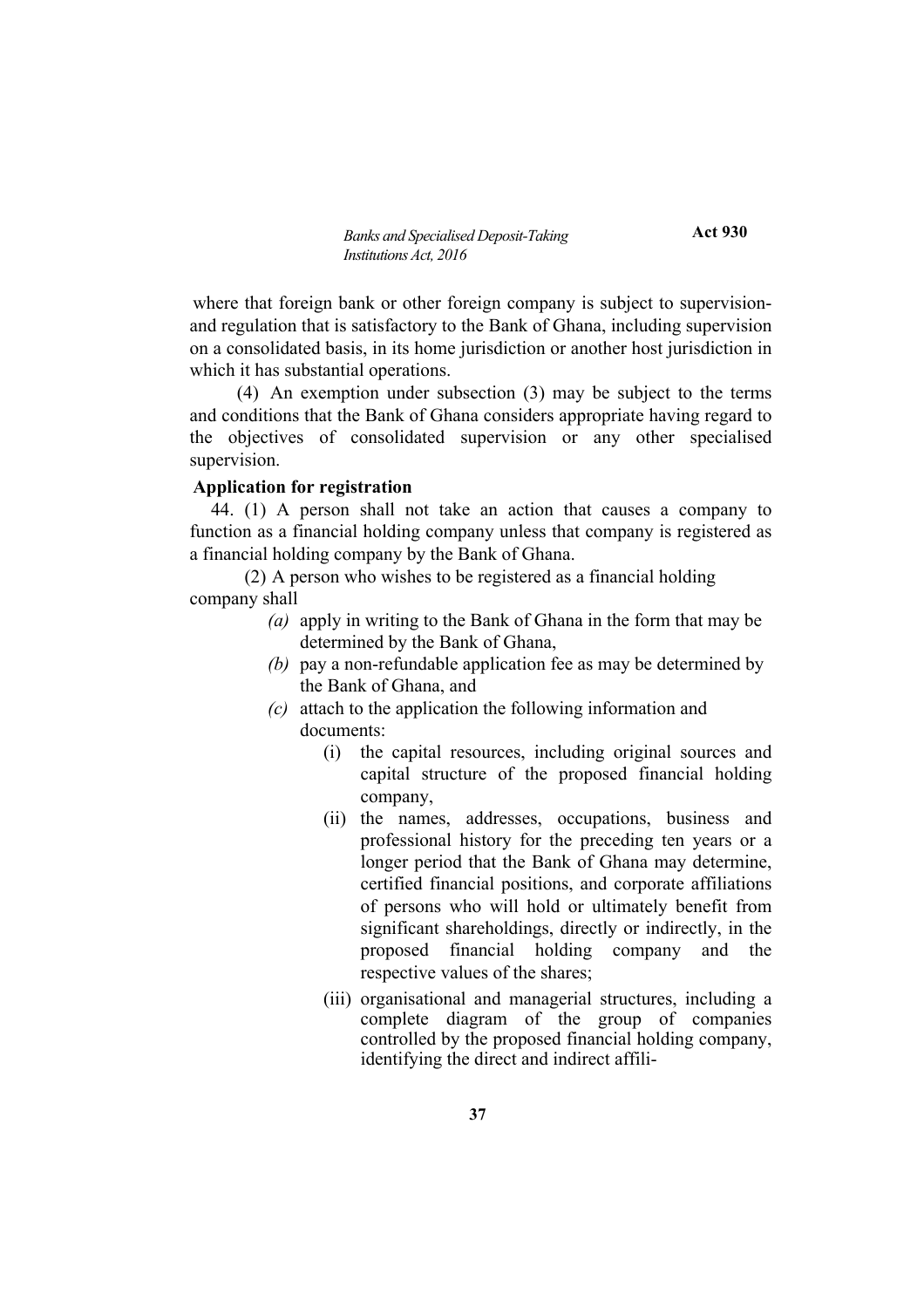ates and associates and the nature of their relationship to the financial holding company;

- (iv) the particulars of the directors and key management personnel of the financial holding company, including qualification and experience, business and professional history for the preceding ten years or a longer period that the Bank of Ghana may determine, certified financial position, business interests and performance of the business concerns under their control or management;
- (v) the feasibility report, including a business plan and financial projections for the first five years and areas of intended activities;
- (vi) audited financial statements for the past three years, if applicable, or for a lesser period that the entity has been in existence if shorter than three years;
- (vii) the measures and structures the company intends to adopt to ensure that business is conducted in accordance with sound corporate governance principles;
- (viii) for each director, key management personnel or significant shareholder of the proposed financial holding company, a statutory declaration disclosing where applicable, a conviction for offences by a court of competent jurisdiction, personal bankruptcy filings, the disqualifications from practising a profession, or past or present involvement in a managerial function of a body corporate or other undertaking subject to insolvency proceedings; and
- (ix) any other particulars that the Bank of Ghana may require.

(3) For the purpose of determining whether to register an applicant as a financial holding company, the Bank of Ghana shall

> *(a)* consider the information referred to in subsection (2), and in particular whether the person controlling the proposed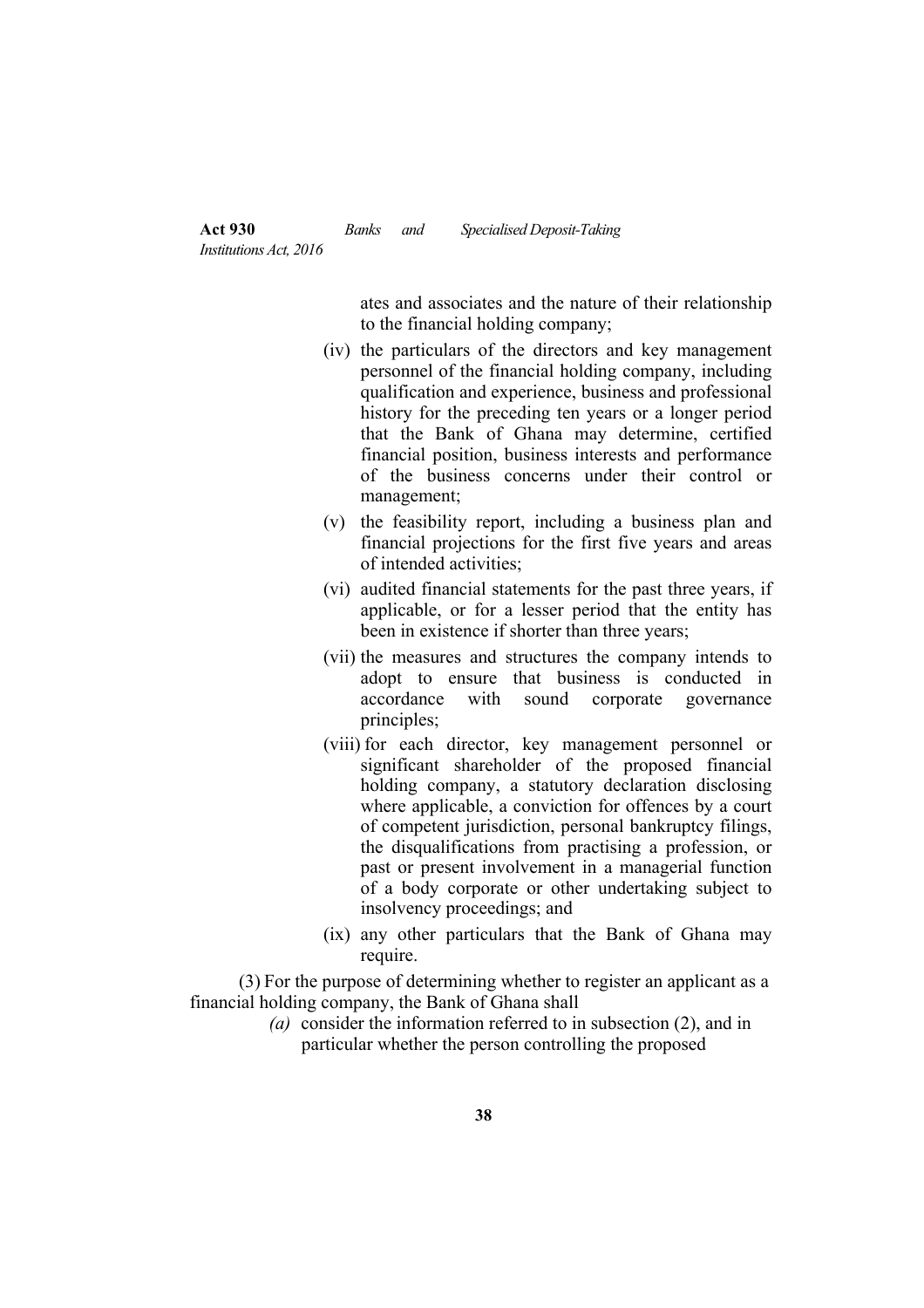financial holding company is suitable, or may prejudice the interests of depositors and other customers of the bank or specialised deposit-taking institution; and

*(b)* determine whether ownership of shares by the person controlling the proposed financial holding company, given the corporate affiliations or structure, will hinder effective supervision under this Act or is likely to prejudice the interests of depositors and other customers of the bank or specialised deposit-taking institution.

(4) The Bank of Ghana shall not register an applicant as a financial holding company unless the Bank of Ghana is satisfied that

- *(a)* the feasibility report is based on sound analysis under reasonable assumptions;
- *(b)* key management personnel are fit and proper, and have the integrity, qualification and experience for the positions given the business plan and activities of the proposed bank or specialised deposit-taking institution and taking into account the size, nature and complexity of the proposed financial holding company;
- *(c)* the proposed significant shareholders are suitable and the ownership and managerial structure of the proposed financial holding company will not hinder effective supervision, including supervision on a consolidated basis;
- *(d)* the capital of the applicant is adequate and the original sources of capital are not tainted and do not include borrowed funds;
- *(e)* the arrangements for corporate governance, including accounting, risk management, and internal control systems and records of the applicant are adequate;
- *(f)* the applicant has the capacity to comply with the other conditions that the Bank of Ghana may impose; and
- *(g)* where the applicant is a foreign company,
	- (i) the Bank of Ghana is satisfied that the foreign bank or specialised deposit-taking institution is adequately supervised on a global consolidated basis by the home country supervisor of that bank or specialised deposittaking institution, and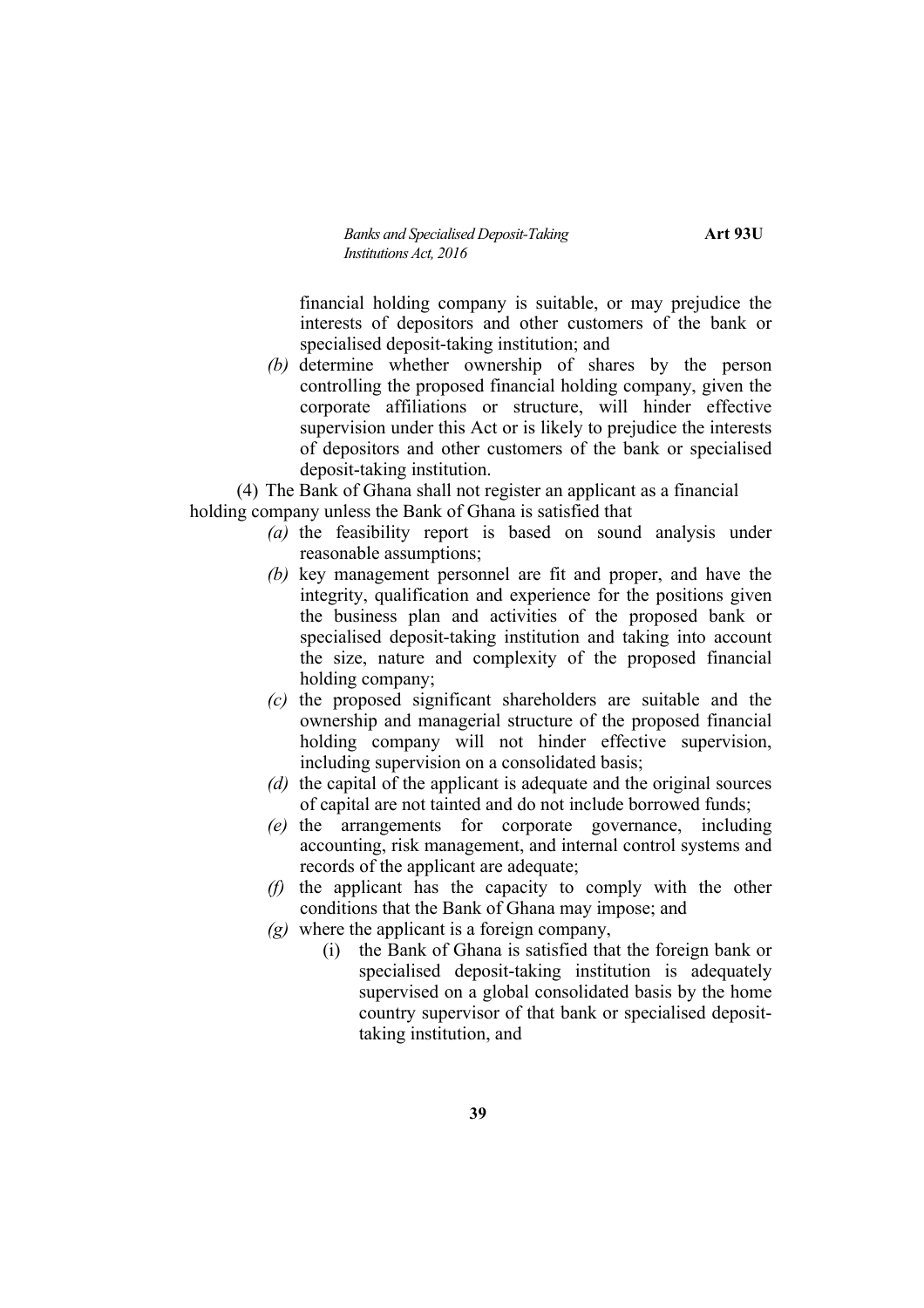> (ii) arrangements satisfactory to the Bank of Ghana for cooperation, coordination, and information-sharing with the home country supervisor are in place.

(5) The Bank of Ghana may impose conditions in respect of the registration of a financial holding company under this section, and may vary, remove or add further conditions that the Bank of Ghana considers necessary to carry out the purposes of this Act.

(6) The Bank of Ghana shall

- *(a)* within ten working days of the receipt of an application, acknowledge in writing the receipt of the application;
- *(b)* within six months after the receipt of complete information in respect of an application communicate its decision in writing on the application for registration to the applicant.

(7) Despite paragraph (b) of subsection (6) where the Bank of Ghana is of the opinion that further investigation or information is required to process the application, the Bank of Ghana shall within a reasonable period after the six month period specified under paragraph

(b) of subsection (6) notify the applicant in writing of the decision of the Bank of Ghana.

(8) The Bank of Ghana shall on satisfying itself that the applicant has

- *(a)* paid the application fee, and
- *(b)* satisfied all other preconditions, issue

a certificate of registration to the applicant.

(9) Where the Bank of Ghana rejects an application, the Bank of Ghana may provide reasons in writing to the applicant.

# **Display of certificate of registration**

45. (1) A financial holding company shall display at the head office of that financial holding company a copy of the certificate of registration issued to that company for the information of the public.

(2) A financial holding company which fails to comply with subsection (1) is liable to pay to the Bank of Ghana an administrative penalty of not more than one thousand penalty units.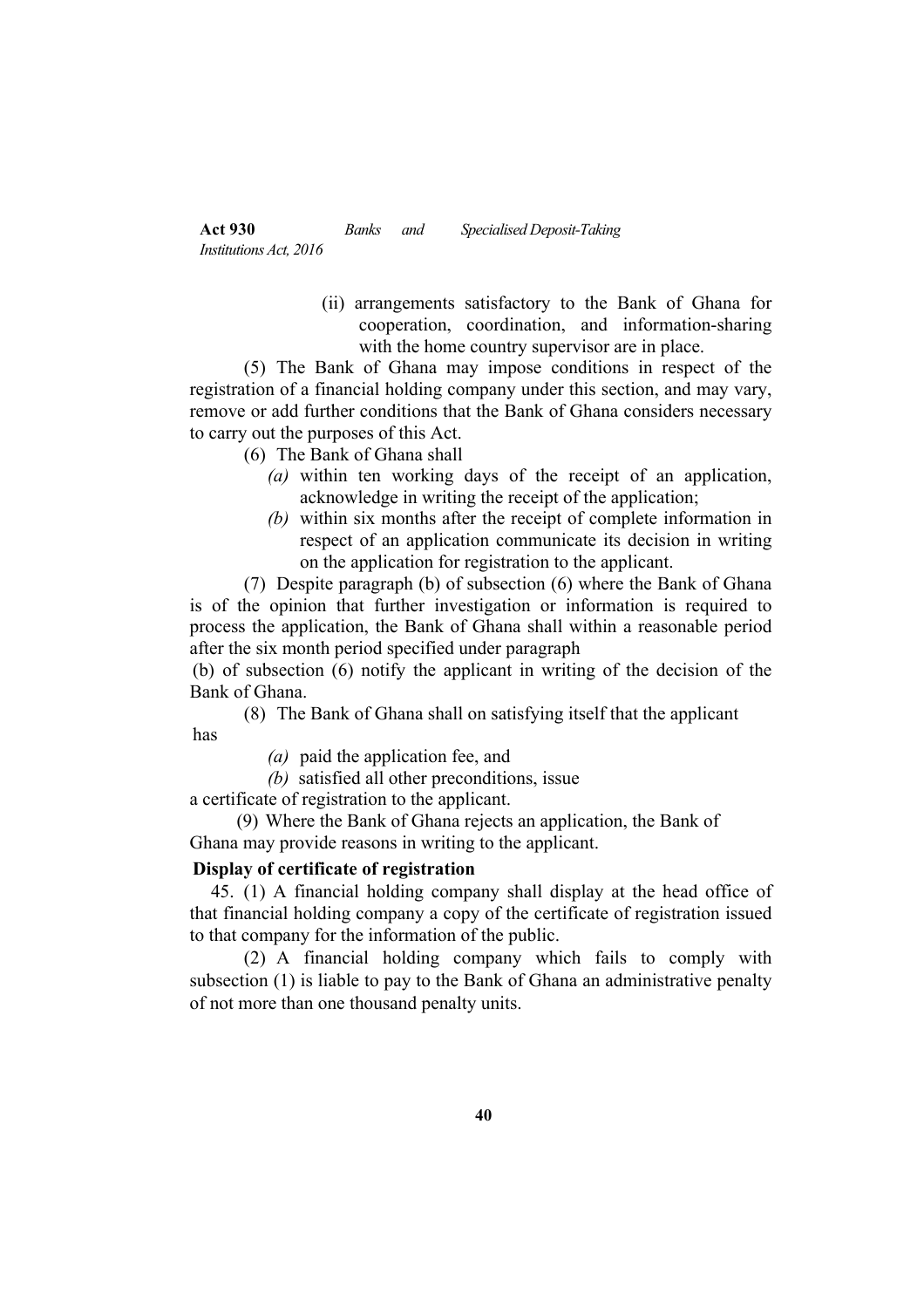**Act 930**

## **Restriction on activities of financial holding companies**

46. (1) A financial holding company shall not

- *(a)* without the prior written approval of the Bank of Ghana, directly or indirectly control any member of another financial group, whether through establishment or acquisition or otherwise; or
- *(b)* directly or indirectly, acquire or hold a share or ownership interest in a commercial, agricultural or industrial company or unincorporated entity.

(2) A financial holding company may invest in a company that engages in activities permissible for banks and specialised deposit-taking institutions under section 18 and any other activities that may be determined by the Bank of Ghana.

(3) For the purpose of subsection (2), the Bank of Ghana may prescribe rules relating to

- *(a)* the maximum percentage of shares of a class or the maximum value of ownership interests that may be acquired or held;
- *(b)* the maximum aggregate value of the shares and ownership interest referred to in paragraph (a); and
- *(c)* any other matter in respect of the activities permissible for banks and specialised deposit-taking institutions.

(4) The Bank of Ghana may exempt a company from the requirement of subsection (1) if that company is

- *(a)* a foreign bank or specialised deposit-taking institution,
- *(b)* a foreign financial institution, or
- *(c)* a foreign financial holding company

and the Bank of Ghana is satisfied that the permitted activities of that bank, specialised deposit-taking institution, foreign financial institution or foreign financial holding company are adequately regulated and supervised and do not present unacceptable risks to the bank or the specialised deposit-taking institutions in the country.

# **Power to require restructuring of ownership**

47. The Bank of Ghana may require the restructuring of the ownership of a bank or specialised deposit-taking institution where

> *(a)* that bank or specialised deposit-taking institution is controlled by two or more persons acting in concert and those persons also control one or more other companies; or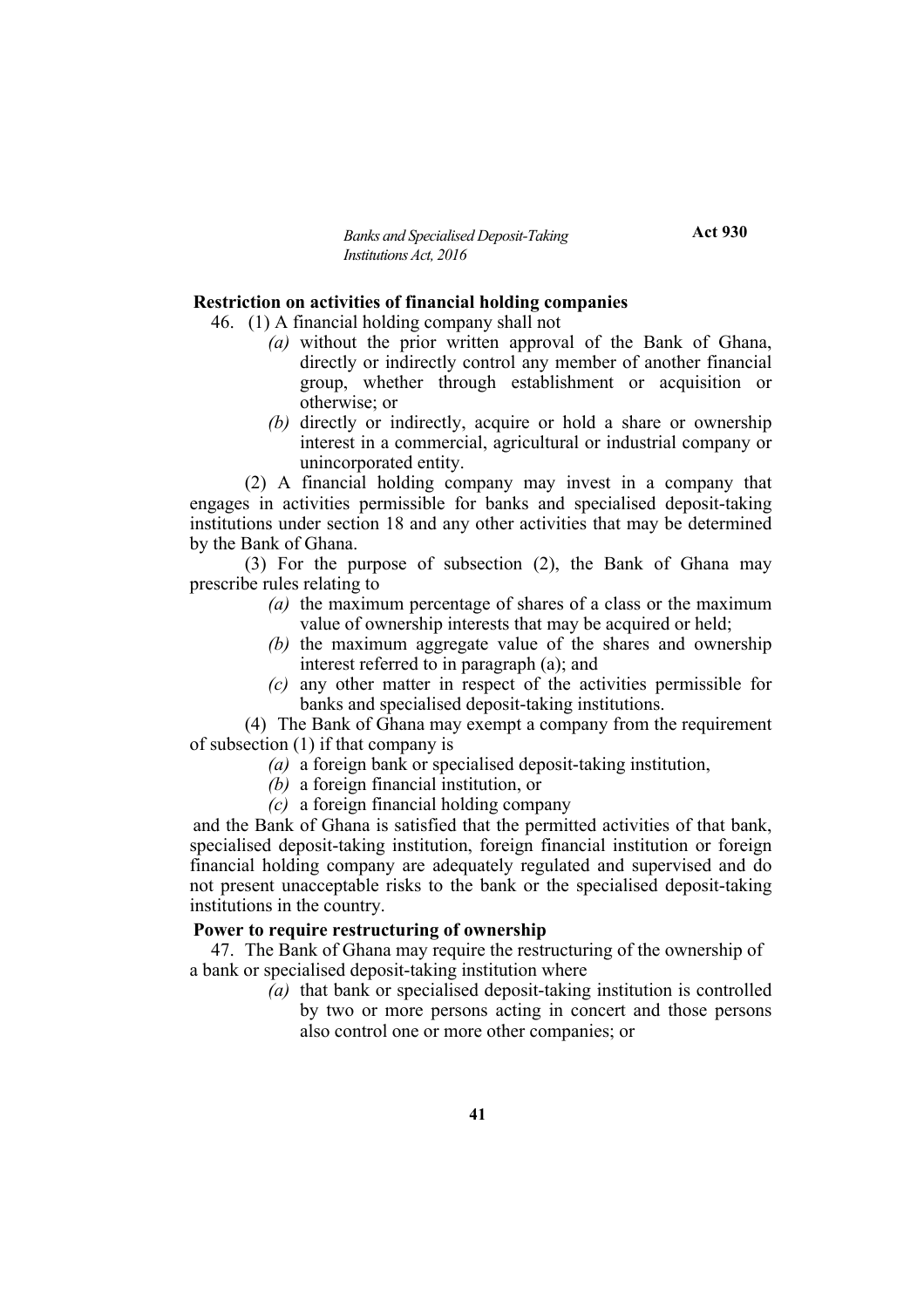> *(b)* the Bank of Ghana determines that the structure of a corporate group of which a bank or specialised deposittaking institution is a member hinders effective supervision on a solo or consolidated basis.

## **Withdrawal of registration by Bank of Ghana**

48. (1) The Bank of Ghana may withdraw the registration of a financial holding company and require divestiture of a bank or specialised deposittaking institution licensed under this Act, where

- *(a)* the financial holding company persistently fails to comply with the requirements of this Act,
- *(b)* the financial holding company fails to comply with the conditions of registration,
- *(c)* the financial holding company ceases to meet the requirements for registration as a financial holding company,
- *(d)* the Bank of Ghana determines that registration was granted based on false or inaccurate information,
- *(e)* the Bank of Ghana determines that the financial holding company is insolvent or is likely to become insolvent,
- *(f)* the parent company of the financial holding company loses its authorisation to conduct deposit-taking business in its home jurisdiction, or
- *(g)* proceedings for bankruptcy, insolvency or an arrangement with creditors are initiated against that financial holding company.

(2) Where a registration is withdrawn under subsection (1), the Bank of Ghana may

- *(a)* require the divestiture of the bank or specialised deposittaking institution in the country,
- *(b)* restrict transactions between the bank or specialised deposittaking institution in the country and the financial holding company and other members of the financial group, or
- *(c)* place the financial holding company in official administration or receivership.

# **Transfer of shares affecting significant shareholdings**

49. (1) At the end of June and December of every year, each bank, specialised deposit-taking institution or financial holding company shall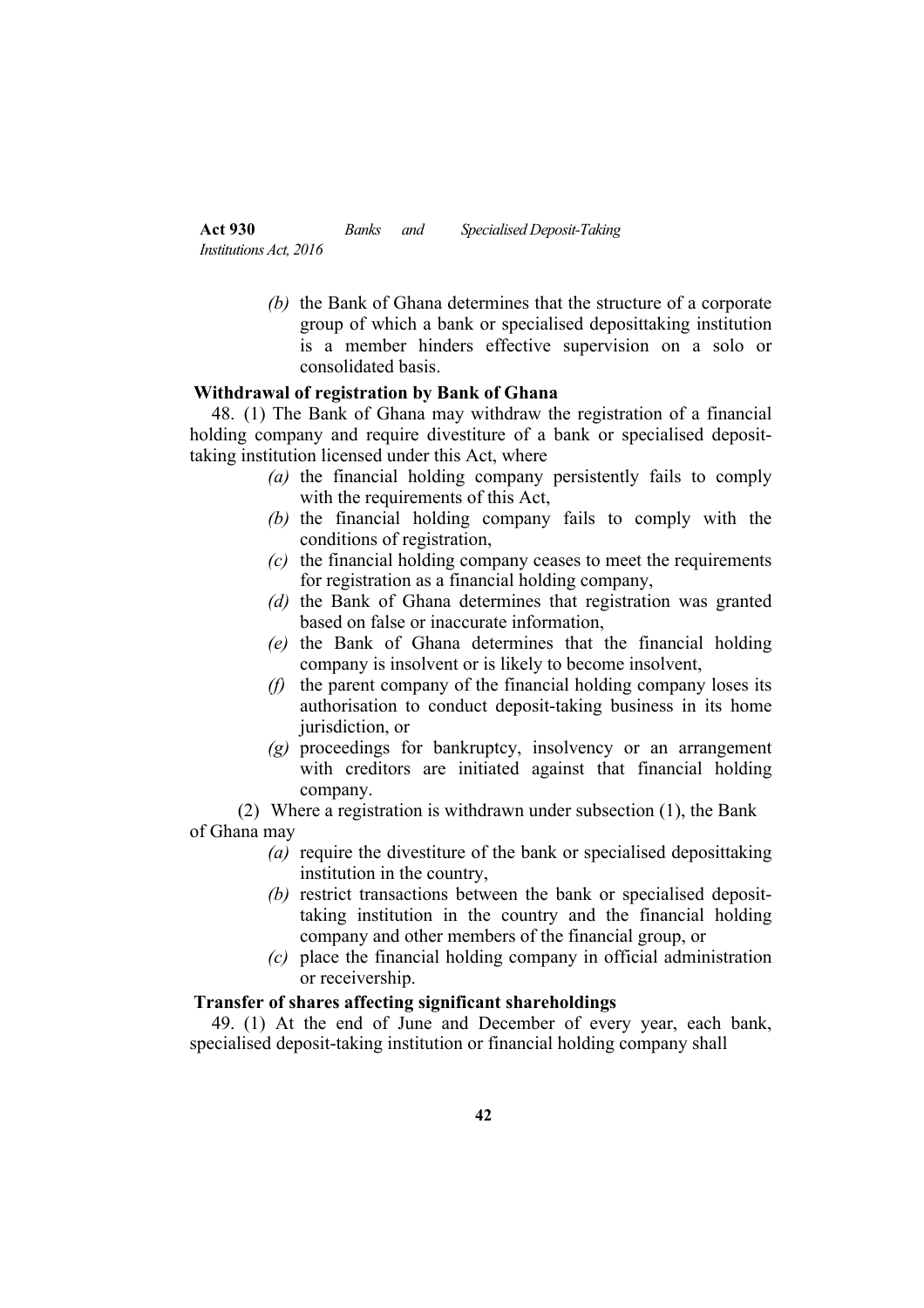furnish the Bank of Ghana with a report listing the significant shareholders, including ultimate beneficial owners of shares, whether or not they are the owners on record.

(2) Despite any other enactment, a person shall not without the prior approval in writing of the Bank of Ghana

- *(a)* directly or indirectly, alone or in concert with one or more other persons, acquire shares in a bank, specialised deposittaking institution or financial holding company which together with any existing direct or indirect holdings of that person, constitute a significant shareholding;
- *(b)* directly or indirectly, alone or in concert with one or more other persons, increase the ownership interest of that person in a bank, specialised deposit-taking institution or financial holding company if the aggregate ownership interest of that person after the increase would exceed one of the supervisory thresholds;
- *(c)* directly or indirectly, alone or in concert with one or more other persons sell or dispose of shares in the bank, specialised deposit-taking institution or financial holding company to any other person if as a result of the transaction, the shareholding will fall below one of the supervisory thresholds or cease to be significant in the case of a person who has a significant shareholding in a bank, specialised deposit-taking institution or financial holding company; or
- *(d)* enter into an agreement or arrangement which will result in a change in the control of a financial holding company.

(3) For the purpose of this section, the supervisory thresholds are five, ten, twenty, thirty, fifty or seventy-five percent of equity.

(4) This section does not apply to a transfer of shares for which an application for registration as a financial holding company under section 43 is required, unless an exemption from registration is granted in accordance with that section.

(5) A person seeking approval of a transaction under subsection

(2) shall notify the Bank of Ghana three months before the date of the proposed acquisition or disposal.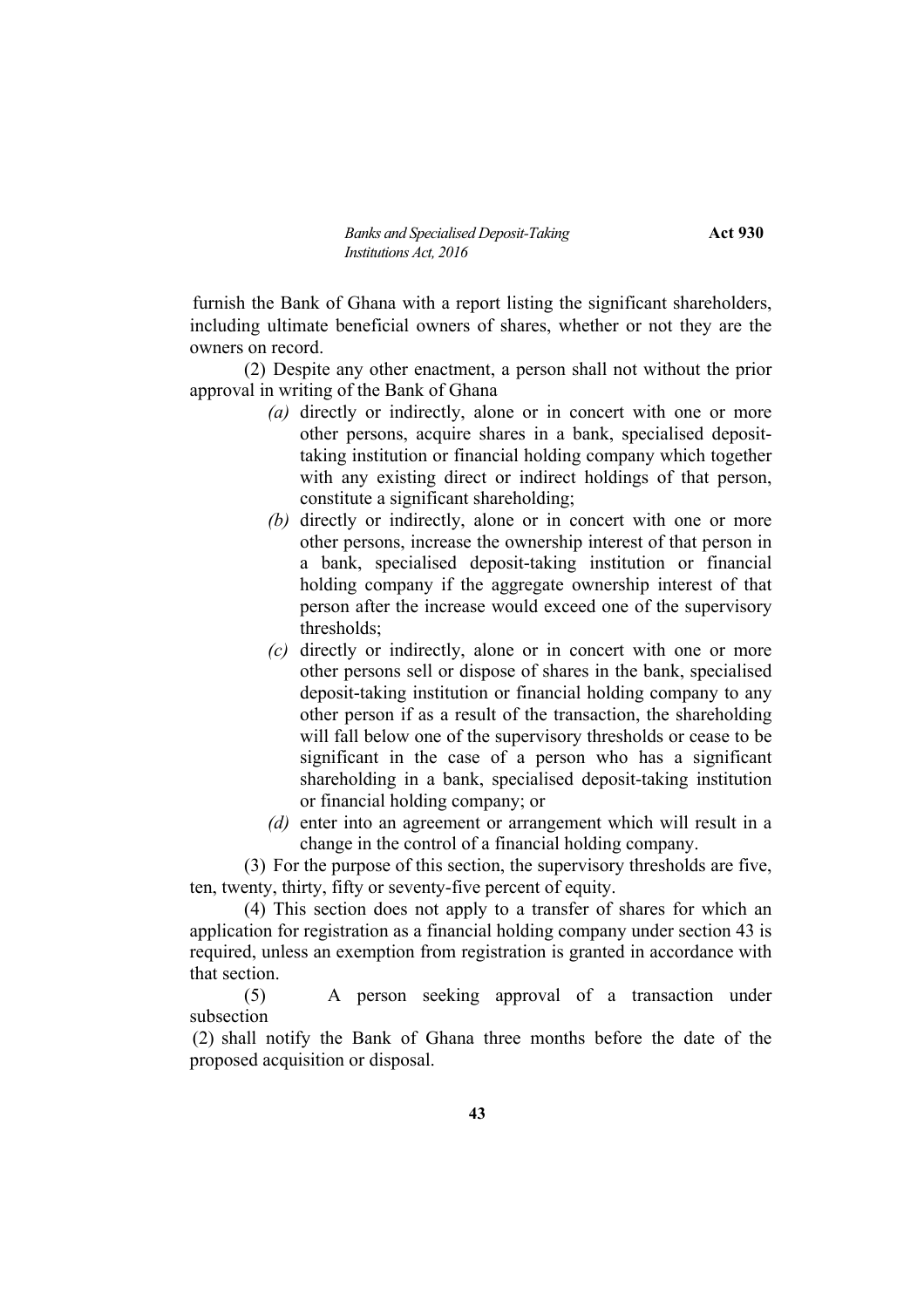(6) An application for the acquisition of equity interest in a bank or specialised deposit-taking institution or increase in holdings of equity interests in a bank or specialised deposit-taking institution shall be in the form prescribed by the Bank of Ghana and shall contain the same information regarding proposed significant shareholders for a bank or specialised deposittaking institution that is required under section 7 for licensing a bank.

### **Disapproval of transfer of shares**

50. The Bank of Ghana may disapprove a proposed transfer of shares in the interest of sound and prudent management of a bank or specialised deposit-taking institution and the functioning and stability of the overall financial system by preventing

- *(a)* the acquisition of shares by a person who, in the opinion of the Bank of Ghana, would not be a fit and proper person or who may exercise influence to the detriment of that bank or specialised deposit-taking institution,
- *(b)* the sale or disposal of shares by a promoter, director or a person who has a controlling interest which may be detrimental to that bank or specialised deposit-taking institution, or
- *(c)* a transaction in any other situation in which the Bank of Ghana has reason to believe that the transaction may be detrimental to that bank or specialised deposit-taking institution.

# **Restriction or cap on ownership**

51. Without limiting section 50, the Bank of Ghana may prescribe a cap on the ownership of banks or specialised deposit-taking institutions, in the form of a restriction that ownership of a specific type of specialised deposittaking institution be limited to ownership by individuals or that ownership be capped at a certain percentage for all or some types of owners.

## **Sale of businesses, mergers, amalgamations and reconstructions**

- 52. (1) A person shall not enter into an agreement or arrangement
	- *(a)* for the sale, disposal or transfer of the whole or a part of the business of a bank, specialised deposit-taking institu-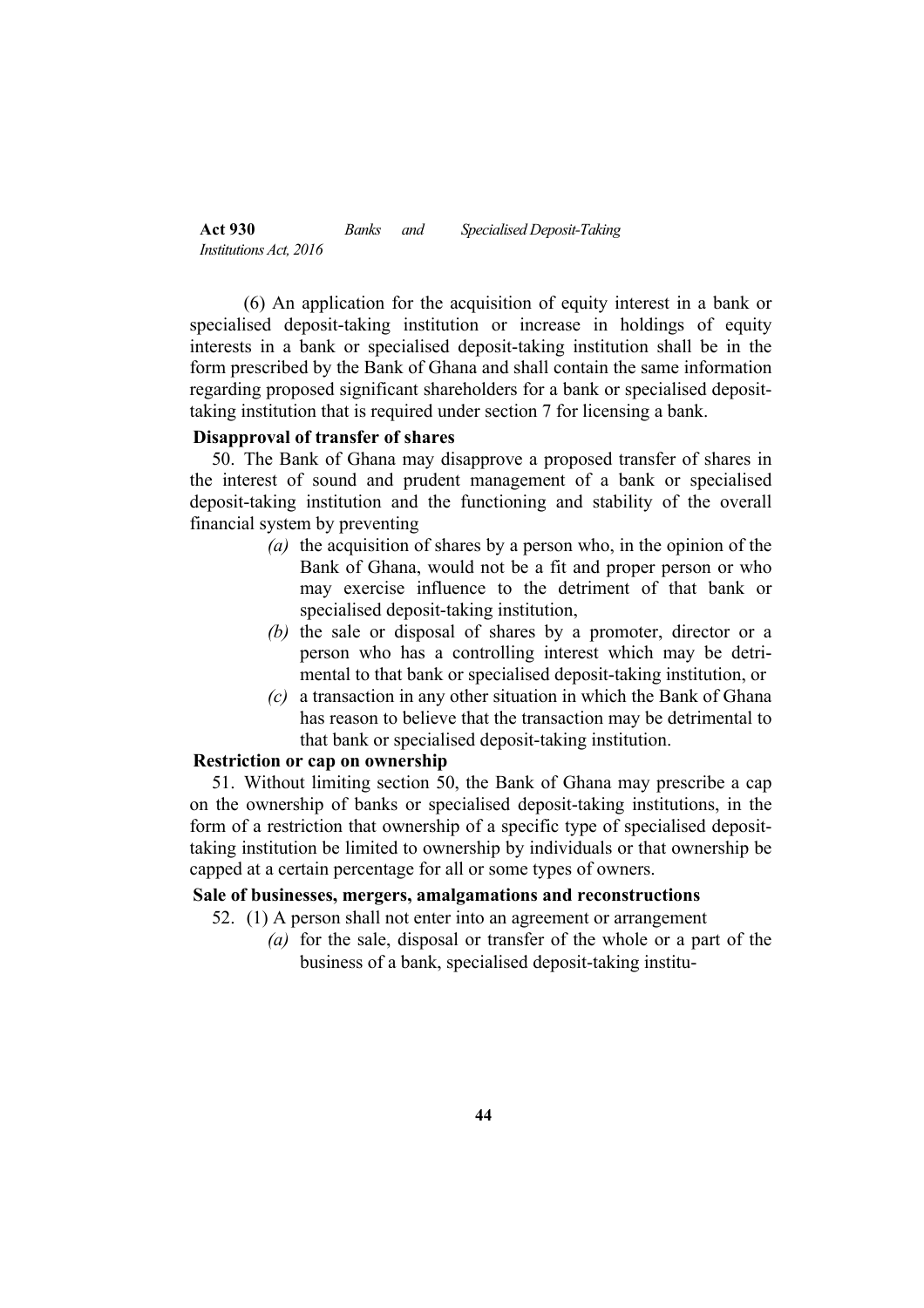*Banks and Specialised Deposit-Taking* **Act 93U** *Institutions Act, 2016*

tion or financial holding company;

- *(b)* for the amalgamation or merger of a bank, specialised deposittaking institution or financial holding company with any other bank, specialised deposit-taking institution or financial holding company or any other institution; or
- *(c)* for the reconstruction of a bank, specialised deposittaking institution or financial holding company

unless the parties to the agreement or arrangement have submitted an application on the proposed agreement or arrangement and all other relevant information and documents for the approval of the Bank of Ghana.

(2) The Bank of Ghana shall communicate its decision on an application under subsection (1) within six months from the date of receipt of complete information.

## **Consideration of application**

53. (1) For the purpose of sections 49 and 52, the Bank of Ghana may in writing require an applicant or a person who is a director, key management personnel or financial holding company of an applicant to provide additional information or documents.

(2) On receipt of the application and any other information and documents in accordance with subsection (1), the Bank of Ghana may consider the application and refuse or approve the application in accordance with section 50 or 52.

(3) An approval granted by the Bank of Ghana is subject to the modifications, variations or conditions that the Bank of Ghana may prescribe. **Review of applications for approval of sale of businesses, mergers, amalgamations, or reconstructions**

54. (1) For the purpose of reviewing an application for approval submitted under section 52, the Bank of Ghana shall take into consideration

- *(a)* the financial and managerial resources and future prospects of the existing and proposed institution, or the surviving or acquiring institutions,
- *(b)* the effect of the proposed transaction on competition,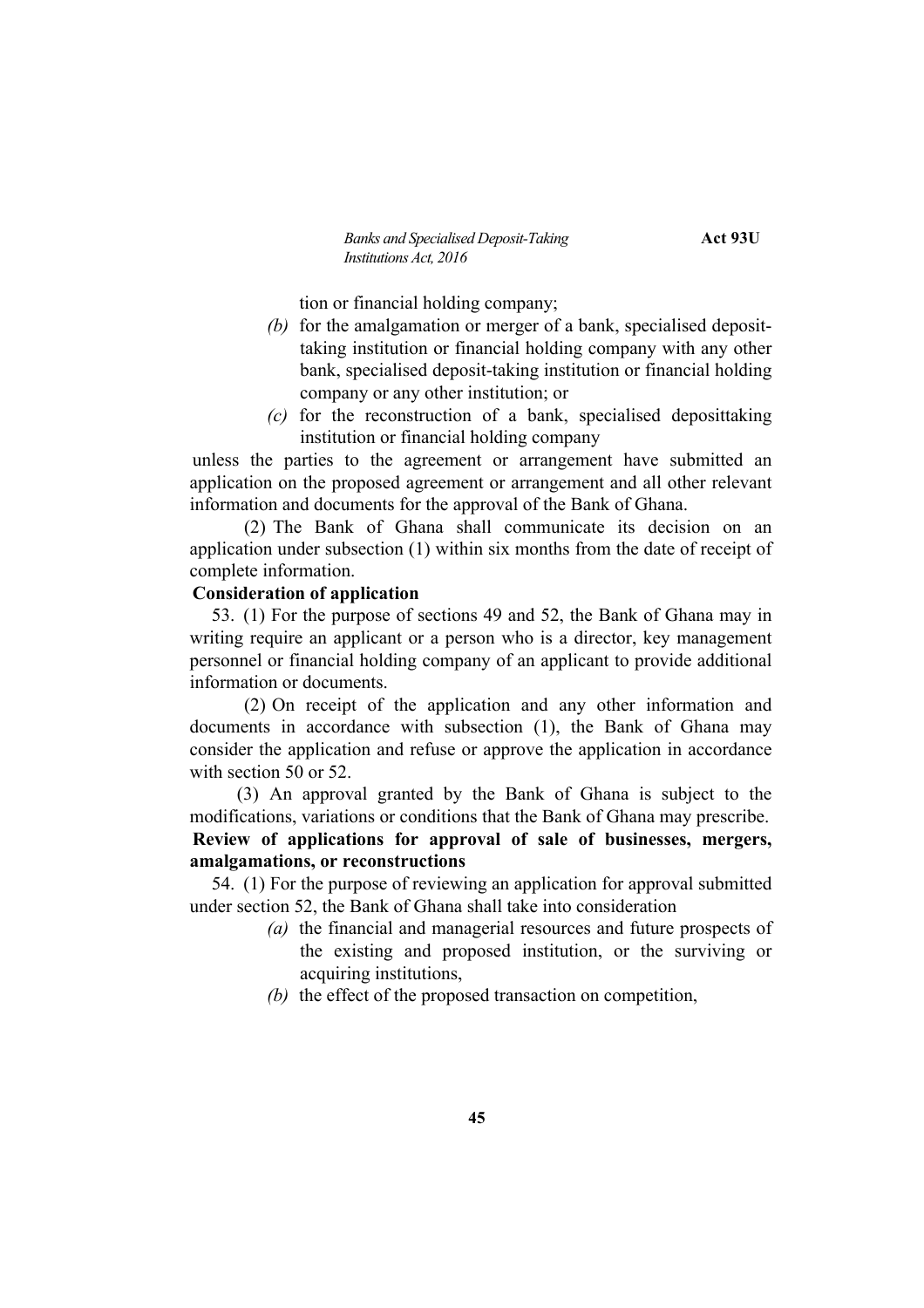- *(c)* the convenience and needs of the community to be served,
- *(d)* the risk to the stability of the banking or financial system, and
- *(e)* the effectiveness of the existing bank or specialised deposittaking institution involved in the proposed transaction in combating money laundering and terrorist financing activities.

(2) A transaction involving a foreign bank shall not be approved unless the home supervisor of the foreign bank indicates that it has no objection to the transaction.

(3) A proposed transaction that has the effect to substantially lessen competition shall not be approved, unless the Bank of Ghana finds that the anti-competitive effects of the proposed transaction are clearly outweighed in the public interest by the probable effect of the transaction in meeting the convenience and needs of the community to be served.

(4) The Bank of Ghana may, by directive, specify the procedure for processing applications made under section 52 and this section and the factors that the Bank of Ghana will consider in making a determination.

(5) Despite any procedure required under the Companies Act, **1963**  (Act **179)** for completion of a merger or other transaction described in section 52, a merger or transaction involving a bank or specialised deposit-taking institution shall not take effect unless the Bank of Ghana approves the merger or transaction under this Act.

(6) A person who acquires shares of a bank or specialised deposittaking institution in connection with a takeover, merger or amalgamation of a bank or specialised deposit-taking institution shall meet the requirements of this Act before applying for a review and approval of the takeover, merger or amalgamation under the Securities Industry Act, 2016 (Act 929).

# **Penalties for non-compliance**

55. (1) Where the Bank of Ghana has proof that a person has contravened section 49 or 52, the Bank of Ghana may by order

*(a)* annul the transfer, merger, amalgamation or reconstruction;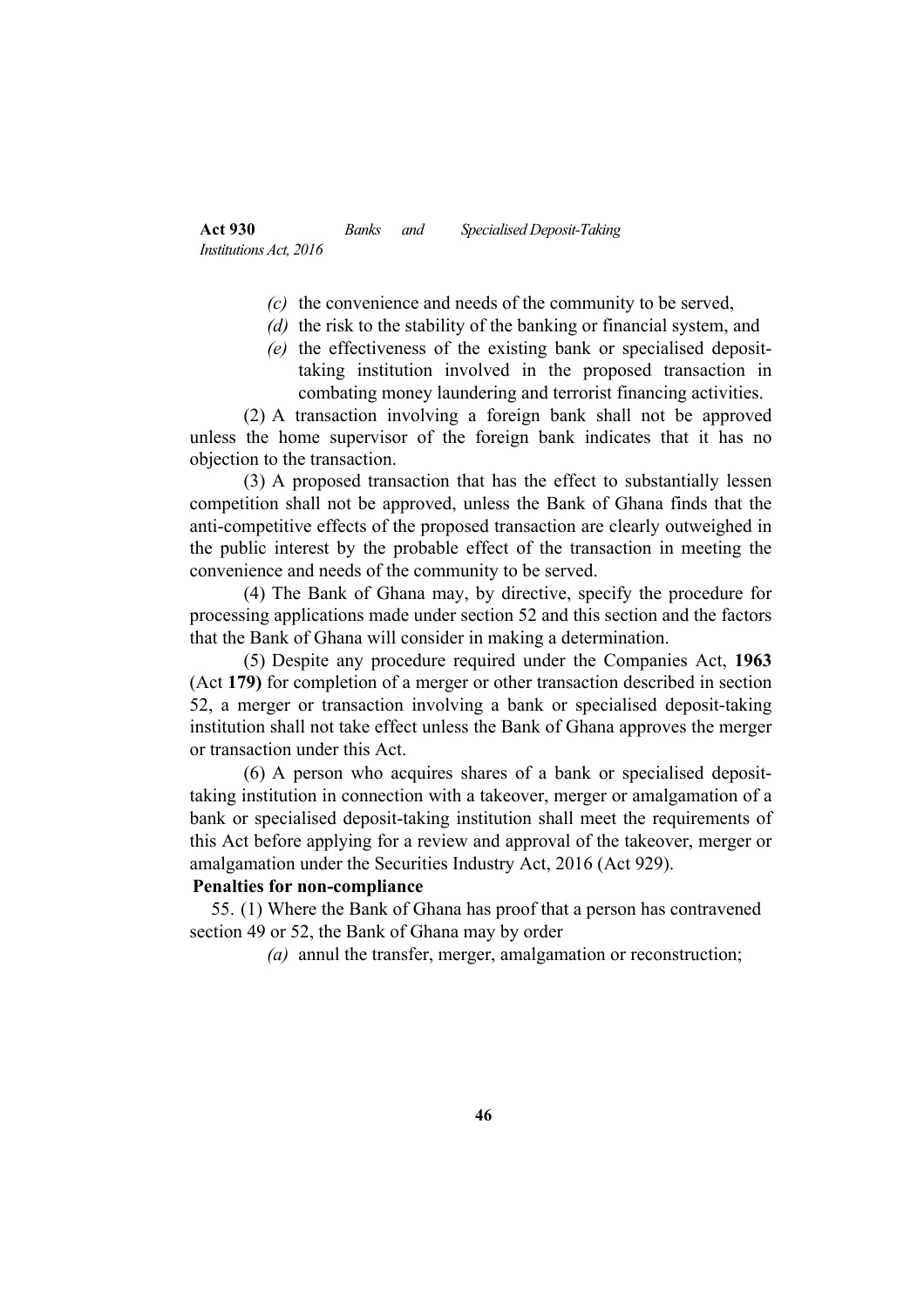- *(b)* prohibit the exercise of voting rights in respect of the shares;
- *(c)* prohibit the payment of dividend in respect of the shares; or
- *(d)* prohibit the issue of 'bonus shares' or 'rights issue' in respect of the shares.
- (2) An order under subsection (1),
	- *(a)* shall be in writing; and
	- *(b)* is binding on the parties to the share transfer and the bank or specialised deposit-taking institution concerned.

# **Corporate governance**

56. The Bank of Ghana may prescribe rules regarding any matter of corporate governance of a bank, specialised deposit-taking institution or financial holding company that the Bank of Ghana considers necessary or appropriate to ensure prudent operation, including matters relating to

- *(a)* the scope and nature of the duties of directors of a bank, specialised deposit-taking institution or financial holding company;
- *(b)* the requirements for audit and other specific committees of the Board;
- *(c)* the responsibilities of key management personnel;
- *(d)* risk management;
- *(e)* internal audit; and
- *(f)* internal controls and compliance.

# **Duty of directors to report**

57. (1) The board of directors or any director shall report, in writing, to the Bank of Ghana if there is sufficient reason to believe that a bank, specialised deposit-taking institution or financial holding company

- *(a)* may not have the capacity to properly conduct the business of that bank, specialised deposit-taking institution or financial holding company as a going concern;
- *(b)* is not likely to meet the obligations of that bank, specialised deposit-taking institution or financial holding company in the near future;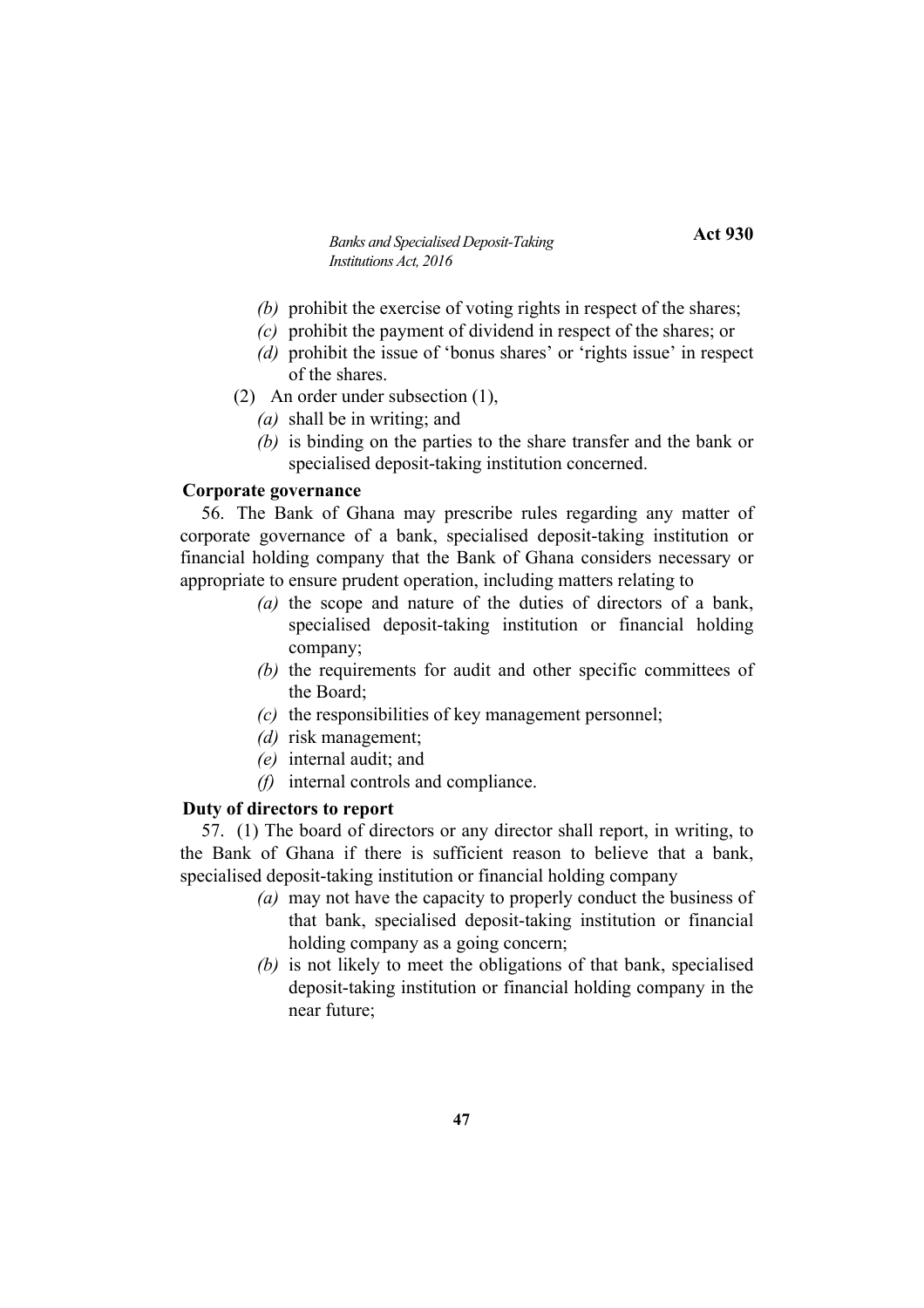- *(c)* has suspended or is about to suspend a payment of any kind;
- *(d)* does not or may not meet the capital requirements of that bank, specialised deposit-taking institution or financial holding company as prescribed in this Act;
- *(e)* is engaged in, exposed to or involved in an event which is likely to have a material adverse impact on that bank, specialised deposit-taking institution or financial holding company; or
- *(f)* has contravened or is likely to contravene an enactment.

(2) A director who intends to report a matter referred to in subsection (1), shall make that intention known to the board of directors in writing before reporting to the Bank of Ghana.

(3) Where the board of directors or a director fails, omits or neglects to report to the Bank of Ghana a matter required to be reported under subsection (1), the Bank of Ghana may consider the board of directors or the director concerned no longer fit and proper to perform functions in respect of that office.

(4) Despite subsection (3), the board of directors or a director who contravenes subsection (1), is liable to pay to the Bank of Ghana an administrative penalty of not more than five hundred penalty units.

# **Disqualification of a director and key management personnel**

58. (1) A person shall not be appointed or elected or, accept an appointment or election, as a director or key management personnel of a bank, specialised deposit-taking institution or financial holding company if that person

- *(a)* has been adjudged to be of unsound mind or is detained as a person with a mental disorder under any relevant enactment;
- *(b)* has been declared insolvent or has entered into agreement with another person for payment of the debt of that person and has suspended payment of the debt;
- *(c)* has been convicted of an offence involving fraud, dishonesty or moral turpitude;
- *(d)* has been a director, key management personnel or associated with the management of an institution which is being or has been wound up by a court of competent jurisdiction on account of bankruptcy or an offence committed under an enactment;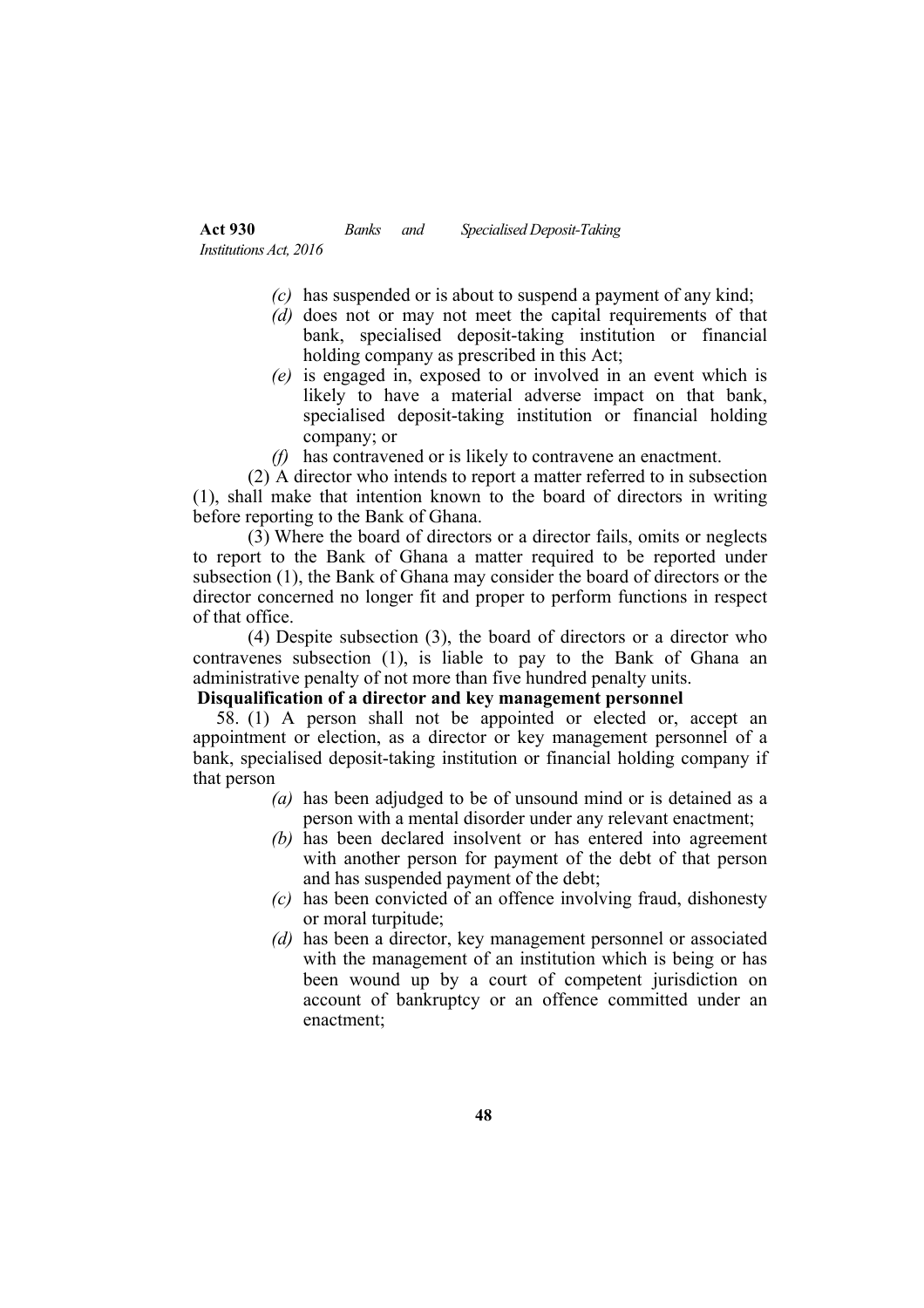*Banks and Specialised Deposit-Taking* **Act**  $\cdot$ **30** *Institutions Act, 2016*

- *(e)* is a director or key management personnel of another bank, specialised deposit-taking institution or financial holding company in the country;
- *(f)* is below the age of eighteen years;
- *(g)* does not have the prior written approval of the Bank of Ghana; or
- *(h)* has defaulted in the repayment of the financial exposure of that person.

(2) A bank, specialised deposit-taking institution or financial holding company which has knowledge or is aware of a circumstance that subjects a director or key management personnel to disqualification under subsection(l) shall promptly notify the Bank of Ghana.

(3) Where a person becomes disqualified under subsection (1), that person shall immediately cease to hold office as a director or key management personnel and the bank, specialised deposit-taking institution or financial holding company shall immediately terminate the appointment of that person.

(4) A person who contravenes subsection (1) is liable to pay to the Bank of Ghana an administrative penalty of one thousand penalty units.

(5) Subsection  $(1)$  (e) does not apply where

- *(a)* a person appointed as a director of the ARB Apex Bank Limited is a director of a rural or community bank;
- *(b)* a person appointed as a director of a rural or community bank is a director of another bank; or
- *(c)* in the opinion of the Bank of Ghana, special circumstances require that the person is appointed as a director of another bank, specialised deposit-taking institution or financial holding company.

#### **Disclosure of interest**

59. (1) A person shall, before assuming office as a director or key management personnel of a bank, specialised deposit-taking institution or financial holding company, declare to the board of directors of that bank, specialised deposit-taking institution or financial holding company and the Bank of Ghana

> *(a)* the professional interest of that person or office that person holds as manager, director, trustee or by any other designation; and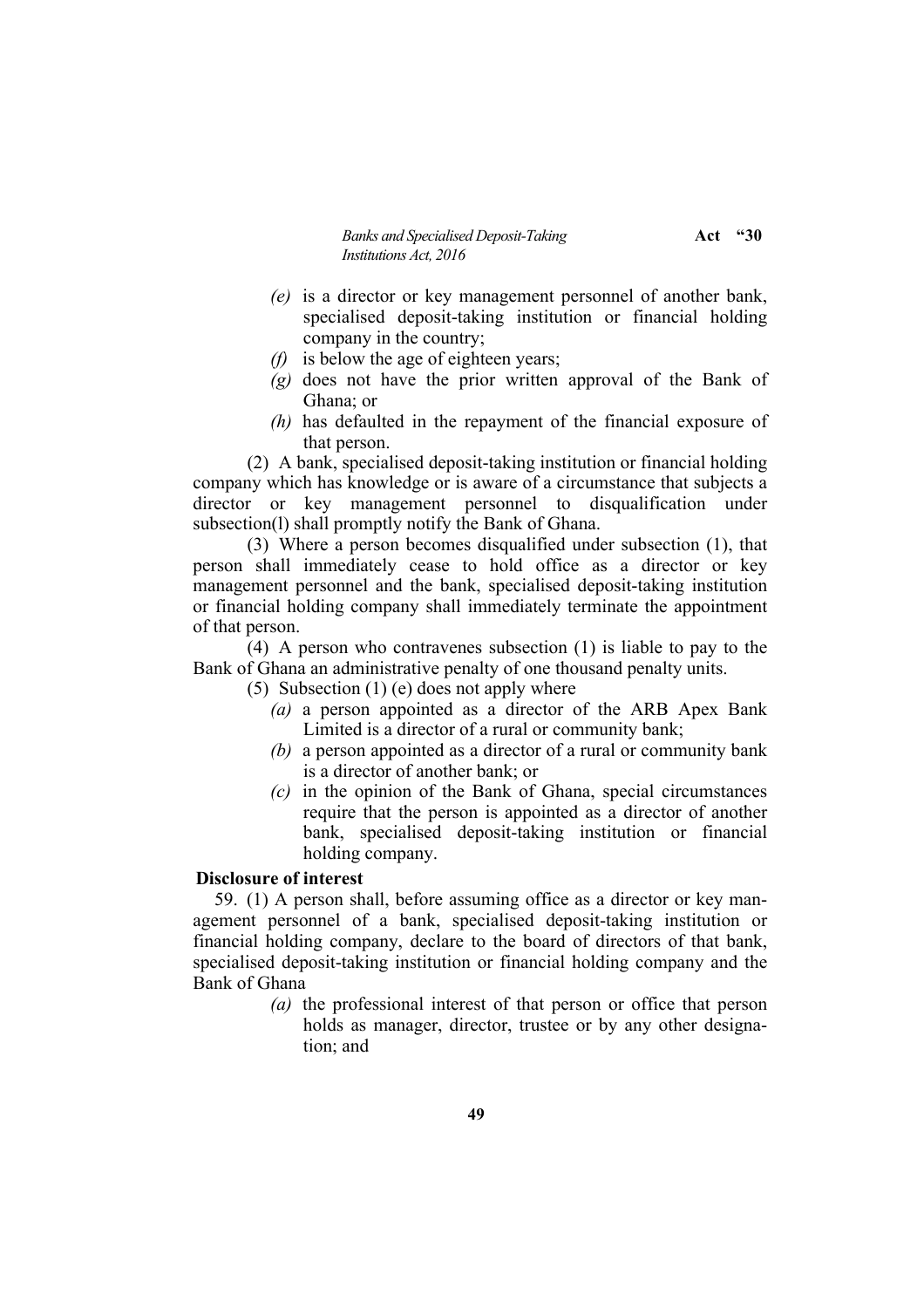*(b)* the investment or business interest of that person in a firm, company or institution as a significant shareholder, director, partner, proprietor or guarantor with a view to prevent a conflict of interest with the duties or interests of that person as a director or key management personnel of the bank, specialised deposit-taking institution or financial holding company.

(2) A director or key management personnel of a bank, specialised deposit-taking institution or financial holding company shall

- *(a)* provide an annual declaration of the interests and offices held under subsection (1);
- *(b)* declare to the board of directors of that bank, specialised deposit-taking institution or financial holding company, any material change in business interest or holding of an office when that change occurs.

(3) A director of a bank, specialised deposit-taking institution or financial holding company who has an interest in

- *(a)* a proposed credit facility to be given to a person by that bank or specialised deposit-taking institution, or
- *(b)* a transaction that is proposed to be entered into with any other person

shall declare the nature and the extent of that interest to the board of directors and shall not take part in the deliberations and the decision of the board of directors with respect to that request.

(4) A declaration under subsection (3) shall form part of the proceedings of the meeting of the board of directors.

(5) A proposal in which a director has an interest shall be considered and determined by the board of directors.

(6) A person who contravenes a provision of this section ceases to be a director of the bank, specialised deposit-taking institution or financial holding company and an approval granted to that person by the board of directors in respect of a matter in which that person is interested renders the approval unenforceable.

### **Intervention of the Bank of Ghana in appointments**

60. (1) A bank or specialised deposit-taking institution shall seek the prior written approval of the Bank of Ghana before it appoints a Chief Executive or Deputy Chief Executive of that bank or specialised deposittaking institution.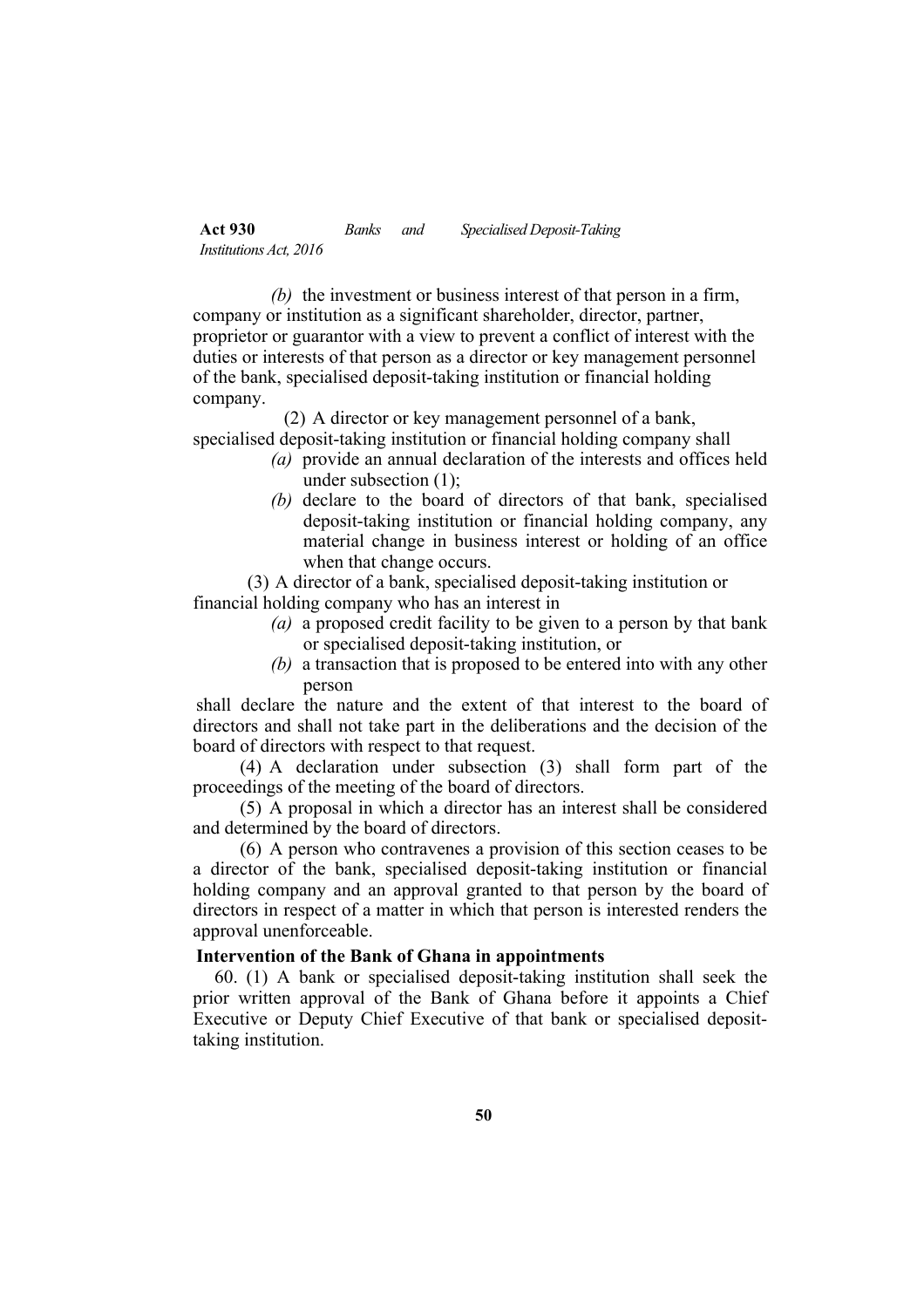(2) A Chief Executive or Deputy Chief Executive in respect of whom an approval is sought under subsection (1) shall be ordinarily resident in the country.

(3) Despite sub-clause (2), where the Bank of Ghana is satisfied that exceptional circumstances exist, the Bank of Ghana may approve the appointment of a Chief Executive or Deputy Chief Executive who is not ordinarily resident in the country.

(4) A bank or specialised deposit-taking institution shall not appoint a person as a key management personnel without the prior written approval of the Bank of Ghana.

(5) A bank or specialised deposit-taking institution shall not appoint or elect a director without the prior written notice and subsequent approval of the Bank of Ghana.

(6) The Bank of Ghana shall not grant approval under subsection

(1) if, in the opinion of the Bank of Ghana, that person is not a fit and proper person to be appointed as a Chief Executive or Deputy Chief Executive of a bank or specialised deposit-taking institution.

(7) Where the Chief Executive is unable to perform the official functions of a Chief Executive due to illness, or is absent from the country or any other sufficient cause, the Deputy Chief Executive or a designated key management personnel shall act as the Chief Executive, after notifying the Bank of Ghana as soon as practicable.

(8) A bank or specialised deposit-taking institution shall notify the Bank of Ghana of the changes in the membership of the board of directors and key management personnel of that bank or specialised deposit-taking institution.

(9) Where the Bank of Ghana considers that a director is not a fit and proper person to act as a director of a bank or specialised deposittaking institution, the Bank of Ghana shall, after hearing representations made by that bank or specialised deposit-taking institution, direct the removal of that director.

(10) Where the Bank of Ghana considers that a director or a member of the key management personnel is not a fit and proper person to hold that position based on a change in circumstances or a notification under subsection (2) of section 58, it shall direct the removal of that director or key management personnel after hearing the representations made by that bank, specialised deposit-taking institution or financial holding company.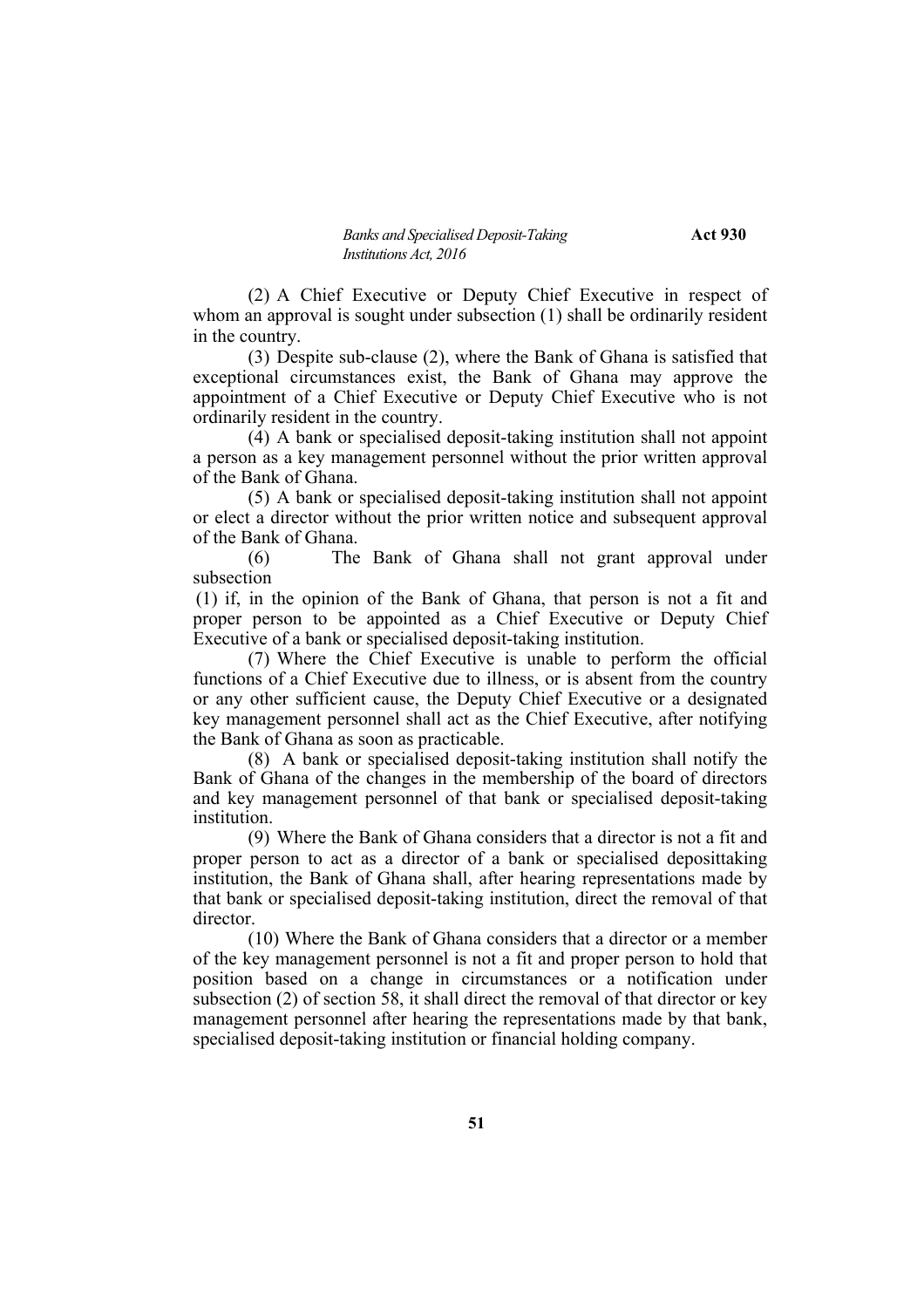(11) A bank, specialised deposit-taking institution or financial holding company shall comply with a directive issued under subsections (9) and (10).

(12) A bank, specialised deposit-taking institution or financial holding company shall not outsource a function to any other person without the written approval of the Bank of Ghana.

(13) A bank, specialised deposit-taking institution or financial holding company which contravenes a provision of this section shall pay to the Bank of Ghana an administrative penalty of one thousand penalty units.

#### *Restrictions on Lending and Investments*

# **Prohibition of an advance against security of own shares**

61. (1) A bank or specialised deposit-taking institution shall not grant an advance, loan or credit facility including a guarantee against the security of

- *(a)* the shares of that bank or specialised deposit-taking institution;
- *(b)* the shares of the financial holding company;
- *(c)* the shares of a subsidiary of that bank or specialised deposittaking institution; or
- *(d)* the shares of a subsidiary of the financial holding company.

(2) A bank or specialised deposit-taking institution shall not issue shares that are paid for by funds borrowed from that bank or specialised deposit-taking institution.

(3) A transaction carried out in contravention of subsections (1) and (2) is void.

(4) A director or key management personnel who contravenes subsection (1) or (2) is personally liable to pay to the Bank of Ghana an administrative penalty of two thousand five hundred penalty units.

#### **Limits on financial exposure**

62. (1) A bank or specialised deposit-taking institution shall not take financial exposure in respect of a person or a group of connected persons which constitutes in the aggregate, a liability amounting to more than twenty-five percent of the net own funds of that bank or specialised deposittaking institution or a lower percentage that the Bank of Ghana may prescribe.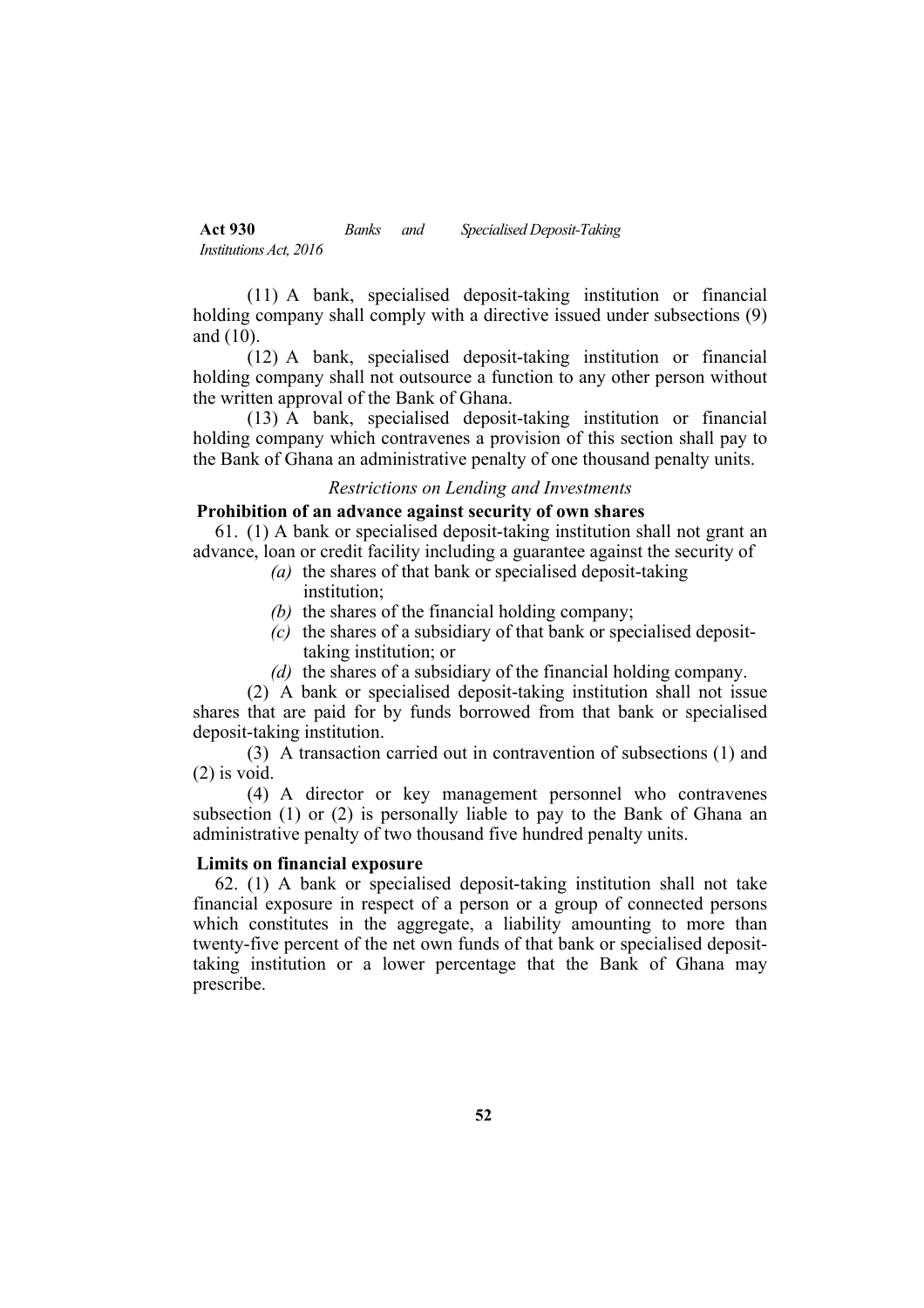*Banks and Specialised Deposit-Taking* **Act 930** *Institutions Act, 2016*

(2) For purposes of subsection (1), an unsecured financial exposure shall not exceed ten per cent of the net own funds of a bank or specialised deposit-taking institution.

(3) For the purpose of this section, two or more persons constitute a group of connected persons if

- *(a)* a direct or indirect control relationship exists among them;
- *(b)* any other relationship exists to the extent that the financial soundness of any of them may affect the financial soundness of the other person;
- *(c)* the same factors may affect the financial soundness of some persons or the group; or
- *(d)* as a result of the structure of their relationship, the other person is ultimately responsible for or benefits from the financial exposure outstanding.
- (4) For the purpose of this section, the Bank of Ghana
	- *(a)* may provide guidance for banks and specialised deposittaking institutions in determining whether a connection exists among a group of persons; and
	- *(b)* shall where it is uncertain that a connection exists, determine if a connection exists on an individual basis, based on the facts and circumstances of a group of persons.

(5) The Bank of Ghana may prescribe that a deposit with a bank outside the country solely for correspondent banking purposes

- *(a)* be subject to a higher limit; or
- *(b)* be exempt from the application of subsection (1).

(6) A bank or specialised deposit-taking institution shall within five days

- *(a)* report to the Bank of Ghana a financial exposure that exceeds the limits of this section; and
- *(b)* provide a written plan for remedying the violation as soon as practicable.

(7) The aggregate amount of all large financial exposures of a bank or specialised deposit-taking institution shall not at any time exceed the percentage level of net own funds prescribed by the Bank of Ghana having regard to the risk and vulnerability of the financial system.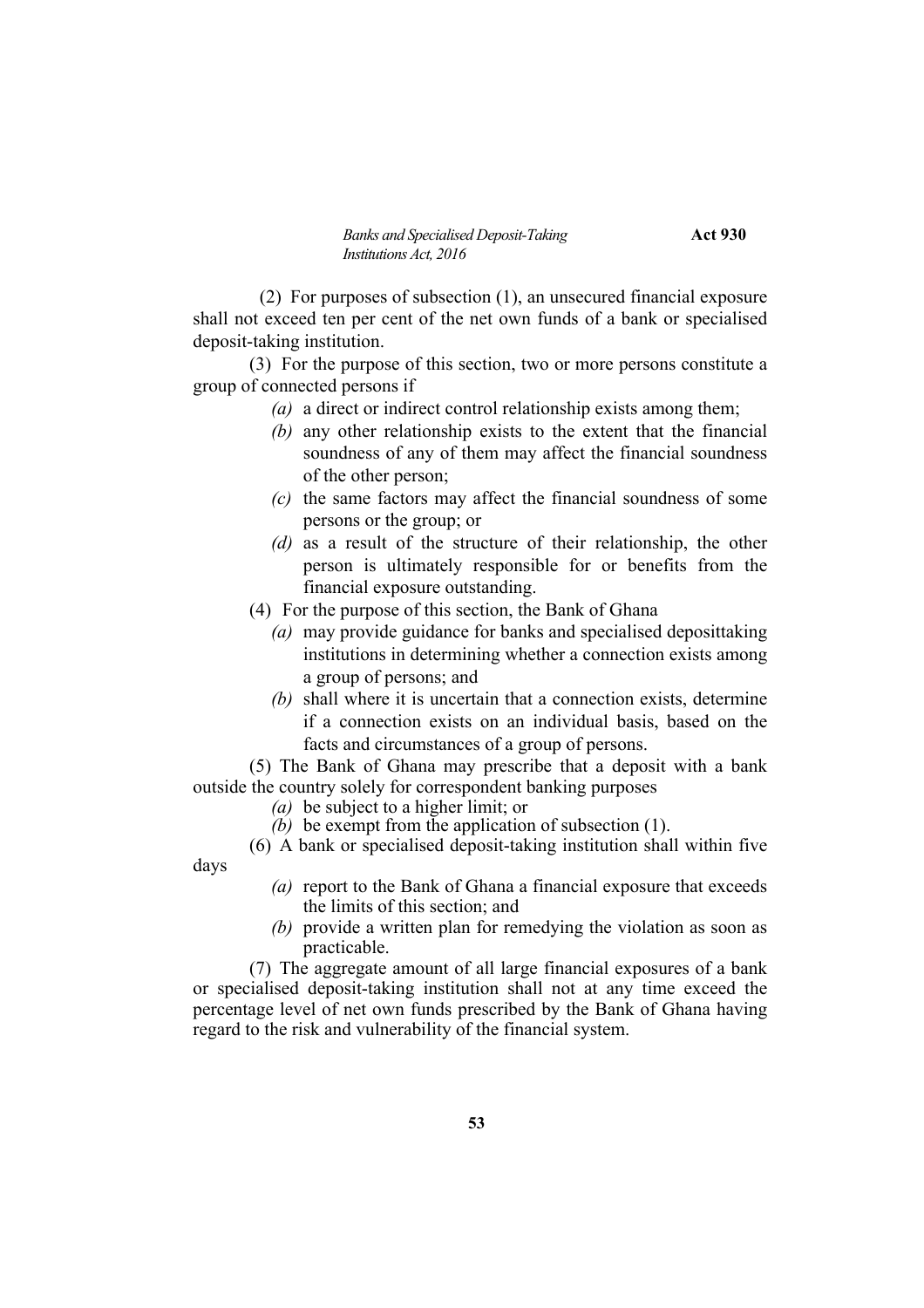(8) For the purpose of this section, in computing the financial exposure the following assets that may be held as collateral shall be deducted:

- *(a)* cash deposit;
- *(b)* hen on term deposit with the bank or specialised deposittaking institution;
- *(c)* market value of treasury bills, Government securities, bank securities; and
- *(d)* any other security of a similar nature approved by the Bank of Ghana.

(9) A financial exposure shall not be considered as secured unless it is adequately secured by a collateral having a market value of at least one hundred and twenty percent of the outstanding amount of the exposure throughout the term of the financial exposure.

(10) A bank or specialised deposit-taking institution which assumes financial exposure in contravention of this section shall pay to the Bank of Ghana a penalty calculated as the base rate of the bank or specialised deposit-taking institution and a risk premium of five percentage point of the over exposure.

(11) A director or key management personnel who contravenes a provision of this section is personally liable to pay to the Bank of Ghana, an administrative penalty of two thousand five hundred penalty units.

# **Financial exposure limits on a consolidated basis**

63. The financial exposure limits referred to in section 62 shall be applied on a consolidated basis to

- *(a)* a bank or specialised deposit-taking institution and the subsidiaries of that bank or specialised deposit-taking institution; and
- *(b)* a financial holding company and the subsidiaries of that financial holding company.

#### **Restrictions on transactions with an affiliate**

64. (1) A bank, specialised deposit-taking institution or financial holding company shall not grant or permit to be outstanding, a financial exposure in respect of an affiliate of that bank, specialised deposit-taking institution or financial holding company except on terms which are nonpreferential in all respects including creditworthiness, term, interest rate and the value of the collateral.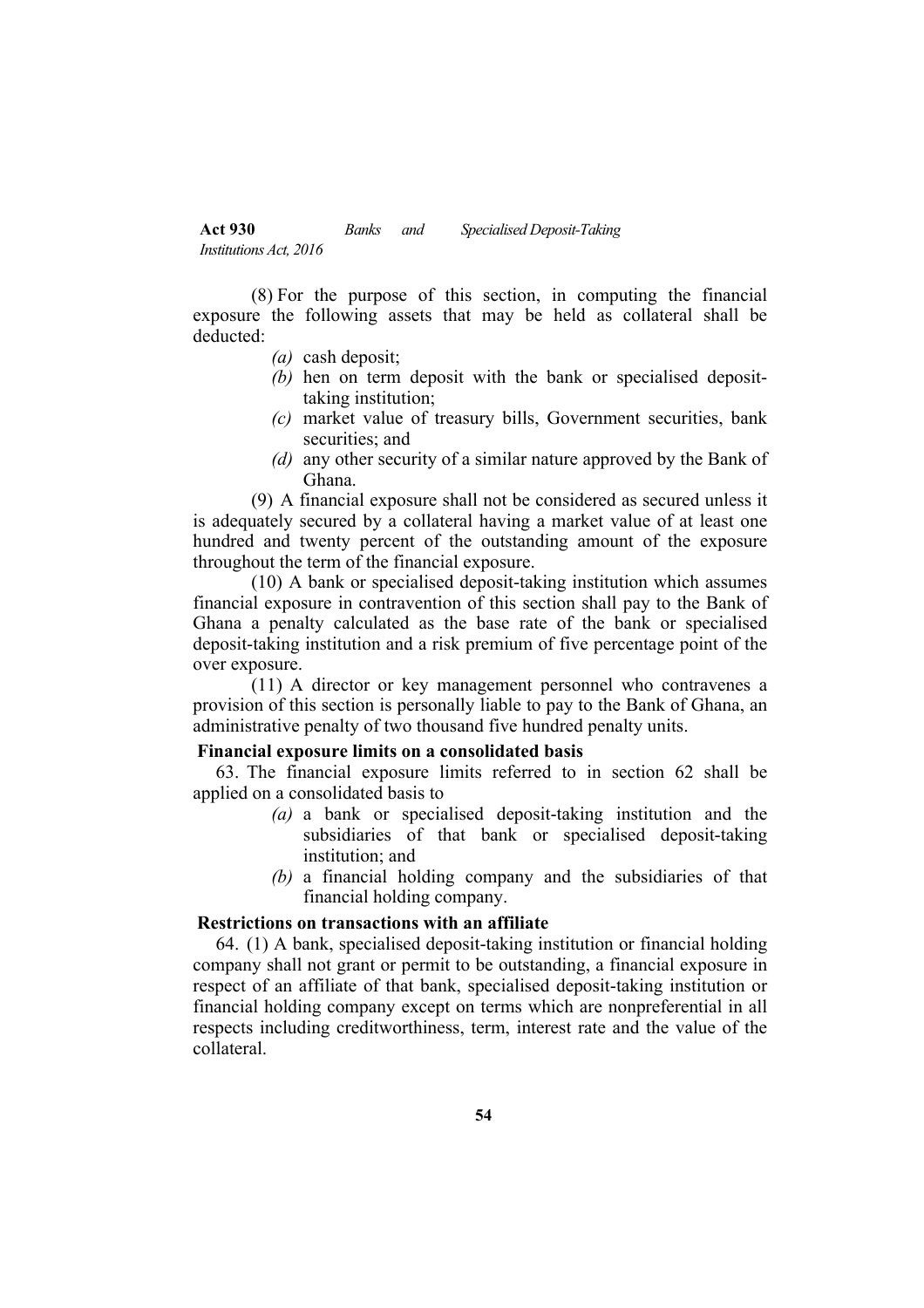#### *Banks and Specialised Deposit-Taking* **Act "3U** *Institutions Act, 2016*

(2) A bank, specialised deposit-taking institution or financial holding company shall not take a financial exposure in respect of an affiliate if the aggregate of the financial exposures to the affiliates of the bank, specialised deposit-taking institution or financial holding company exceeds twenty-five percent of the net own funds.

(3) Despite subsections (1) and (2), the Bank of Ghana may, by order, set a specific limit on a financial exposure to an affiliate on an individual basis, having regard to the circumstances of the bank, specialised deposit-taking institution or financial holding company.

(4) A bank, specialised deposit-taking institution or financial holding company which contravenes a provision of this section is liable to pay to the Bank of Ghana an administrative penalty of two thousand five hundred penalty units.

(5) A director or key management personnel who contravenes a provision of this section is personally liable to pay to the Bank of Ghana an administrative penalty of two thousand five hundred penalty units.

# **Restriction on purchase or transfer of certain assets from an affiliate and insider**

65. (1) A financial institution shall not purchase or transfer a nonperforming or low quality asset from

- *(a)* any of its affiliates and associates,
- *(b)* directors, key management personnel, or shareholders, or
- *(c)* a related person or group of related persons or their related interests

without the written approval of the Bank of Ghana.

(2) A bank or specialised deposit-taking institution which contravenes this section is liable to pay to the Bank of Ghana an administrative penalty of one thousand five hundred penalty units.

(3) A transaction carried out in contravention of subsection (1) is void.

(4) For the purpose of subsection (1), a "non-performing asset" means a financial exposure or asset classified as one according to the directive of the Bank of Ghana on asset classification.

## **Restrictions on inter-institutional placements and loans**

66. (1) A bank, specialised deposit-taking institution or financial holding company which has a capital adequacy ratio of less than the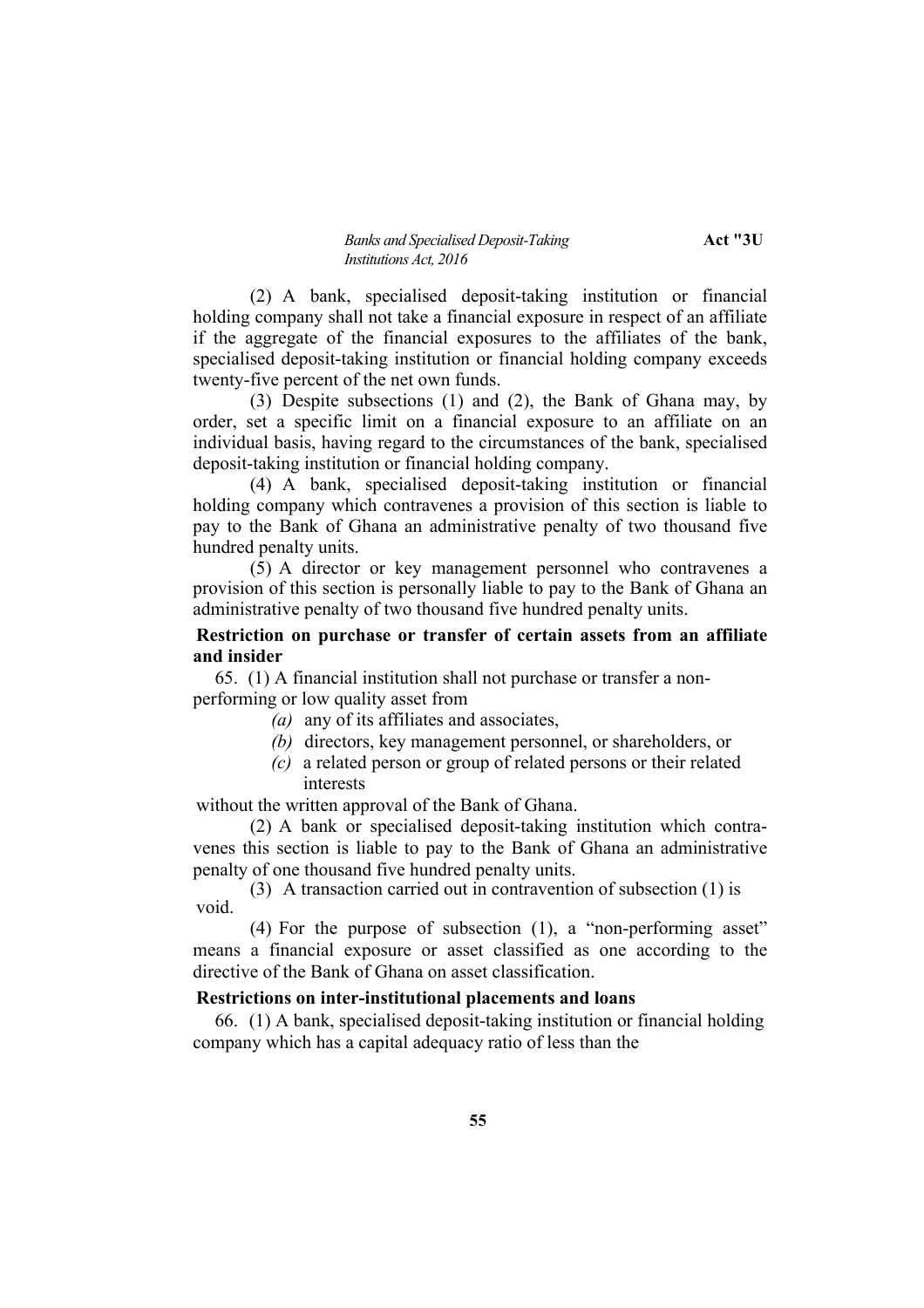ratio prescribed by the Bank of Ghana under section 29 shall not take an inter-institutional placement or receive a loan or deposit from another bank, specialised deposit-taking institution or financial holding company in the country without the written approval of the Bank of Ghana.

(2) The Bank of Ghana may prescribe an additional restriction on an inter-institutional placement, loan and deposit for a specialised deposittaking institution or a particular class of specialised deposittaking institutions.

(3) A placement between an affiliated bank and specialised deposittaking institution is subject to section 64.

(4) Where the Bank of Ghana finds that a person has contravened a provision of this section, the Bank of Ghana shall

- *(a)* in the case of a bank or specialised deposit-taking institution, order the immediate repayment, by the bank or specialised deposit-taking institution of the excess by which the placement exceeds the limit prescribed in this section and impose an administrative penalty of two hundred and fifty penalty units on the offending bank, specialised deposittaking institution or financial holding company for each day the contravention continues; or
- *(b)* in the case of an individual, impose an administrative penalty of fifty penalty units for each day the contravention continues and the fine shall be paid personally by each director and key management personnel who authorised the contravention.

# **Restrictions on financial exposures to an insider**

67. (1) A bank, specialised deposit-taking institution or financial holding company shall not grant or permit

- *(a)* an outstanding financial exposure in respect of an insider of that bank, specialised deposit-taking institution or financial holding company, and
- *(b)* the related interest of that insider,

except on terms which are non-preferential in all respects including creditworthiness, term, interest rate and the value of the collateral.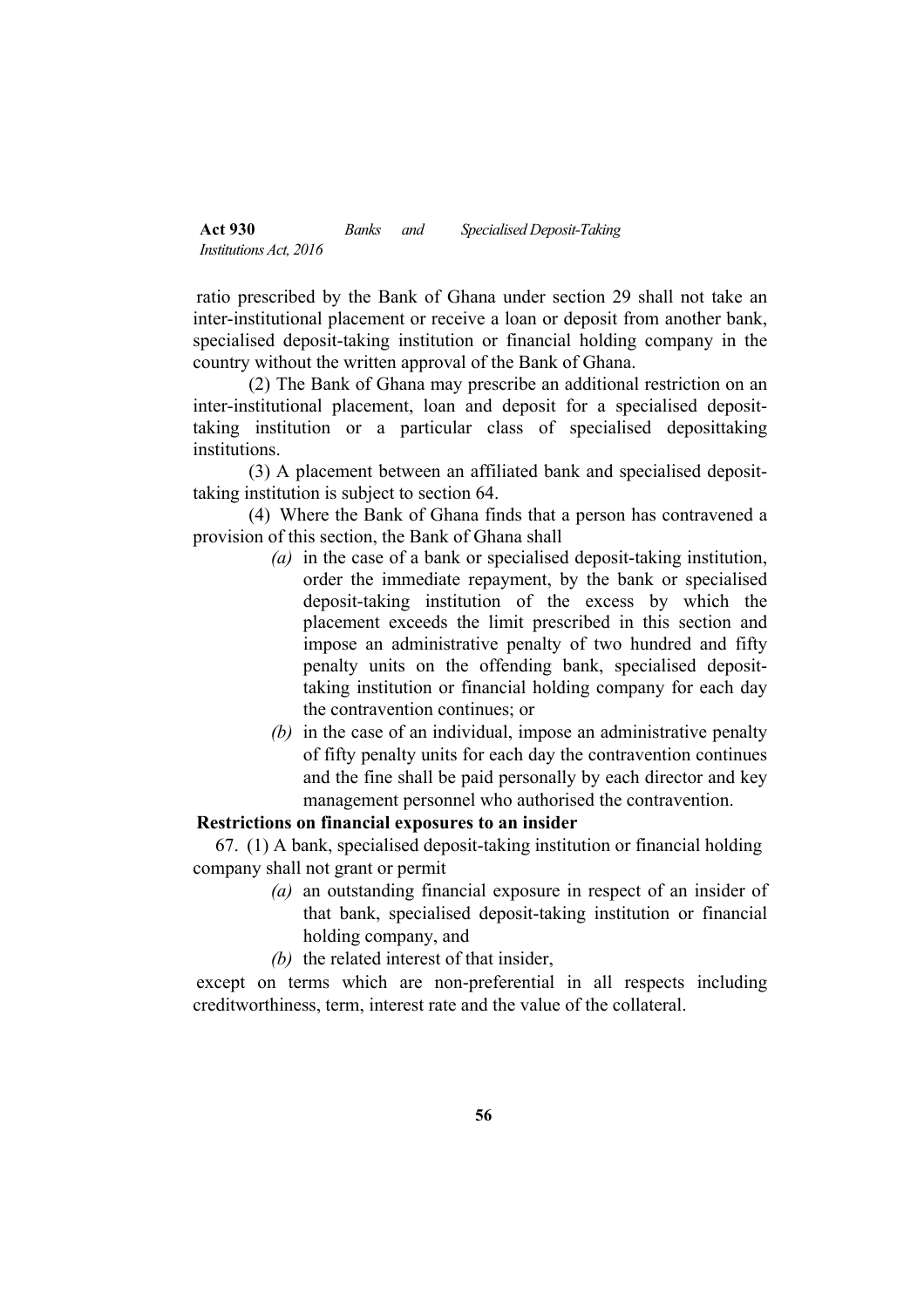(2) A bank, specialised deposit-taking institution or financial holding company shall not take a financial exposure in respect of an insider and the related interest of that insider if the aggregate of the financial exposure to the insider and its related interests exceeds ten percent of the net own funds of that bank, specialised deposit-taking institution or financial holding company.

(3) For the purpose of subsection (2), an unsecured financial exposure to an insider and the related interests of that insider shall not exceed five per cent of the net own funds of a bank, specialised deposittaking institution or financial holding company.

(4) Subject to subsection (7) of section 62, a financial exposure shall not be considered as secured unless it is adequately secured by a collateral having a market value of at least one hundred and twenty percent of the outstanding amount of the financial exposure throughout the term of that financial exposure.

(5) A bank, specialised deposit-taking institution or financial holding company shall not take a financial exposure in respect of the related parties and their related interests if the aggregate of the financial exposure exceeds twenty percent of the net own funds of that bank, specialised deposit-taking institution or financial holding company.

(6) The board of directors of a bank or specialised deposittaking institution is the sole authority to approve or sanction a financial exposure of that bank or specialised deposit-taking institution to a related party of that bank, specialised deposit-taking institution or financial holding company or the related interest of that party.

(7) When calculating capital adequacy, a financial exposure that is in excess of a limit referred to in this section shall be deducted from capital.

(8) Despite subsection (7), a bank or specialised deposit-taking institution which contravenes a provision of this section shall pay to the Bank of Ghana an administrative penalty of one thousand penalty units.

(9) For the purpose of this section,

*(a)* "related interest" as defined in section 156 includes other related individuals that the Bank of Ghana may determine as appropriate; and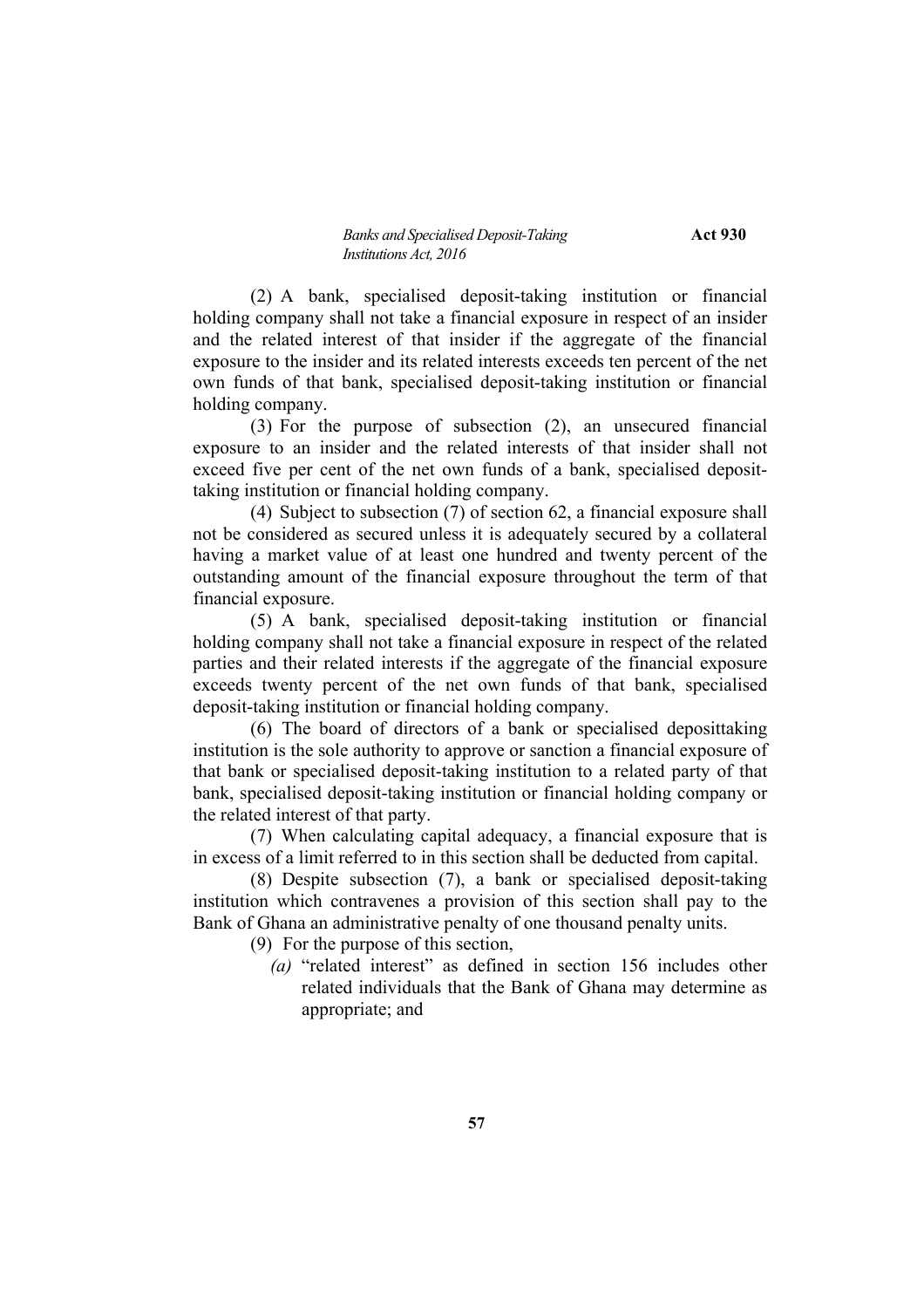> *(b)* "non-preferential" means terms which are not more favourable than the terms offered under prevailing conditions to a person other than a person referred to under subsection (1).

## **Limits on financial exposures to related parties on a consolidated basis**

68. The limit on a financial exposure to a related party and the related interest of that party under section 67 shall be applied on a consolidated basis to

- *(a)* a bank or specialised deposit-taking institution and a subsidiary of that bank or specialised deposit-taking institution; and
- *(b)* a financial holding company and a subsidiary of that financial holding company.

# **Restrictions on lending to staff**

69. (1) A bank or specialised deposit-taking institution shall not lend on preferential terms to an employee of that bank or specialised deposittaking institution unless the lending is part of a formally approved employment package or employee benefit plan.

(2) A bank or specialised deposit-taking institution shall not grant to an employee of that bank or specialised deposit-taking institution an unsecured advance or credit facility, the aggregate amount of which exceeds two years' total emoluments of that employee.

(3) The aggregate amount of loans on preferential terms, both secured and unsecured, by a bank or specialised deposit-taking institution to employees shall not exceed twenty percent of the net own funds of that bank or specialised deposit-taking institution.

(4) A bank or specialised deposit-taking institution which grants an advance or credit facility in contravention of this section is liable to pay to the Bank of Ghana,

- *(a)* an amount of money calculated as one-half per mille of the over-exposure for each day that the over-exposure persists; and
- *(b)* an administrative penalty of not more than one thousand penalty units.

(5) For the purpose of calculating capital adequacy, a financial exposure that is in contravention of this section shall be deducted from capital.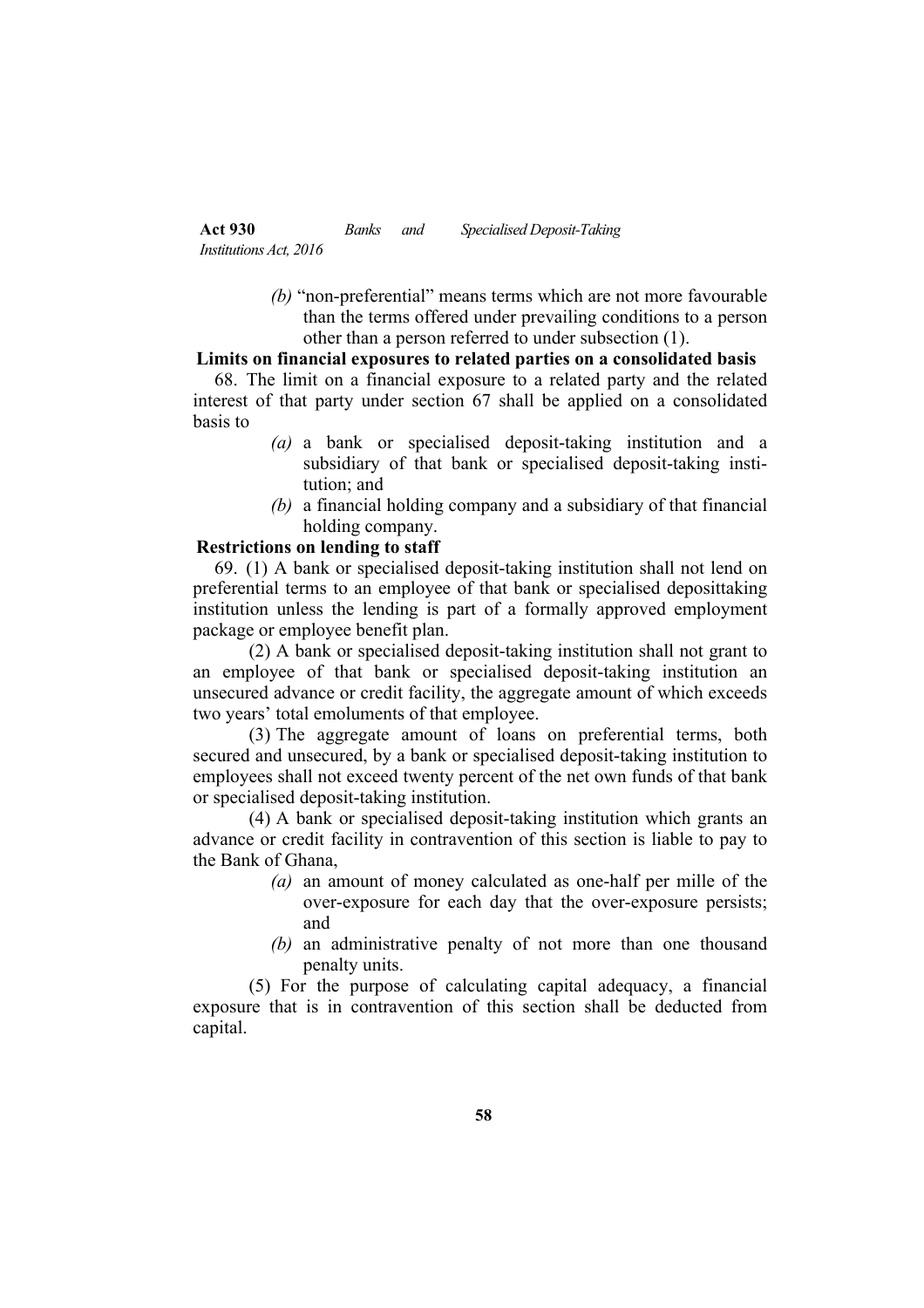(6) For the purpose of this section, the term "employee" includes a key management personnel other than an executive director.

#### **Requirements for lending to insiders and their related interests**

70. (1) A bank, specialised deposit-taking institution or financial holding company shall in considering approval of a credit facility under section 67 ensure that

- *(a)* the person to whom the credit facility is given has credit worthiness which is not less than the normal requirements of that bank or specialised deposit-taking institution for any other person to whom a credit facility is given;
- *(b)* a collateral provided will be evaluated on the same terms and procedures normally required by that bank or specialised deposit-taking institution for any other person to whom a credit facility is given;
- *(c)* the terms and conditions of the credit facility are not less favourable to that bank or specialised deposit-taking institution than those normally offered to any other person not related to that bank or specialised deposit-taking institution; and
- *(d)* the offer of the credit facility is in the interest of the bank or specialised deposit-taking institution.

(2) The directors of the bank or specialised deposit-taking institution shall approve the credit facility at a duly constituted meeting of the directors.

(3) The approval of the credit facility shall be recorded to form part of the minutes of the meeting at which not less than three quarters of the directors are present.

(4) The management of a bank or specialised deposit-taking institution shall report to the board of directors and to the Bank of Ghana, an exposure to an insider or the related interests of that insider.

(5) An exposure reported under subsection (4) shall be classified according to the directive on asset classification.

(6) A bank or specialised deposit-taking institution which contravenes subsections (1) or (2) shall pay to the Bank of Ghana an administrative penalty of not more than two thousand penalty units.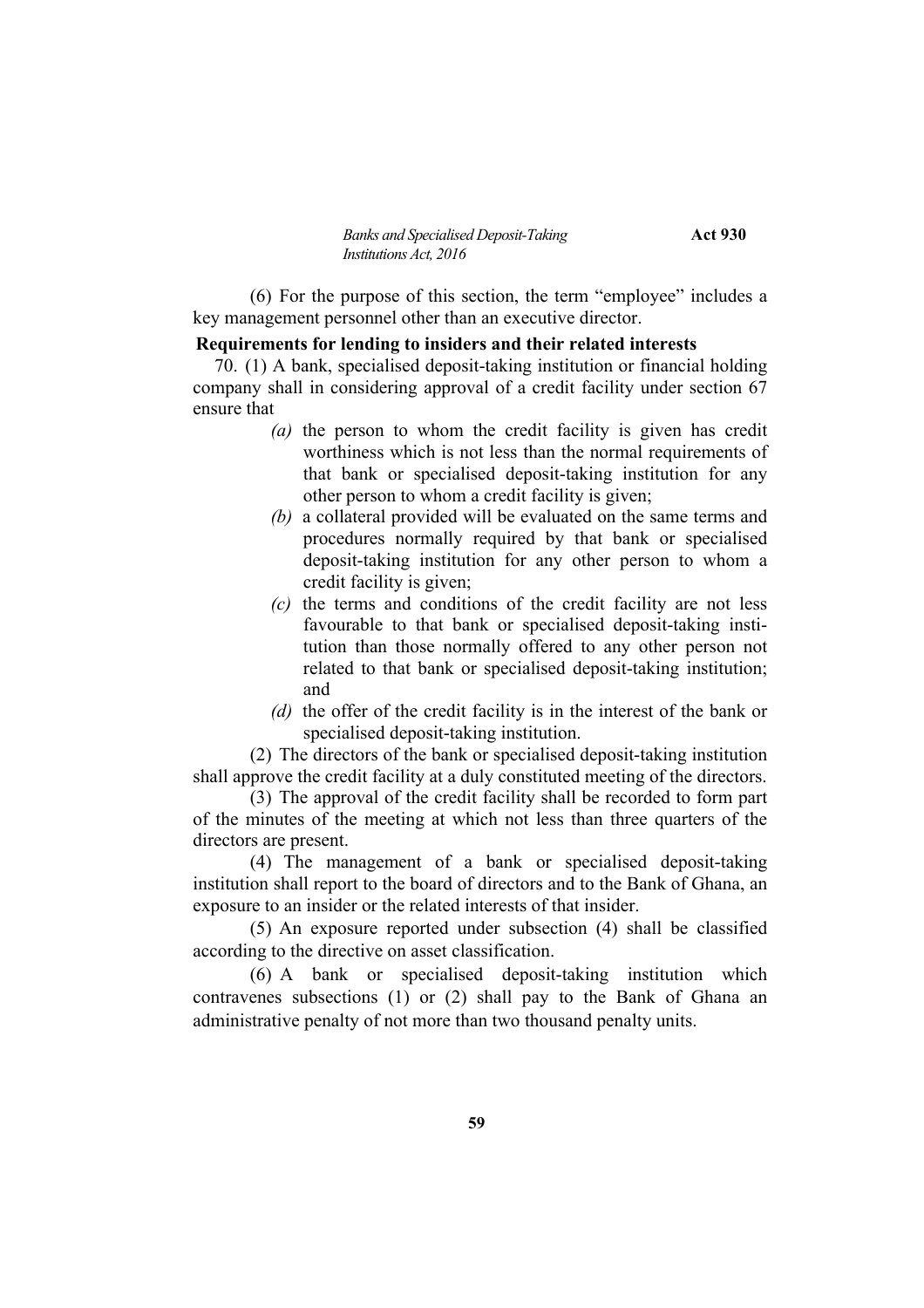### **Restriction on establishment of a subsidiary company**

71. (1) A bank, specialised deposit-taking institution or financial holding company shall not establish a subsidiary company without the prior written approval of the Bank of Ghana.

(2) A subsidiary company established under subsection (1), may only engage in a permissible activity specified in section 18 in respect of a bank or specialised deposit-taking institution.

(3) A bank or specialised deposit-taking institution which establishes a subsidiary company contrary to subsection (1) is liable to pay to the Bank of Ghana, an administrative penalty of not more than one thousand penalty units.

(4) Despite subsection (3), the Bank of Ghana shall direct a bank or specialised deposit-taking institution which establishes a subsidiary company in contravention of subsection (1) to divest that subsidiary company within a specified period.

(5) The Bank of Ghana may revoke the licence of a bank or specialised deposit-taking institution which does not comply with the directive issued under subsection (4).

# **Limits on investment by banks or specialised deposit-taking institutions in respect of a subsidiary company**

72. (1) The equity capital invested by a bank or specialised deposittaking institution in a subsidiary company of that bank or specialised deposit-taking institution shall not exceed fifteen per cent of the net own funds of the bank or specialised deposit-taking institution.

(2) Where the bank or specialised deposit-taking institution has more than one subsidiary company, the aggregate of equity capital invested in the subsidiary companies by the bank or specialised deposittaking institution shall not exceed twenty-five per cent of the net own funds of that bank or specialised deposit-taking institution.

(3) The aggregate amount of a financial exposure including the credit facility which a bank or specialised deposit-taking institution may take in respect of a subsidiary of that bank or specialised deposit-taking institution shall not exceed

> *(a)* in the case of a bank or specialised deposit-taking institution which has only one subsidiary company, twenty-five per cent of the net own funds of that bank or specialised deposittaking institution; or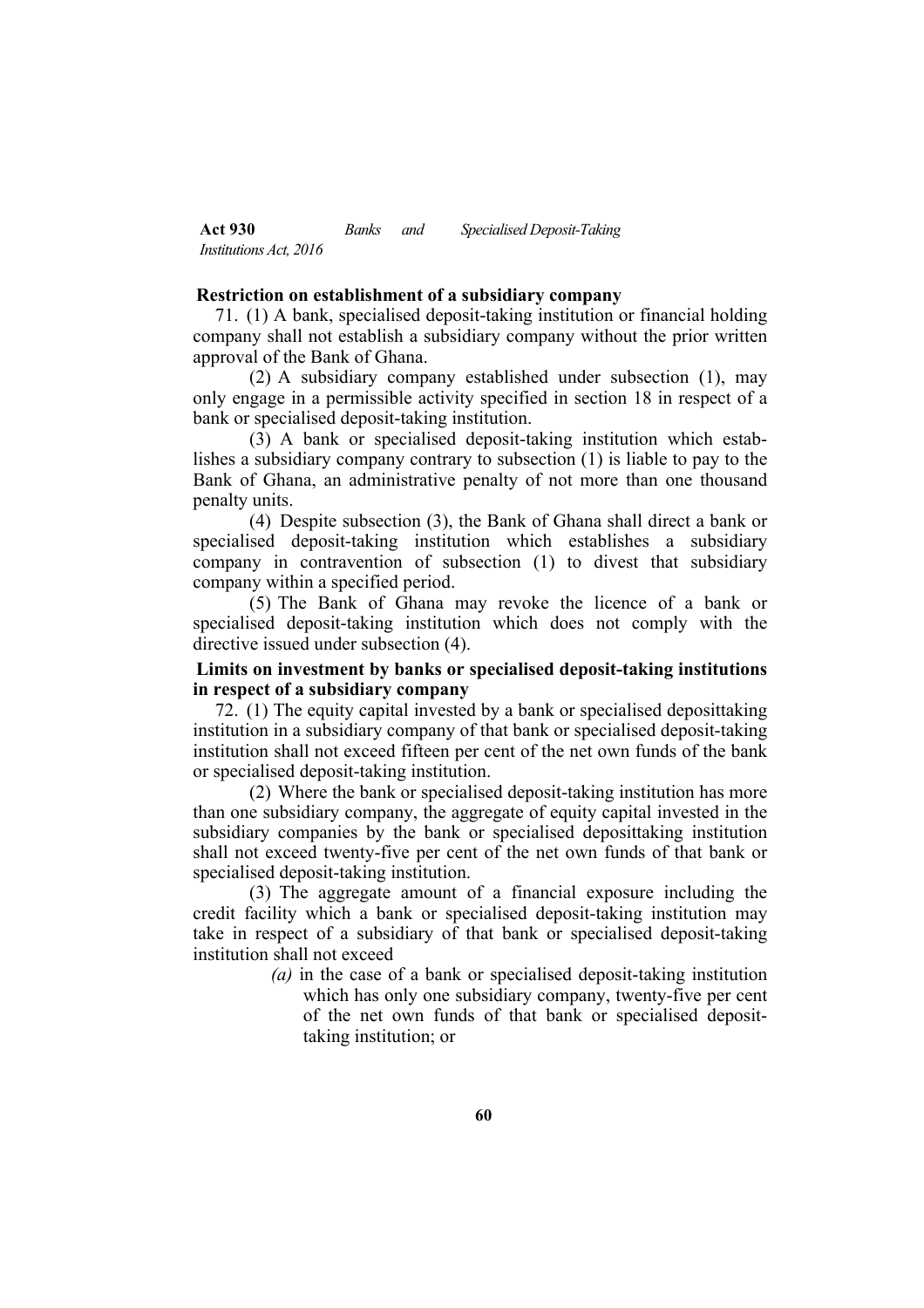*Banks and Specialised Deposit-Taking* **Art** 93U *Institutions Act, 2016*

*(b)* in the case of a bank or specialised deposit-taking institution which has more than one subsidiary company, thirty- five per cent of the net own funds of that bank or specialised deposittaking institution.

(4) A bank or specialised deposit-taking institution which contravenes a provision of this section is liable to pay to the Bank of Ghana an administrative penalty of not more than one thousand penalty units.

# **Limits on investment by banks or specialised deposit-taking institutions in respect of non-subsidiary institutions**

73. (1) A bank or specialised deposit-taking institution shall not invest or hold investments in the share capital of a body corporate other than a subsidiary of that bank or specialised deposit-taking institution if the amount of the investment exceeds ten per cent of the net own funds of the bank or specialised deposit-taking institution.

(2) The aggregate of the investments in the share capital of two or more bodies corporate other than a subsidiary of the bank or specialised deposit-taking institution shall not exceed twenty-five percent of the net own funds of that bank or specialised deposit-taking institution.

(3) A bank or specialised deposit-taking institution shall not invest or hold investments in the share capital of a body corporate other than a subsidiary of that bank or specialised deposit-taking institution that represents more than five percent interest in the body corporate.

(4) Subsection (1) does not apply to

- *(a)* an equity interest that has been acquired by a bank or specialised deposit-taking institution in foreclosure on or in place of repayment of a loan granted by the bank or specialised deposit-taking institution; or
- *(b)* an equity interest held by a bank or specialised deposittaking institution as an agent or trustee.

(5) A bank or specialised deposit-taking institution shall dispose of an equity interest acquired under subsection (4)

- *(a)* within one year from the date of acquisition; or
- *(b)* within a longer period that the Bank of Ghana may permit.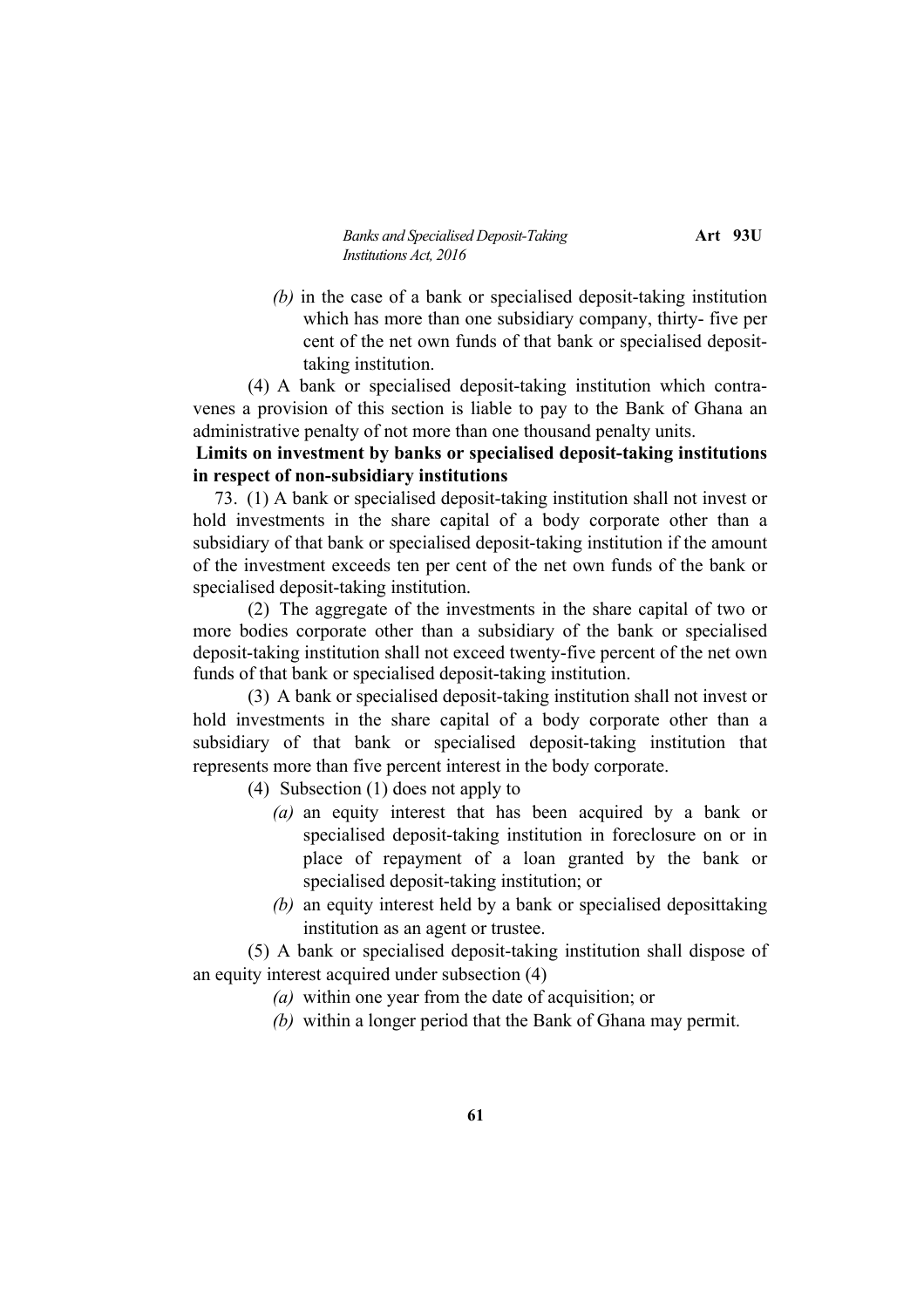(6) An equity interest acquired in a company engaged in a permissible activity under section 18 other than a subsidiary of a company may exceed the limit imposed under subsection (1) to the extent permitted by the Bank of Ghana.

(7) A bank or specialised deposit-taking institution which contravenes subsections (1) to (3), is liable to pay to the Bank of Ghana, an administrative penalty of one thousand penalty units.

#### **Reporting of exposures**

74. (1) A bank, specialised deposit-taking institution or financial holding company shall report to the Bank of Ghana, the particulars of a large exposure.

(2) A bank, specialised deposit-taking institution or financial holding company shall report to the Bank of Ghana, the particulars of lending to a related party and the related interest of that party.

(3) A bank or specialised deposit-taking institution shall report to the Bank of Ghana on investments undertaken under section 73.

(4) A bank, specialised deposit-taking institution or financial holding company which fails to comply with this section is liable to pay to the Bank of Ghana, an administrative penalty of not more than one thousand penalty units.

#### **Asset classification, provisioning and write-offs**

75. (1) A bank or specialised deposit-taking institution shall maintain and implement a proper policy of non-accrual of interest on a non-performing loan and provisioning for a bad debt and any other exposure.

(2) An asset or financial exposure of a bank, specialised deposittaking institution or financial holding company shall not be written off or waived fully or partially, without the sanction of the board of directors and the prior written approval of the Bank of Ghana.

(3) Despite subsection (2), the Bank of Ghana may prescribe a minimum threshold that permits write-offs of an asset or exposure below a certain size which only requires the approval of the board of directors.

(4) A bank, specialised deposit-taking institution or financial holding company which fails to comply with this section is liable to pay to the Bank of Ghana, an administrative penalty of not more than one thousand penalty units.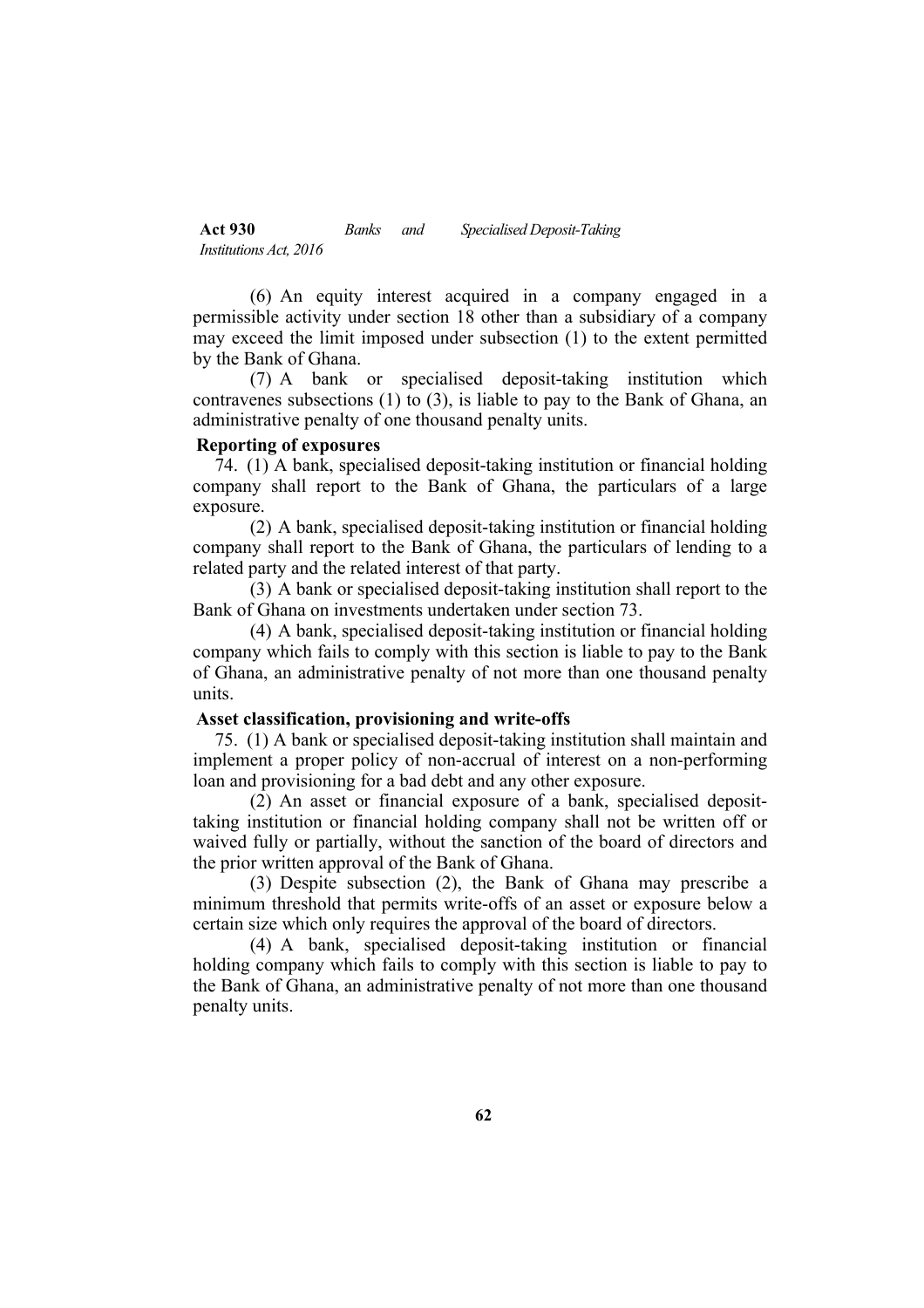*Banks and Specialised Deposit-Taking* **Act 930** *Institutions Act, 2016*

#### **Limits on a foreign exchange business**

76. (1) The Bank of Ghana may prescribe a restriction on a foreign exchange business of a bank or financial holding company.

(2) A person who fails to comply with a restriction imposed under subsection (1), is liable to pay to the Bank of Ghana, an administrative penalty of not more than one hundred and twenty per cent of the gross income accruing from the business.

#### **Powers to impose stricter prudential limits**

77. (1) The Bank of Ghana may, in respect of a prudential limit prescribed under this Act, impose a stricter limit for banks, specialised deposit-taking institutions or financial holding companies or a class of specialised deposit-taking institutions or a particular bank, specialised deposit-taking institution or financial holding company for the period that the Bank of Ghana considers appropriate.

(2) Despite subsection (1), the Bank of Ghana may, by directives, vary any of the limits under sections 62 to 69 and sections 71 to 73 in cases of emergency for the period that the Bank of Ghana considers appropriate.

(3) For the purposes of this section, "a case of emergency" is any situation that may pose a threat to the stability of the financial system.

# *Accounts and Audit*

# **Guidelines on accounting standards and disclosures in financial statements**

78. (1) A bank, specialised deposit-taking institution or financial holding company shall prepare accounts and financial statements in the form and provide details in accordance with

*(a)* internationally-accepted accounting standards; and

*(b)* rules or standards based on the Basel Core Principles as prescribed by the Bank of Ghana.

(2) A bank, specialised deposit-taking institution or financial holding company which does not comply with subsection (1) shall pay to the Bank of Ghana, an administrative penalty of not more than one thousand penalty units.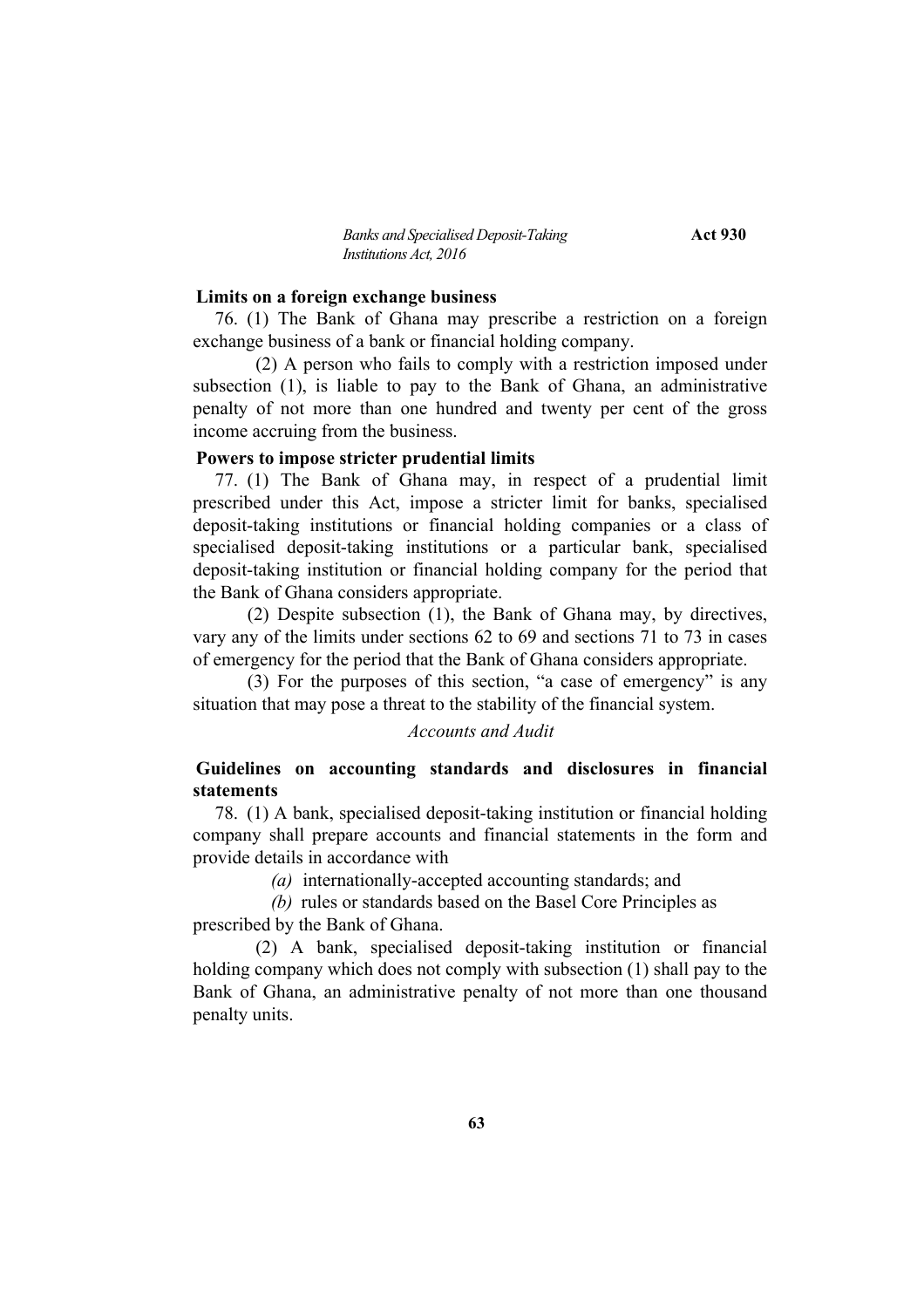## **Accounting records**

79. (1) A bank, specialised deposit-taking institution or financial holding company shall keep accounting records in a manner that gives an accurate and reliable account of the transactions of that bank, specialised deposittaking institution or financial holding company.

(2) The accounts prepared from the records of the bank, specialised deposit-taking institution or financial holding company shall give a true and fair view of the state of affairs and results of operations for the accounting period of the bank, specialised deposit-taking institution or financial holding company.

(3) The accounting records of the bank, specialised deposittaking institution or financial holding company shall be kept at the head office of the bank, specialised deposit-taking institution or financial holding company, in the country for a period of not less than ten years.

(4) A bank, specialised deposit-taking institution or financial holding company which contravenes a provision of this section is liable to pay to the Bank of Ghana, an administrative penalty of not more than one thousand penalty units.

# **Financial statements**

80. (1) Each bank, specialised deposit-taking institution or financial holding company shall prepare, at the expiration of each calendar year, in respect of the business transacted by it with reference to that year, audited financial statements on a solo and a consolidated basis.

(2) The financial statements referred to in subsection (1) and the accounting records of the bank, specialised deposit-taking institution or financial holding company shall be audited by qualified auditors duly appointed in accordance with this Act.

(3) The board of directors of the bank or specialised deposit- taking institution or financial holding company shall approve the financial statements referred to in subsection (1).

(4) The financial statements approved under subsection (3) shall be signed by at least two directors of the bank, specialised deposit-taking institution or financial holding company or as the Bank of Ghana may otherwise direct.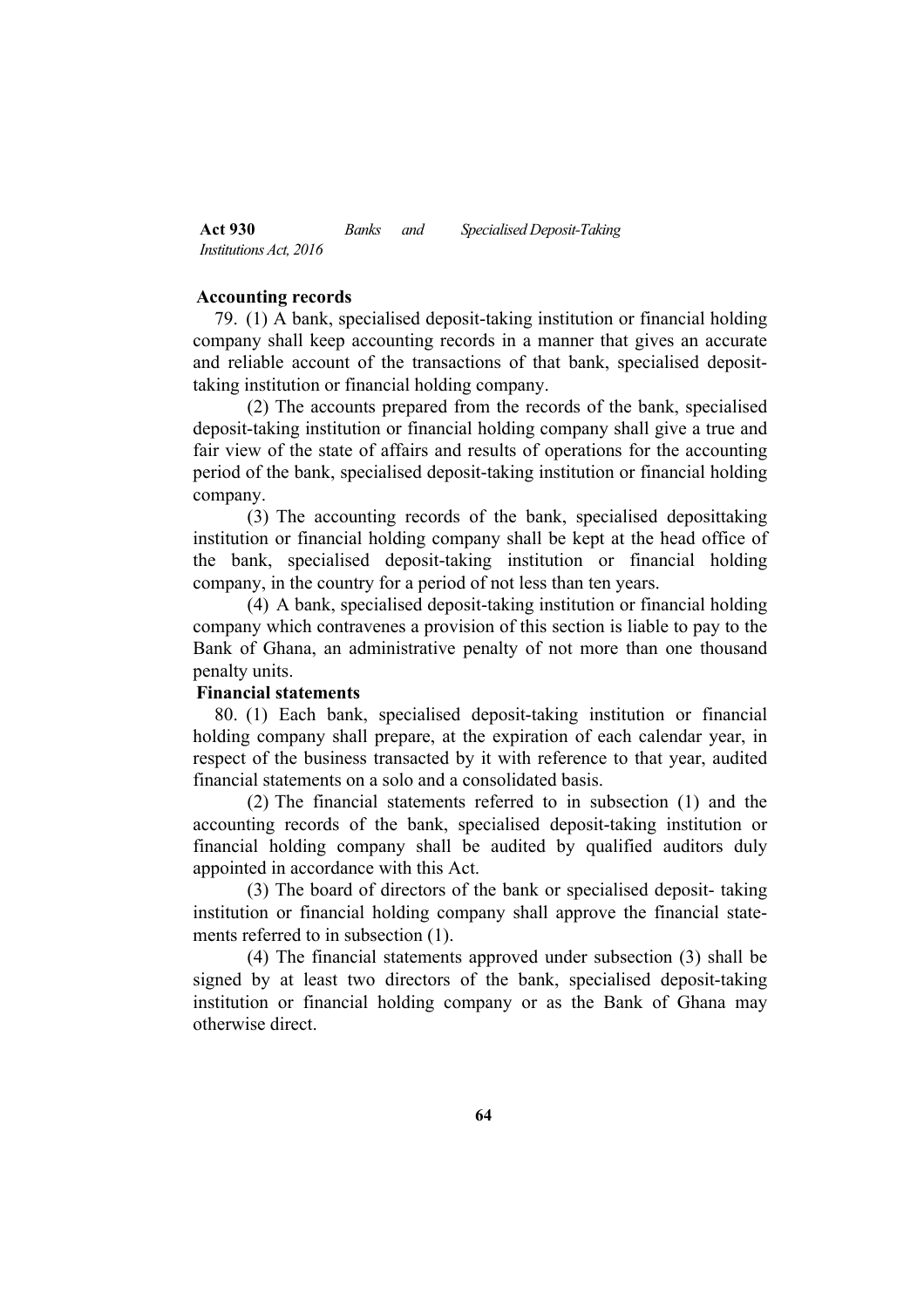(5) A bank, specialised deposit taking institution or financial holding company which fails to prepare or submit financial statements in accordance with this section is liable to pay to the Bank of Ghana, an administrative penalty of not more than one thousand penalty units.

#### **Appointment of auditors**

81. (1) An auditor of a bank or specialised deposit taking- institution shall except as provided in subsection (2) of section 82, be appointed at an annual general meeting of the bank or specialised deposit-taking institution and be approved by the Bank of Ghana in the manner and on the terms that may be prescribed.

(2) The directors of a bank or specialised deposit-taking institution may appoint

- *(a)* the first auditor of the bank or specialised deposit-taking institution; or
- *(b)* an auditor to act in place of the auditor who is for any reason unable or unwilling to act until a new auditor is appointed at an annual general meeting or until the Bank of Ghana appoints an auditor under subsection (2) of section 82.

(3) A person shall not be appointed an auditor of a bank or

specialised deposit-taking institution unless that person

- *(a)* is a member of the Institute of Chartered Accountants (Ghana) under the Chartered Accountants Act, 1963 (Act 170); and
- *(b)* is not disqualified by an enactment in force in this country or in any other country from being appointed as an auditor of a body corporate.

(4) An auditor of a bank or specialised deposit-taking institution shall hold office for a term of not more than six years and is eligible for reappointment after a cooling off period of not less than five years.

(5) The periods specified in subsection (4) may be varied by the Bank of Ghana.

(6) A bank or specialised deposit-taking institution which engages an auditor contrary to this section is liable to pay to the Bank of Ghana an administrative penalty of not more than two thousand five hundred penalty units.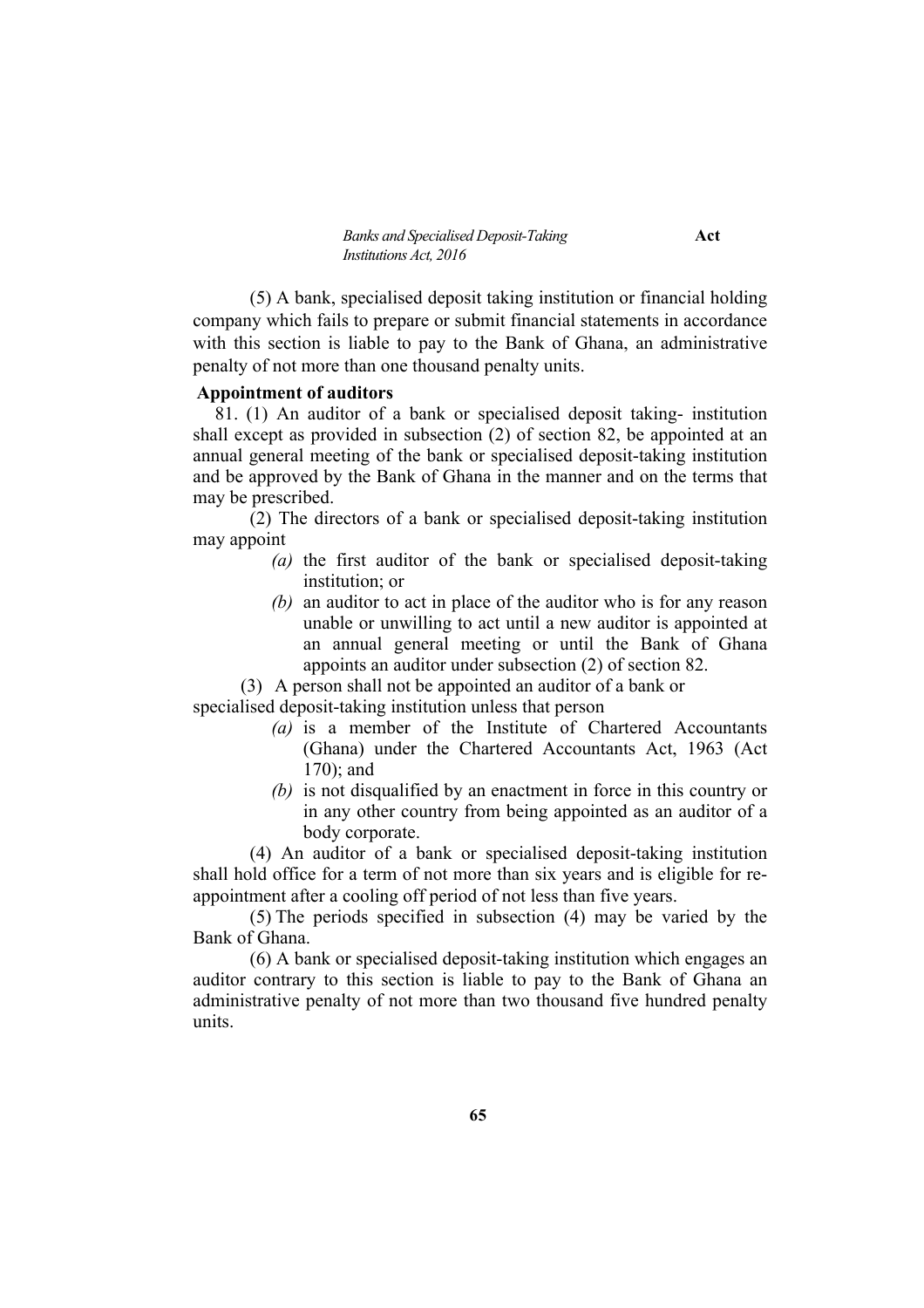# **Power of the Bank of Ghana to appoint auditors**

82. (1) A bank or specialised deposit-taking institution which for a continuous period of three months is without an auditor shall notify the

(2) The Bank of Ghana shall upon being notified under subsection

(1) appoint an auditor for that bank or specialised deposit-taking institution to hold office until the next annual general meeting of that bank or

(3) A bank or specialised deposit-taking institution which fails to notify the Bank of Ghana as required under subsection (1) shall pay to the Bank of Ghana, an administrative penalty of not more than one

83. (1) The remuneration of an auditor of a bank or specialised deposittaking institution shall be determined in accordance with the

(2) Where for any reason an auditor is appointed to fill a temporary vacancy in the office of the auditor of a bank or specialised deposittaking institution, that auditor shall be paid an equitable proportion of the remuneration fixed under subsection (1) as the bank or specialised deposittaking institution, having regard to all the circumstances of the

## **Right of auditor to access information**

84. (1) An auditor of a bank or specialised deposit-taking institution

- *(a)* a right of access to the accounting records, minutes book, files and other relevant documentary evidence, cash and securities of the bank or specialised deposit-taking institu-
- *(b)* a right to request information and explanation from the directors, management, staff and appointed agents of the bank or specialised deposit-taking institution requisite for the efficient performance of the duties of the auditor.

(2) For the purpose of subsection (1), "accounting records" include computerised and manual files, vouchers, reports and other transactions of the bank or specialised deposit-taking institution.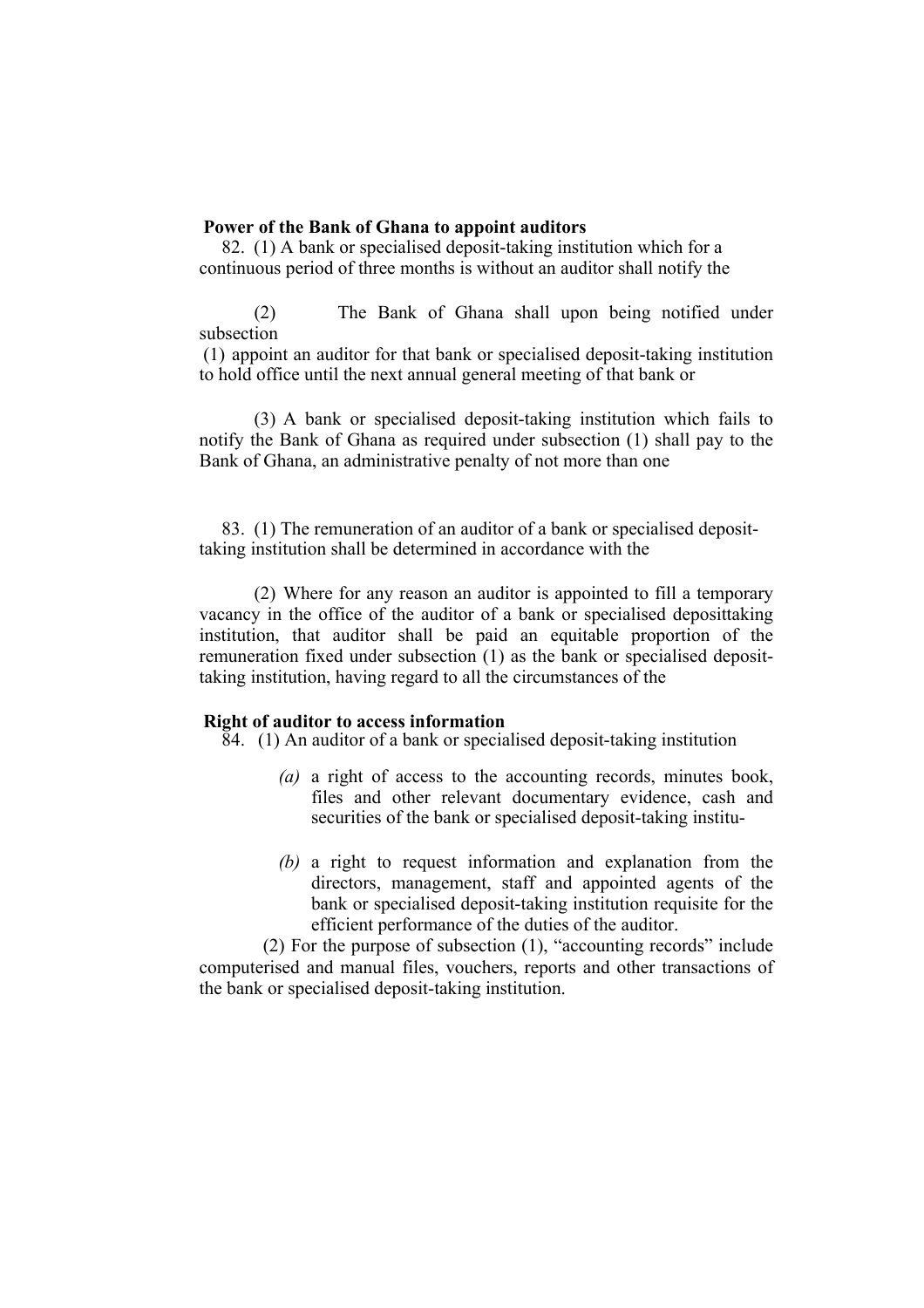*Banks and Specialised Deposit-Taking* **Act 930** *Institutions Act, 2016*

#### **Report of auditor**

 $\overline{85}$ . (1) An auditor of a bank or specialised deposit-taking institution shall submit to that bank or specialised deposit-taking institution and to the Bank of Ghana at least once every year

- *(a)* not later than 31st March of the ensuing year in the case of a bank; and
- *(b)* not later than 30th April of the ensuing year in the case of a specialised deposit-taking institution,

a statutory audit report and a long form audit report.

- (2) The auditor shall state in the statutory audit report whether
- or not
- *(a)* the accounts give a true and fair view of the state of affairs of the bank or specialised deposit-taking institution and the results of operations for the period under review;
- *(b)* the auditor was able to obtain all the information and explanation required for the efficient performance of the duties of the auditor;
- *(c)* the transactions of the bank or specialised deposit-taking institution are within the powers of the bank or specialised deposit-taking institution;
- *(d)* in the opinion of the auditor, the bank or specialised deposittaking institution has complied with the provisions of the Anti-Money Laundering Act, 2008 (Act 749), the Anti Terrorism Act, 2008 (Act 762) and the Regulations made under these enactments; and
- *(e)* the bank or specialised deposit-taking institution has complied with the provisions of this Act.

(3) The auditor shall submit a long form audit report on the accounts and the affairs of the bank or specialised deposit-taking institution generally and in addition comment on the matters to be specified in directives made by the Bank of Ghana.

### **Meetings with auditors**

86. (1) The Bank of Ghana may, periodically arrange meetings between the Bank of Ghana, a bank, specialised deposit-taking institution, or financial holding company and its auditor to discuss matters relevant to the supervisory responsibilities of the Bank of Ghana which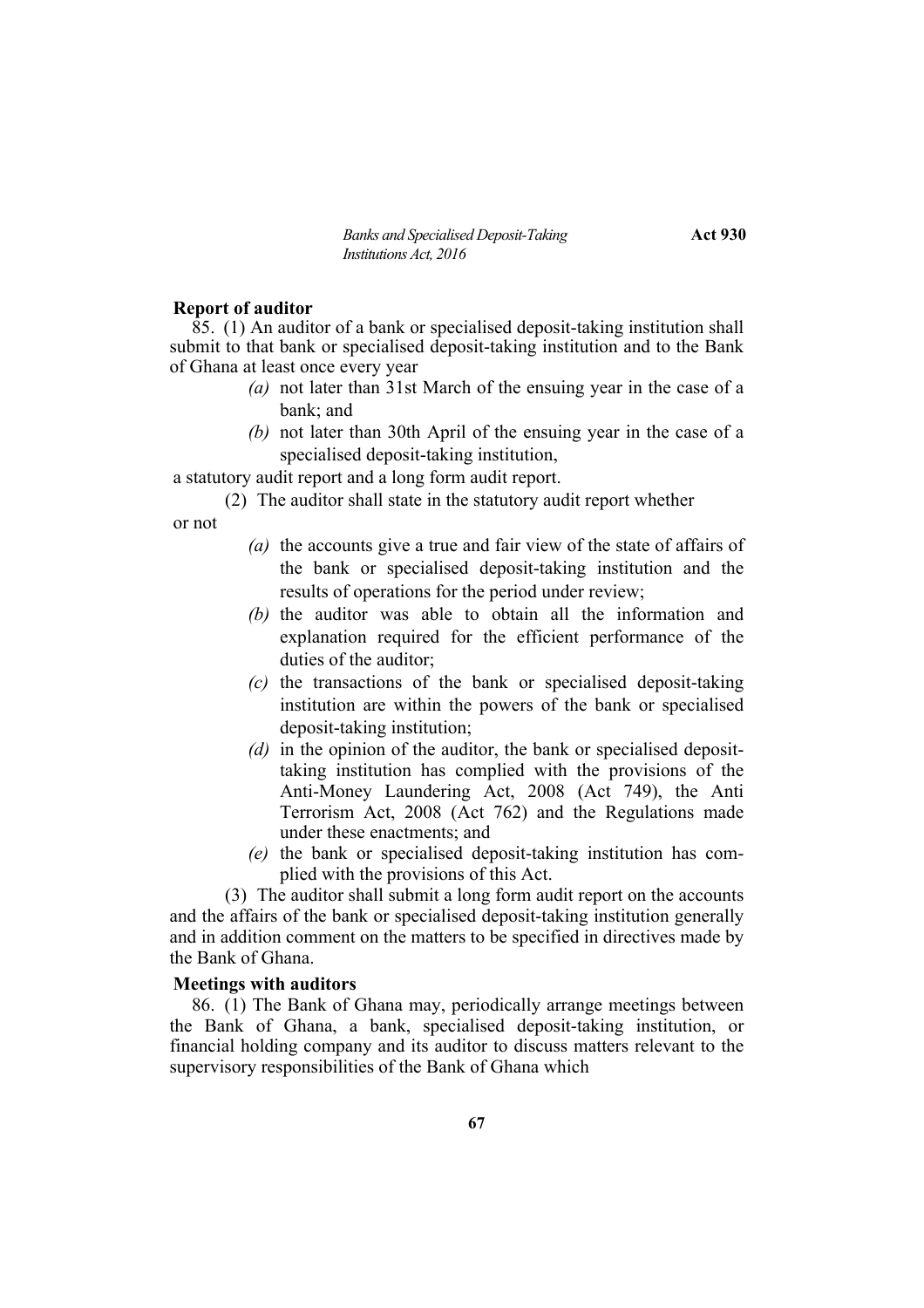have arisen in the course of the statutory audit of that bank, specialised deposit-taking institution, or financial holding company, including

*(b)* its accounting and internal control systems,

(2) The Bank of Ghana may, for the purpose of discussing confidential matters arrange meetings with the auditors of a bank, specialised deposit-taking institution or financial holding company.

# **Duties of auditor to the Bank of Ghana**

87. (1) An auditor appointed under this Act shall inform the Bank of Ghana if there is sufficient reason to believe, any of the following

- *(a)* that the bank, specialised deposit-taking institution, or financial holding company is insolvent or there is a significant risk that the bank, specialised deposit-taking institution or financial holding company will become insolvent;
- *(b)* that material weaknesses exist that threaten the safety and

soundness of the bank, specialised deposit-taking institute,) that

the bank, specialised deposit-taking institution or financial holding company has contravened a

- (ii) requirement in this Act, the Regulations or direc-
- (iii) condition imposed on the licence or registration of that bank, specialised deposit-taking institution or

(2) The auditor shall review and report on compliance with antimoney laundering and counter terrorist financing activities.

(3) The auditor shall verify prudential returns and other reports of the bank, specialised deposit-taking institution, or financial holding company which the Bank of Ghana may periodically require to be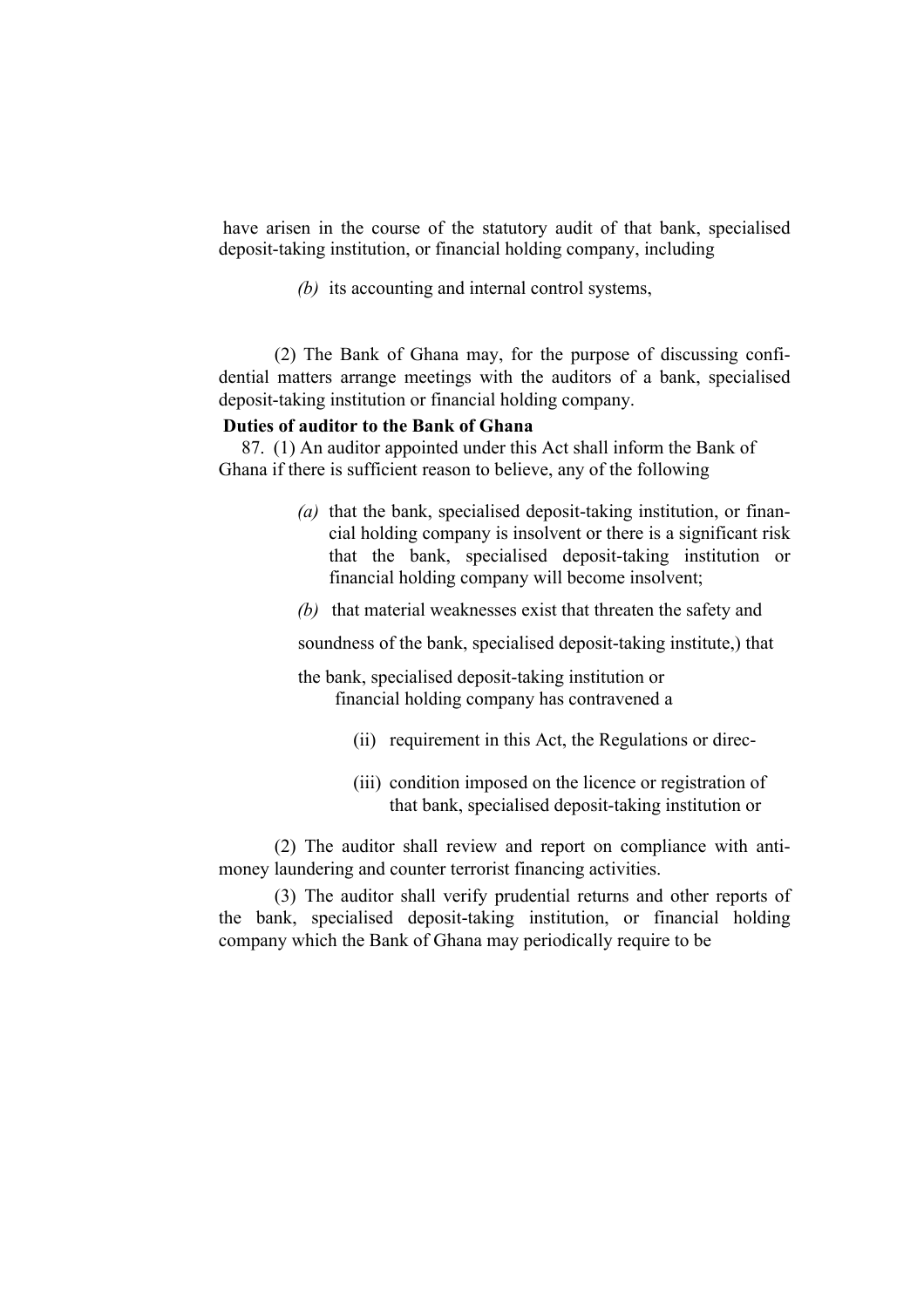**Act 930**

(4) The auditor shall submit to the Bank of Ghana a management letter not later than

- *(a)* three months after the end of the financial year in the case of a bank, and
- *(b)* four months after the end of the financial year in the case of a specialised deposit-taking institution.

(5) The management letter under subsection (4) shall disclose the shortcomings or any contravention of the law which may not be sufficiently fundamental to lead to qualification of the accounts.

(6) The auditor shall perform any other functions that the Bank of Ghana may by notice assign the auditor for the purposes of this Act.

# **Special audit and additional information**

88. The Bank of Ghana may, at the expense of a bank or specialised deposit-taking institution,

- *(a)* require the auditor to undertake a further audit or provide additional information or both as the Bank of Ghana considers necessary; or
- *(b)* engage an independent auditor to audit the whole or part of the accounts of the bank or specialised deposit-taking institution.

## **Termination of appointment of auditor**

89. (1) An auditor of a bank or specialised deposit-taking institution shall cease to act as an auditor if

- *(a)* the Bank of Ghana in writing requests that bank or specialised deposit-taking institution to revoke the appointment of that auditor;
- *(b)* that auditor or a member of the firm or establishment of the auditor becomes a director of that bank, specialised deposittaking institution or financial holding company;
- *(c)* that auditor resigns by notice in writing to the bank or specialised deposit-taking institution;
- *(d)* that auditor ceases to qualify under subsection (3) of section 81 for appointment as auditor of that bank or specialised deposit-taking institution;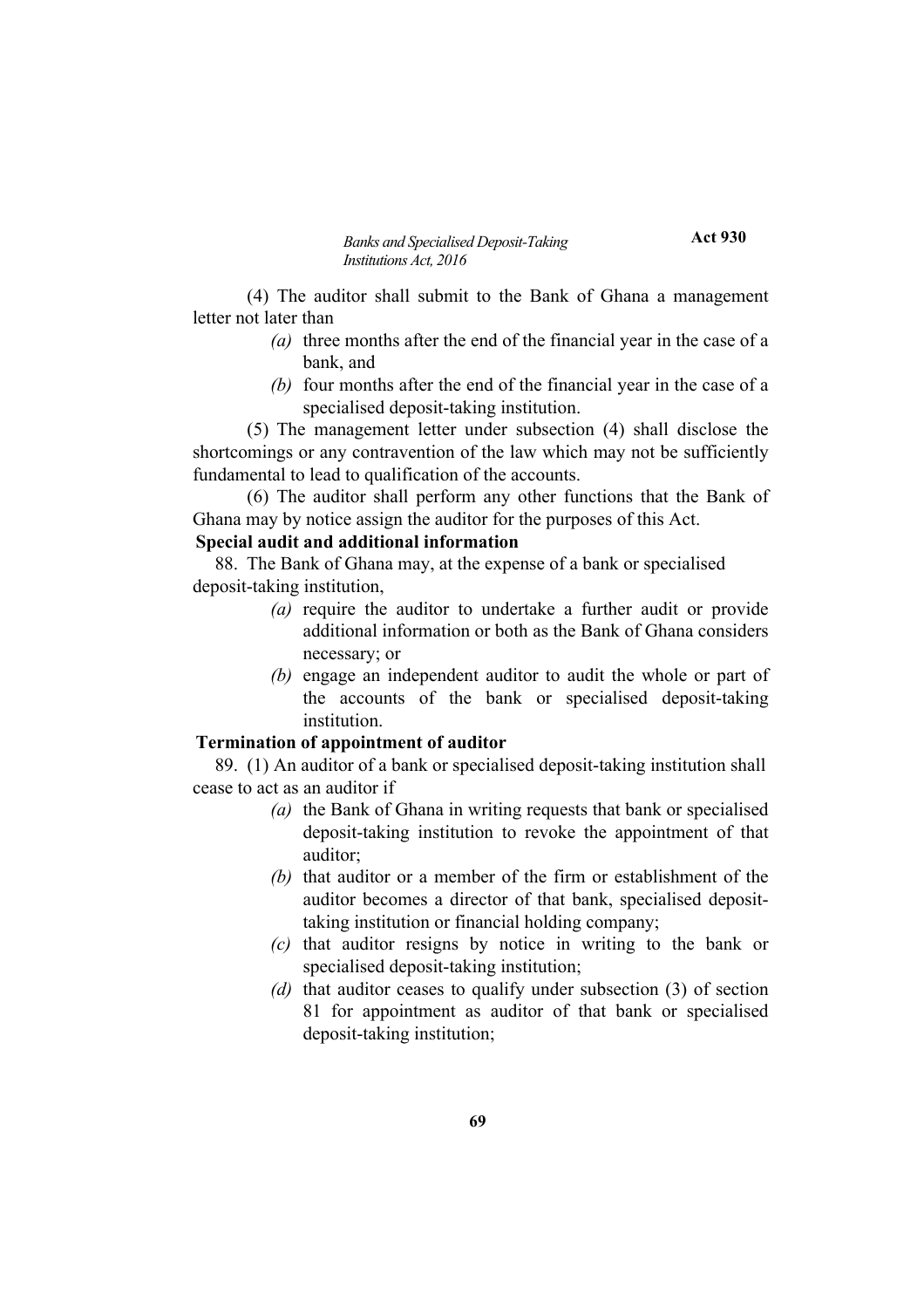- *(e)* that auditor is otherwise removed by a decision taken at an annual general meeting of that bank or specialised deposittaking institution; or
- *(f)* that auditor has served as auditor for the bank or specialised deposit-taking institution for the preceding six years.

(2) A bank or specialised deposit-taking institution shall comply with a request of the Bank of Ghana to revoke the appointment of an auditor.

(3) An auditor who does not comply with subsection (1), commits an offence and is liable on summary conviction to a fine of not less than one hundred and twenty-five penalty units and not more than two hundred and fifty penalty units or to a term of imprisonment of not less than one year and not more than two years or to both.

(4) The Bank of Ghana, a bank or specialised deposit-taking institution or any other person concerned may report the conduct of the auditor to the Institute of Chartered Accountants (Ghana) or a successor body for disciplinary action.

# **Display of financial statements**

90. (1) A bank or specialised deposit-taking institution shall exhibit at each of its branches or agencies in a conspicuous place throughout the year, a copy of the last audited financial statement in respect of the operations of the bank or specialised deposit-taking institution.

- (2) A bank or specialised deposit-taking institution shall
	- *(a)* in the case of a bank not later than three months after the end of its financial year; or
	- *(b)* in the case of a specialised deposit-taking institution not later than four months after the end of each financial year,

furnish the Bank of Ghana with a copy of its audited financial statements together with the auditor's statutory and long form audit reports; and cause the financial statements together with the auditors' reports to be published on its website if any and in at least two daily newspapers of national circulation.

(3) A bank or specialised deposit-taking institution which fails to comply with this section is liable to pay to the Bank of Ghana, an administrative penalty of not more than one thousand penalty units.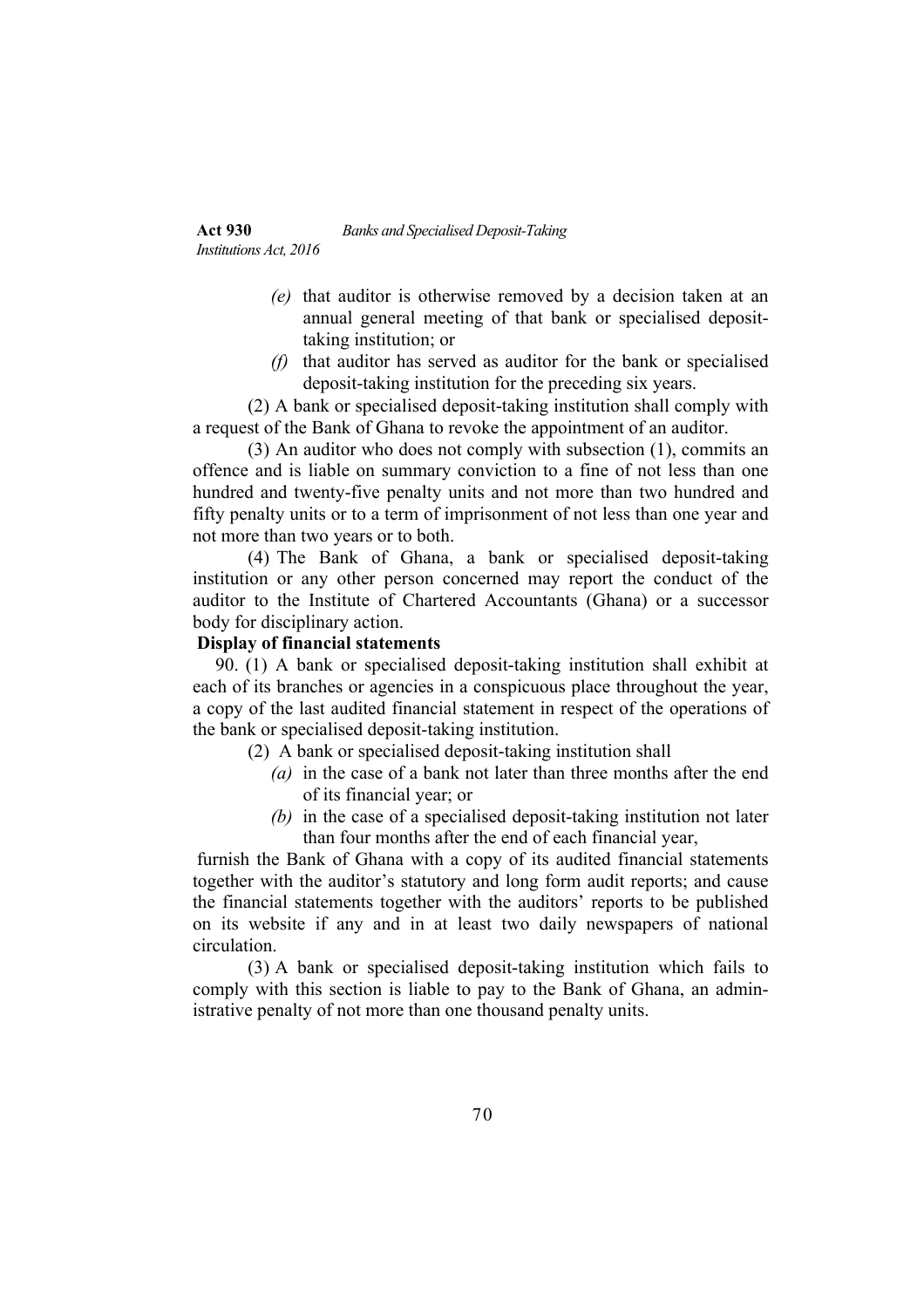**Act 930**

## *Powers of Supervision and Control*

#### **Powers of regulation and supervision**

91. (1) Without limiting section 3, the powers of regulation and supervision of the Bank of Ghana are to regulate and supervise

- *(a)* banks and specialised deposit-taking institutions on a solo basis;
- *(b)* financial holding companies on a solo basis; and
- *(c)* financial groups on a consolidated basis.

(2) Where a financial holding company is part of a wider corporate group, the Bank of Ghana may

- *(a)* obtain information to permit oversight of the impact on a bank, specialised deposit-taking institution, or financial holding company of membership in the wider group; and
- *(b)* take the necessary action to protect against undue risks arising from that relationship.

#### **Directives**

92. (1) The Bank may issue directives to banks, specialised deposittaking institutions or financial holding companies generally or to a class or classes of banks, specialised deposit-taking institutions or financial holding companies where the Bank of Ghana is satisfied that

- *(a)* it is necessary to secure the proper management of a bank, specialised deposit-taking institution or financial holding company generally;
- *(b)* it is necessary to prevent the affairs of banks, specialised deposit-taking institutions or financial holding companies being conducted in a manner detrimental to the interest of depositors and other stakeholders or prejudicial to the interests of the banks or specialised deposit-taking institutions or financial holding companies;
- *(c)* it is necessary to maintain the overall stability of the financial system in the country; or
- *(d)* it is necessary to give full effect to the provisions of this Act.
- (2) Without limiting subsection (1) the Bank of Ghana may issue

#### directives

*(a)* to provide for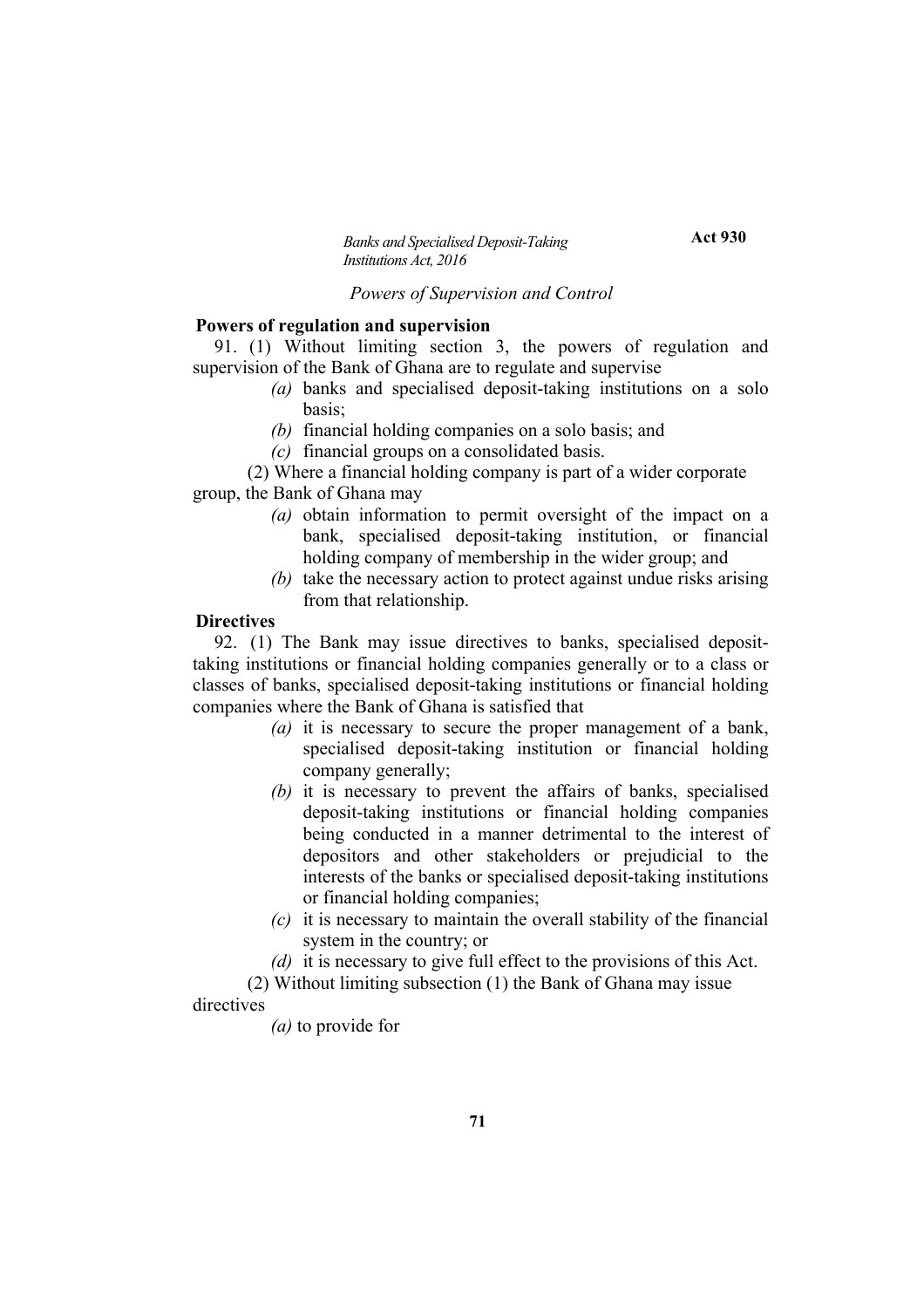*Institutions Act, 2016*

- (i) the licensing of banks and specialised deposit taking institutions;
- (i) the minimum level of capital for banks, specialised deposit-taking institutions and financial holding companies;
- (ii) the prescription of prudential norms on asset quality, bad debt and write-offs;
- (iii) the liquidity reserve requirements and net open position requirements;
- (iv) the computation of on-going capital adequacy requirements for banks, specialised deposit-taking institutions and financial holding companies;
- (v) the lending limits on credits extended to insiders;
- (vi) the limitations for advances or credit facilities to a single borrower;
- (vii) the rules and regulations against the use of banks, specialised deposit-taking institutions and financial holding companies for money laundering, terrorist financing and the financing of proliferation of weapons of mass destruction;
- (viii)the classification of entities as banks or specialised deposit-taking institutions for the purposes of this Act;
- (ix) the reporting requirements to the Bank of Ghana;
- (x) the issue, form and content of advertisements for deposits;
- (xi) consumer protection principles, rules and requirements and their enforcement; and
- (xii) anything required under or authorised by this Act to be provided for by directives;
- *(b)* to address specific characteristics of specialised deposittaking institutions to modify the application of a provision of this Act to a specialised deposit-taking institution; or
- *(c)* to exempt a specialised deposit-taking institution or specific categories of specialised deposit-taking institution from the application of a provision of this Act.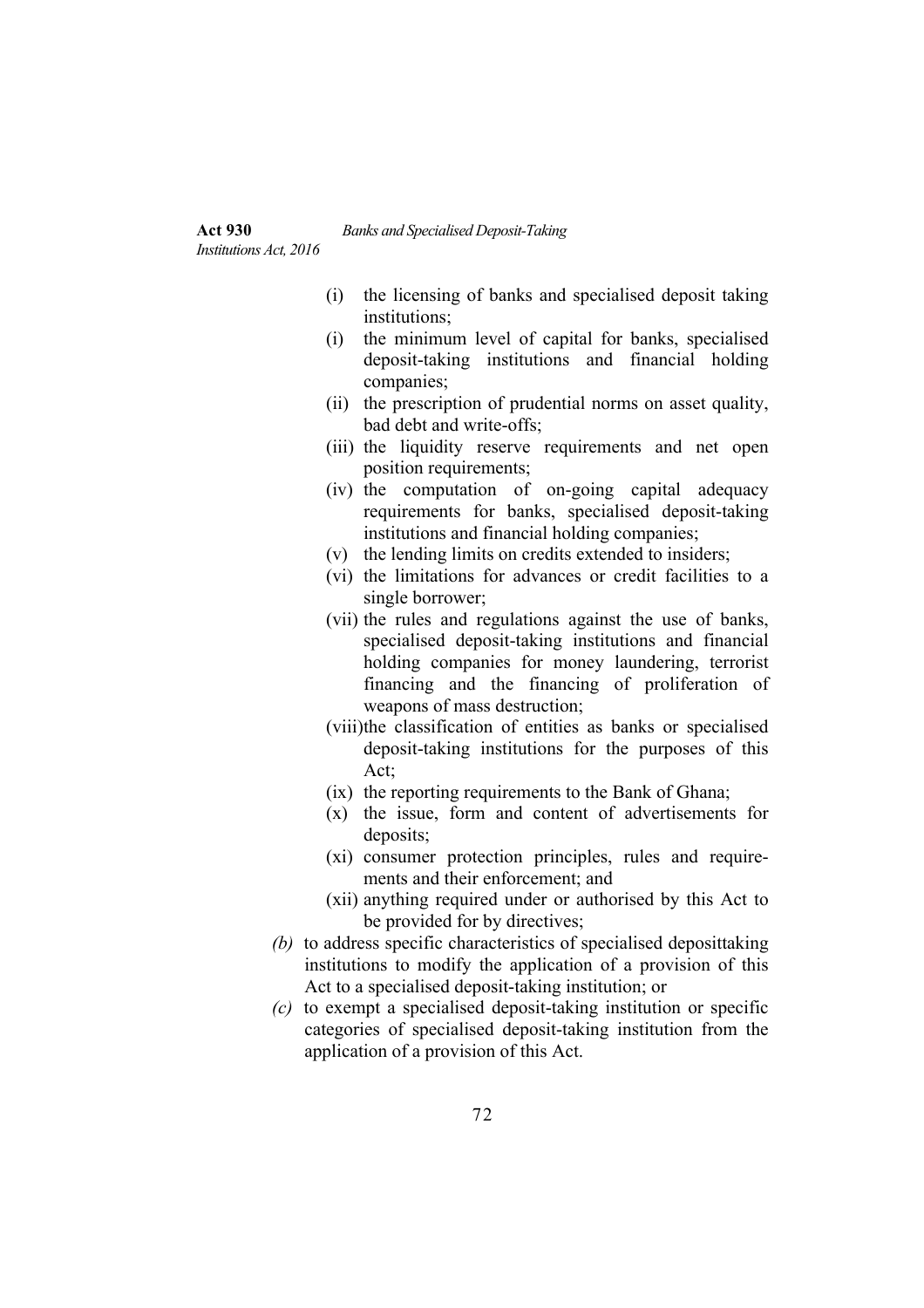(3) The Bank of Ghana may modify a directive issued under subsections (1) and (2) as it considers fit and a bank, specialised deposittaking institution or financial holding company shall comply with the modification.

(4) The Bank of Ghana shall prescribe the procedure for the adoption of directives under subsection (1).

(5) The Bank of Ghana shall give notice of the proposed directive to the public for the public to comment on the proposed directive in accordance with procedure specified under subsection (4) before the proposed directive is adopted in the final form, unless the Bank of Ghana considers that the notice and procedure are impractical or contrary to public interest.

(6) A directive shall indicate the specific statutory provision authorising the directive.

(7) The Bank of Ghana shall consider all material comments received under subsection (5) and provide a written explanation for the comments that were incorporated into the final directive or otherwise.

(8) In addition to any penalty provided under the Anti-Money Laundering Act, 2008 (Act 749) a person who contravenes a directive issued under this section is liable to pay to the Bank of Ghana an administrative penalty of not less than two thousand penalty units and not more than ten thousand penalty units.

(9) The Bank of Ghana may in addition to the penalty under subsection (8) impose any other penalty or take any remedial action that the Bank of Ghana considers appropriate.

### **Information and periodic returns**

93. (1) The Bank of Ghana shall, for the purposes of supervision, require a bank, specialised deposit-taking institution, financial holding company, or a member of a financial group to submit any information or data relating to its assets, liabilities, income, expenditure, affairs, or any other matter that the Bank of Ghana may require.

(2) The Bank of Ghana may prescribe the

- *(a)* details of the information required,
- *(b)* form in which the information is to be reported, and
- *(c)* period within which the report is to be returned to the Bank of Ghana.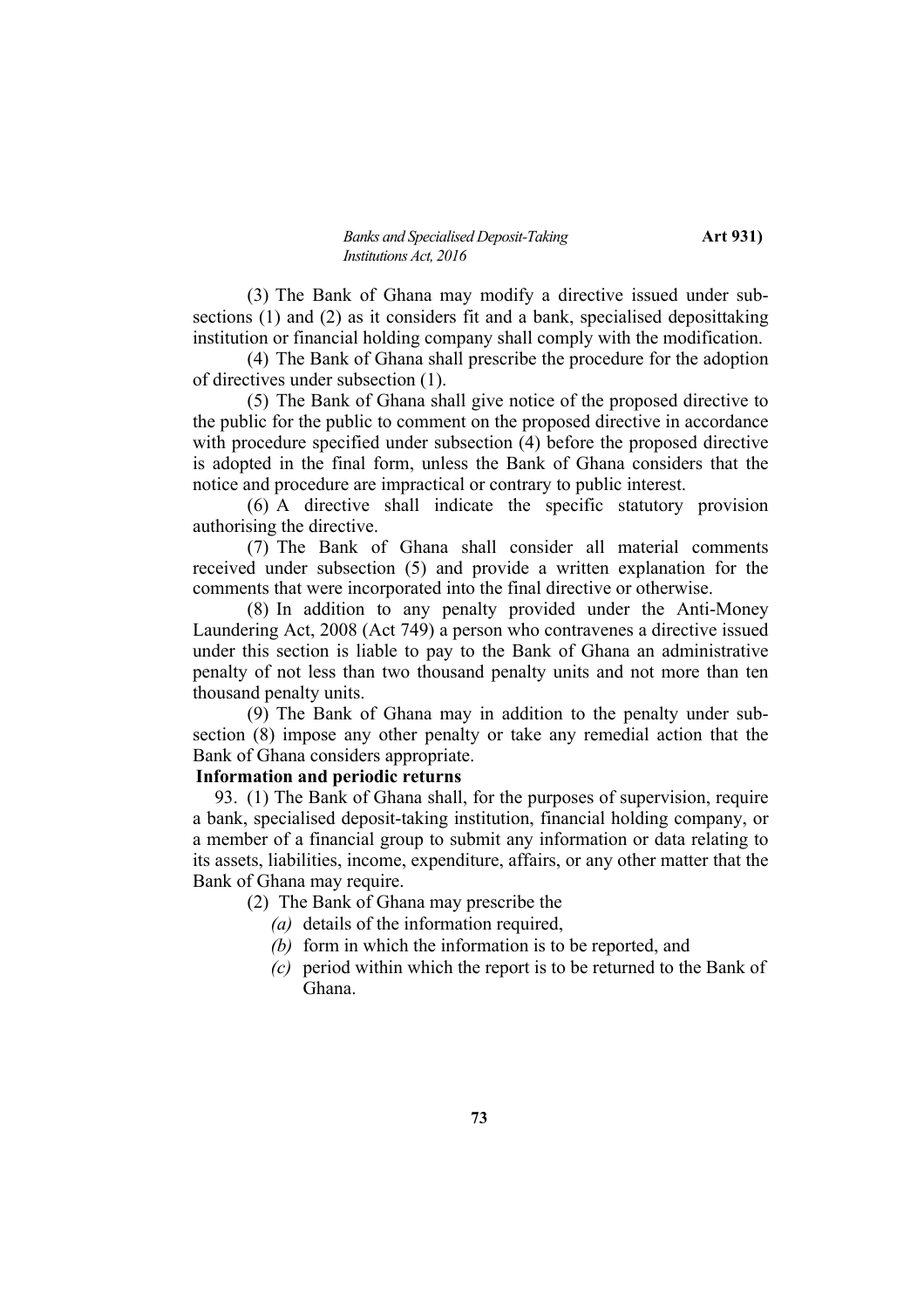(3) The Bank of Ghana may impose an administrative penalty of not more than five hundred penalty units on a bank, specialised deposittaking institution or financial holding company and on the responsible key management personnel for,

- *(a)* non-submission;
- *(b)* incomplete submission;
- *(c)* delayed submission; or
- *(d)* inaccurate submission,

of the required information, data, statements or returns and for each day that the default continues a further penalty of fifty penalty units in respect of the default.

### **Examination**

94. (1) The Bank of Ghana shall carry out examinations of the operations and affairs of each bank, specialised deposit-taking institution and financial holding company.

(2) The examination shall be carried out at the time and frequency that the Bank of Ghana may consider appropriate, taking into account its evaluation of micro-prudential and macro-prudential concerns and the risks posed by the institution.

## **Investigation or scrutiny**

95. (1) Without limiting the power to examine banks, specialised deposittaking institutions, and the financial holding companies under section 94, the Bank of Ghana may without prior notice carry out investigations or scrutiny into a specific matter or activity or office relating to the affairs of a bank, specialised deposit- taking institution or financial holding company.

(2) The Bank of Ghana may carry out an examination of the operations and affairs of any member of a financial group of which a bank or specialised deposit-taking institution is a member whenever the Bank of Ghana determines that the examination is appropriate to carry out its responsibilities under this Act.

(3) The Bank of Ghana may appoint qualified accountants or other professionals to act as its agent in carrying out investigations under this section.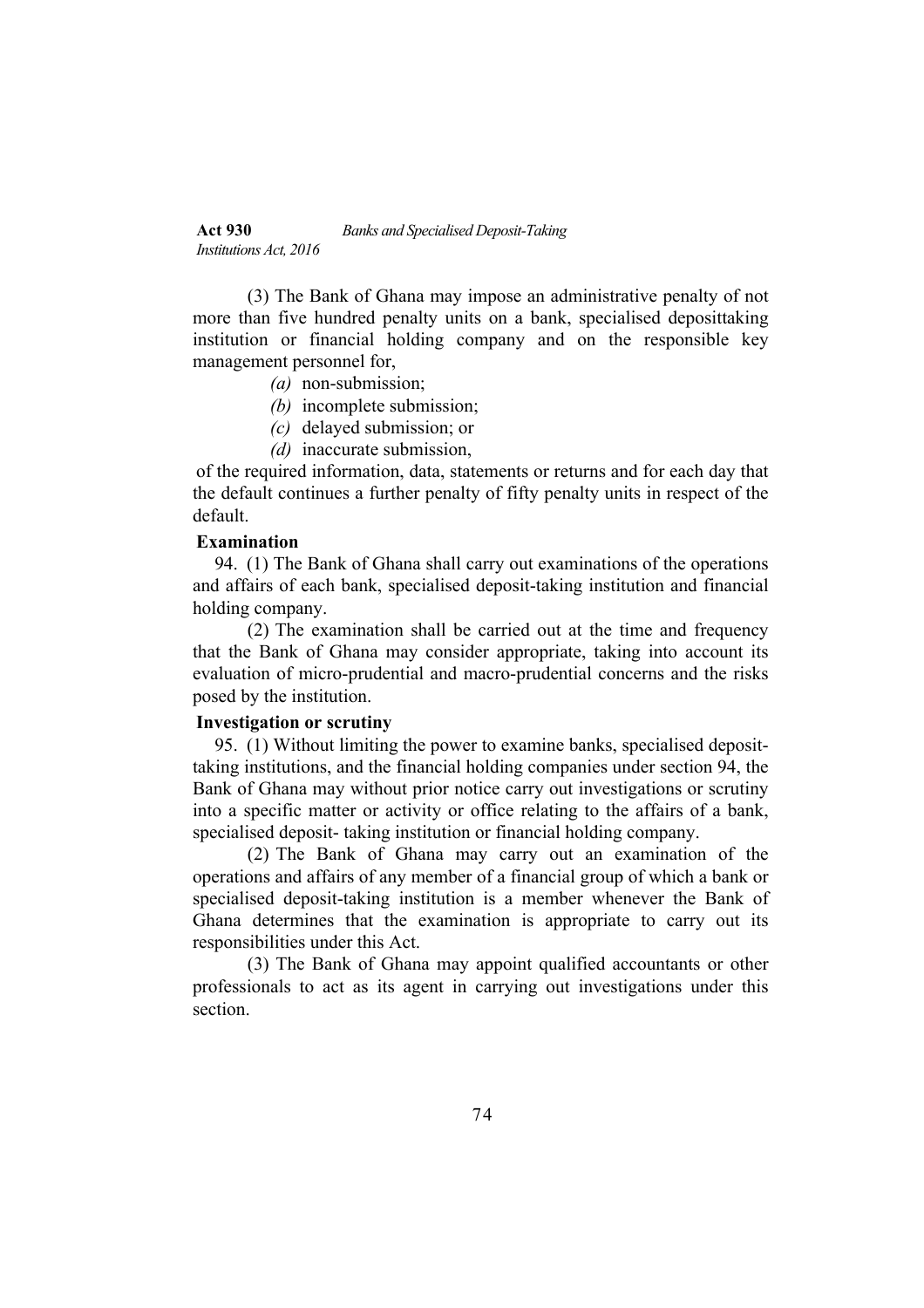#### *Banks and Specialised Deposit-Taking* **Act**  $\triangle 30$ *Institutions Act, 2016*

## **Power of examiners**

96. (1) A person who is authorised by the Bank of Ghana to examine, investigate or for any other purpose, shall have a right of access to the books and records of the bank, specialised deposit-taking institution, financial holding company or any other member of the financial group.

(2) For the purpose of subsection (1), the books and records include documents, minute books, customer files, personnel files, cash and securities and information in an electronic medium.

(3) The bank, specialised deposit-taking institution, financial holding company or any other member of the financial group shall cooperate and assist that person.

(4) A person who is authorised by the Bank of Ghana to examine, investigate or for any other purpose, may call upon,

- *(a)* a director, key management personnel or any other employee of a bank, or specialised deposit-taking institution, or financial holding company;
- *(b)* any other member of the financial group;
- *(c)* an external auditor;
- *(d)* a person whom the relevant entity has outsourced any of its functions; or
- *(e)* a person with information regarding the relevant entity to promptly furnish that authorised person with any information and explanation which that authorised person may consider necessary.

(5) A person who is requested to provide information or an explanation under subsection (4), shall comply with the request.

(6) A person who is authorised by the Bank of Ghana may, if that person considers it necessary in the course of an examination or investigation, order any person mentioned in subsection (4), orally or in writing, to attend before that authorised person and testify in relation to a matter under examination or investigation and the official or employee shall comply with the order.

(7) A person who fails to comply with a provision of this section is liable to pay to the Bank of Ghana an administrative penalty of not more than one thousand penalty units.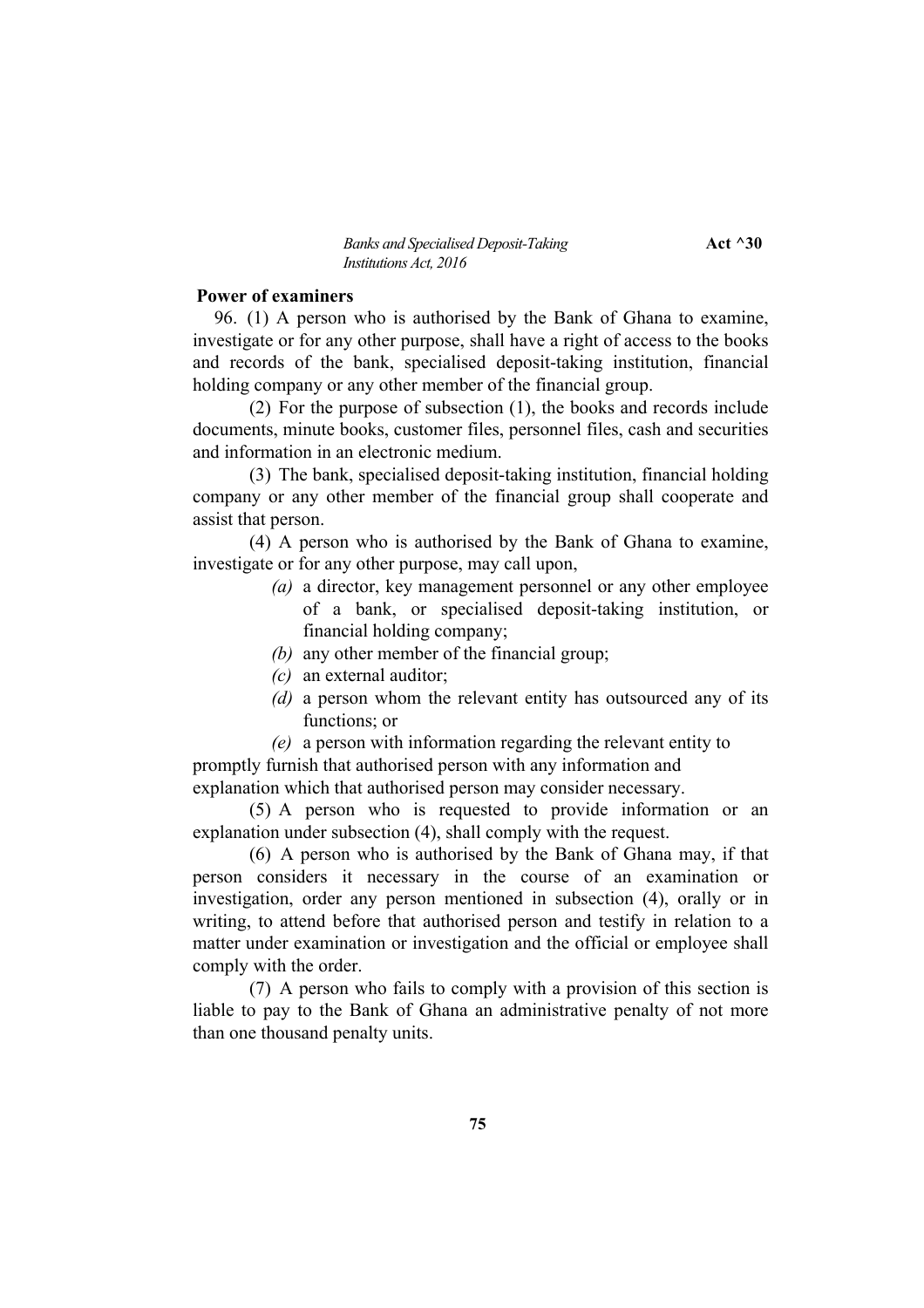### **Taking custody of records**

97. (1) An official of the Bank of Ghana, who is authorised to carry out an examination or investigation under section 94 or 95 may, if that official considers it necessary, by an order in writing issued to the chief executive of the bank, specialised deposit-taking institution, financial holding company or any other member of the financial group that is the subject of the examination or investigation, take custody of the records, files or any other documents relevant to the examination or investigation after giving to the entity due acknowledgement in writing.

(2) The official of the Bank of Ghana authorised under subsection (1) shall take reasonable care to protect that document in the custody of that official and account for its disposal.

# **Verification of information**

98. (1) The Bank of Ghana may authorise any official of the Bank of Ghana, qualified auditor or other professional to verify any return, information or data furnished to that official, qualified auditor or other professional by a person under this Act and report on its accuracy.

(2) A bank, specialised deposit-taking institution, financial holding company or any other member of the financial group being examined or investigated under section 94 or 95 shall provide prompt access and facilities to the authorised official or auditor to carry out the task of the authorised official or auditor.

(3) A bank, specialised deposit-taking institution, financial holding company or any other member of the financial group which fails to provide prompt access and facilities to the authorised official is liable to pay to the Bank of Ghana an administrative penalty of not more than one thousand penalty units.

### **Examination reports**

99. (1) Where an examination has been conducted by the Bank of Ghana under section 94, the Bank of Ghana shall furnish a copy of the report to the entity examined and call upon the entity to provide within forty-five days from the date of the receipt of the report, a written explanation on the findings contained in the report and action taken, within a specified time.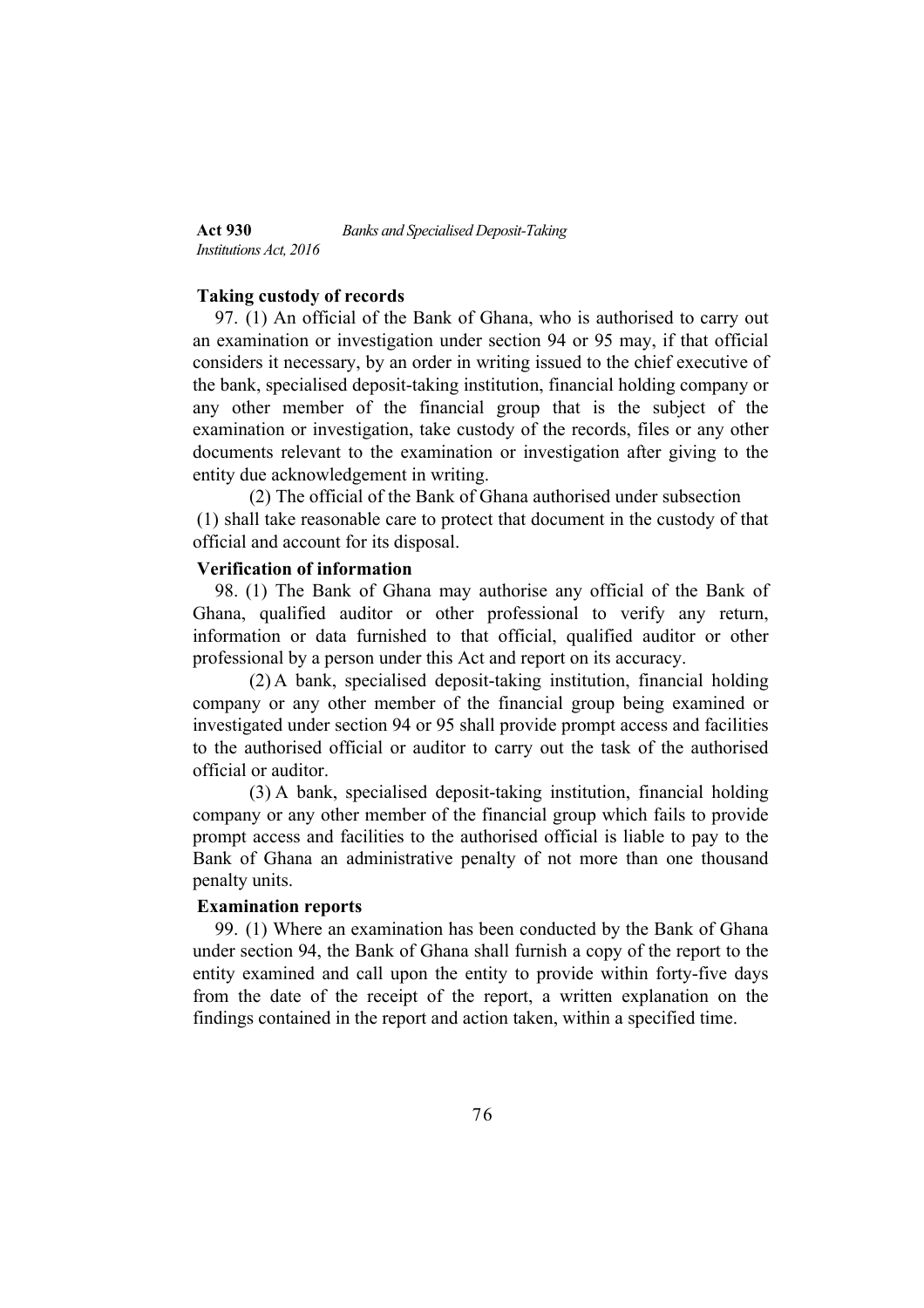#### *Banks and Specialised Deposit-Taking* **Act "3U** *Institutions Act, 2016*

(2) The board of directors shall consider the report at a meeting convened subsequent to the receipt of the report on the examination conducted by the Bank of Ghana and the Head of the appropriate supervisory structure or the representative may be invited to attend.

(3) The Head of the appropriate supervisory structure may request a meeting with the board of the examined entity to discuss the examination or investigation report.

(4) An entity which fails to submit an explanation under subsection (1) is liable to pay to the Bank of Ghana an administrative penalty of not more than one thousand penalty units.

## **Follow-up action on examination and other supervisory reports**

100. (1) The Bank of Ghana may, after examining an explanation under section 99 or based on other supervisory reports, issue an instruction to the bank, specialised deposit -taking institution, financial holding company or other member of a financial group that was the subject of the examination or supervisory report to take the remedial action that the Bank of Ghana may specify within a stated period of time and the entity concerned shall comply with the instruction.

(2) Where an entity fails to comply with an instruction issued under subsection (1), the Bank of Ghana may take remedial action under section 101.

(3) An entity which fails to comply with an instruction under subsection (1), is liable to pay to the Bank of Ghana, an administrative penalty of not more than two thousand penalty units.

# **Appointment of advisor**

101. (1) The Bank of Ghana may, if it considers it necessary to improve the affairs of a bank, specialised deposit-taking institution or financial holding company, appoint a competent person as advisor to the management of the bank, specialised deposit-taking institution or financial holding company at the expense of that bank, specialised deposit-taking institution or financial holding company.

(2) The Bank of Ghana shall give a hearing to the bank, specialised deposit-taking institution or financial holding company before issuing the order of appointment of an advisor unless it considers that the consequent delay in action would not be in the interest of the bank, specialised deposittaking institution or financial holding company.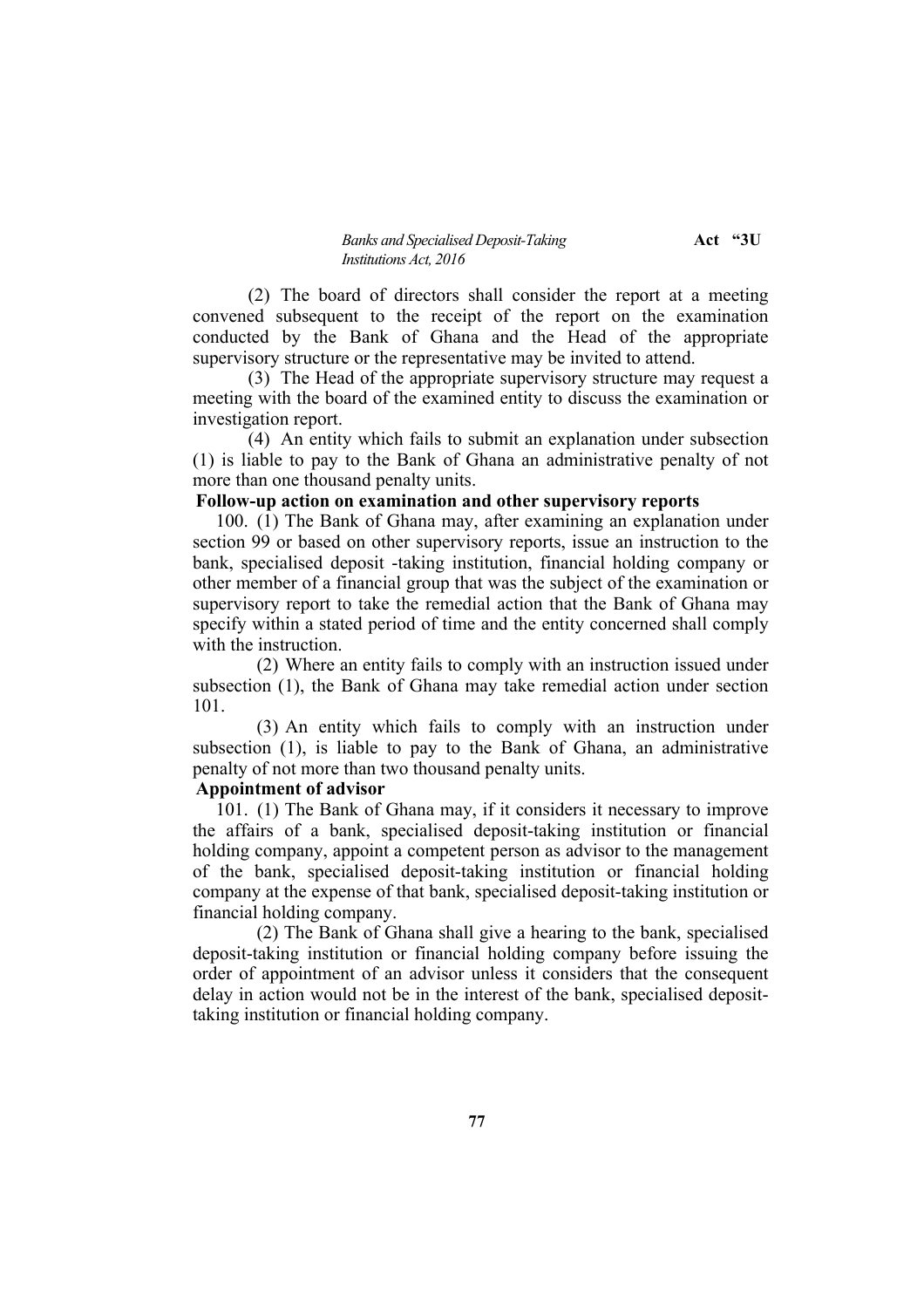(3) A bank, specialised deposit-taking institution or financial holding company which is served with an order appointing an advisor shall comply with the order and extend full co-operation to the advisor.

(4) An advisor appointed under this section is entitled to attend the meetings of the board of directors of the bank, specialised deposittakinginstitution or financial holding company or committees of the bank, specialised deposit-taking institution or financial holding company and to participate in deliberations.

(5) The views of the advisor shall be recorded in the minutes of the meetings but the advisor shall not vote on a matter for determination by the meeting.

- (6) An advisor appointed under this section
	- *(a)* shall hold office for the period that the Bank of Ghana may specify, and
	- *(b)* shall furnish the Bank of Ghana with a status report on the bank, specialised deposit-taking institution or financial holding company as frequently as the Bank of Ghana may determine.

# **Remedial measures for banks, specialised deposit-taking institutions or financial holding companies**

102. (1) Where the Bank of Ghana determines, after an examination under section 94 or 95 or otherwise based on information at its disposal, that a bank, specialised deposit-taking institution or financial holding company

- *(a)* has failed to comply with a provision of this Act, the Regulations or directives issued under this Act;
- *(b)* has been engaging in an unsafe or unsound practice;
- *(c)* has been conducting its affairs in a manner detrimental to the interests of its depositors and creditors; or
- *(d)* has violated any condition or restriction attached to a licence or registration issued by the Bank of Ghana,

the Bank of Ghana may take any of the actions specified in subsection (2).

- (2) Pursuant to subsection (1), the Bank of Ghana may
	- (a) issue a written warning to the bank, specialised deposittaking institution or financial holding company;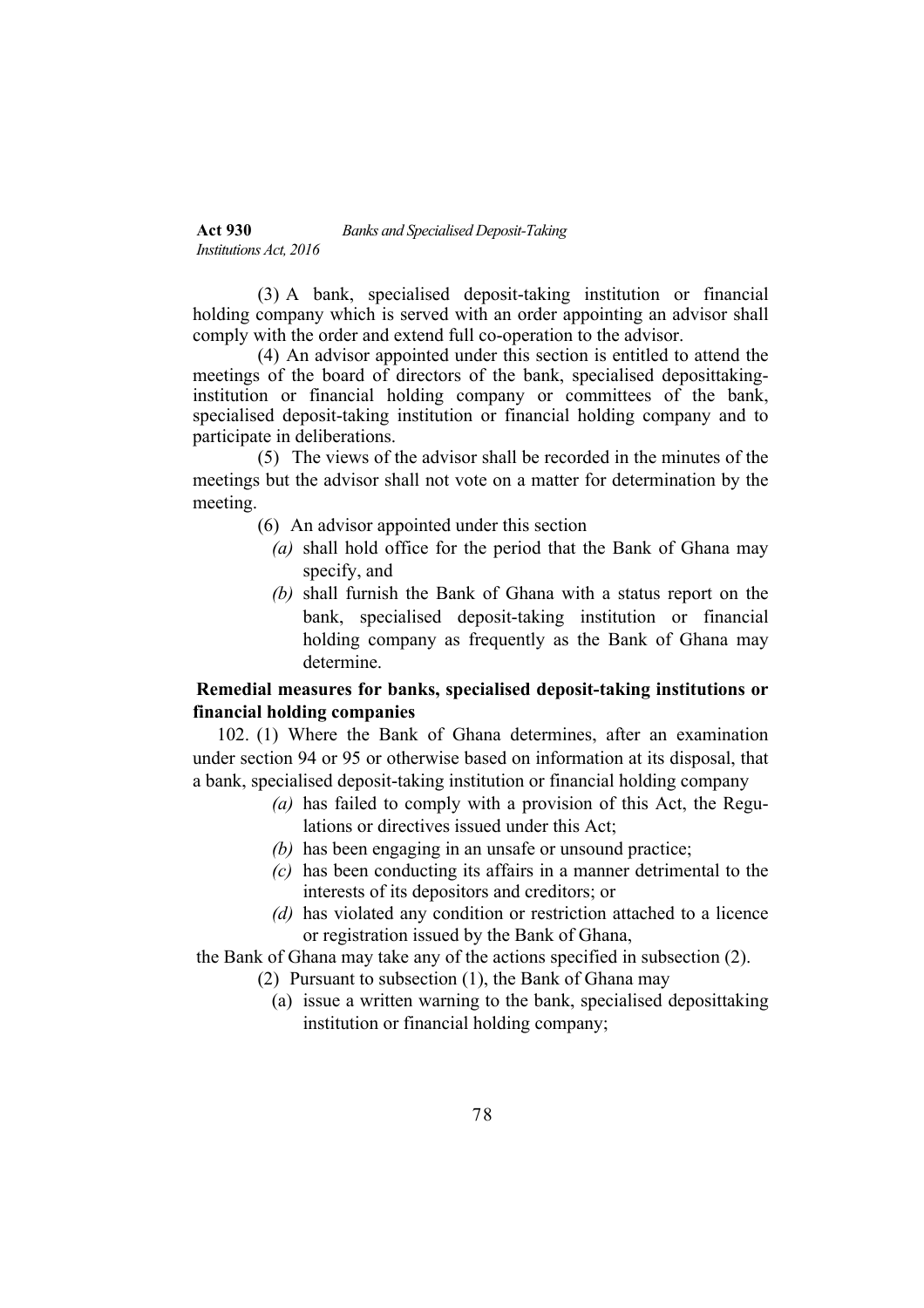*Banks and Specialised Deposit-Taking* **Act 93U** *Institutions Act, 2016*

- (b) issue an order to the bank, specialised deposit-taking institution or financial holding company to take the remedial action that the Bank of Ghana may specify within a stated period and the bank, specialised deposit-taking institution or financial holding company shall comply with the order;
- (c) require the bank, specialised deposit-taking institution or financial holding company to cease the violation or unsafe or unsound practice;
- (d) take the affirmative action that the Bank of Ghana considers necessary to eliminate the grounds for the order;
- (e) conclude a written agreement with the board of directors of the bank, specialised deposit-taking institution or financial holding company to provide for a programme of remedial action;
- (f) impose an administrative penalty on the bank, specialised deposit-taking institution or financial holding company of an amount of not more than one hundred penalty units for each day that the violation or unsafe or unsound condition continues;
- (g) appoint an advisor for the bank or specialised deposittaking institution or financial holding company in accordance with section 101; or
- (h) revoke the licence of the bank, specialised deposit-taking institution or the registration of the financial holding company.

(3) Remedial actions under subsection (2) may include any of the

following:

- *(a)* prohibiting the bank or specialised deposit-taking institution from receiving fresh deposits or renewing the existing deposits;
- *(b)* prohibiting the bank, specialised deposit-taking institution or financial holding company from further lending or taking further financial exposures, including investments, or capital expenditure;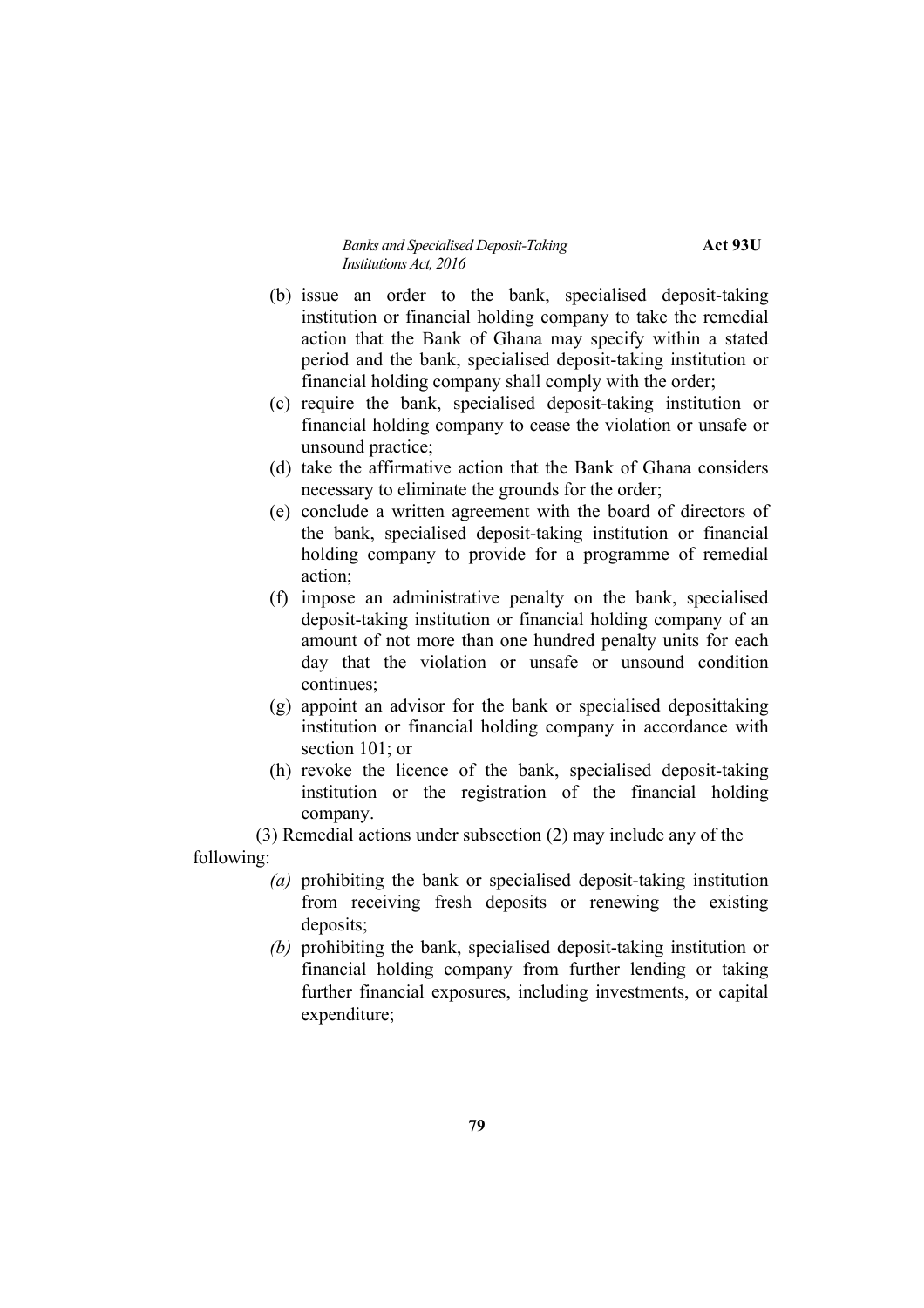- *(c)* requiring the bank, specialised deposit-taking institution, or financial holding company, or any of the subsidiaries of the bank, specialised deposit-taking institution or financial holding company to suspend for a specified period, alter, reduce, or terminate any activity that the Bank of Ghana determines has caused material losses to the bank or specialised deposit-taking institution or financial holding company;
- *(d)* requiring that the bank, specialised deposit-taking institution, or financial holding company divests itself of or liquidates any subsidiary;
- *(e)* restricting or prohibiting transactions with affiliates;
- *(f)* restricting payment of bonuses or excessive compensation to any director or key management personnel;
- *(g)* prohibiting the bank, specialised deposit-taking institution or financial holding company from paying a dividend on its equity capital or rights issue or bonus shares to shareholders or to any person claiming under their authority;
- *(h)* suspending or removing from office the chief executive of the bank, specialised deposit-taking institution, or financial holding company or restricting the powers of the chief executive officer;
- *(i)* removing any or all of the directors on the board of directors of the bank, specialised deposit-taking institution or financial holding company or key management personnel or restricting their powers;
- *(j)* revoking the licence issued to the bank or specialised deposittaking institution or the registration of the financial holding company permitting it to control a bank or specialised deposit-taking institution; or
- *(k)* any other action necessary to eliminate the basis for requiring remedial action.

(3) The powers of the Bank of Ghana to take action under this section are in addition to any other administrative penalty, that may be imposed by the Bank of Ghana under this Act.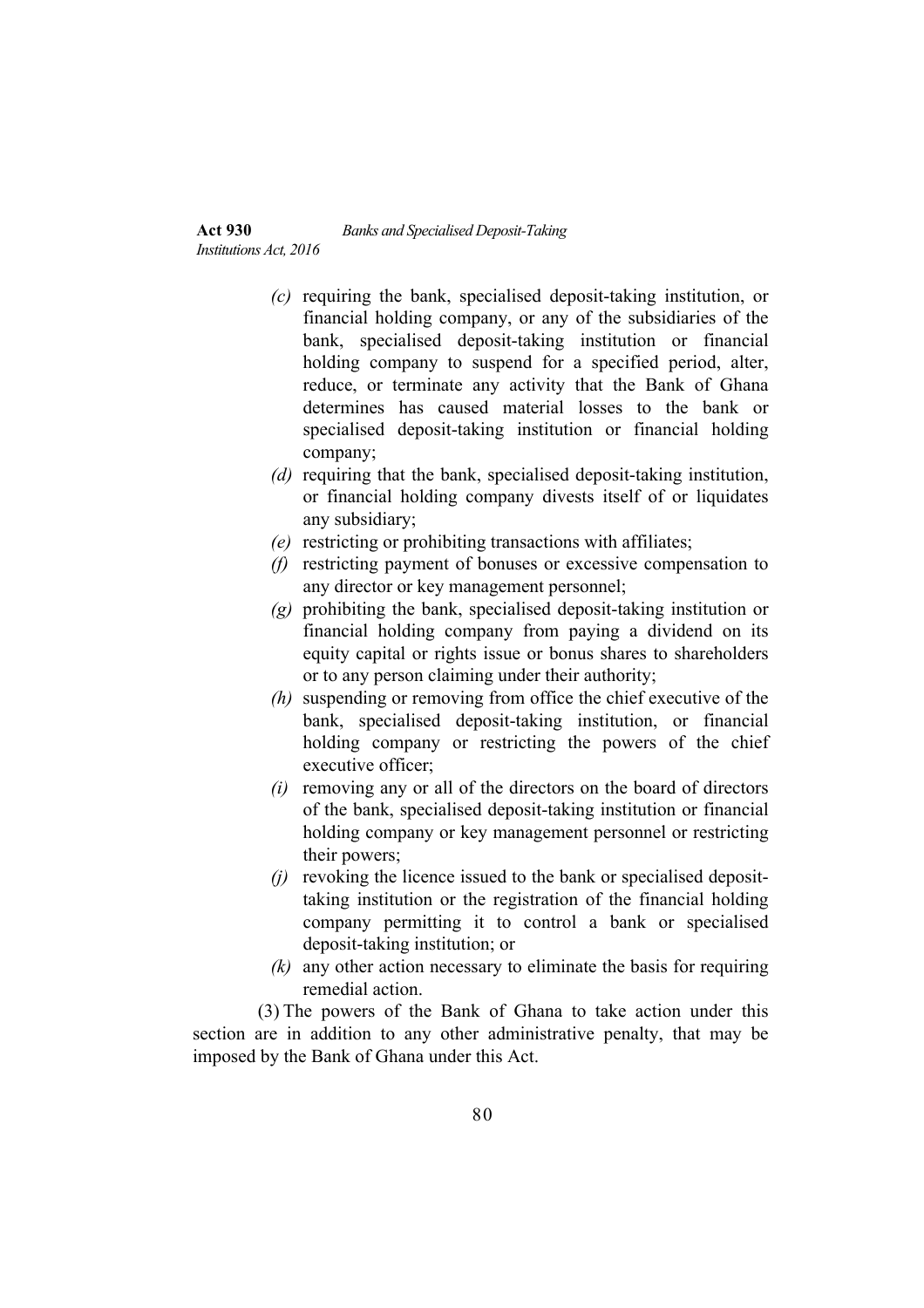Act 930

(4) The Ghana Deposit Protection Corporation shall be notified immediately the Bank of Ghana initiates remedial measures against a bank or specialised deposit-taking institution.

### **Remedial measures for directors, key management personnel, and**

- 103. (1) Where the Bank of Ghana determines that a relevant person has *(a)* contravened a provision of this Act, the Regulations or
	- *(b)* contravened any condition or restriction attached to a

*(c)* engaged in an unsafe or unsound practice, the

Bank of Ghana may take any of the following actions:

*Institutions Act, 2016*

- *(d)* issue an order to the relevant person to take the remedial action as the Bank of Ghana may specify within a stated period and the relevant person shall comply with the order;
- *(e)* impose an administrative penalty of not more than one hundred penalty units on the relevant person for each day that the contravention continues except that the fines shall be of similar amount for entities with comparable total assets for the same type of contravention;
- *(f)* require the relevant person to reimburse the bank, specialised deposit-taking institution, or financial holding company
- *(g)* prohibit the relevant person from direct or indirect exercise of voting rights attached to shares of the bank, specialised deposit-taking institution or financial holding company;
- *(h)* suspend the relevant person from office or declare that the relevant person is no longer a fit and proper person; or
- *(i)* prohibit the payment of capital distributions or dividends
- (2) Where the Bank of Ghana determines that a relevant person has
	- *(a)* willfully or repeatedly caused a contravention of a provision of this Act, the Regulations or directives issued under this Act following a written warning or an order from the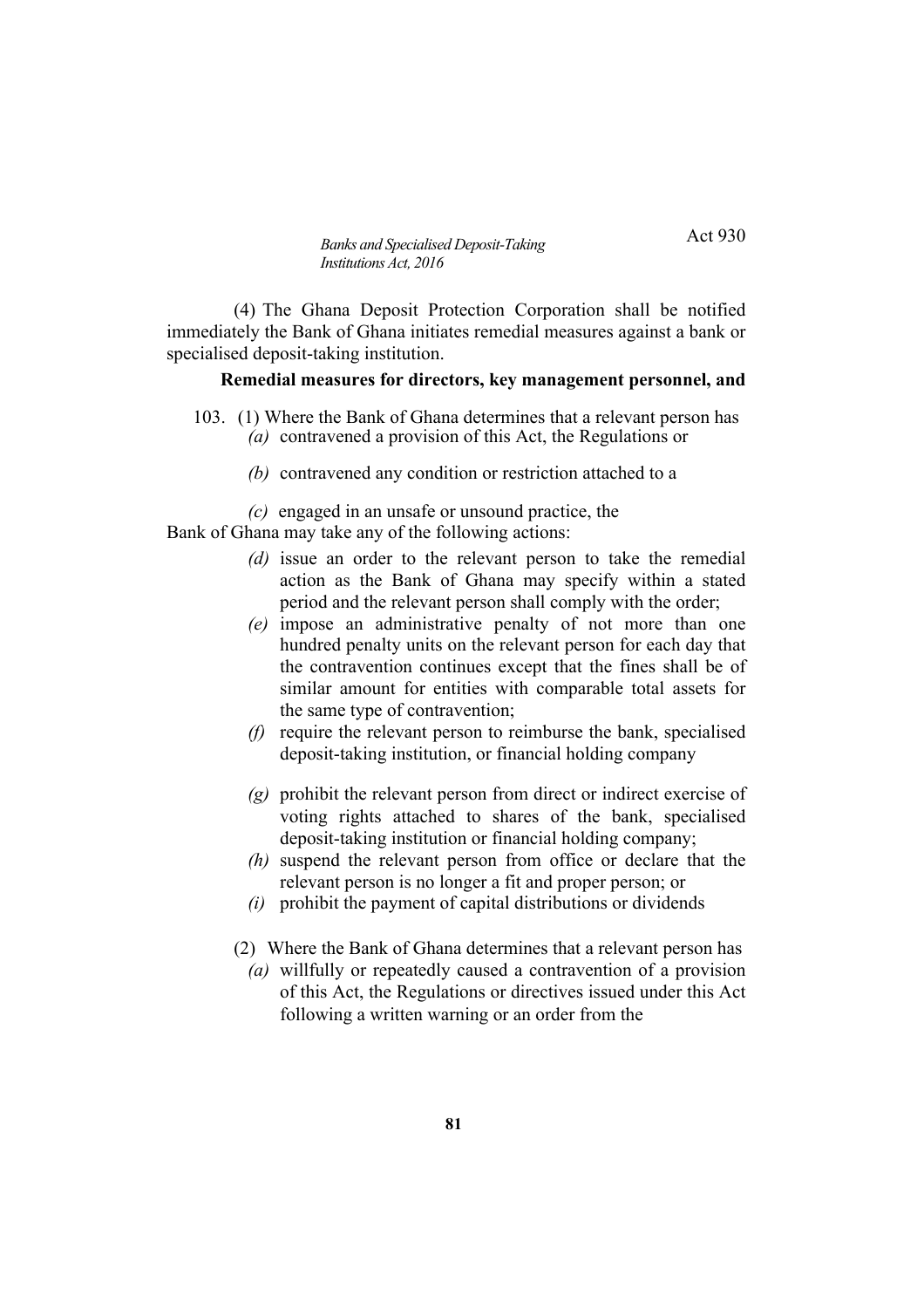# **Act 930** *Banks and Specialised Deposit-Taking*

*Institutions Act, 2016*

- *(b)* been engaging in an unsafe or unsound practice that has resulted in a material loss to the bank, specialised deposittaking institution or financial holding company or financial gain to that relevant person; or
- *(c)* been conducting its affairs in a manner detrimental to the interests of its depositors and creditors,

the Bank of Ghana may in respect of the actions referred to in subsection

- (1) , issue an order taking any of the following actions:
	- *(d)* direct the dismissal of the relevant person from the bank, specialised deposit-taking institution, or financial holding company;
	- *(e)* prohibit the relevant person from serving in or engaging in the deposit-taking business for a stated period;
	- *(f)* impose an administrative penalty of not more than one hundred penalty units for each day that the contravention continues; or
	- *(g)* require the relevant person to dispose of all or any part of the direct or indirect holding or interest in the bank, specialised deposit taking institution, or financial holding company or cease to hold a significant interest in it.
	- (3) If the relevant person is charged with a criminal offence,
		- *(a)* the Bank of Ghana may issue an order temporarily suspending the relevant person from the bank, specialised deposittaking institution, or financial holding company; and
		- *(b)* if applicable, suspend the exercise of voting rights of shares in the bank, specialised deposit-taking institution, or financial holding company by the relevant person, pending the determination of the criminal case.

(4) A dismissal of the criminal case or an acquittal on the merits, shall not preclude the Bank of Ghana from taking any enforcement action authorised by this Act with respect to the relevant person.

(5) A relevant person shall not hold any position in an affiliate of a bank, specialised deposit-taking institution or financial holding company without the prior written approval of the Bank of Ghana, if that relevant person is the subject of a directive or order of the Bank of Ghana

*(a)* suspending or removing the relevant person from a position in that bank, specialised deposit-taking institution or financial holding company; or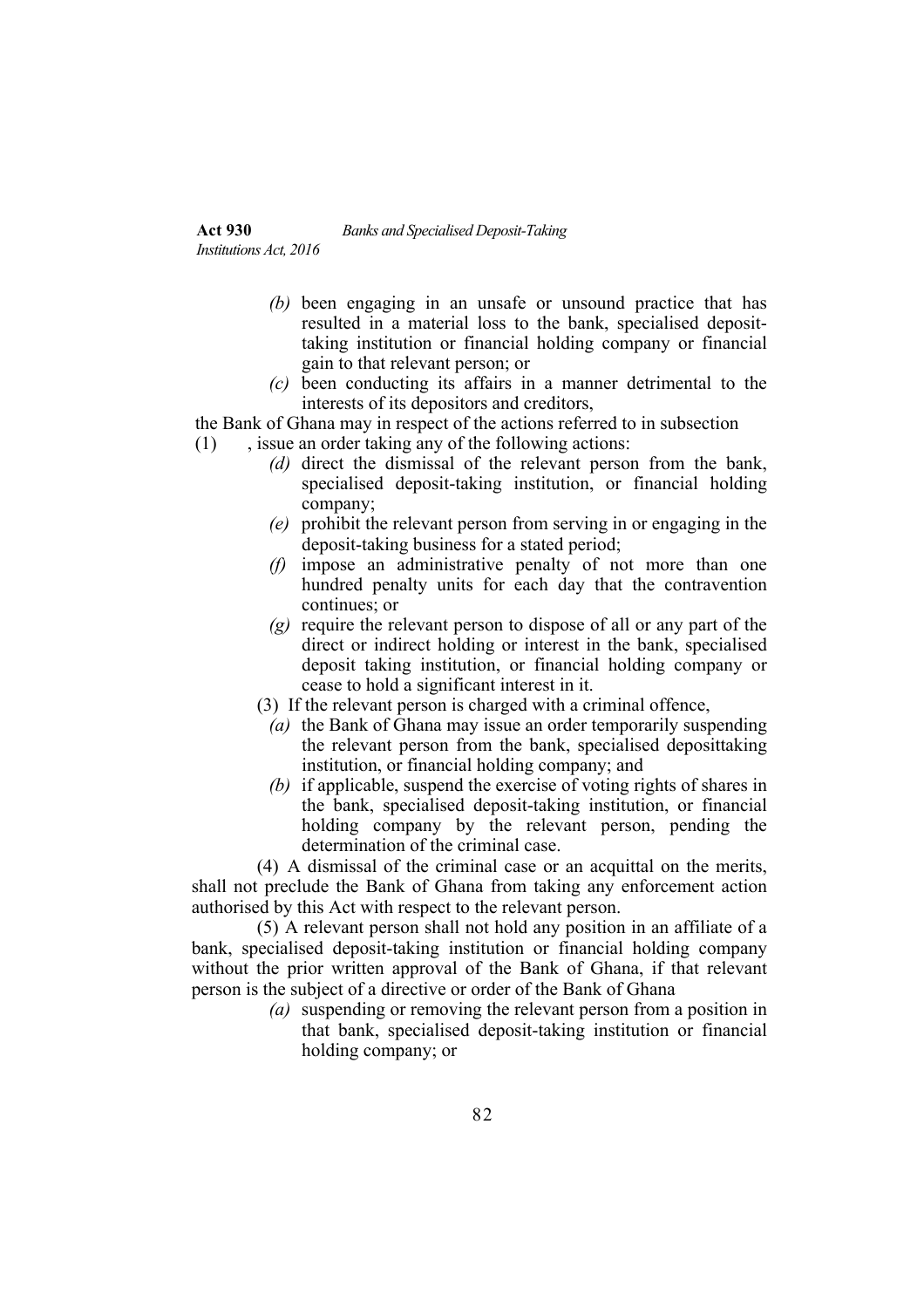*Banks and Specialised Deposit-Taking* **Act** *Institutions Act, 2016*

*(b)* prohibiting the exercise of voting rights in shares of the bank, specialised deposit-taking institution, or financial holding company, or requiring the person to dispose of the holding or interest of that relevant person.

(6) The powers of the Bank of Ghana to take action under this section are in addition to any other specific powers and penalties that may be imposed by the Bank of Ghana under this Act.

(7) For the purpose of this section, "relevant person" means a director, key management personnel or employee or significant shareholder of a bank, specialised deposit-taking institution or financial holding company.

# **Prompt corrective action for adequately capitalised banks, specialised deposit-taking institutions, or financial holding companies suffering material losses**

104. (1) Where a bank, specialised deposit-taking institution or financial holding company which complies with the capital requirements prescribed in sections 28 to 31 has incurred or is likely to incur material losses within any financial year, the Bank of Ghana shall take the following actions:

- *(a)* prohibit the bank, specialised deposit-taking institution, or financial holding company from declaring and distributing any dividends which are, in the opinion of the Bank of Ghana, likely to cause it not to comply with the capital requirements prescribed in sections 28 to 31, and
- *(b)* undertake more frequent examination of that bank, specialised deposit-taking institution, or financial holding company.

(2) In addition to the actions prescribed in subsection (1), the Bank of Ghana may require the directors or key management personnel of the bank, specialised deposit-taking institution or financial holding company to provide a written explanation detailing the causes of the losses and the measures to be taken by the bank, specialised deposit-taking institution, or financial holding company to rectify the position and avert future losses.

(3) The Bank of Ghana shall give notice to the Ghana Deposit Protection Corporation immediately the Bank of Ghana initiates corrective action against a bank or specialised deposit-taking institution.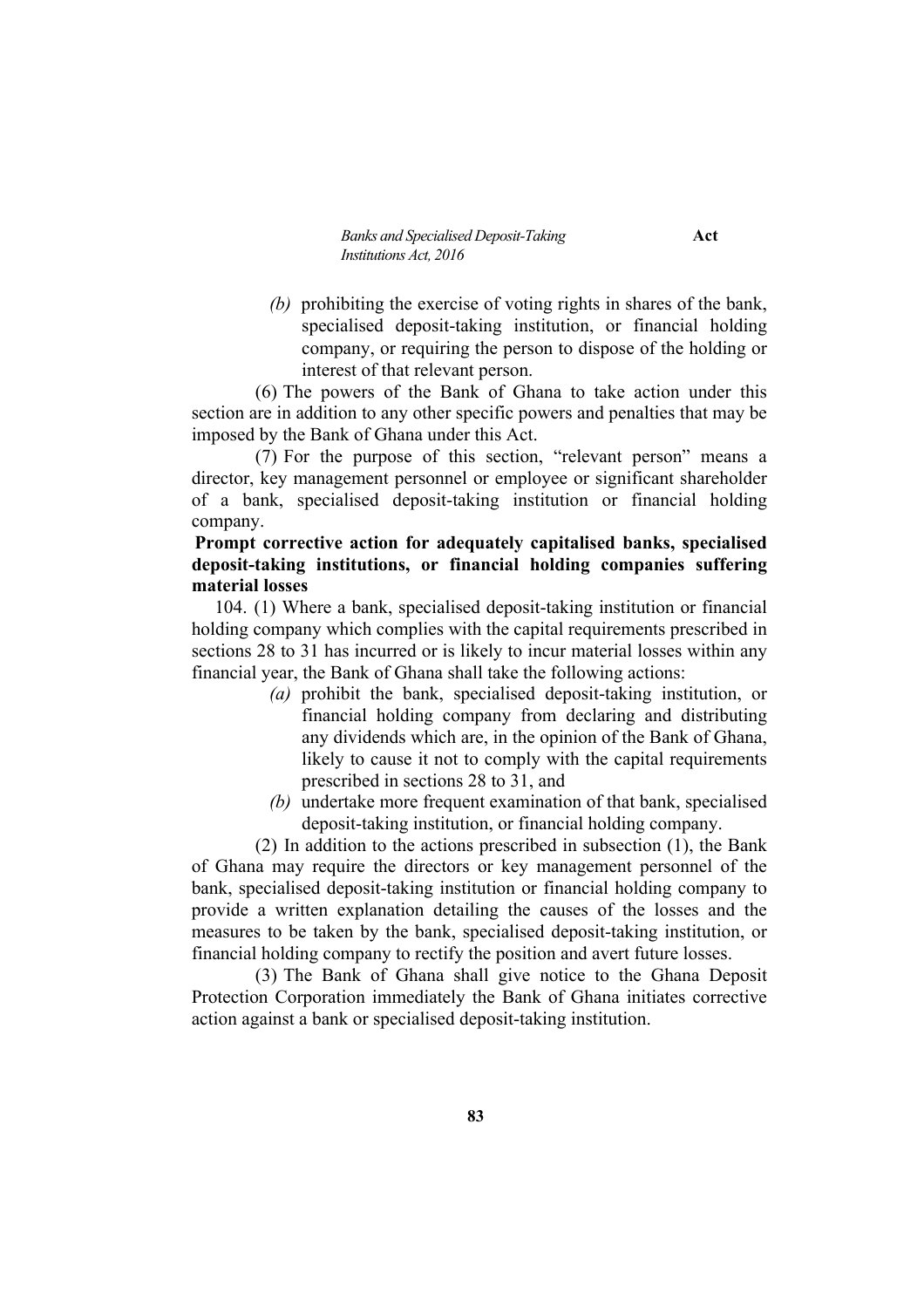# **Prompt corrective action for undercapitalised banks, specialised deposittaking institutions or financial holding companies**

105. (1) A bank, specialised deposit-taking institution, or financial holding company is undercapitalised if that bank, specialised deposittaking institution, or financial holding company does not comply with the capital requirements prescribed in sections 28 to 31.

(2) Where a bank, specialised deposit-taking institution, or financial holding company is undercapitalised, the Bank of Ghana shall take the following actions:

- *(a)* all the actions prescribed in subsection (1) of section 104;
- *(b)* require the bank, specialised deposit-taking institution or financial holding company to submit to the Bank of Ghana within forty-five days, a capital restoration plan acceptable to the Bank of Ghana to restore the bank, specialised deposittaking institution or financial holding company to capital adequacy as prescribed in sections 28 to 31 within one hundred and eighty days of making that order; and
- *(c)* prohibit the bank, specialised deposit-taking institution, or financial holding company from awarding any bonuses, or increments in the salary, emoluments and other benefits to all directors and key management personnel.

(3) In addition to the actions prescribed under subsection (2), the Bank of Ghana may appoint a person, suitably qualified and competent in the opinion of the Bank of Ghana, to advise and assist the bank, specialised deposit-taking institution or financial holding company in designing and implementing the capital restoration plan.

(4) The person appointed under subsection (3), shall regularly report to the Bank of Ghana on the progress of the capital restoration plan.

(5) Where a bank, specialised deposit-taking institution or a financial holding company has been required by the Bank of Ghana to submit a capital restoration plan or to add more capital, and it fails, refuses or neglects to comply or to implement the capital restoration plan, the Bank of Ghana shall

*(a)* prohibit the bank or specialised deposit-taking institution from opening new branches;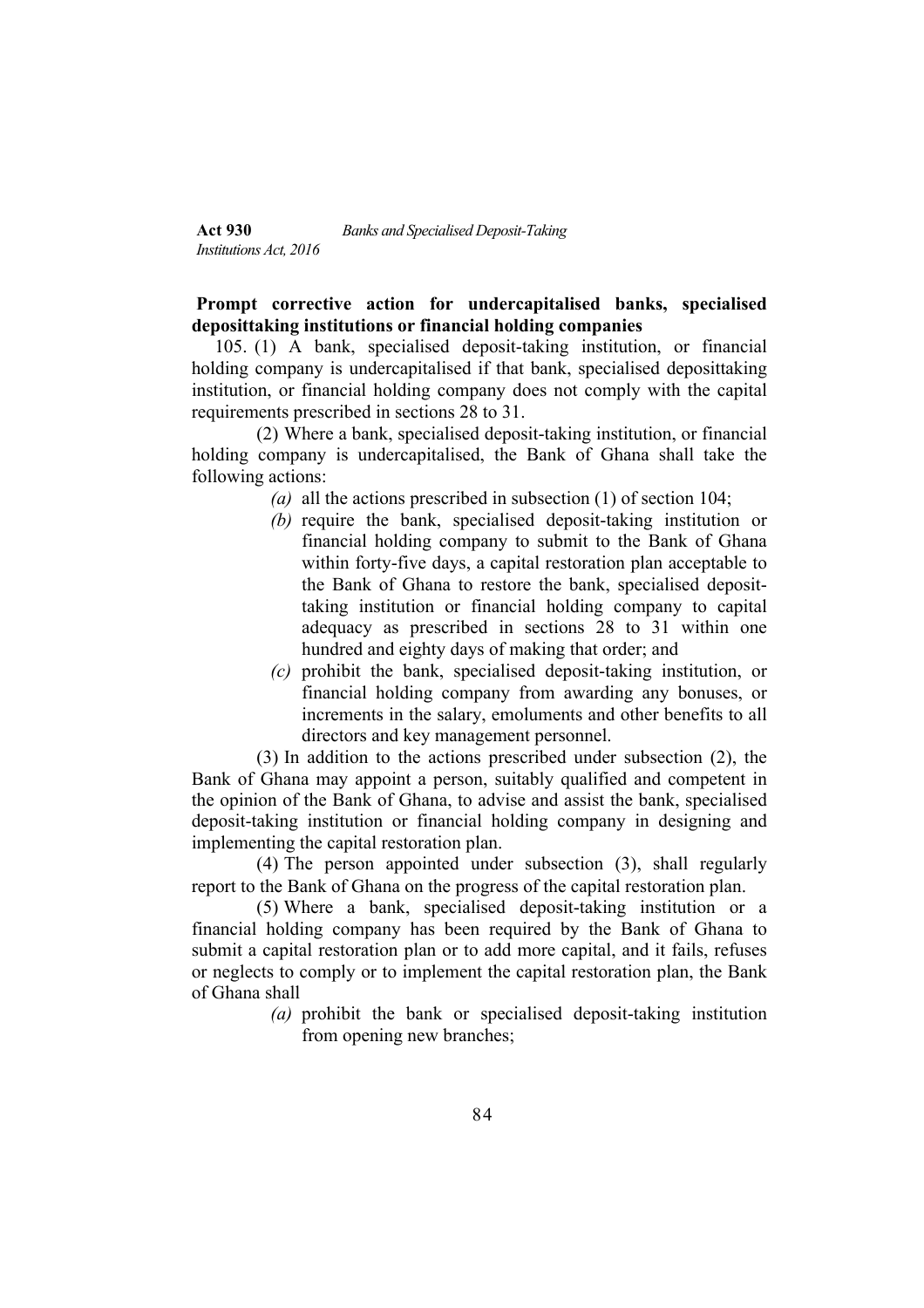*Banks and Specialised Deposit-Taking* **Act V3U** *Institutions Act, 2016*

- *(b)* restrict the bank, specialised deposit-taking institution or financial holding company from engaging in new business;
- *(c)* impose restrictions on growth of assets or liabilities of the bank, specialised deposit-taking institution or financial holding company as it considers fit; or
- *(d)* restrict the rate of interest on all interest earning deposits payable by the bank or specialised deposit-taking institution to the rates that the Bank of Ghana shall determine.

(6) In addition to the actions prescribed in subsection (2) the Bank of Ghana may

- *(a)* direct the removal of officers of the bank, specialised deposittaking institution or financial holding company responsible for the non-compliance; and
- *(b)* require the bank, specialised deposit-taking institution or financial holding company to take any other action that the Bank of Ghana may deem necessary to rectify the capital deficiency.

(7) The Bank of Ghana shall give notice to the institution responsible for deposit protection immediately the Bank of Ghana initiates corrective action against a bank or specialised deposit-taking institution.

**Prompt corrective action for significantly undercapitalised banks, specialised deposit-taking institutions, or financial bolding companies**

106. (1) Where a bank, specialised deposit-taking institution, or financial holding company is significantly undercapitalised, the Bank of Ghana shall immediately take any or all of the following actions

- *(a)* take any of the actions prescribed in section 105; or
- *(b)* enter into an agreement with the board of directors of the bank, specialised deposit-taking institution or financial holding company to require it to rectify the significant undercapitalisation within ninety days, and to restore capital adequacy within one hundred and eighty days or within a shorter period that the Bank of Ghana shall require.

(2) In addition to the actions prescribed in subsection (1), the Bank of Ghana may prohibit the bank, specialised deposit-taking institution or financial holding company from engaging in new "off-balance sheet" transactions.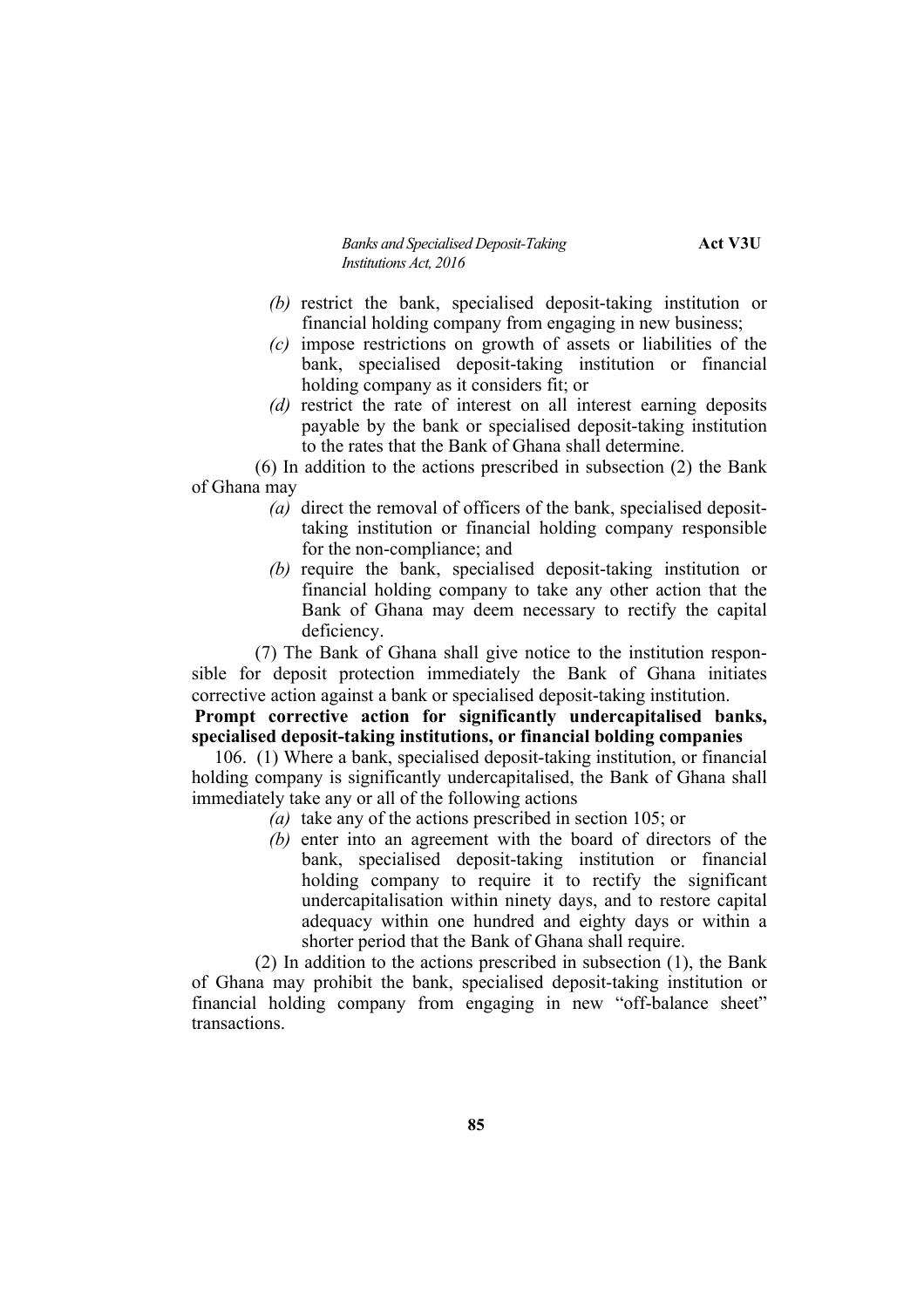- *(a)* after the period specified in paragraph *(b)* of subsection (1), the bank, specialised deposit-taking institution or financial holding company has failed to raise its capital to the levels necessary to rectify its significant undercapitalisation; or
- *(b)* before the end of the period specified in paragraph *(b)* of subsection (1), the financial position of the bank, specialised deposit-taking institution or financial holding company

the Bank of Ghana shall without having to wait for the expiry of that period, place the bank, specialised deposit-taking institution or financial holding company into official administration in accordance with sections 107 to 122 or revoke its licence or registration and initiate receivership process in accordance with sections 123 to 139.

(4) A "significantly under capitalised bank, specialised deposittaking institution, or financial holding company" means a bank, specialised deposit taking institution, or financial holding company which does not hold at least fifty percent of any of the capital requirements prescribed in

(5) This section shall not be construed so as to preclude the Bank of Ghana from taking action under any other provision of this Act.

(6) The Bank of Ghana shall give notice to the Ghana Deposit Protection Corporation immediately the Bank of Ghana initiates corrective action against a bank or specialised deposit-taking institution.

## **Grounds for appointing an official administrator**

107. (1) The Bank of Ghana may appoint an official administrator for a bank or a specialised deposit-taking institution where

*(a)* the Bank of Ghana determines that that bank or specialised

- (i) contravened a provision of this Act, the Regulations,
- (ii) engaged in any unsafe or unsound practice, in a manner as to weaken the condition of the bank or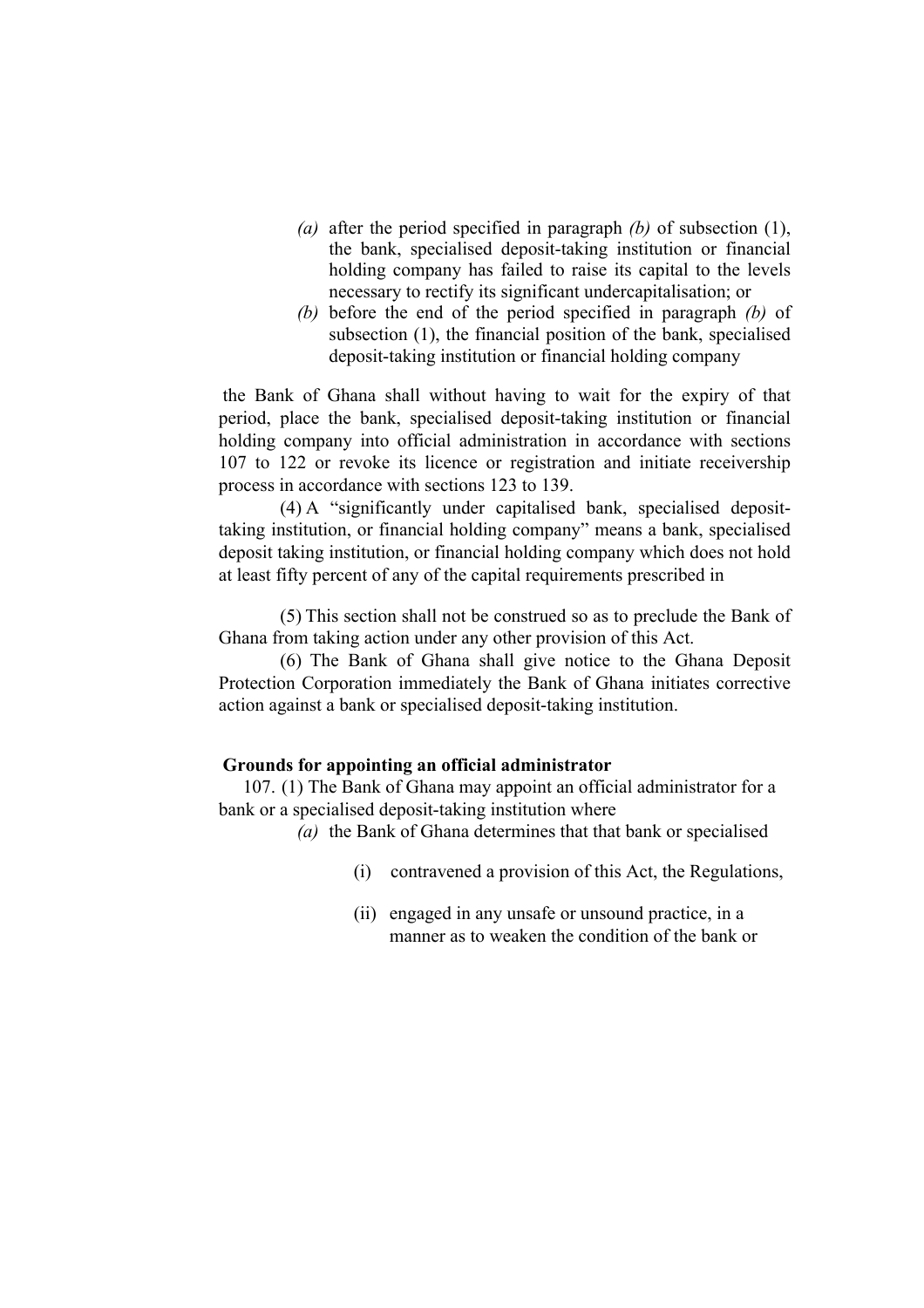*Banks and Specialised Deposit-Taking* **Act 930** *Institutions Act, 2016*

- (iii) seriously jeopardised the interest of depositors or dissipated assets of the bank or specialised deposittaking institution;
- *(b)* the capital adequacy ratio of that bank or specialised deposittaking institution falls below fifty percent of the minimum required under section 29 or its unimpaired paid up capital falls below fifty percent of the minimum required under section 28;
- *(c)* the Bank of Ghana has reasonable cause to believe that that bank or specialised deposit-taking institution or its directors, key management personnel, or significant shareholders have engaged in or are engaging in illegal activities in a manner likely to jeopardise the interest of depositors;
- *(d)* the Bank of Ghana determines that that bank or specialised deposit-taking institution is in an unsafe or unsound condition to transact business and the bank or specialised deposit-taking institution or its directors or key management personnel are unable to promptly improve the condition;
- *(e)* that bank or specialised deposit-taking institution fails in any maimer to cooperate with the Bank of Ghana or its examiners to enable the Bank of Ghana perform its supervisory responsibilities, including through concealment or failure to submit for inspection any of the books, documents or records of the bank or specialised deposit-taking institution;
- *(f)* that bank or specialised deposit-taking institution or the directors of that bank, specialised deposit-taking institution, key management personnel, employees, or significant shareholders fail to comply with an order of the Bank of Ghana under sections 102 to 106; or
- *(g)* that bank or specialised deposit-taking institution by a resolution of the directors or shareholders, requests the appointment of an official administrator.

(2) Where the Bank of Ghana takes a decision to appoint an official administrator for a bank or specialised deposit-taking institution, the Bank of Ghana shall, by notice in writing setting out the reasons for the decision, inform that bank or specialised deposit-taking institution of the decision.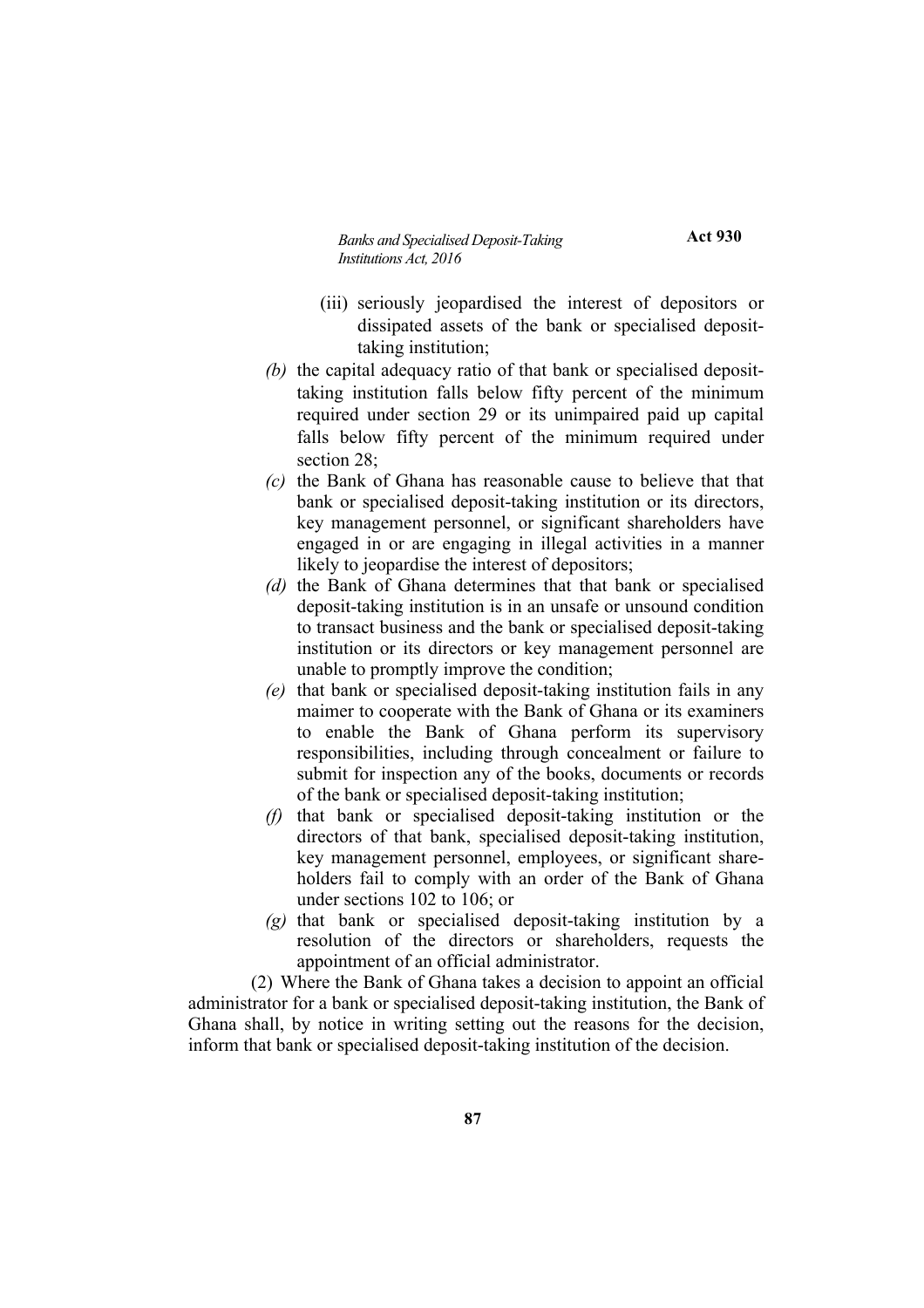(3) A bank or specialised deposit-taking institution may remain in official administration for a period of six months in the first instance; and for two consecutive periods of three months each.

(4) The decision under subsection (2) shall take effect on the date specified in the notice.

(5) The Bank of Ghana may remove the official administrator before the end of the period specified in subsection (3) and appoint a replacement.

(6) The Bank of Ghana shall ensure that the bank or specialised deposit-taking institution remains under the control of the duly appointed official administrator during the period of the official administration.

(7) Section 59 on disclosure of interest applies to an official administrator except that any obligation to report to the board of directors shall mean an obligation to report to the Bank of Ghana.

(8) A transaction involving the bank or specialised deposittaking institution in official administration in which the official administrator has a material interest or relationship in the matter shall be engaged in only with the prior written approval of the Bank of Ghana.

(9) If the official administrator fails to seek approval under subsection (8), the transaction may be set aside and the Bank of Ghana shall terminate the appointment of that official administrator.

(10) The Bank of Ghana shall immediately notify the institution responsible for deposit protection of the commencement, suspension or cessation of an official administration against a bank or specialised deposittaking institution.

## **General powers of the official administrator**

108. (1) The powers, functions and responsibilities of the shareholders, directors, and key management personnel of a bank or specialised deposittaking institution shall be vested in the official administrator.

(2) The official administrator may request the shareholders, directors or key management personnel to carry out any activity under this Act.

(3) An action or decision taken by or on behalf of the bank or specialised deposit-taking institution during an official administration shall be null and void, unless that action or decision is taken by or under the authority of the official administrator.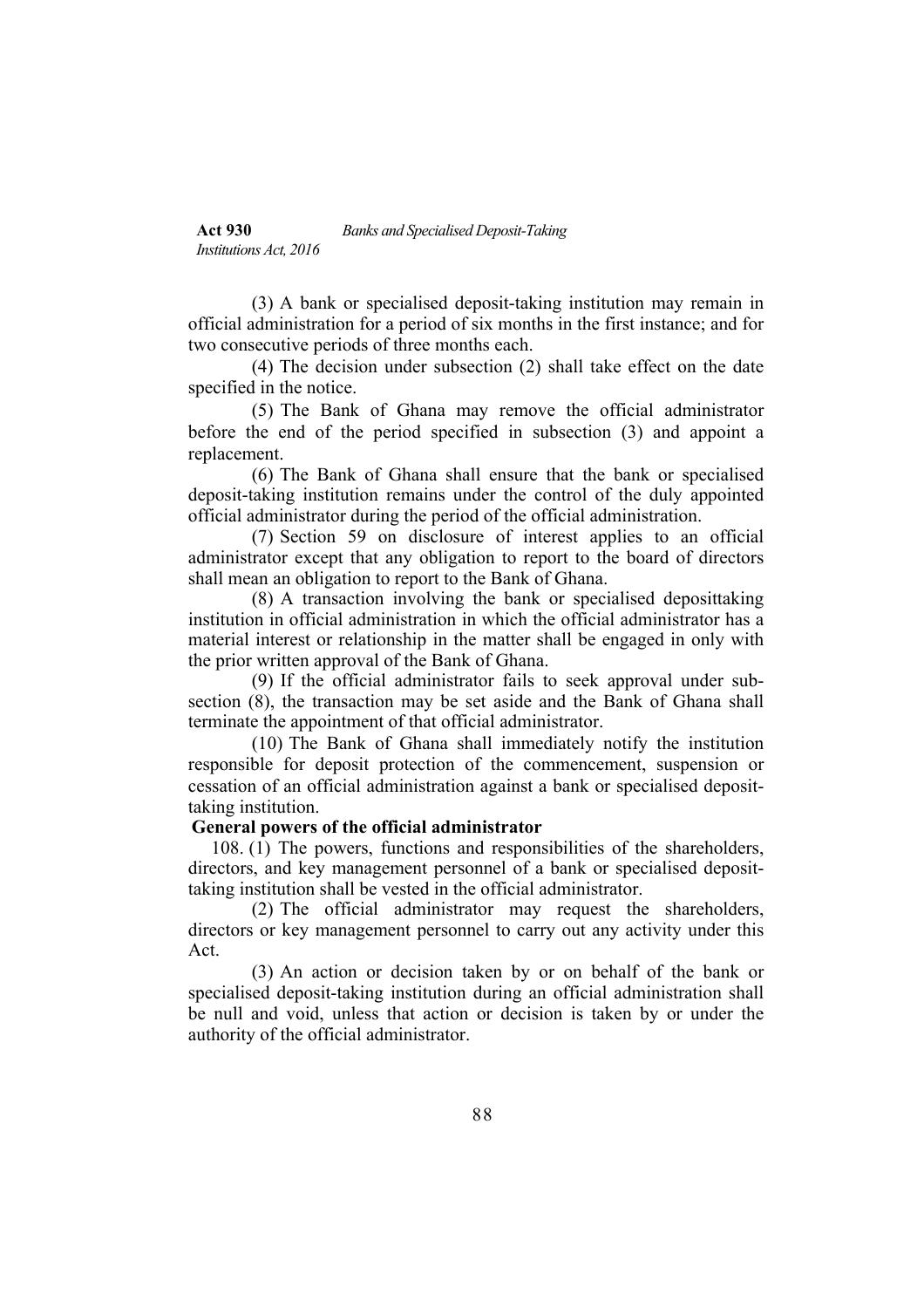#### *Banks and Specialised Deposit-Taking* **Act 930** *Institutions Act, 2016*

(4) The official administrator shall have exclusive powers to manage and operate a bank or specialised deposit-taking institution in accordance with the instructions, directives, and guidelines of the Bank of Ghana.

(5) The official administrator may take any action necessary or appropriate to

- *(a)* carry on the business of a bank or specialised deposit-taking institution;
- *(b)* preserve and safeguard the assets and property of a bank or specialised deposit-taking institution; or
- *(c)* implement a plan of action that has been approved by the Bank of Ghana with respect to that bank or specialised deposit-taking institution.

(6) The official administrator may employ, at the expense of the bank or specialised deposit-taking institution in official administration, independent attorneys, accountants and consultants to assist the official administrator, on the terms approved by the Bank of Ghana.

(7) The official administrator may delegate powers or duties to another person in accordance with the instructions issued by the Bank of Ghana.

### **Oversight of official administrator by the Bank of Ghana**

109. The official administrator shall act in accordance with the instructions and guidance given by the Bank of Ghana at any time and shall be accountable only to the Bank of Ghana.

### **Suspension of dividends**

110. The official administrator shall immediately suspend the payment of any dividends or other form of capital distribution to shareholders and any payment to directors other than for salaries or services provided to the bank or specialised deposit-taking institution.

### **Moratorium and effect of official administration on proceedings**

111. (1) The Bank of Ghana may impose a moratorium suspending some or all payments by a bank or specialised deposit-taking institution in official administration, except for payments to central clearing counterparties and to payment, settlement and clearing systems.

> (2) A person shall not without the consent of the Bank of Ghana *(a)* commence or continue a proceeding in a court against a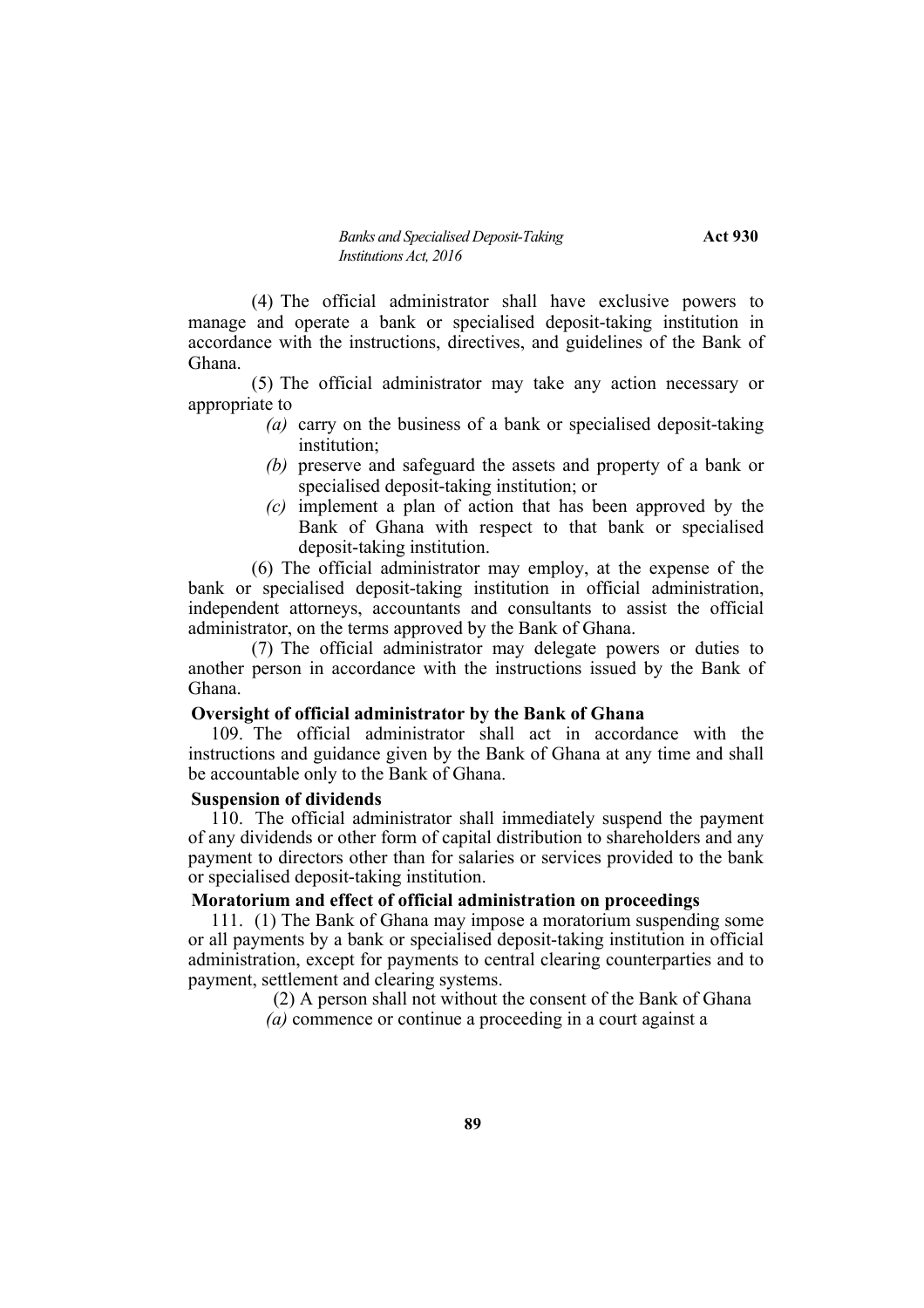*(b* bank or specialised deposit-taking institution in official administration;

- *)* exercise rights under a mortgage, charge, or other security over the property of a bank or specialised deposit-taking institution in official administration; or issue any execution,
- *(c)* attach any debt, or otherwise enforce or seek to enforce any judgment or order obtained in respect of a bank or specialised deposit taking institution in official administration.

(3) The Bank of Ghana may waive the application of subsection

(2) to any creditor or class of creditors.

## **Suspension of rights of termination**

112. A right or obligation of a third party under any contract to which a bank or specialised deposit-taking institution in official administration is a party shall not be terminated, accelerated, or modified solely because of the appointment of the official administrator or any action taken by the official administrator.

# **Control of the bank or specialised deposit-taking institution by official administrator**

113. (1) The official administrator shall on appointment to office secure the properties, offices, assets, books and records of the bank or specialised deposit-taking institution involved, and may take the necessary steps including

- *(a)* changing the locks to the buildings and offices of the bank or specialised deposit-taking institution to prevent unauthorised access;
- *(b)* changing the passwords to the computers of the bank or specialised deposit-taking institutions and granting access only to a limited number of employees; and
- *(c)* issuing to authorised employees a new type of entrance pass to the premises of the bank or specialised deposit-taking institution and controlling the access of other employees to those premises.
- (2) The official administrator shall in the course of the official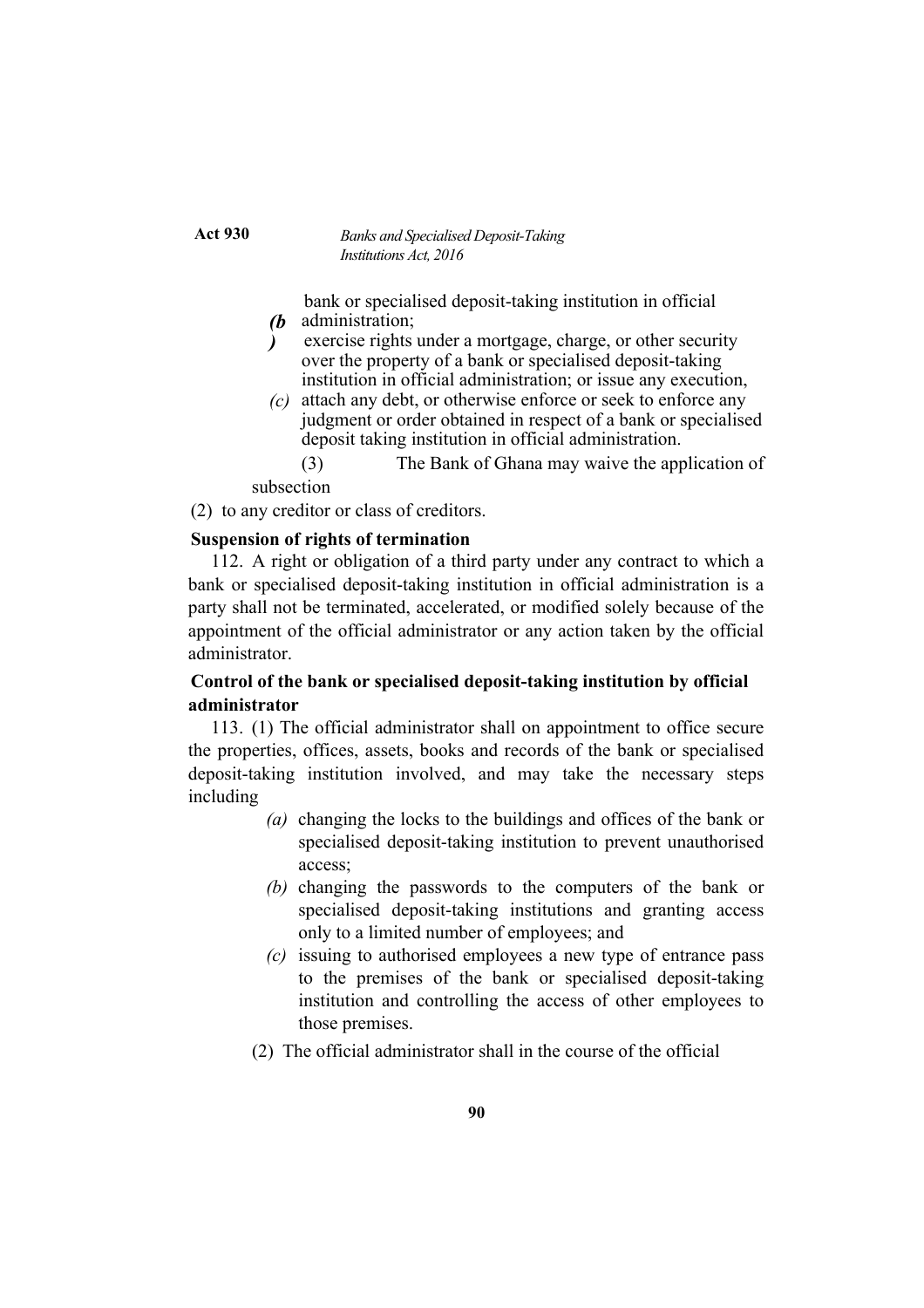*Banks and Specialised Deposit-Taking* **Act 930** *Institutions Act, 2016*

administration have unrestricted access to, and control over the properties, offices, assets and the books of account and other records of the bank or specialised deposit-taking institution.

(3) A law enforcement agency shall, on request, assist the official administrator to gain access to any premises of the bank or specialised deposit-taking institution to gain control over and to secure the properties, offices, assets, books and records of the bank or specialised deposittaking institution.

(4) The directors, key management personnel and employees of the bank or specialised deposit-taking institution shall

- *(a)* cooperate fully with and assist the official administrator, and
- *(b)* make available to the official administrator all records and documentation pertaining to the bank or specialised deposittaking institution and any additional information or report requested by the official administrator.

(5) A person who does not comply with subsection (4) or otherwise obstructs the Bank of Ghana or an official administrator in the performance of functions under sections 107 to 122 is liable on summary conviction to a fine of not less than one thousand two hundred and fifty penalty units and not more than two thousand five hundred penalty units or to a term of imprisonment of not less than one year and not more than two years or to both.

## **Inventory and plan of action to resolve the bank or specialised deposittaking institution**

114. (1) An official administrator shall not later than thirty days after the appointment of that official administrator, prepare and deliver to the Bank of Ghana an inventory of the assets and liabilities of the bank or specialised deposit taking institution involved.

(2) The inventory under subsection (1) shall itemise the assets according to the different risk profiles and classify the non-performing loans.

(3) An official administrator shall not later than ninety days after the appointment of that official administrator, prepare and deliver to the Bank of Ghana a report on the financial condition and future prospects of the bank or specialised deposit-taking institution.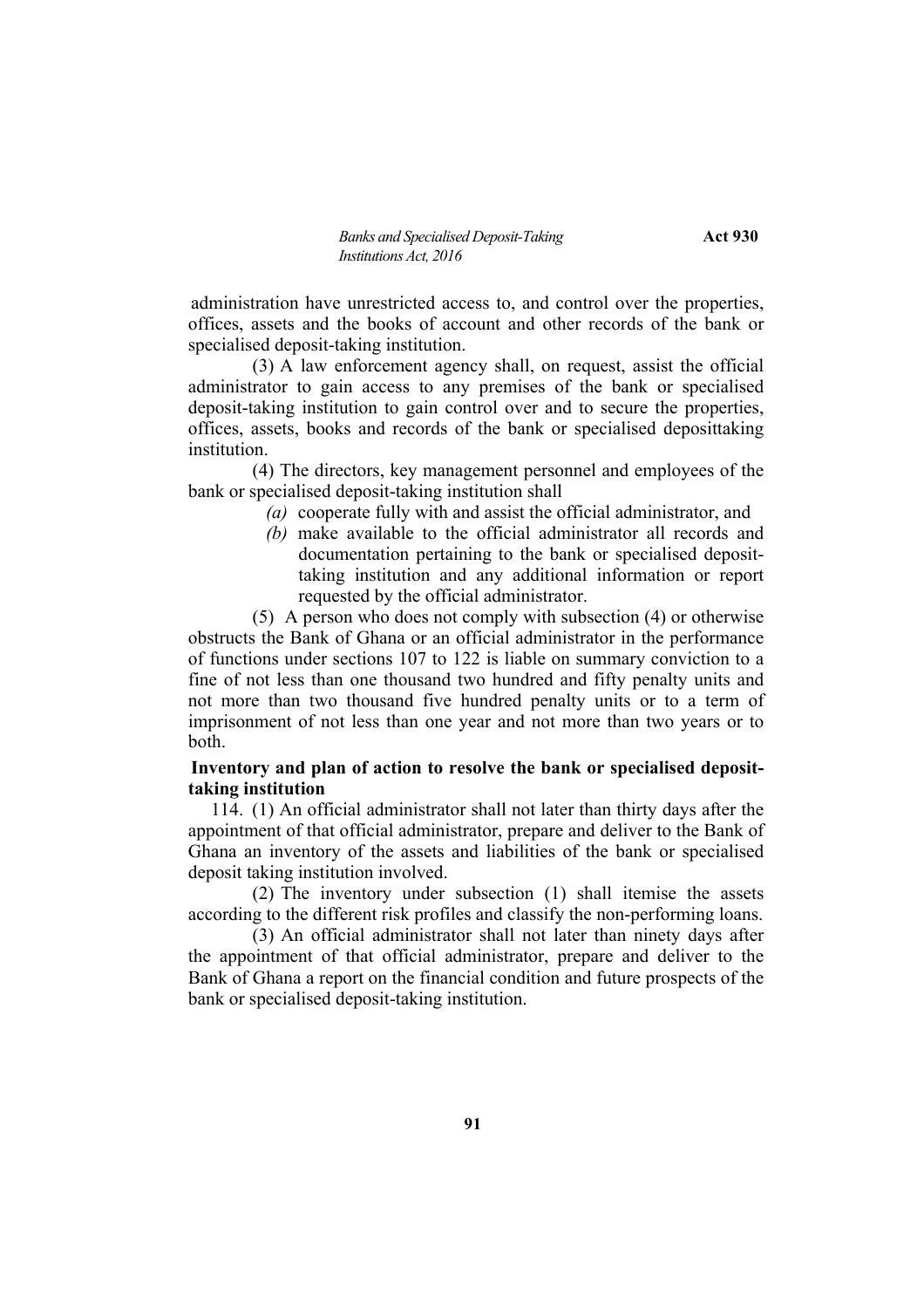- (4) The official administrator shall include in the report under
	- *(a)* an assessment of the amount of assets likely to be realised in a liquidation of the bank or specialised deposit-taking
	- *(b)* a proposed plan of action to make the bank or specialised deposit-taking institution comply with the law by carrying out a plan of corrective actions that may include
		- (ii) measures that may be taken to minimise disruption to depositors and preserve the stability of the financial system, if the bank or specialised deposit-taking

(5) The official administrator shall promptly provide any additional report or information requested by the Bank of Ghana.

### **Capital increase by existing shareholders**

115. (1) On the basis of the report produced under section 114 and with the approval of the Bank of Ghana, the official administrator may for the purpose of increasing the capital of the bank or specialised deposit-taking institution through the issuance of new shares to existing

- *(a)* determine the extent of losses and prepare the financial statements of the bank or specialised deposit-taking institution covering the amount of the losses, profits, reserves and
- *(b)* notify existing shareholders of the amount of additional capital needed to bring the capital of the bank or specialised deposit-taking institution into compliance with all capital requirements and allow such shareholders to subscribe and purchase additional shares, by submitting binding commitments equal to the full amount of additional capital needed within five working days of such notification.

(2) Where an existing shareholder of a bank or specialised deposittaking institution is unable to subscribe and purchase additional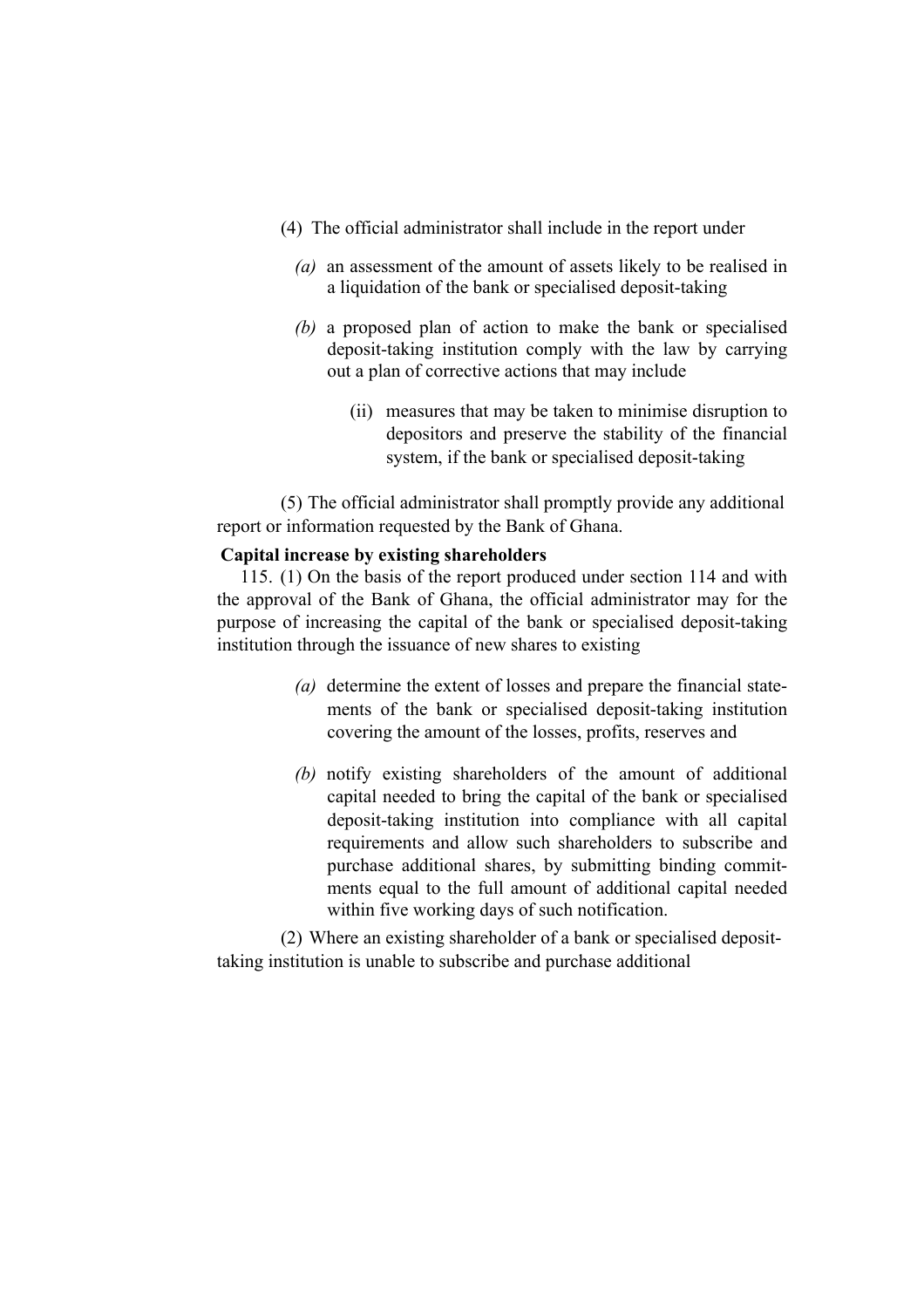**Act 930**

shares as provided under subsection (1), the official administrator shall have the right to invite another person or persons to subscribe and purchase the unsubscribed additional shares.

### **Recapitalisation by new shareholders**

116. (1) On the basis of the report produced under section 114 and with the approval of the Bank of Ghana, the official administrator may take action to increase the capital of the bank or specialised deposittaking institution through the issuance of shares to new shareholders in

- *(a)* in the event that binding commitments are not submitted to an amount equal to the full amount of additional capital
- *(b)* if the Bank of Ghana determines that
	- (i) an expedited resolution of a bank or specialised deposit-taking institution, or financial holding company to maintain financial stability is necessary;
	- (ii) the existing shareholders are no longer suitable to maintain a significant capital position in the bank or specialised deposit-taking institution; or
	- (iii) there has been a failure to comply with a remedial measure under sections 102 to 106 requiring an increase in the capital of the bank or specialised
- (2) To carry out recapitalisation by new shareholders, the
	- *(a)* if not already carried out in accordance with section 115, determine the extent of losses and prepare the financial statements of the bank or specialised deposit-taking institution covering the amount of losses through the profits of the bank or specialised deposit-taking institution, reserves and, if necessary, capital of the bank or specialised deposit-
	- *(b)* if necessary to reflect losses, reduce the value of outstanding shares, despite any provision in an existing enactment;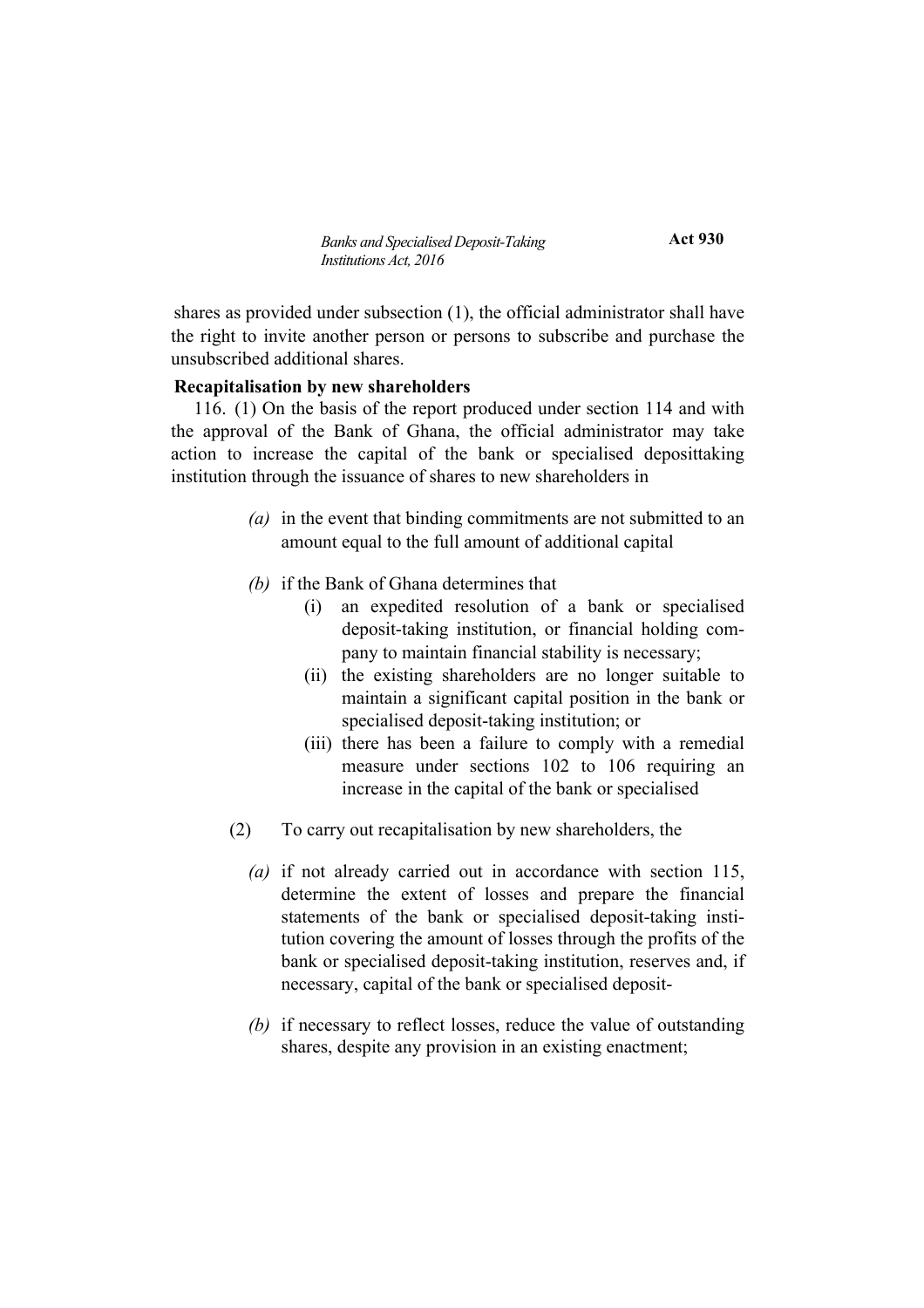- *(c)* determine the amount and type of funding needed to bring the bank or specialised deposit-taking institution in compliance with all capital requirements; and
- *(d)* cause the bank or specialised deposit-taking institution to
	- (i) issue additional shares to the amount necessary, and
	- (ii) carry out the sale of shares by the bank or specialised deposit-taking institution and purchase of the shares by new investors.

### **Mergers, sales and other restructurings**

117. (1) On the basis of the report produced under section 114 and with the approval of the Bank of Ghana, the official administrator may carry out

- *(a)* a merger of banks or specialised deposit-taking institutions; or
- *(b)* a transfer, in whole or in part, of the assets and liabilities of the bank or specialised deposit-taking institution.

(2) A transfer of the assets and liabilities of the bank or specialised deposit-taking institution may include a transfer to

- *(a)* a bridge institution, or
- *(b)* an asset management vehicle established by the Government for the purpose of acquiring, managing, and disposing of problem assets of a bank or special deposit-taking institution as part of the resolution of the bank or special deposit-taking institution.

(3) In accordance with instructions given by the Bank of Ghana, the official administrator may approve a restructuring of the liabilities of the bank or special deposit-taking institution through arrangements with the creditors including a reduction, modification, rescheduling and renovation of the claims of the creditors.

## **Mandatory restructuring of liabilities**

118. (1) On the basis of the report produced under section 114 and with the approval of the Bank of Ghana, the official administrator may restructure the liabilities of a bank or specialised deposit-taking institution in accordance with this section without the approval of creditors or shareholders concerned.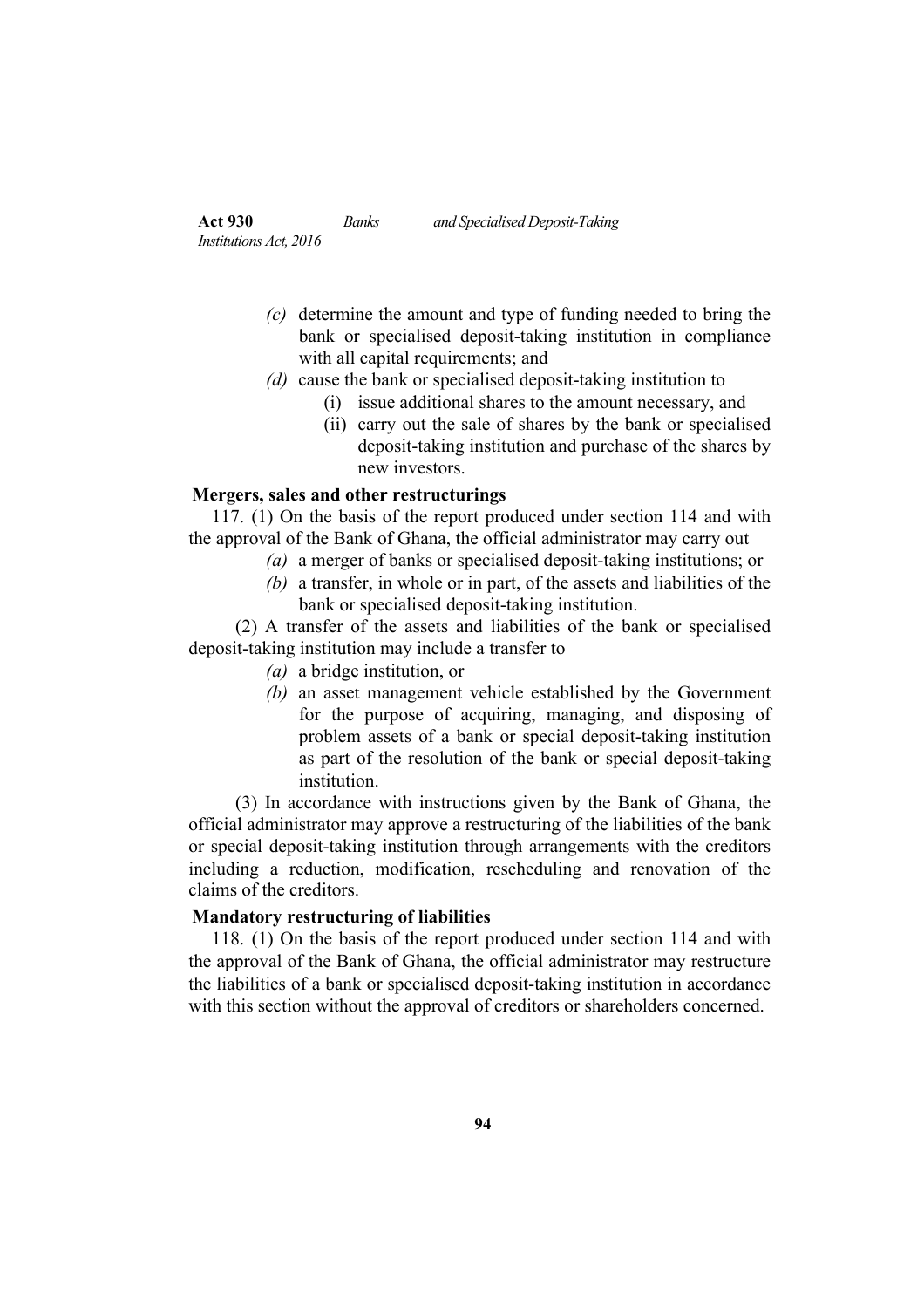**Act 930**

(2) The Bank of Ghana may approve mandatory debt restructuring if the Bank of Ghana determines that the restructuring, either alone or combined with recapitalisation, will restore the bank or specialised deposit-

- (3) The Bank of Ghana shall consider the extent to which the
	- *(a)* maximise the value of the bank or specialised deposit-
	- *(b)* minimise losses to creditors and other stakeholders,
	- *(c)* preserve going-concern value of the bank or specialised deposit-taking institution for the benefit of creditors and
	- *(d)* avoid or mitigate any severe disruption in the stability of

(4) The restructuring of liabilities shall follow the order of priorities applicable in liquidation, except that the Bank of Ghana may exempt classes of senior unsecured debt if it determines the classes to be systemic or of strategic importance that would justify differential treatment from other senior unsecured debt.

- (5) Mandatory restructuring does not apply to secured debt.
- (6) As part of the restructuring of liabilities, debt may be

### **Removal of directors and key management personnel**

119. (1) With the approval of the Bank of Ghana, the official administrator may remove any or all the directors and key management personnel and appoint persons to replace them, despite any provision in

(2) A replacement may be approved only by the Bank of Ghana if it meets the requirements of subsection (6) of section 60.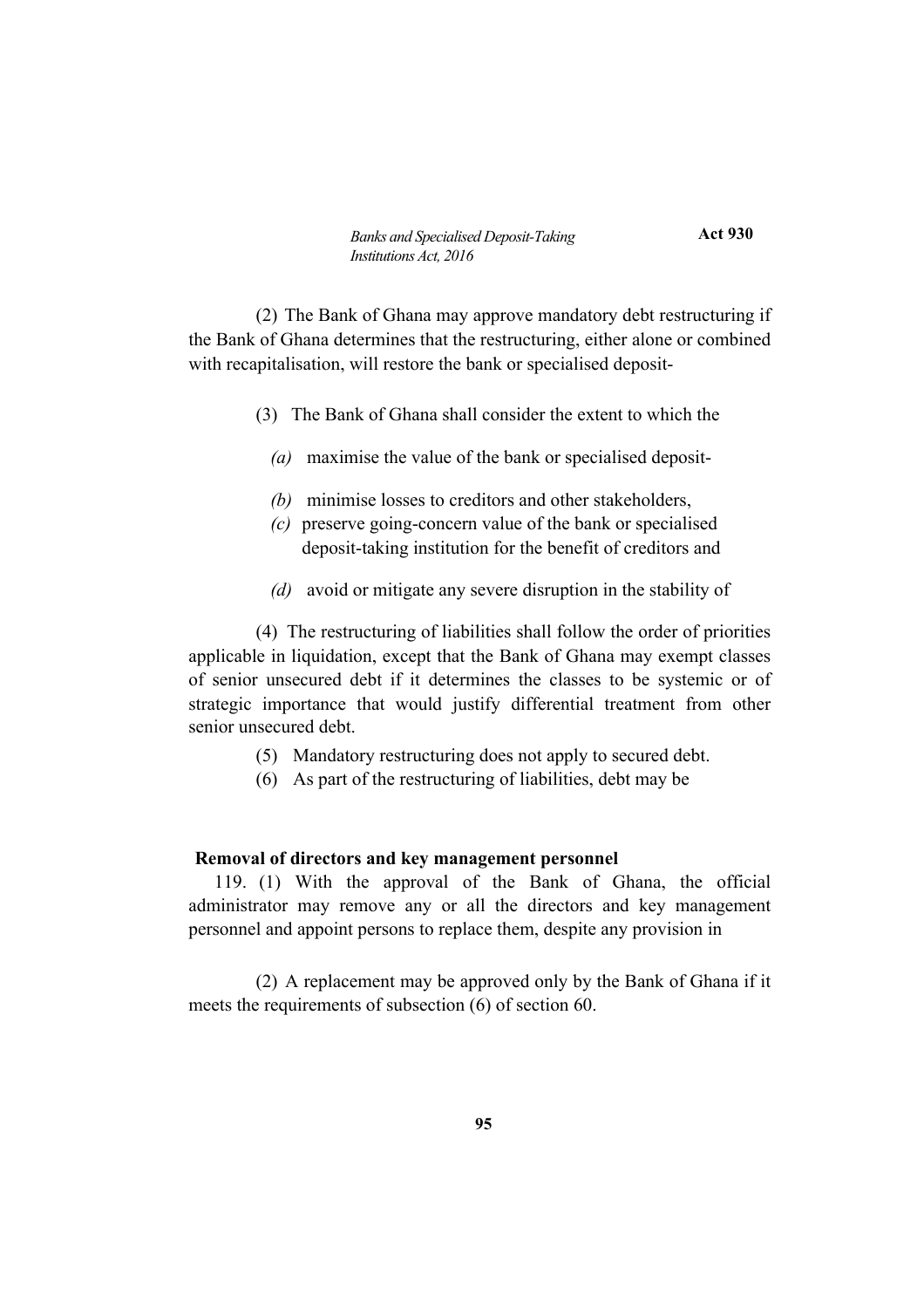### **Misconduct by significant shareholders, directors, key management**

120. If the official administrator has sufficient reason to believe that significant shareholders, directors, key management personnel, attorneys, accountants or other professionals have engaged or are engaging in illegal activities or in fraudulent activities the official administrator shall

- *(a)* immediately notify the Bank of Ghana, and
- *(b)* initiate civil action to claim damages and restitution.

## **Expenses of the official administration**

121. (1) The official administrator shall receive a remuneration

(2) The bank or specialised deposit-taking institution involved in an official administration shall bear the expenses incurred on account of

## **Termination of official administration**

122. (1) An official administration shall terminate at the expiry of the period specified in the decision appointing the official administrator or any extension of the period of the appointment.

(2) An official administration shall be terminated before the expiry of the period referred to in subsection (1) if the Bank of Ghana

- *(a)* the official administration is not required due to the fact that the grounds on which the appointment of the official administrator was made no longer justify the continuance of the official administrator in office ; or
- *(b)* the bank or specialised deposit-taking institution cannot be
- *(c)* circumstances require that the licence of the bank or specialised deposit-taking institution be revoked under section
- *(d)* circumstances require that the liquidation of the bank or specialised deposit-taking institution commence in accor-

(3) Subject to subsection (4), where the termination of an official administration does not involve a closure of the bank or specialised deposittaking institution, the official administrator concerned shall carry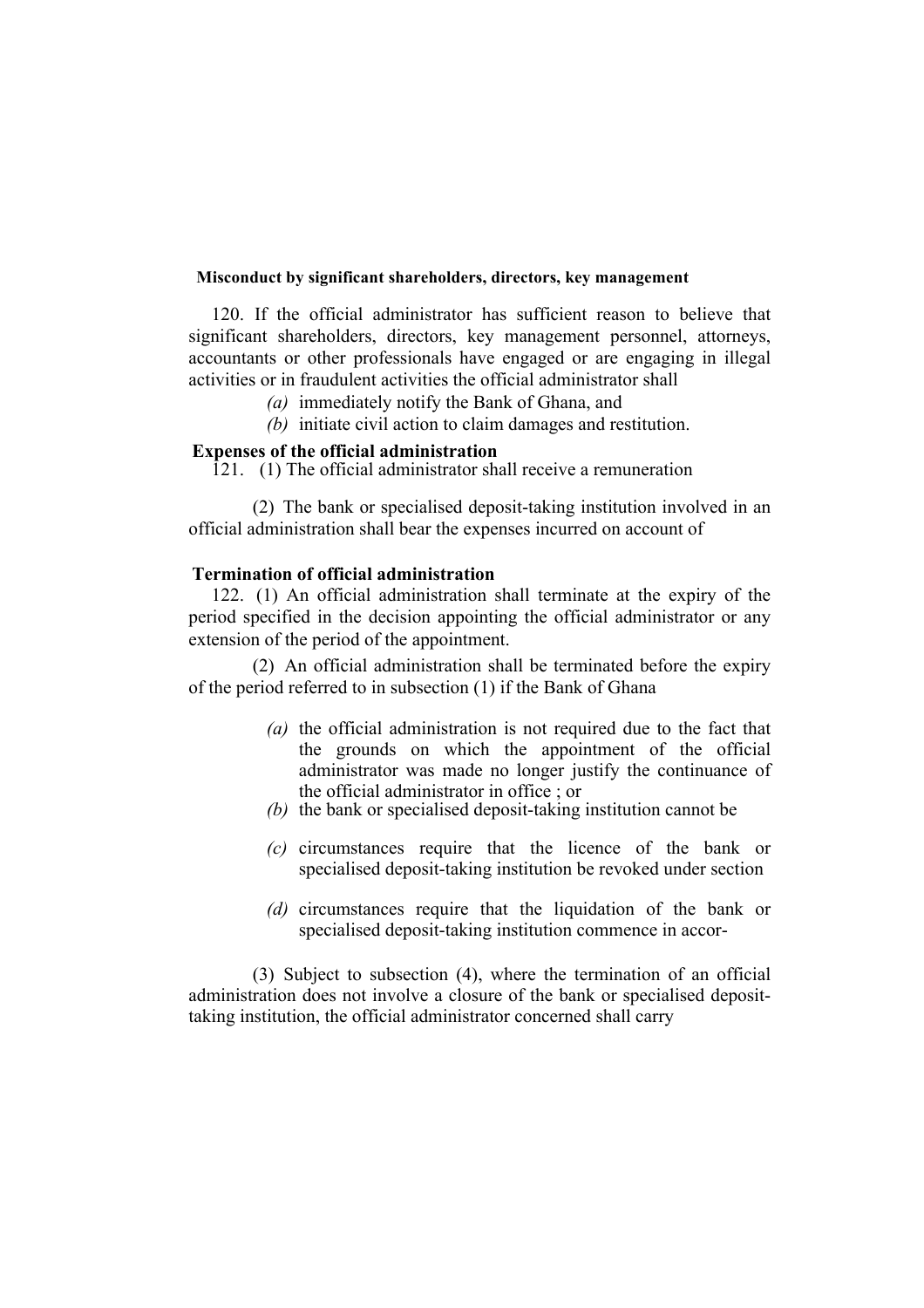*Banks and Specialised Deposit-Taking* **Act** 930 *Institutions Act, 2016*

out the duties of the bank or of the directors and key management personnel of the bank or specialised deposit-taking institution, until the nomination and election of new directors and the appointment of key management personnel.

(4) The official administrator shall take the actions required under subsection (3) during the tenure specified under subsection (3) of section 107.

(5) Pursuant to subsections (3) and (4), the official administrator shall return the properties, offices, assets, books and records of the bank or specialised deposit-taking institution to the newly constituted board of directors of the bank or specialised deposit-taking institution.

(6) The decision of the Bank of Ghana to terminate official administration may be based on

- *(a)* a recommendation by the official administrator, and
- *(b)* a detailed report prepared by the official administrator supporting the recommendation.

(7) The official administrator shall within fourteen days of the termination of the appointment, prepare and submit to the Bank of Ghana a final report and accounting of the official administration.

(8) The official administrator shall not acquire significant shares or accept appointment as a director, key management personnel or to any other office or position in the bank or specialised deposit-taking institution which was the subject of the administration for a minimum period of two years after the end of official administration.

### *Receivership and Liquidation*

### **Mandatory revocation of licence and initiation of receivership**

123. (1) Where the Bank of Ghana determines that the bank or specialised deposit-taking institution is insolvent or is likely to become insolvent within the next sixty days, the Bank of Ghana shall revoke the licence of that bank or specialised deposit-taking institution.

(2) The Bank of Ghana shall appoint a receiver at the effective time of revocation of the licence under subsection (1).

(3) The receiver appointed under subsection (2), shall take possession and control of the assets and liabilities of the bank or specialised deposit-taking institution.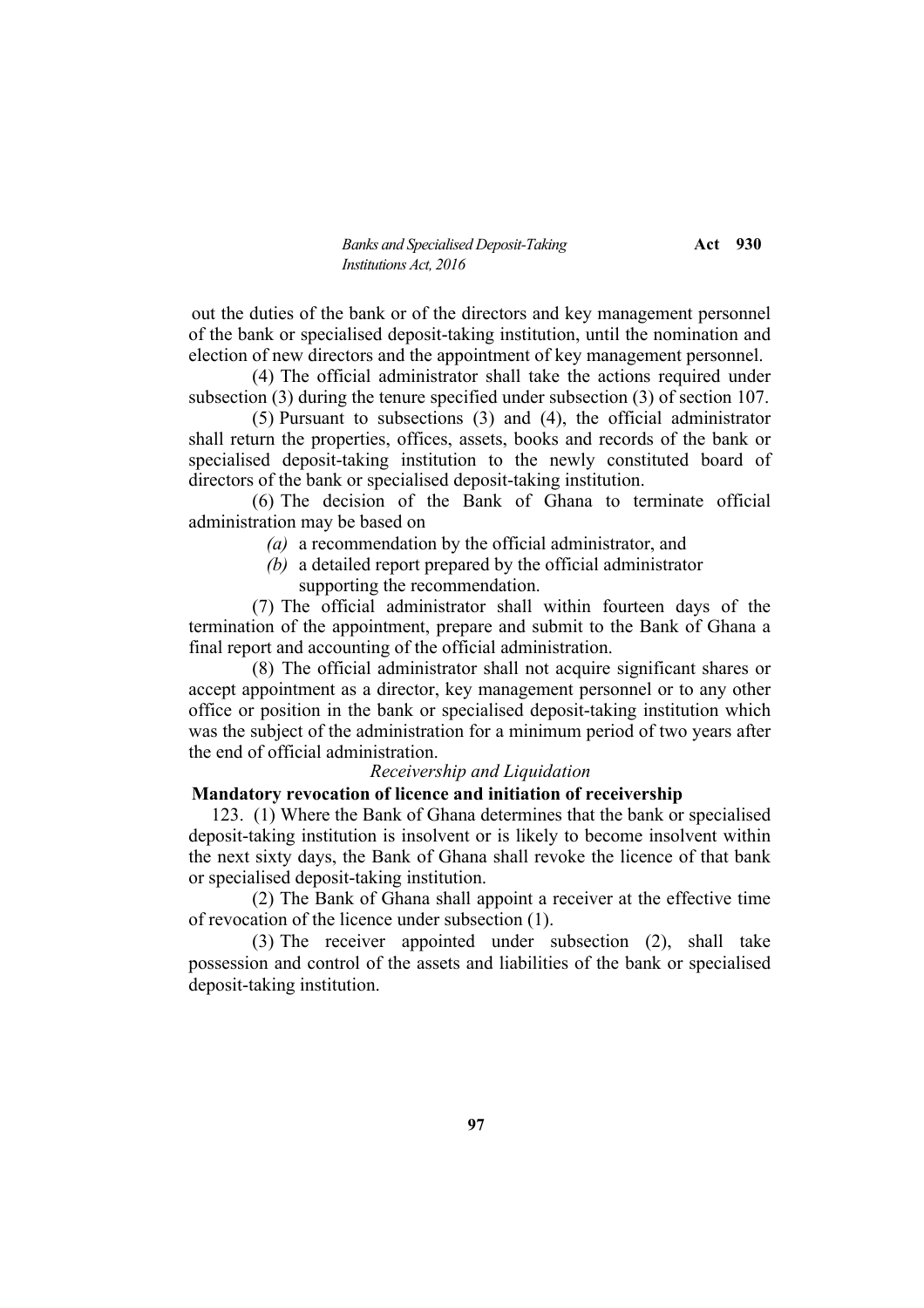(4) For the purpose of this section, "insolvent" means the inability of a bank or specialised deposit-taking institution to pay its obligations as they fall due or the circumstance where the value of the liabilities of a bank or specialised deposit-taking institution exceeds the value of its assets.

(5) The value of the assets, liabilities and regulatory capital of a bank or specialised deposit-taking institution shall be determined in accordance with valuation standards and procedures prescribed by the Bank of Ghana.

(6) In determining the value of the assets and liabilities of a bank or specialised deposit-taking institution for a future date, the anticipated future income and expenses of the bank or specialised deposit-taking institution until that date shall be taken into account.

(7) The Bank of Ghana shall immediately notify the institution responsible for deposit protection of a decision made under this section.

## **Qualifications and compensation for receiver**

124. (1) A person is qualified to act as a receiver if that person

- *(a)* holds an office in the private sector; or
- *(b)* is an official of the Bank of Ghana who meets the qualifications prescribed by the Bank of Ghana.

(2) A person shall not be appointed a receiver unless that person satisfies the qualifications prescribed by the Bank of Ghana.

(3) The terms of the compensation for a receiver shall be determined by the Bank of Ghana.

(4) The following payments shall be made from the assets of the hank or specialised deposit-taking institution involved in the receivership:

- *(a)* the compensation of a receiver and an expert engaged by the receiver; and
- *(b)* the reimbursement of the expenses incurred by the receiver and the expert for the purpose of the receivership.

(5) A person shall make payments to a receiver on a current basis if in the judgment of the receiver there are sufficient liquid assets.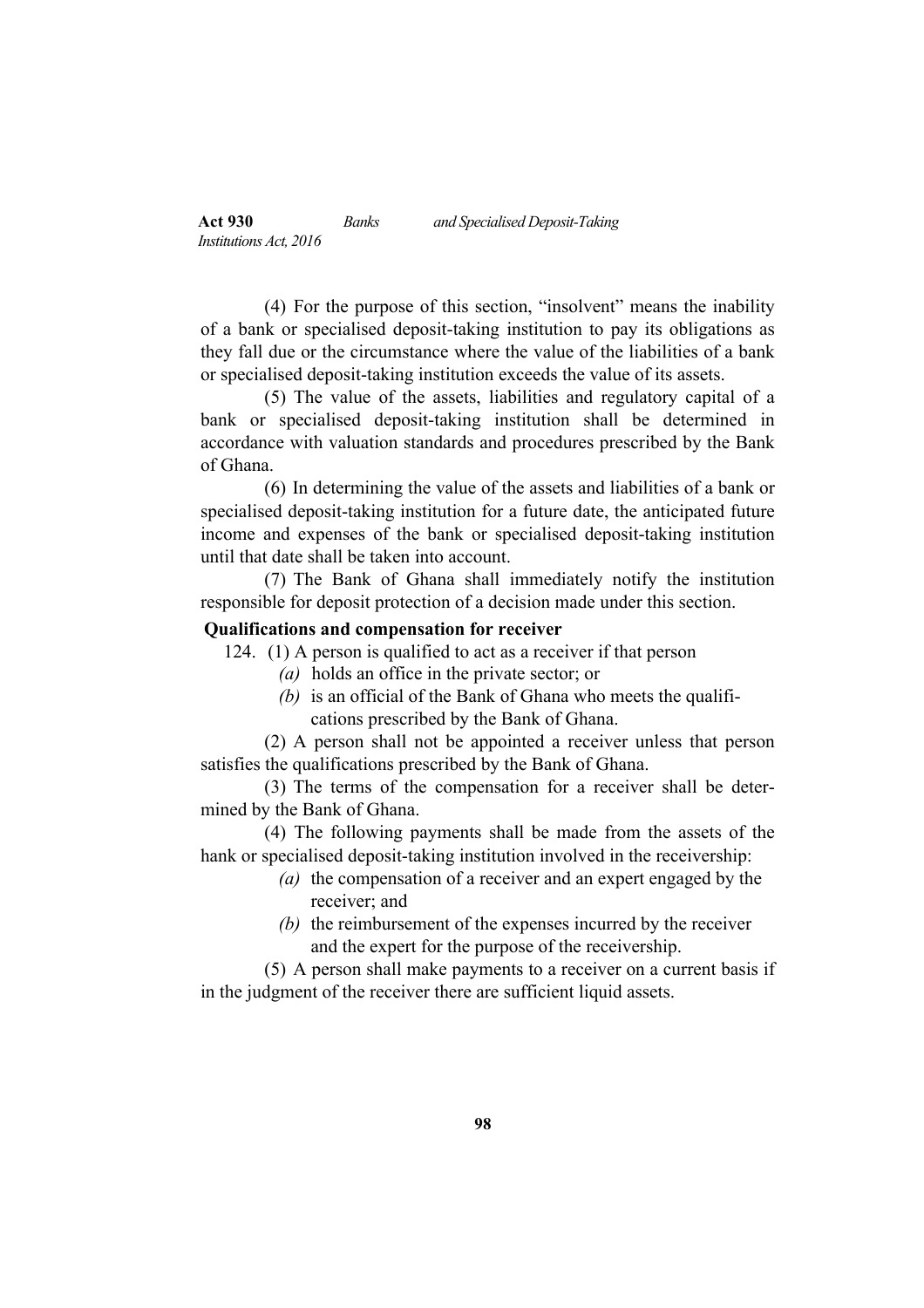**Act 930**

(6) Any moneys owing to a receiver at the end of the term of receivership shall be paid from the proceeds of the sale of the bank or specialised deposit-taking institution in accordance with the priority described in section 135.

### **Notice and registration of receivership**

125. (1) The appointment of a receiver by the Bank of Ghana for a bank or specialised deposit-taking institution shall be effective as of the date of issuance of the appointment letter, unless otherwise provided for in the letter.

(2) The receiver shall on receipt of the appointment letter display in each place of business of the bank or specialised deposit-taking institution a notice to announce the revocation of the licence and the appointment by the Bank of Ghana.

(3) The notice shall specify the effective date and time of possession by the receiver and indicate

- *(a)* that authorisation of the person permitted to engage in financial transactions of the bank or specialised deposittaking institution have been withdrawn;
- *(b)* that persons who previously had authorisation to give instructions on behalf of the bank or specialised deposittaking institution with respect to payment or transfer of the
	- (i) assets of the bank or specialised deposit-taking institution; and
	- (ii) assets managed by the bank or specialised deposittaking institution

are no longer authorised to give instructions; and

*(c)* the licence of the bank or specialised deposit-taking institution has been revoked.

(4) The Bank of Ghana shall provide immediate notice regarding revocation of the licence to the chairperson of the board of directors of the bank or specialised deposit-taking institution.

(5) The receiver shall

*(a)* publish a notice specifying the actions taken in at least two daily newspapers of national circulation;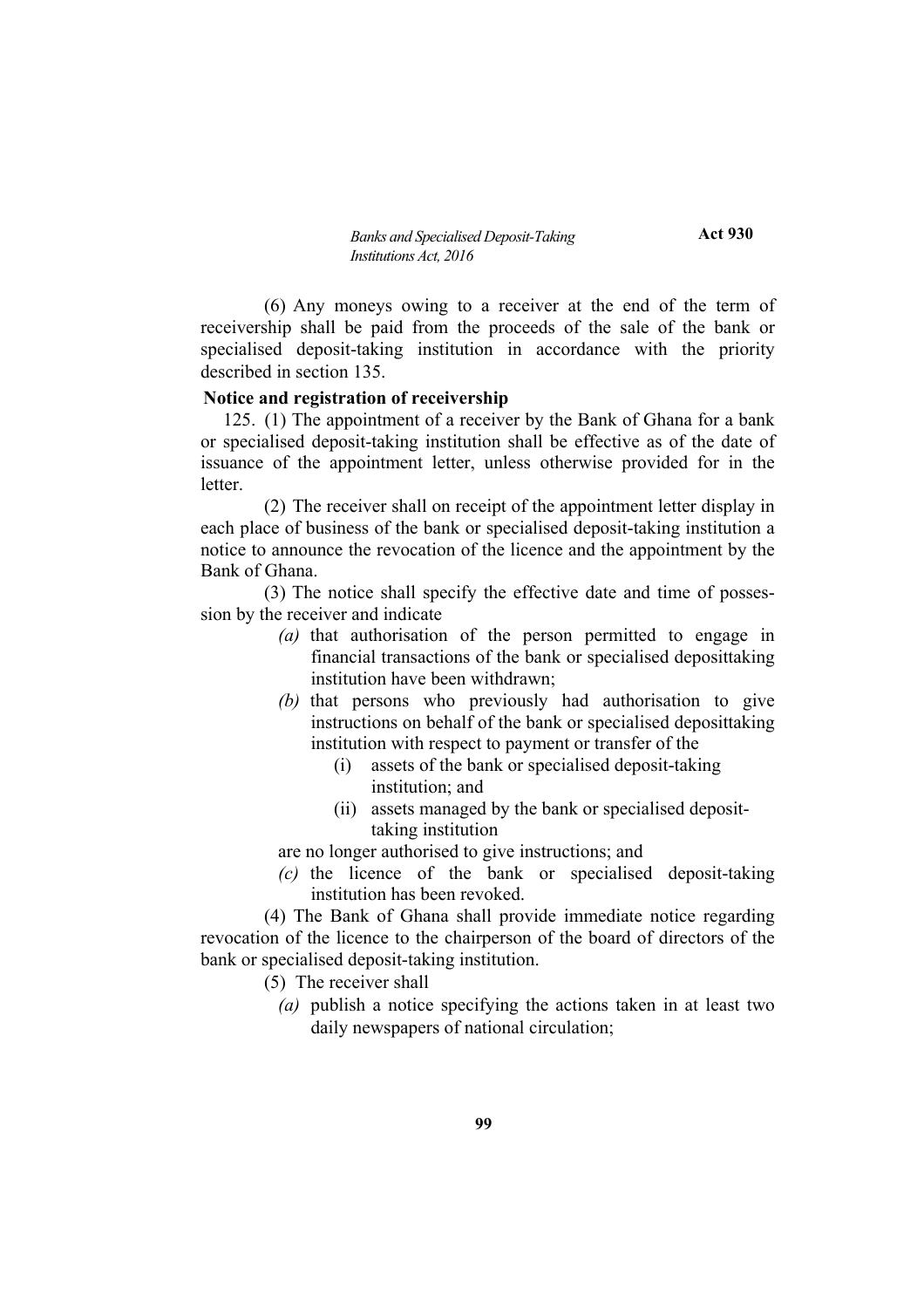- *(b)* arrange for the publication of the notice each week for four consecutive weeks;
- *(c)* inform the competent authorities, and
- *(d)* transmit copies of the actions under paragraphs *(a)* to *(c)* to the Bank of Ghana within two days of taking the action.

(6) For the purpose of this section, "competent authority" means the Police, Ministry responsible for Finance and the Ministry responsible for **Justice** 

## **Oversight of Bank of Ghana over receiver**

126. (1) The receiver shall act in accordance with the directives, instructions, and guidelines given by the Bank of Ghana in the course of the liquidation.

(2) The receiver shall be accountable only to the Bank of Ghana for the performance of duties and the exercise of powers as a receiver.

- (3) The receiver shall at the end of each month
	- *(a)* report to the Bank of Ghana on the progress of the receivership in the form that the Bank of Ghana may prescribe; and
	- *(b)* provide any other information on request of the Bank of Ghana.

# **General powers of receiver**

127. (1) On the appointment of the receiver, the receiver shall be the sole legal representative of the bank or specialised deposit-taking institution, and shall succeed the rights and powers of the shareholders, the directors and the key management personnel of the bank or specialised deposit-taking **institution** 

(2) Despite subsection (1), the receiver may instruct the shareholders, directors and key management personnel to exercise specific functions for the bank or specialised deposit-taking institution.

- (3) The rights and powers of the receiver include
	- *(a)* taking possession of the books, records, and assets of the bank or specialised deposit-taking institution;
	- *(b)* managing, operating and representing the bank or specialised deposit-taking institution;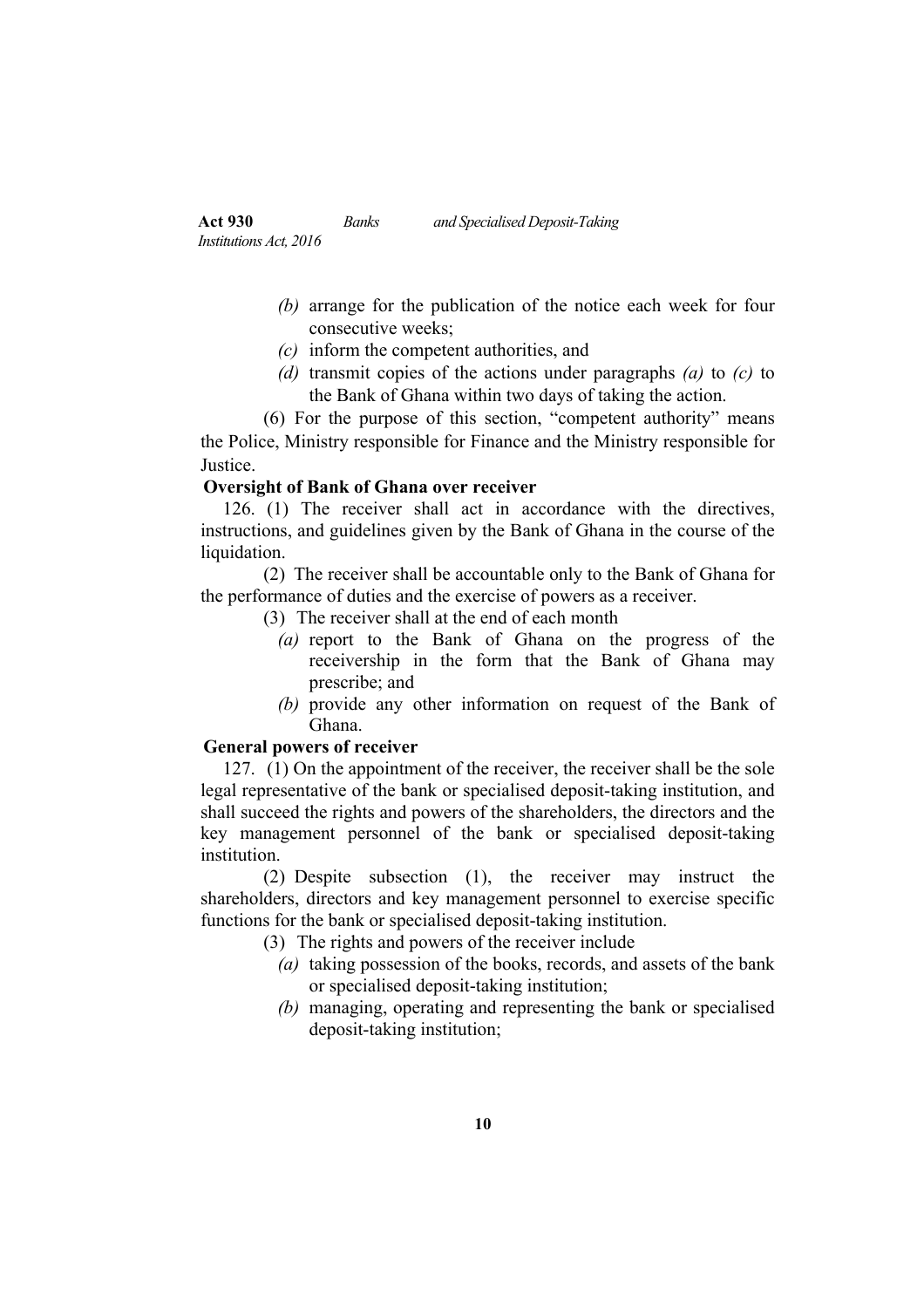- *(e)* continuing or interrupting any operation of the bank or
- *(f)* borrowing money on a secured or unsecured basis with the
- *(g)* suspending or limiting the payment of debts subject to the
- *(h)* hiring specialists, experts or professional consultants;
- *(i)* administering the account of the bank or specialised
- *(j)* the collection of the debts due to the bank or specialised deposit-taking institution and the recovery of goods owed
- *(k)* initiating or defending the bank or specialised deposittaking institution in any legal proceeding, and
- *(l)* executing any relevant instrument in the name of the bank
- (4) In exercising the rights and powers under subsection (3), the
	- *(a)* maximise the proceeds from the sale of assets; and
	- *(b)* take any action necessary for the efficient liquidation of the bank or specialised deposit-taking institution.
	- (5) A receiver shall not take any deposits.

(6) Despite the revocation of the licence of a bank or specialised deposit-taking institution, a receiver may extend credit only to an existing customer in accordance with the terms of an agreement in force at the time of the appointment of the receiver and with the express approval of

(7) Thirty days from the date of appointment, the receiver may make payments to depositors or to other creditors of such amounts that in the opinion of the receiver may appropriately be used for that purpose

(8) In making payments under subsection (7), the receiver shall treat creditors who are similarly situated in the same manner.

(9) The receiver may sell the assets of the bank or specialised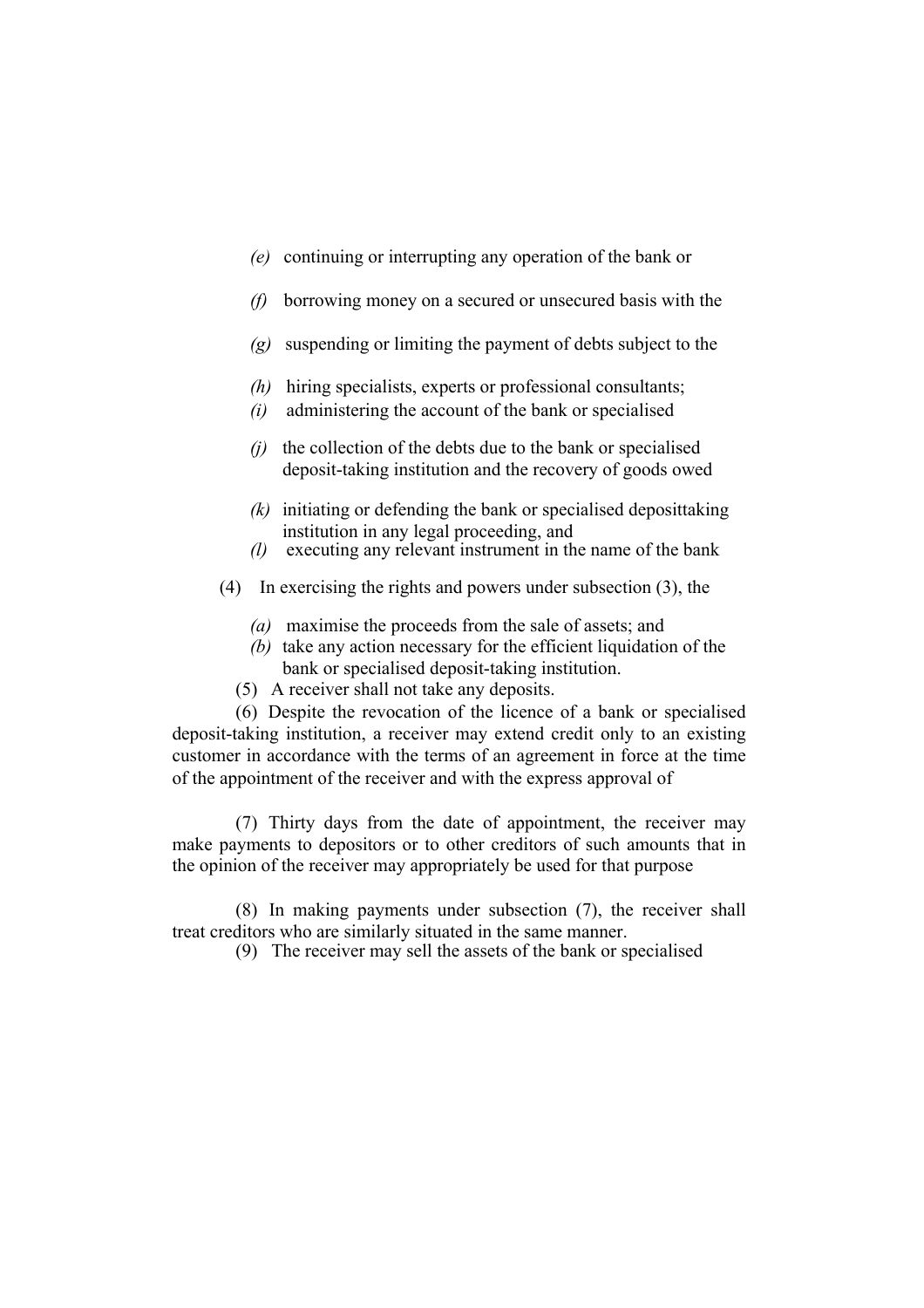| <b>Act 930</b>         | Banks | and Specialised Deposit-Taking |
|------------------------|-------|--------------------------------|
| Institutions Act, 2016 |       |                                |

deposit-taking institution or arrange for the assumption of liabilities of the bank or specialised deposit-taking institution on terms that the receiver considers fair.

(10) The receiver may, upon the prior written approval of the Bank of Ghana and according to its guidelines, pursue the following activities:

- *(a)* dispose of the assets and liabilities of a bank or specialised deposit-taking institution through a purchase and assumption transaction;
- *(b)* organise a restructuring of the assets and liabilities of a bank or specialised deposit-taking institution; or
- *(c)* continue viable or necessary operations through a bridge institution.

(11) For the purpose of subsection (10), a "bridge institution" is an institution established by the Government or the Bank of Ghana for a temporary period for the purpose of resolving a bank or specialised deposittaking institution in distress.

(12) The Bank of Ghana shall approve or decline a merger of a bank or specialised deposit-taking institution with another bank or specialised deposit-taking institution, or the sale of substantially all the assets of the bank or specialised deposit-taking institution to any one bank or specialised deposit-taking institution, based upon the criteria under section 52.

(13) Despite a provision in this Act, the receiver shall not make any payments whatsoever to any insured depositor defined under the

Ghana Deposit Protection Act, 2016 (Act...............) unless the institution responsible fo deposit protection has completed payouts and any re-claims to insured depositors.

# **Effects of receivership**

128. When a receiver has taken possession of a bank or specialised deposit-taking institution,

- *(a)* any term on the expiration of which a claim or right of the bank or specialised deposit-taking institution would expire or be extinguished, shall be suspended;
- *(b)* the calculation of interests and penalties against the obligations of the bank or specialised deposit-taking institution shall be suspended and no other charge or liability shall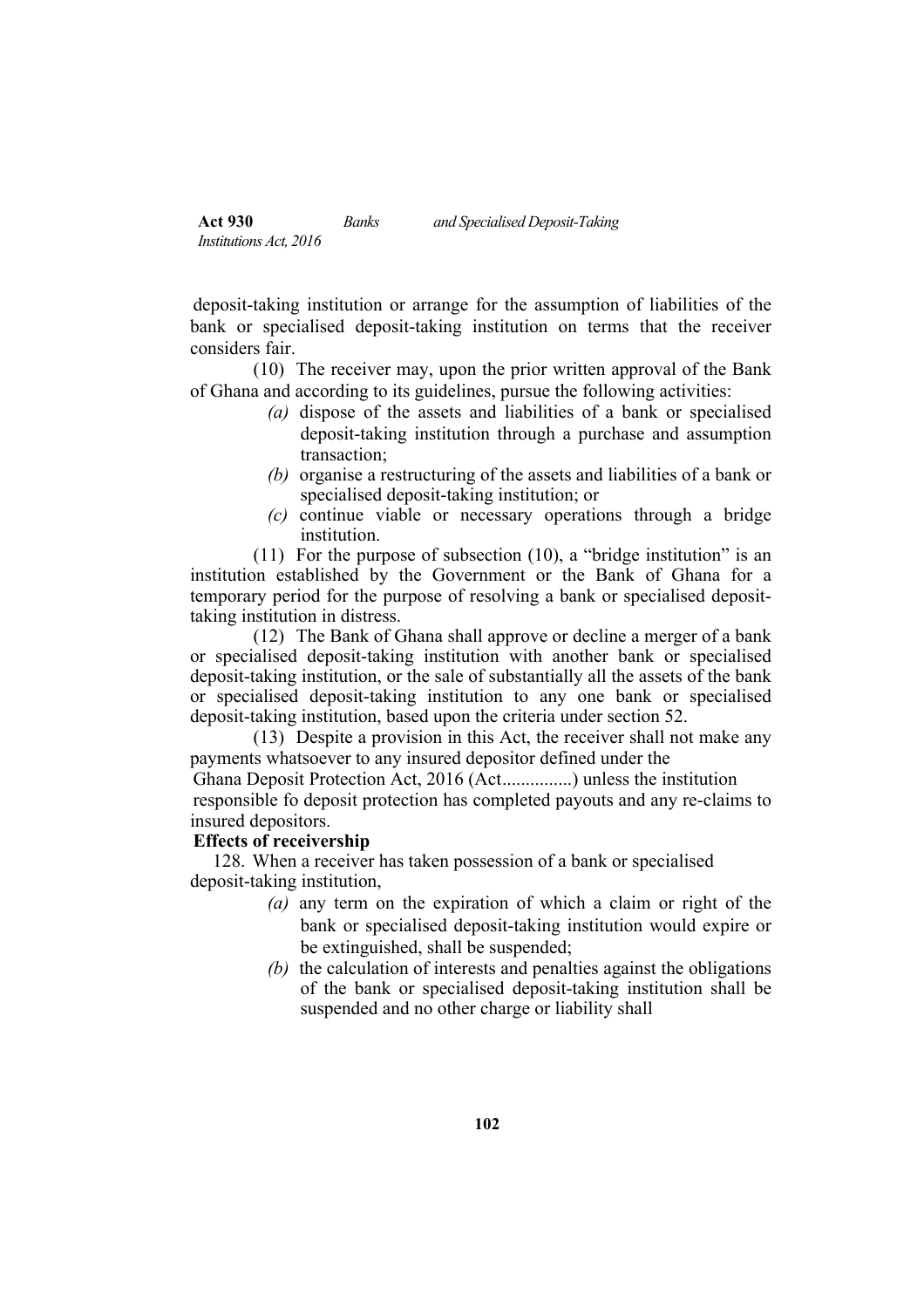*Banks and Specialised Deposit-Taking* **Act 931** *Institutions Act, 2016*

accrue on the obligations of the bank or specialised deposittaking institution;

- *(c)* any legal proceeding against the bank or specialised deposittaking institution shall stay and the exercise of any right on the assets of the bank or specialised deposit-taking institution shall be suspended; and
- *(d)* the right of a third party shall not be exerted over assets during liquidation of the bank or specialised deposittaking institution and a creditor shall not attach, sell or take possession of any assets of the bank or specialised deposittaking institution as a means of enforcing a claim or initiating or continuing any legal proceeding to recover the debt or perfect security interest in the assets of the bank or specialised deposit-taking institution.

### **Control of the hank or specialised deposit-taking institution by receiver**

129. (1) The receiver shall have unrestricted access to and control over the offices, books of account and other records and other assets of the bank or specialised deposit-taking institution.

- (2) On the request of the receiver, a law enforcement officer shall
	- *(a)* assist the receiver to gain access to the premises of the bank or specialised deposit-taking institution; or
	- *(b)* assist the receiver to gain control over the records of the bank or specialised deposit-taking institution.

(3) Subsections (1) and (2) apply to the subsidiaries of a bank or specialised deposit-taking institution.

(4) The receiver shall secure the property, offices, books, records, and assets of the bank or specialised deposit-taking institution to prevent dissipation by theft or other improper action.

(5) The receiver shall in exercising its power under subsection (2) take the following actions:

- *(a)* change the locks and limit access to the new keys on external and internal entrances to the bank or specialised deposittaking institution which contain financial assets or information or equipment which could enable a person to gain unlawful access;
- *(b)* change or establish access codes to the bank or specialised deposit-taking institution and grant access only to a limited number of computers and employees;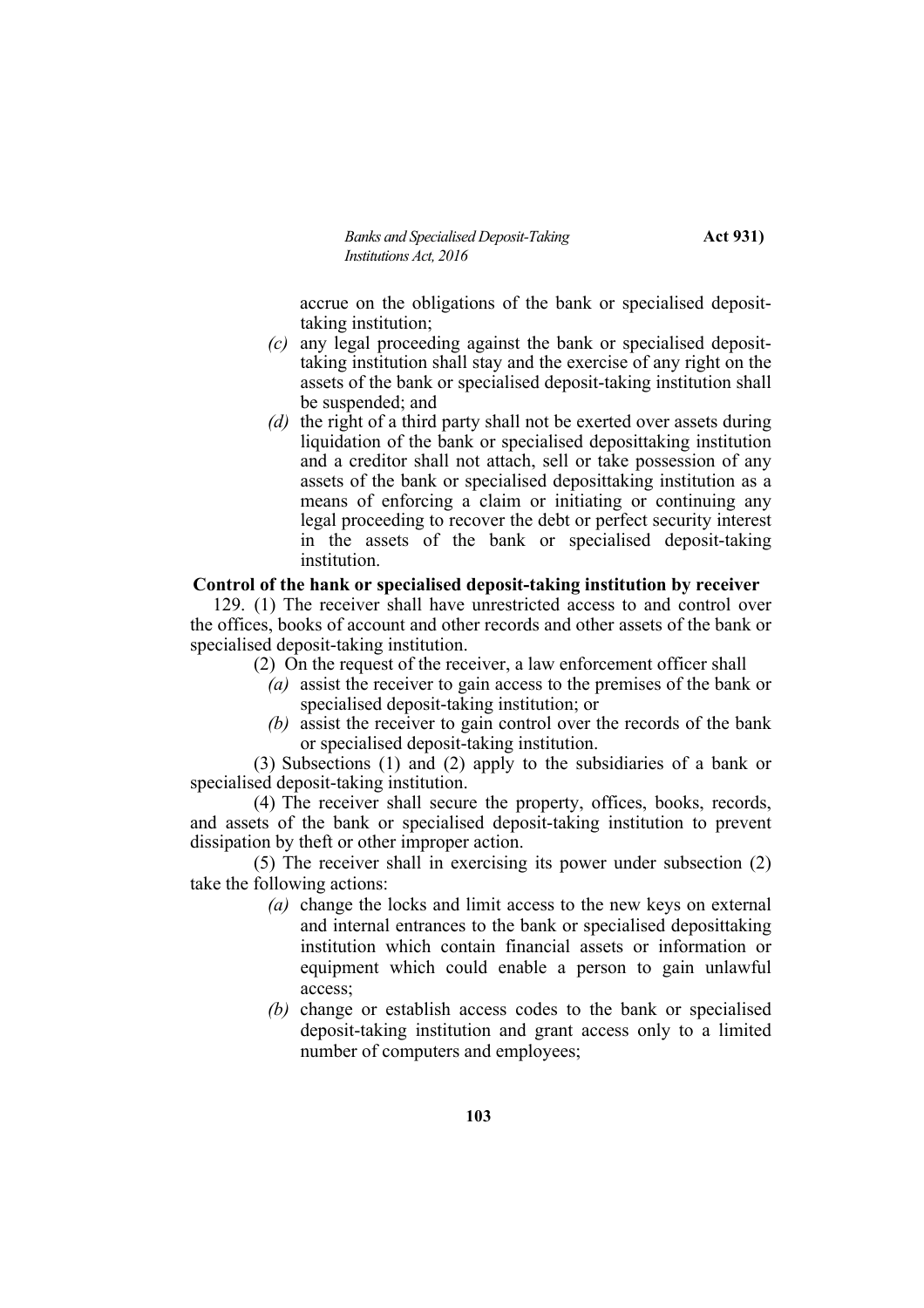- *(c)* issue new photo identification passes for entry by authorised employees to the premises of the bank or specialised deposittaking institution and control the access of other persons to the premises of the bank or specialised deposittaking institution;
- *(d)* cancel authorisations permitting persons to engage the financial responsibility of the bank or specialised deposittaking institution and issue new authorisations, as appropriate and notify third parties concerned;
- *(e)* inform
	- (i) correspondent banks or specialised deposit-taking **institutions**
	- (ii) registrars and transfer agents of securities, and
	- (iii) external asset managers of the bank or specialised deposit-taking institution

that persons who previously had authorisation to give instructions on behalf of the bank or specialised deposit-taking institution involved with respect to dealing in the assets of the bank or assets held in trust by the bank or the specialised deposit-taking institutions are no longer authorised to give instructions and that only the receiver and persons authorised by the receiver have authority to give instructions;

- *(f)* suspend the payment of capital distributions in general and payment to key management personnel, and significant shareholders, except the compensation that may be paid to directors or key management personnel; and
- *(g)* any action necessary for the efficient exercise of the powers of the receiver.

(6) A person who willfully interferes with the access of a receiver to or the control of a receiver over the offices, assets, books of account and other records of a bank or specialised deposit-taking institution for which that person has been appointed, commits an offence and is liable on summary conviction to a fine of not less than one hundred penalty units and not more than five hundred penalty units for each day that the contravention continues, or to a term of imprisonment of not less than one year and not more than five years or to both.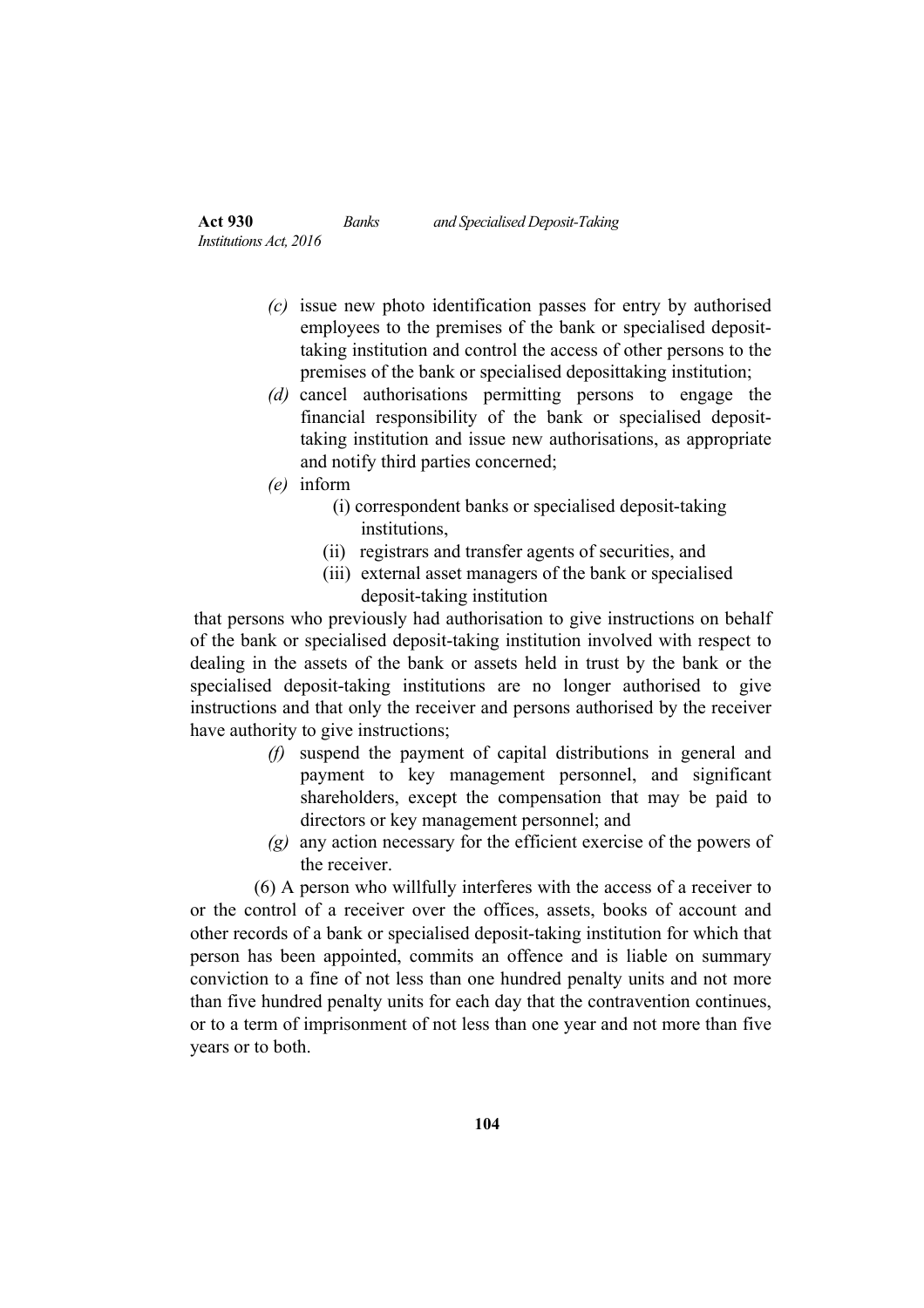**Act 930**

(7) The suspension of payment under paragraph *(f)* of subsection

(5) does not affect the base compensation payable to directors or key management personnel for services rendered in the capacity as a director or key management personnel of the bank or specialised deposit-taking in-

(8) The receiver shall furnish the institution responsible for deposit protection with information and reports in the form and manner that may he determined by that institution.

## **Inventory of assets and new financial position**

130. (1) A receiver shall establish a new financial position for the bank or specialised deposit-taking institution, based on a determination of liquidation values of the assets of the bank or specialised deposit-taking

(2) A liability shall be deemed due and payable and interest shall cease to accrue as from the date of the appointment of the receiver.

(3) An unmatured liability shall be discounted to its present value at the rate of interest determined by the Bank of Ghana.

(4) The receiver shall within one month of taking possession of a bank or specialised deposit-taking institution, take an inventory of the assets and property of that bank or specialised deposit-taking institution and transmit a copy of the inventory report to the Bank of Ghana.

(5) The Bank of Ghana shall publish the inventory report in two daily newspapaers of national circulation and on the website of the Bank

131. \* (1) The receiver may within thirty days of the date of appointment repudiate any non performed or partially performed contract for the reason that the fulfillment of the contract is burdensome for the bank or specialised deposit-taking institution and the repudiation would promote the orderly administration of the affairs of the bank or specialised deposit-taking institution and protect the interests of depositors.

(2) Any liability arising from the repudiation under subsection (1) , shall be determined as of the date of repudiation and shall he limited to actual direct damages incurred and exclude any damage for lost profits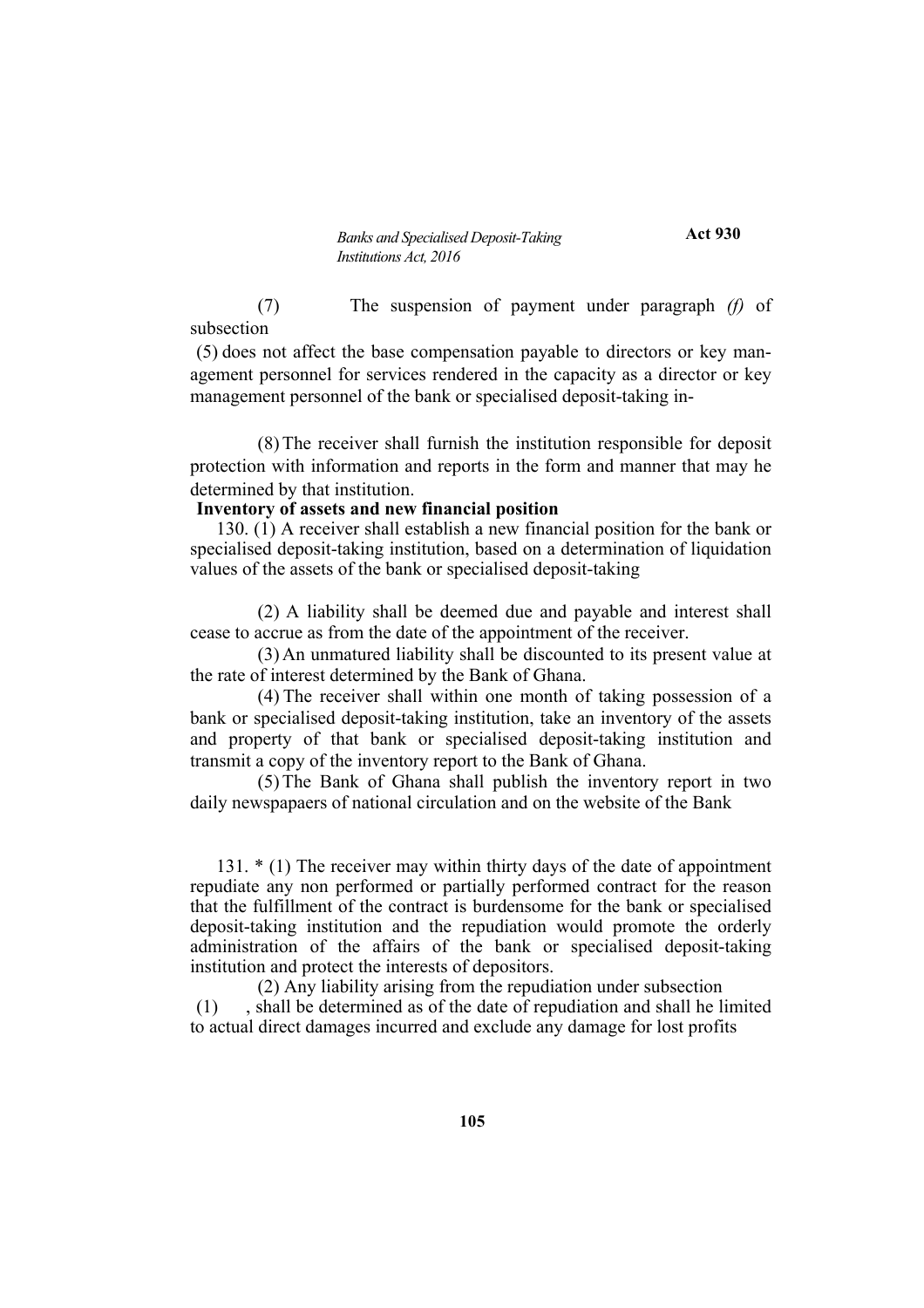(3) In case of the repudiation of a contract for the lease of immovable and movable property, the receiver shall give thirty day's notice. **Setting aside of pre-receivership transactions**

132. (1) The receiver may set aside the following transactions affecting the assets of the bank or specialised deposit-taking institution and recover the assets from the transferee or other beneficiary of the transaction:

- (a) gratuitous transfers to, or to persons related to, affiliates, insiders or key management personnel of the bank or specialised deposit-taking institution made within five years
- (b) transactions with affiliates, insiders or key management personnel of the bank or specialised deposit-taking institution conducted within five years before the effective date of the receivership, if detrimental to the interest of depositors
- (c) gratuitous transfers to third parties made within three years
- (d) transactions in which the consideration given by the bank or specialised deposit-taking institution considerably exceeded the received consideration, made within three years before
- (e) a transaction based on a forged or fraudulent document that the bank or specialised deposit-taking institution has
- (f) any act done with the intention of all the parties involved to withhold assets from the creditors of the bank or specialised deposit-taking institution, or otherwise impair their rights, within five years before the effective date of
- (g) transfers of property of the bank or specialised deposittaking institution to, or for the benefit of, a creditor on account of a debt incurred within one year before the effective date of the receivership which has the effect of increasing the amount that the creditor would receive in a liquidation of the bank or specialised deposit-taking institution,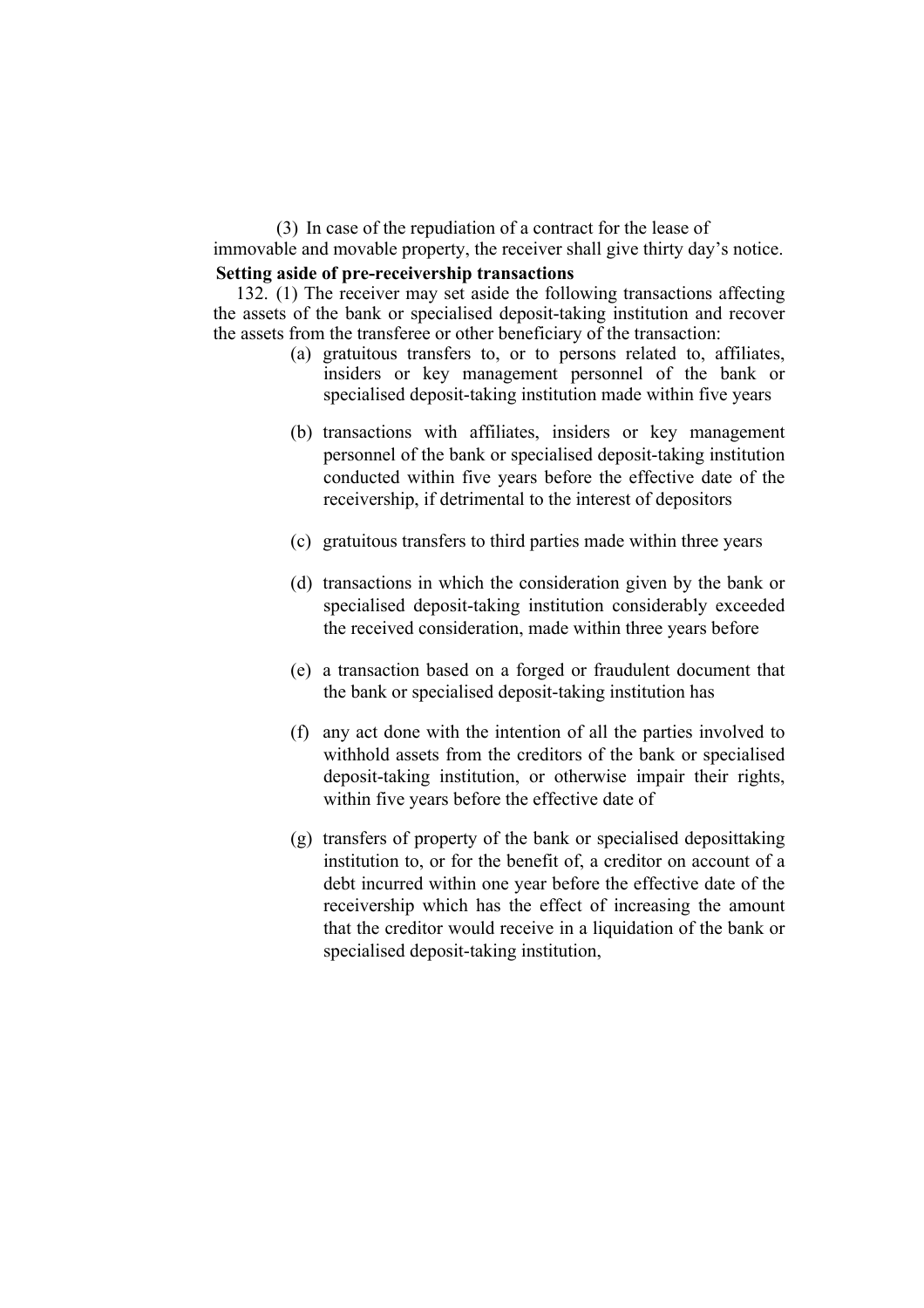*Banks and Specialised Deposit-Taking* **Act 930** *Institutions Act, 2016*

(h) any attachment or security interest other than an attachment or security interest that existed six months before the effective date of the receivership.

(2) Subsection (1) does not apply to the payment of deposits of an amount equal to or less than

- *(a)* one thousand four hundred and fifty Ghana Cedis in the case of a specialised deposit-taking institution; and
- *(b)* six thousand two hundred and fifty Ghana Cedis in the case of banks

for each depositor or for the amounts that may be determined in accordance with die Ghana Deposit Protection Act, 2016 (Act 931).

(3) The receiver shall take action to set aside a transfer under this section within one year after the effective date of the receivership.

(4) Despite subsections (1), (2) and (3), the receiver shall not set aside a payment or transfer by the bank or specialised deposit-taking institution

- *(a)* if the payment or transfer was made in the ordinary course of business,
- *(b)* if the payment or transfer was part of a contemporaneous exchange for reasonably equivalent value, or
- *(c)* to the extent that following the transfer the recipient extended new unsecured credit to the bank or specialised deposit-taking institution which had not been satisfied by the bank or specialised deposit-taking institution as of the effective date of the receivership.

(5) Despite subsections (1) to (4), the receiver shall not set aside a payment or transfer by the bank or specialised deposit-taking institution made pursuant to any power of an official administrator under sections 107 to 122.

(6) The receiver may recover property or the value of property transferred by the bank or specialised deposit-taking institution from a transferee of an initial transferee only if the second transferee did not give fair value for the property and knew or reasonably should have known that the initial transfer could be set aside under this Act.

(7) The receiver may order the notice of an action to set aside a transfer to be recorded in the public records for real estate ownership.

(8) Pursuant to the record of a notice under subsection (7) the right of a person to the property in question or a title to interest in the property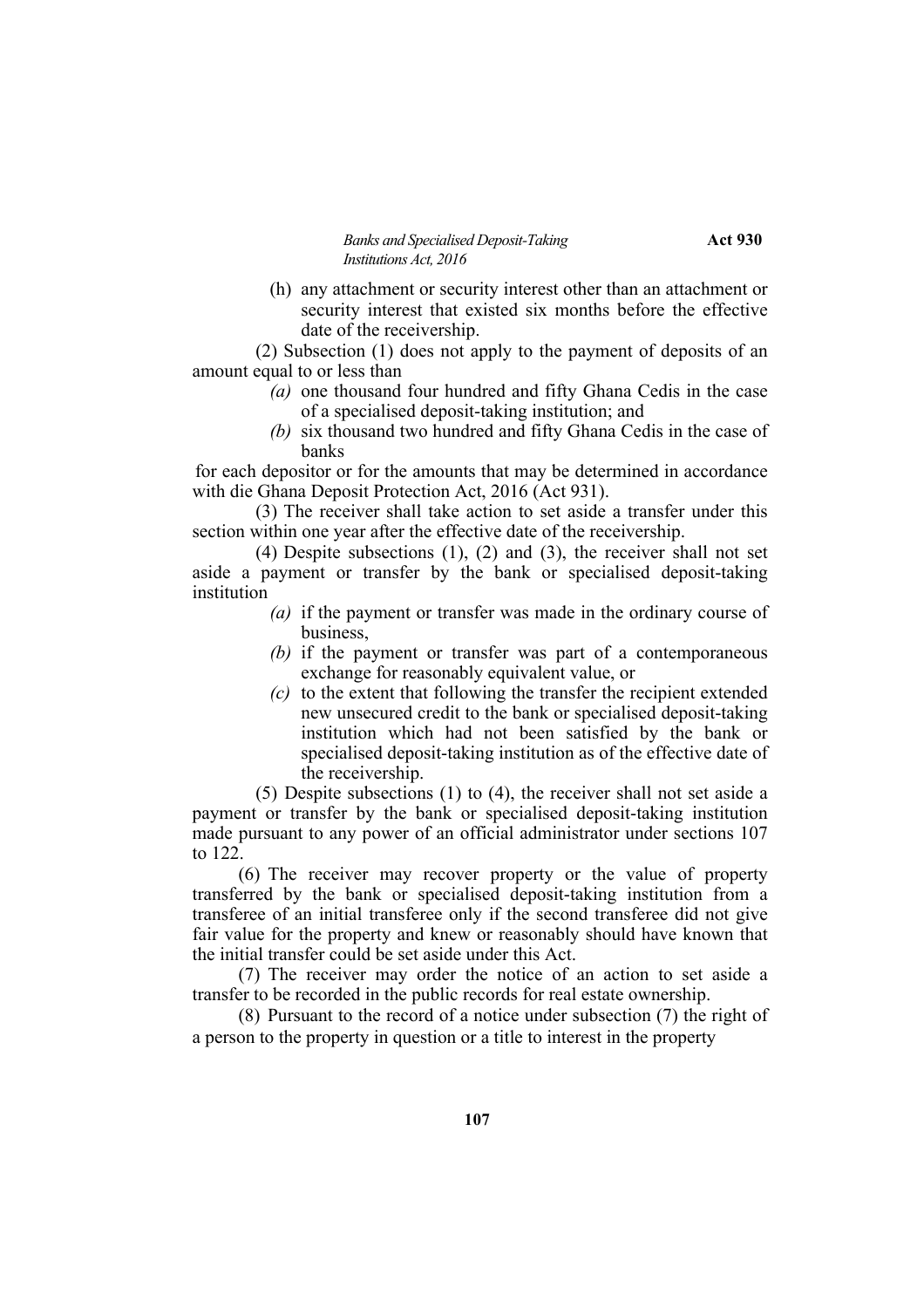| <b>Act 930</b>         | Banks | and Specialised Deposit-Taking |
|------------------------|-------|--------------------------------|
| Institutions Act, 2016 |       |                                |

is subject to the rights of a bank or specialised deposit-taking institution to recover the property.

# **Determination of claims**

133. (l)The Bank of Ghana may prescribe

- *(a)* the procedure for determining the validity and priority of a claim;
- *(b)* the liquidation of the asset of a bank or a specialised deposittaking institution; and
- *(c)* the return of the property of a customer of a bank or a specialised deposit-taking institution.

(2) Without limiting the powers of the Bank of Ghana under subsection (1), the sale of the asset of a bank or specialised deposit-taking institution, shall be effected in a transparent and commercially reasonable manner.

(3) Subject to subsection (4), a bank or specialised deposit-taking institution shall not allow a set off in respect of claims acquired towards the bank or specialised deposit- taking institution within three months before the appointment of a receiver or after the appointment of a receiver.

(4) A claim against a bank or specialised deposit-taking institution arising from a deposit shall be set-off against any sum due from a depositor to the bank or specialised deposit- taking institution as of the date on which the licence is revoked and the receiver is appointed in the following manner:

- *(a)* automatically, if the sum is matured or past due; or
- *(b)* at the option of the depositor, if the sum is not matured or past due.

# **Claims relating to eligible financial contracts**

134. (1) In determining the rights and obligations between a bank or specialised deposit-taking institution and its contractual counterpart, effect shall be given to the termination provisions of eligible financial contracts between the bank or specialised deposit- taking institution and the contractual counterpart of the bank or specialised deposit-taking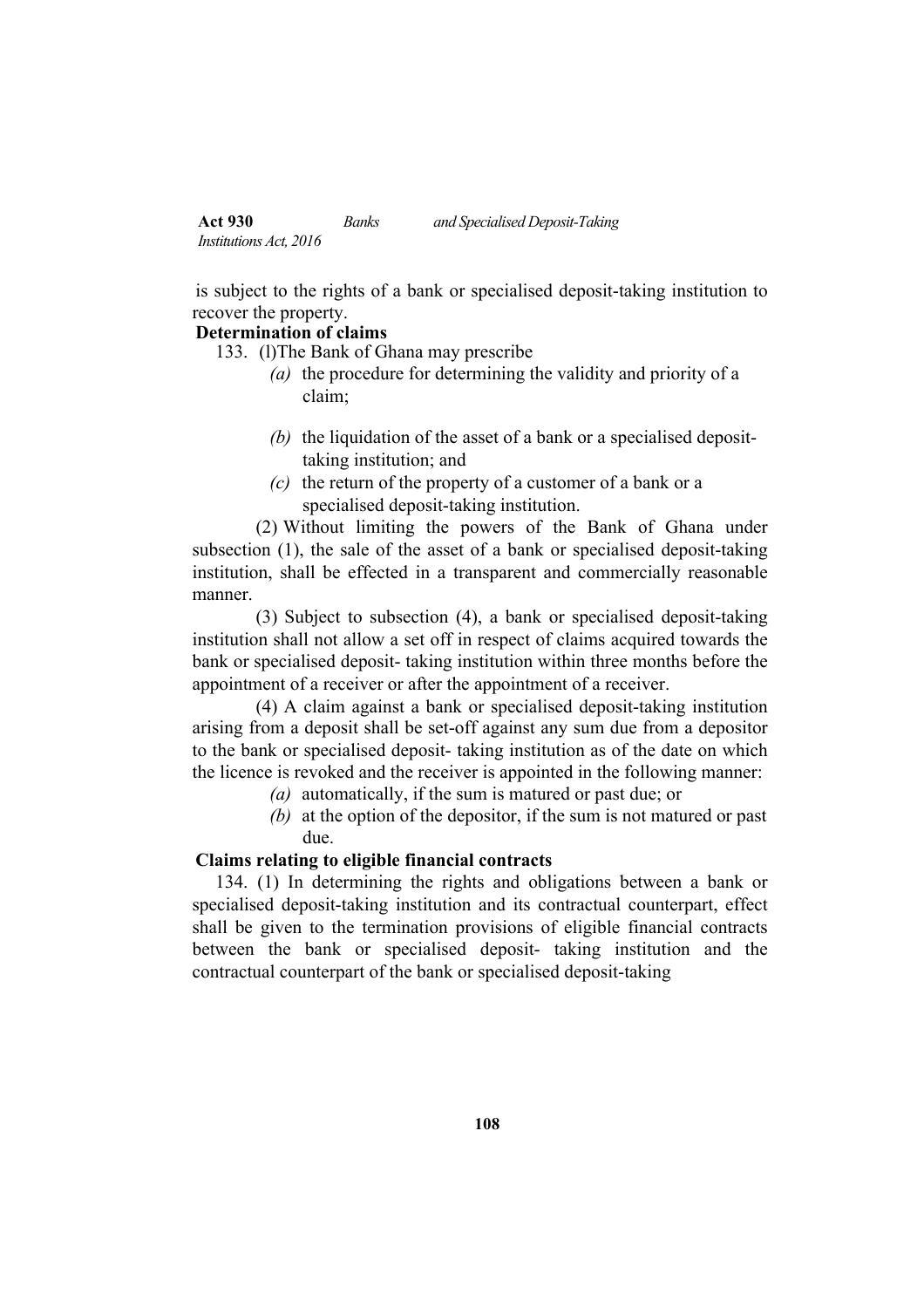**Act 930**

institution, except during the period of a temporary stay on the exercise of a right that the Bank of Ghana may prescribe.

(2) The temporary stay of termination provisions shall be subject to the safeguards that the Bank of Ghana shall prescribe in order to facilitate the liquidation of the bank or the specialised deposit-taking institution and simultaneously minimise any disruption to the markets for eligible financial contracts.

(3) The net termination value determined in accordance with an eligible financial contract between a bank or specialised deposittaking institution and its contractual counterpart, shall be a claim of the bank or the specialised deposit-taking institution on the counterpart or shall be admitted after the net termination value is validated as a claim of the counterpart on the bank or the specialised deposit- taking institution.

(4) In this section, "net termination value" means the net amount obtained after setting off the mutual obligations between the parties to an eligible financial contract in accordance with the provisions of that contract.

(5) For the purposes of this section, the Bank of Ghana shall prescribe the types of contracts that shall qualify as "eligible financial contracts" and that may include a master agreement covering more than one type of contract.

### **Priorities in payment of claims**

135. (1) In pursuance of the liquidation of the assets of a bank or a specialised deposit-taking institution,

- *(a)* allowed secured claims shall be paid
	- (i) to the extent of the realisation of the security; or
	- (ii) by delivering to the secured creditor, the security held by the bank or the specialised deposit-taking institution; and
- *(b)* other allowed claims shall be paid in relation to all other debts, in the following order:
	- (i) necessary and reasonable expenses incurred by the receiver and the Bank of Ghana, including professional fees, under sections 123 to 139;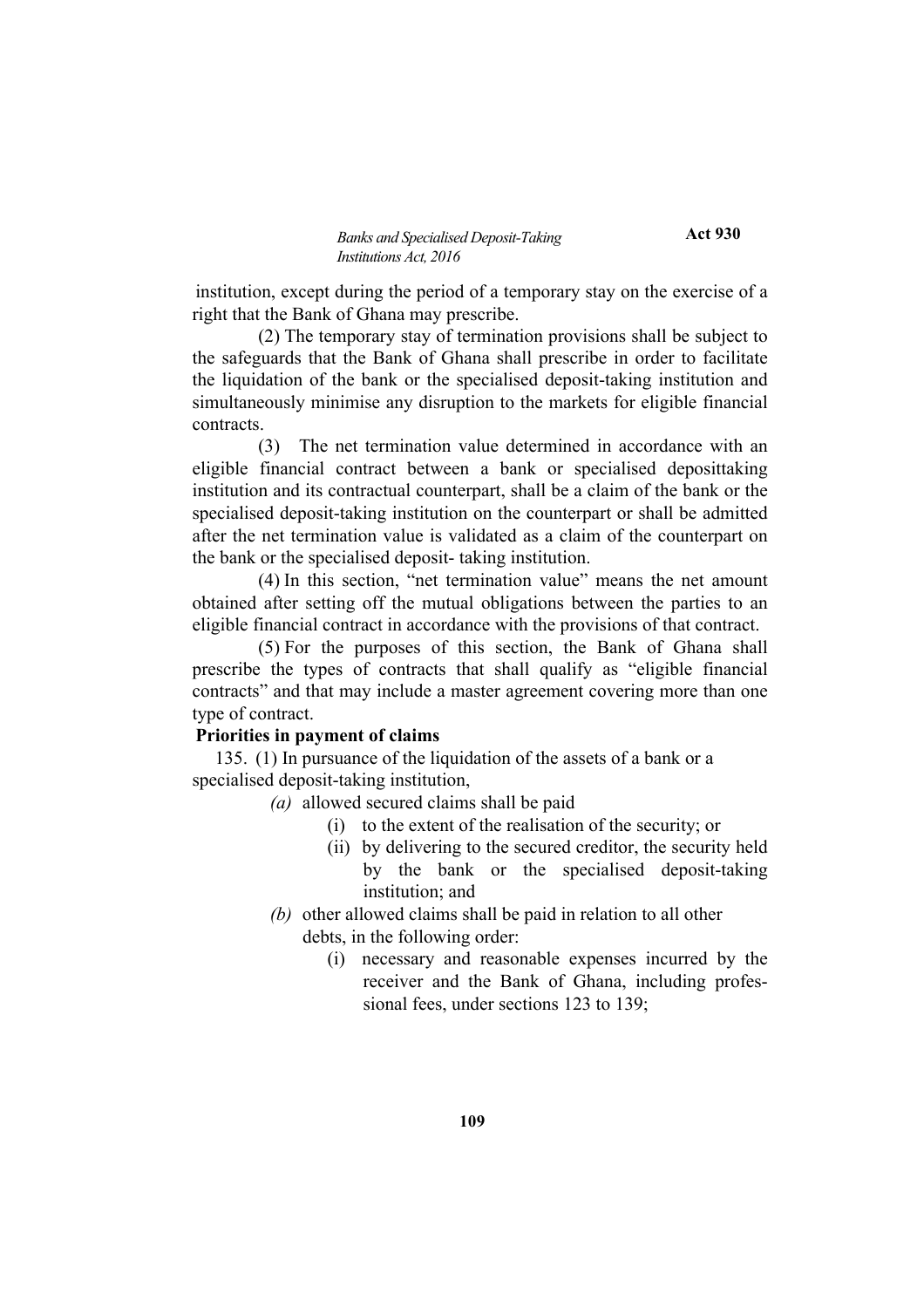(ii) payments made by the institution responsible for deposit protection in respect of insured deposits in compliance with the Ghana Deposit Protection Act, 2016 (Act 931);

- (iii) credits extended to the bank or specialised deposittaking institution by the Bank of Ghana until the appointment of the receiver;
- (iv) statutory amounts owed to the Government or to a municipality, except as determined by the Government;
- (v) wages or salaries earned by an employee not later than one hundred and eighty days before the appointment of the receiver, as may be specified by the Bank of Ghana except for wages and salaries earned by a director or a key management personnel;
- (vi) credits extended to the bank or specialised deposittaking institution after the appointment of the receiver;
- (vii) deposits not covered under subparagraph (ii);
- (vitf) compensation of employees not covered under subparagraph (v);
- (ix) unsecured credits extended to the bank or specialised deposit-taking institution before the appointment of the receiver: and
- (x) subordinated debt.

(2) Where the amount available for payment of any class of claim under subsection (1) is insufficient to provide payment in full, the claim of that class shall be reduced in equal proportions.

(3) After payment of all claims filed, the remaining allowable claims that were not filed within the time specified by the receiver for filing, shall be paid.

(4) Where any proceeds remain after all claims of depositors and other creditors have been paid, the proceeds shall be distributed among the shareholders of the bank or the specialised deposit-taking institution involved in accordance with their rights.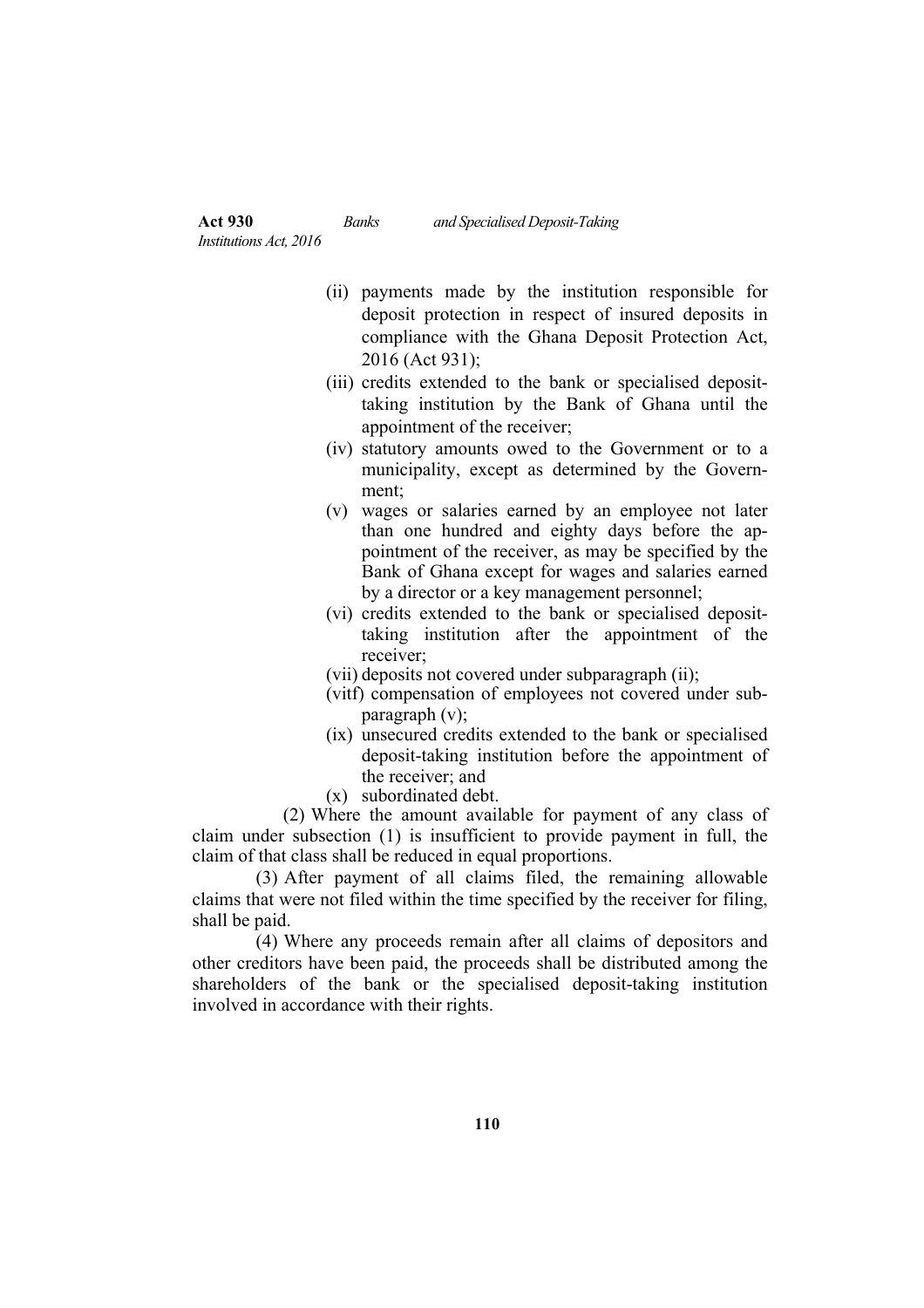### **Termination of receivership and final reporting to the Bank of Ghana**

136. (1) After the distribution of the proceeds of the sale of assets of a bank or a specialised deposit-taking institution, the receiver shall submit a report to the Bank of Ghana indicating among others

- *(a)* a statement of income and expense; and
- *(b)* sources and uses of funds during the period of receivership.
- (2) Where the Bank of Ghana approves the report under subsection (1),
	- *(a)* the receivership of the Bank of Ghana terminates; and
	- *(b)* the Bank of Ghana and the receiver are relieved of any further responsibility in connection with the receivership of the bank or specialised deposit-taking institution involved.

(3) A receiver may abandon the sale of an asset of a bank or a specialised deposit-taking institution or donate the asset to a charitable institution that promotes public health or education, where

- *(a)* the asset is of an immaterial value;
- *(b)* the receiver is unable to sell the asset; or
- *(c)* the cost of sale of the asset would exceed the amount expected to be received.

(4) The creditor of a bank or a specialised deposit-taking institution does not have a claim against an asset under subsection (3).

#### **Miscellaneous receivership provisions**

137. Where a receiver has sufficient reason to believe that shareholders, directors, officers, attorneys, accountants or other professionals have engaged or are engaging in a criminal or fraudulent activity in relation to the business of a bank or a specialised deposit-taking institution, that receiver shall

- *(a)* notify the Bank of Ghana immediately, and
- *(b)* institute a civil action to claim damages and restitution.

#### **Relationship with other enactments**

138. The provisions of the Companies Act, 1963 (Act 179), the Bodies Corporate (Official Liquidations) Act, 1963 (Act 180), or any other enactment relating to corporate insolvency or liquidation shall not apply to the winding up and liquidation of an insolvent bank or specialised deposittaking institution in the country.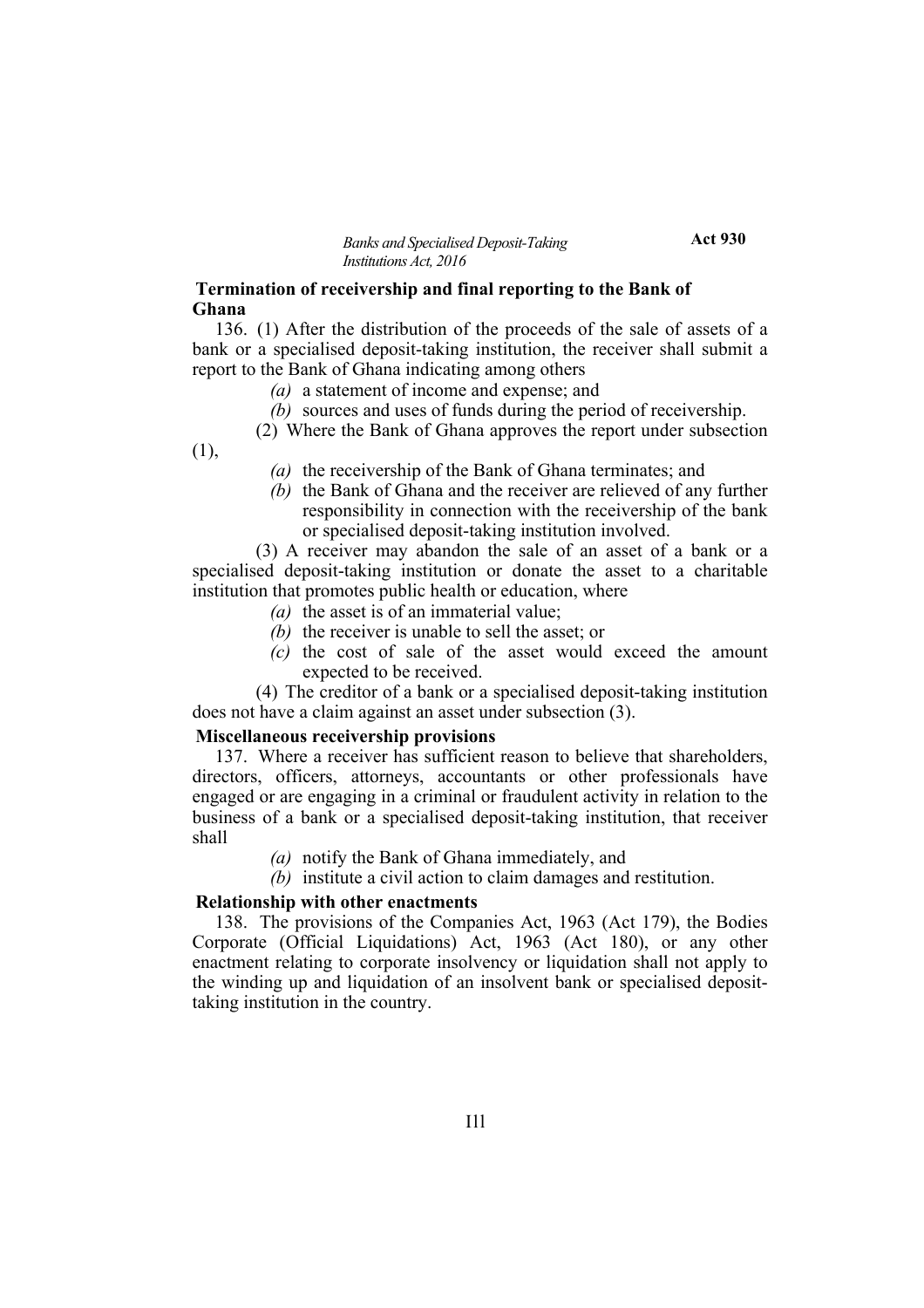| <b>Act 930</b>                | Banks | and Specialised Deposit-Taking |
|-------------------------------|-------|--------------------------------|
| <i>Institutions Act, 2016</i> |       |                                |

#### **Voluntary winding-up**

Panel.

139. (1) Despite the Companies Act, 1963 (Act 179) or any other relevant enactment, a bank or specialised deposit-taking institution shall not wind up voluntarily unless the Bank of Ghana has certified in writing that that bank or specialised deposit-taking institution would be capable on its voluntary winding up, of meeting the obligations it has in respect of the depositors and creditors as the obligations accrue.

(2) Where the Bank of Ghana, at any stage of the voluntary winding up, considers that that bank or specialised deposit-taking institution which is winding up is unable to meet its obligations to depositors or creditors in full, the Bank of Ghana shall appoint a receiver to wind up the affairs of that bank or the specialised deposit-taking institution and sections 123 to 139 shall apply.

#### *Miscellaneous Provisions*

### **Review of decisions of the Bank of Ghana on licensing**

140. (1) Where a person is aggrieved with a decision of the Bank of Ghana in respect of issuance of a licence, that person may, within thirty days of the decision, petition the Bank of Ghana in writing for a review.

(2) Where the person is dissatisfied with the outcome of the review under subsection (1), the person may, within thirty days from the date of the decision, in writing, appeal against the decision to the Adjudicative Panel established under subsection (3),

- (3) There is established an Adjudicative Panel consisting of
	- *(a)* a chairperson who is a Justice of the High Court nominated by the Chief Justice;
	- *(b)* one person with knowledge in banking and finance and with not less than ten years experience in banking and finance nominated by the Chartered Institute of Bankers; and
	- *(c)* one member of the Institute of Chartered Accountants, Ghana who has been in practice for not less than ten years, nominated by the Institute of Chartered Accountants, Ghana.
- (4) The Chief Justice shall appoint members of the Adjudicative
- (5) The Adjudicative Panel shall adopt its own rules of procedure.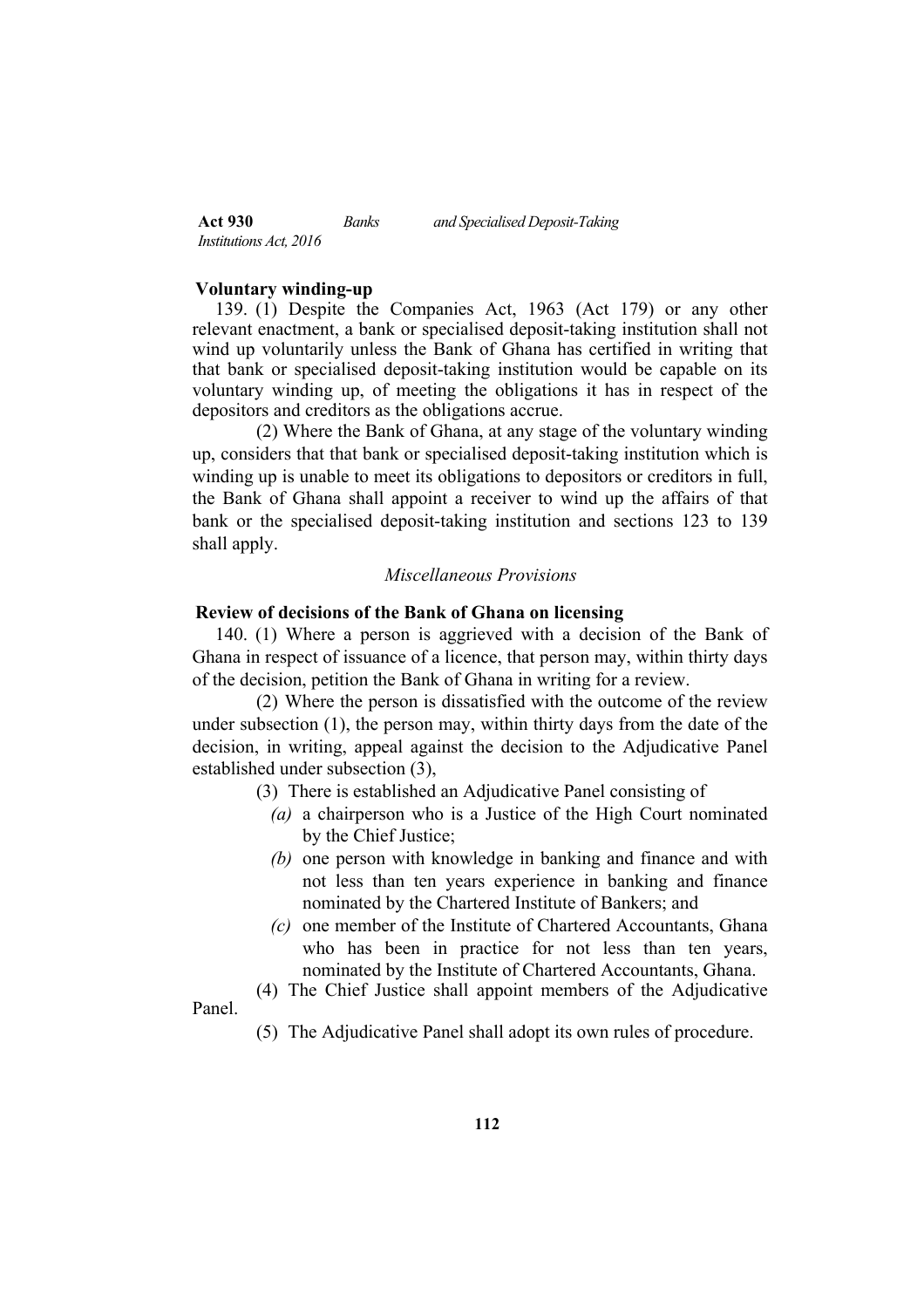**Act 930**

(6) The Adjudicative Panel shall communicate its decision to the applicant within thirty days of receipt of the appeal made to it in writing under subsection (2).

(7) A person dissatisfied with the decision of the Adjudicative Panel may appeal to the High Court within thirty days upon receipt of the decision.

(8) The expenses of the Adjudicative Panel including allowances of members of the Adjudicative Panel shall be borne by the Bank of Ghana.

### **Review of decision of Bank of Ghana on official administration, liquidation and receivership by arbitration**

141. (1) Where a person is aggrieved with a decision of the Bank of Ghana in respect of

- *(a)* matters under sections 107 to 122 or sections 123 to 139;
- *(b)* withdrawal of the registration of a financial holding company;
- *(c)* matters which involve the revocation of a licence of a bank or a specialised deposit taking institution; or
- *(d)* an action under sections 102 to 106 and where the Bank of Ghana determines that there is a serious risk to the financial stability or of material loss to that bank or specialised deposittaking institution or financial holding company

and that person desires redress of such grievances, that person shall resort to arbitration under the rules of the Alternative Dispute Resolution Centre established under the Alternative Dispute Resolution Act, 2010 (Act 798).

### **Review of decisions through arbitration**

142. With respect to an arbitration proceeding against the Bank of Ghana, a member of the decision-making body, a staff of the Bank of Ghana, an agent of the Bank of Ghana, or Arbitration Panel in reaching a decision, may examine whether the defendant acted unlawfully or in an arbitrary or capricious manner having regard to

- *(a)* the peculiar facts,
- *(b)* the provisions of this Act,
- *(c)* a directive of the Bank of Ghana, or
- *(I)* any other enactment.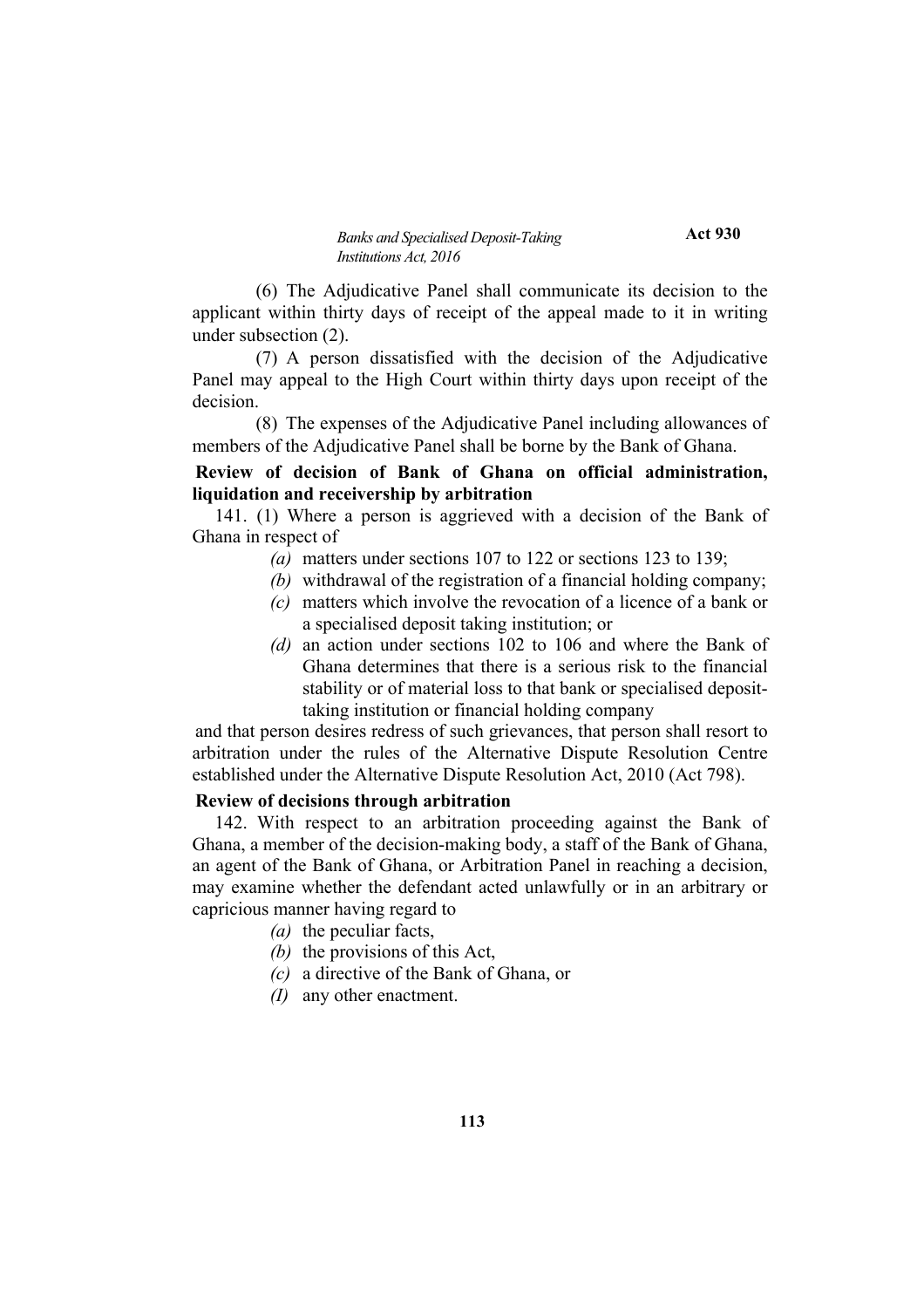| <b>Act 930</b>                | Banks | and Specialised Deposit-Taking |
|-------------------------------|-------|--------------------------------|
| <i>Institutions Act, 2016</i> |       |                                |

#### **Unclaimed balances**

143. (1) Where a current or savings account has not been operated for a period of two years or a time deposit account has not been operated for a period of two years after the date of maturity of the deposit, a withdrawal shall not be made on the account except with the permission of two authorised officers of the bank or specialised deposit-taking institution involved.

(2) An account referred to in subsection (1) shall be transferred to a separate register of dormant accounts in the books of the bank or specialised deposit-taking institution and a notice in writing of that action shall be given to the depositor at the last known address of the depositor.

(3) Where an account which is transferable under subsection (2) is subject to a service charge, or is an interest bearing account, the charge may continue to be levied or the interest accrued up to the date on which the account was transferred to the register of dormant accounts.

(4) Where an account is transferred to a register of dormant accounts and the account has been on the register for three years, the bank or specialised deposit-taking institution shall advertise in at least two daily newspapers of national circulation the fact that the account has been on the register of dormant accounts for three years.

(5) An account may be transferred out of the register of dormant accounts on a request by the depositor or the legal representative of the depositor where a depositor is dead or incapacitated.

(6) Where an account has been in the register of dormant accounts for a period of three years and that fact has been advertised as required under subsection (4), the balance on the account shall be transferred to an account earmarked for that purpose at the Bank of Ghana.

(7) Where a balance has been transferred under subsection (6), the Bank of Ghana shall, on a request, refund any unclaimed balances to the depositor, or if the depositor is dead, to the legal representative of the depositor.

#### **Prohibition of floating charge**

144. (1) A bank or specialised deposit-taking institution shall not create a floating charge on an undertaking or property of the bank or specialised deposit-taking institution or part of the property of the bank or specialised deposit-taking institution.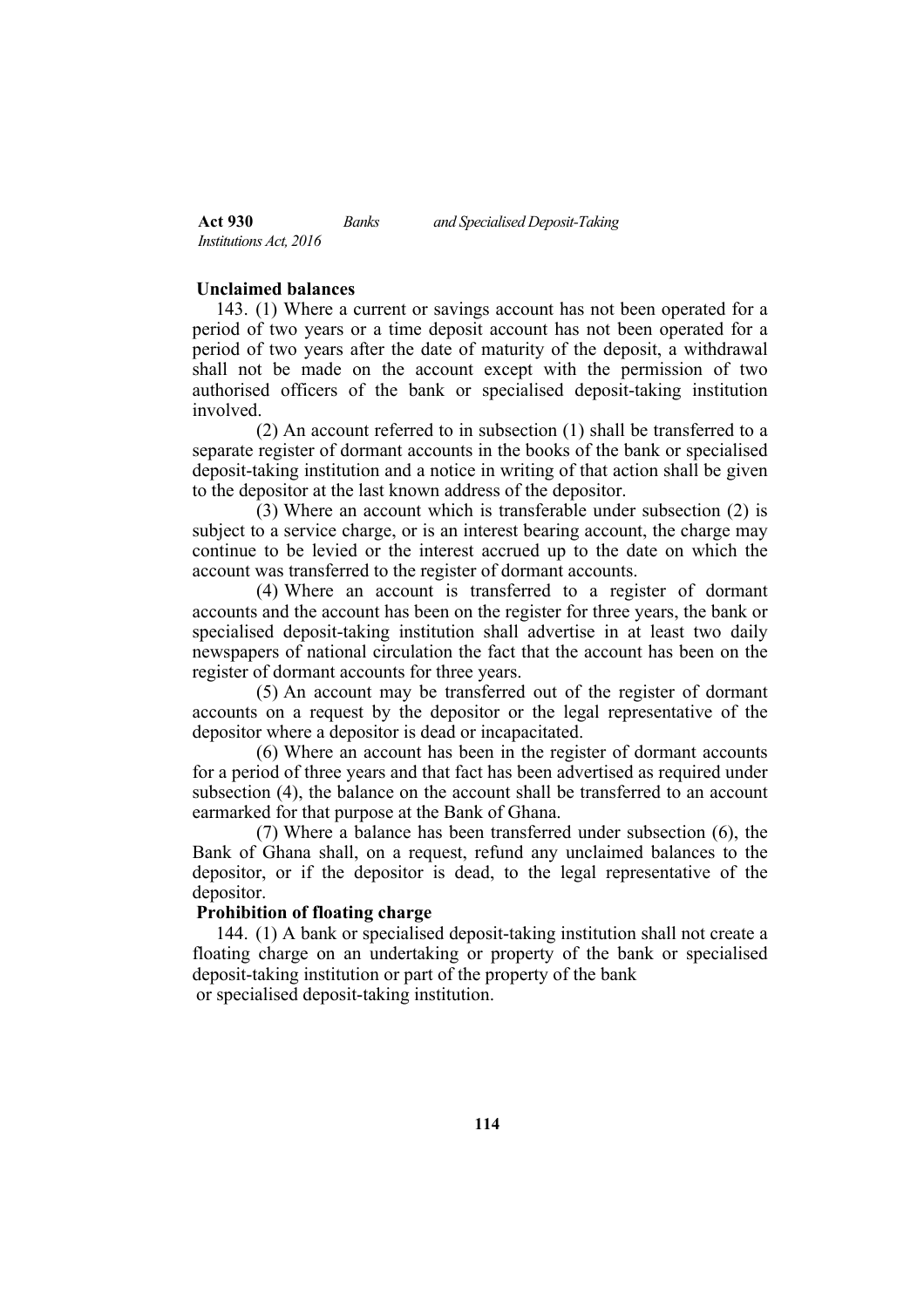(2) The Bank of Ghana may prescribe restrictions on other liens or charges in respect of the property of a bank or specialised deposittaking institution.

(3) A bank or specialised deposit-taking institution which creates a floating charge in contravention of subsection (1), is liable to pay to the Bank of Ghana an administrative penalty of not more than one thousand penalty units.

(4) A key management personnel who fails to comply with this section is liable to pay to the Bank of Ghana an administrative penalty of not more than one thousand penalty units.

### **Confidentiality obligations of officials and employees of the Bank of Ghana**

145. (1) A director, officer or employee of the Bank of Ghana or any person appointed by the Bank of Ghana pursuant to the banking laws shall, before performing a function under the banking laws,

- *(a)* in the case of a Director or head of department, take an oath of confidentiality in the form set out in Part I of the First Schedule; and
- *(b)* in any other case, make a declaration of confidentiality before the chairperson of the Board in the form set out in Part II of the First Schedule.

(2) A director, officer or employee of the Bank of Ghana or any other person appointed by the Bank of Ghana shall not, during or after a relationship with the Bank of Ghana, disclose directly or indirectly to any person any information related to the affairs of the Bank of Ghana, or any other bank, specialised deposit-taking institution or financial holding company or of any of its customers, which the person has acquired in the discharge of duties or the performance of functions except,

*(a)* for the purposes of

- (i) the performance of functions or the exercise of powers under the banking laws; or
- (ii) meeting the requirements of an agreement or understanding reached by the Bank of Ghana with any other relevant supervisory body;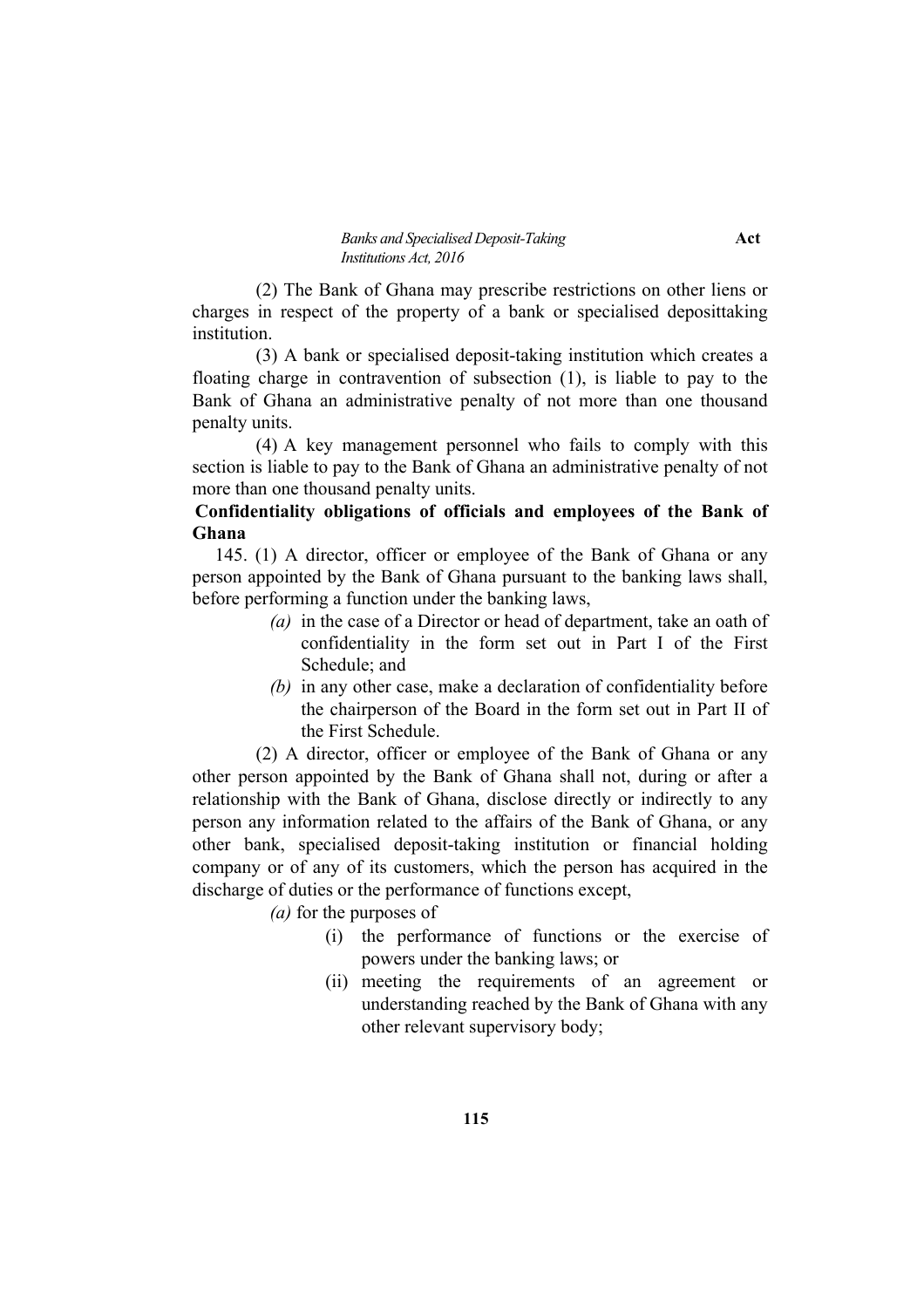- *(b)* when lawfully required to do so under this Act or any other enactment; or
- *(c)* by an order of a court of competent jurisdiction.

(3) A person who contravenes a provision of this section, commits an offence and is liable on summary conviction to a fine of not less than five hundred penalty units and not more than one thousand penalty units.

- (4) Nothing in this section shall preclude
	- *(a)* the exchange or disclosure of information, under conditions of confidentiality between the Bank of Ghana and a foreign regulatory agency performing functions similar to those of the Bank of Ghana under this Act, pursuant to any existing or future Treaty, or any agreement or arrangement entered into by the Bank of Ghana pursuant to section 147;
	- *(b)* the disclosure of information pursuant to an order made by a judge in chambers under any relevant enactment related to mutual assistance in criminal and related matters to a foreign State:
	- *(c)* the disclosure of information to the Financial Intelligence Centre established under the Anti-Money Laundering Act, 2008 (Act 749);
	- *(d)* the disclosure of information to members of the Financial Sector Regulators Forum; or
	- *(e)* the exchange of information between the Bank of Ghana and the institution responsible for deposit protection.

### **Secrecy of customer information**

146. (1) Subject to this Act, a person with access to the books, accounts, records, financial statements or other documents, electronically or otherwise, of a bank or specialised deposit-taking institution shall,

- *(a)* in the case of a director or key management personnel, take an oath of confidentiality in the form set out in Part I of the Second Schedule; or
- *(b)* in any other case, make a declaration of confidentiality before the chief executive or deputy chief executive of the bank or specialised deposit-taking institution in the form set out in Part II of the Second Schedule,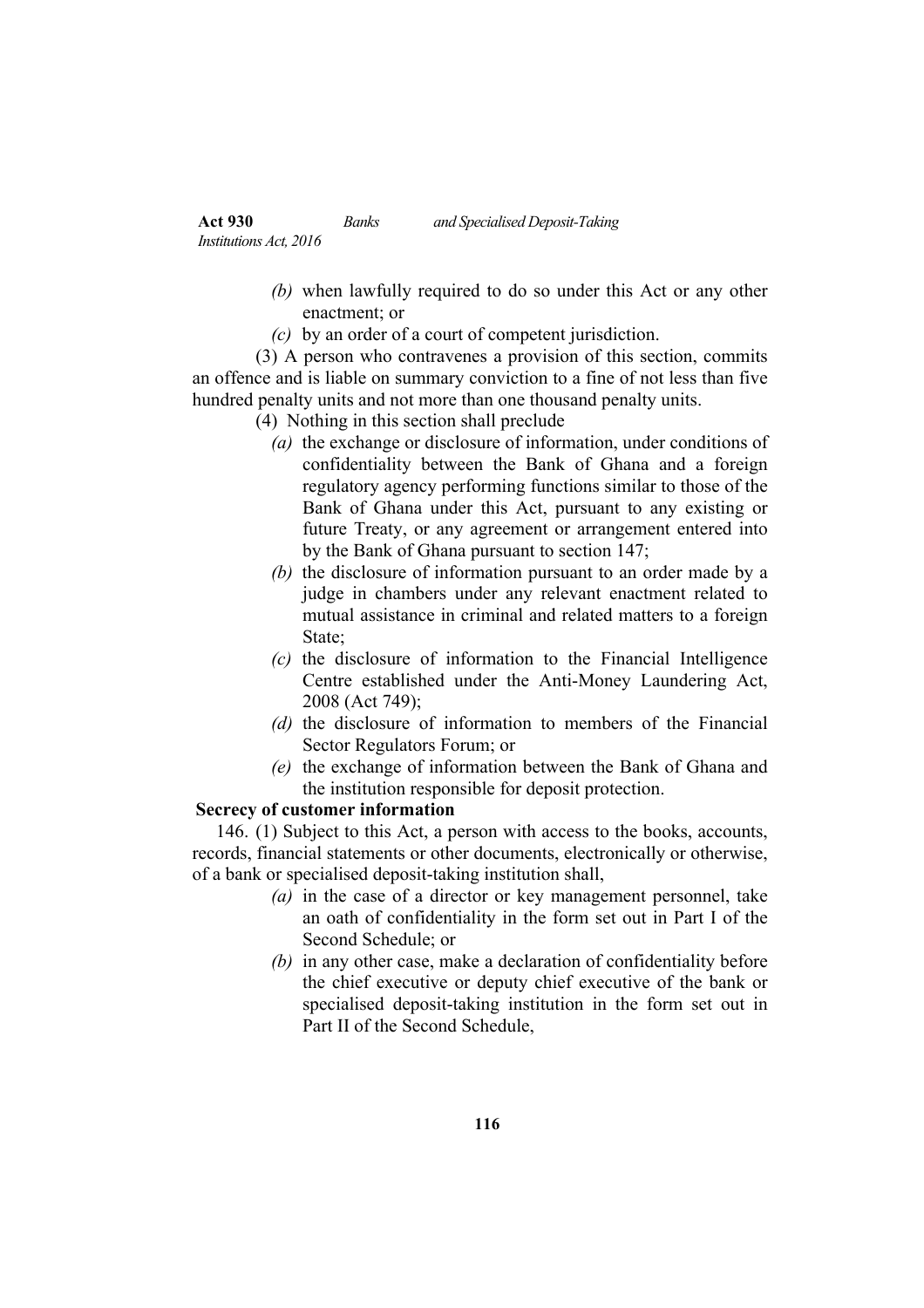**Act 930**

before the person begins to perform any function under the banking laws.

(2) Except for the purpose of the performance of functions or the exercise of a power under the banking laws or as directed in writing by the Bank of Ghana, a person referred to in subsection (1) shall not, during or after a relationship with the bank or specialised deposit-taking institution, disclose directly or indirectly to any person any information related to the affairs of any of its customers including deposits, borrowings or transactions or other personal, financial or business affairs without the prior written consent of the customer or the personal representative of the customer.

(3) The duty of confidentiality imposed under this section shall not apply to the provision of customer information

- (a) to the Bank of Ghana for purposes of carrying out duties and exercising powers under this Act;
- (b) to the Ghana Revenue Authority
	- (i) upon the request of the Ghana Revenue Authority acting in accordance with paragraphs 19 and 20 of the Seventh Schedule of the Income Tax Act, 2015 (Act 896); or
	- (ii) in accordance with Regulations made under the Income Tax Act, 2015 (Act 896) for the automatic exchange of financial information for tax purposes with the competent authority of another jurisdiction;
- (c) to the Financial Intelligence Centre established under the Anti-Money Laundering Act, 2008 (Act 749);
- (d) to the Collateral Registry set-up under the Borrowers and Lenders Act, 2008 (Act 773).
- (e) in accordance with the provisions of the Credit Reporting Act, 2007 (Act 726);
- (f) in accordance with the provisions of the Ghana Deposit Protection Act, 2016 (Act 931); or
- (g) to the Securities and Exchange Commission.
- (4) The duty of confidentiality imposed under this section shall not apply where
	- *(a)* a customer issued with a credit card or charge card by a bank or specialised deposit-taking institution, has had the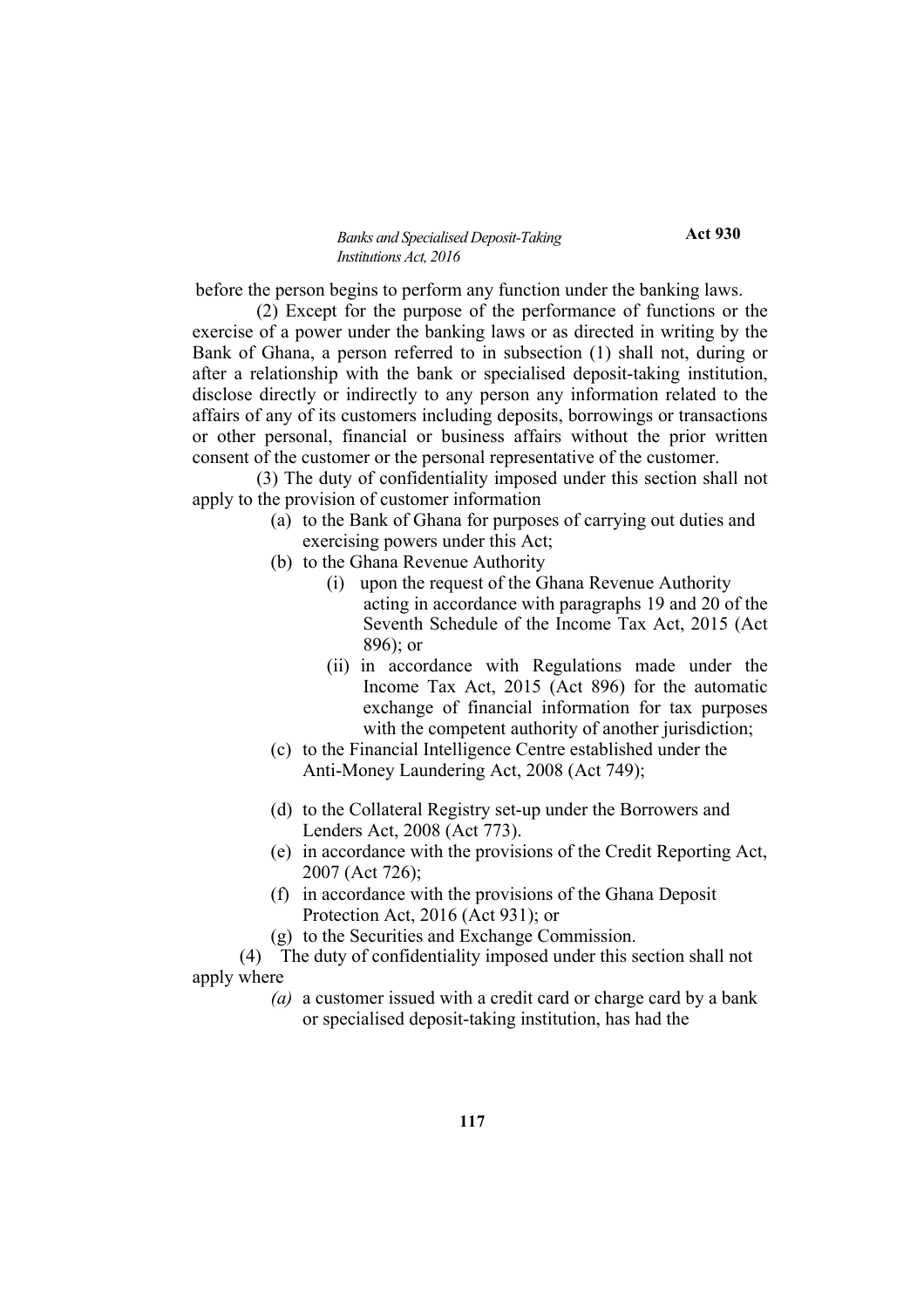card suspended or cancelled by that bank or specialised deposit-taking institution by reason of default in payment, and the bank or specialised deposit-taking institution discloses information related to the name and identity of the customer, the amount of indebtedness and the date of suspension or cancellation of the credit card or charge card to another bank or specialised deposit-taking institution that is issuing credit cards or charge cards in the country;

- *(b)* the customer is declared bankrupt or insolvent in Ghana or, in the case of a company, is being wound up;
- *(c)* the customer has died, testate or intestate, and the information is required by the appointed personal representative of the deceased or the testamentary executor solely in connection with the succession to the estate:
- *(d)* the express consent of the customer has been obtained;
- *(e)* civil proceedings have been instituted involving the bank or specialised deposit-taking institution and the customer or the account of the customer;
- *(f)* the information is required by an officer in the employment of the same bank or specialised deposit-taking institution in die country or an auditor or legal representative of the bank or specialised deposit-taking institution who requires and is entided to know the information in the course of professional duties;
- *(g)* the information is required by another bank or specialised deposit-taking institution for the purpose of assessing the credit-worthiness of a customer, if the information is being sought for commercial reasons and is of a general nature;
- *(h)* the bank or specialised deposit-taking institution has been served with a garnishee order attaching moneys in the account of the customer;
- *(i)* a person referred to in subsection (1) is summoned to appear before a judge or a court of competent jurisdiction and the judge or the court orders the disclosure of the information;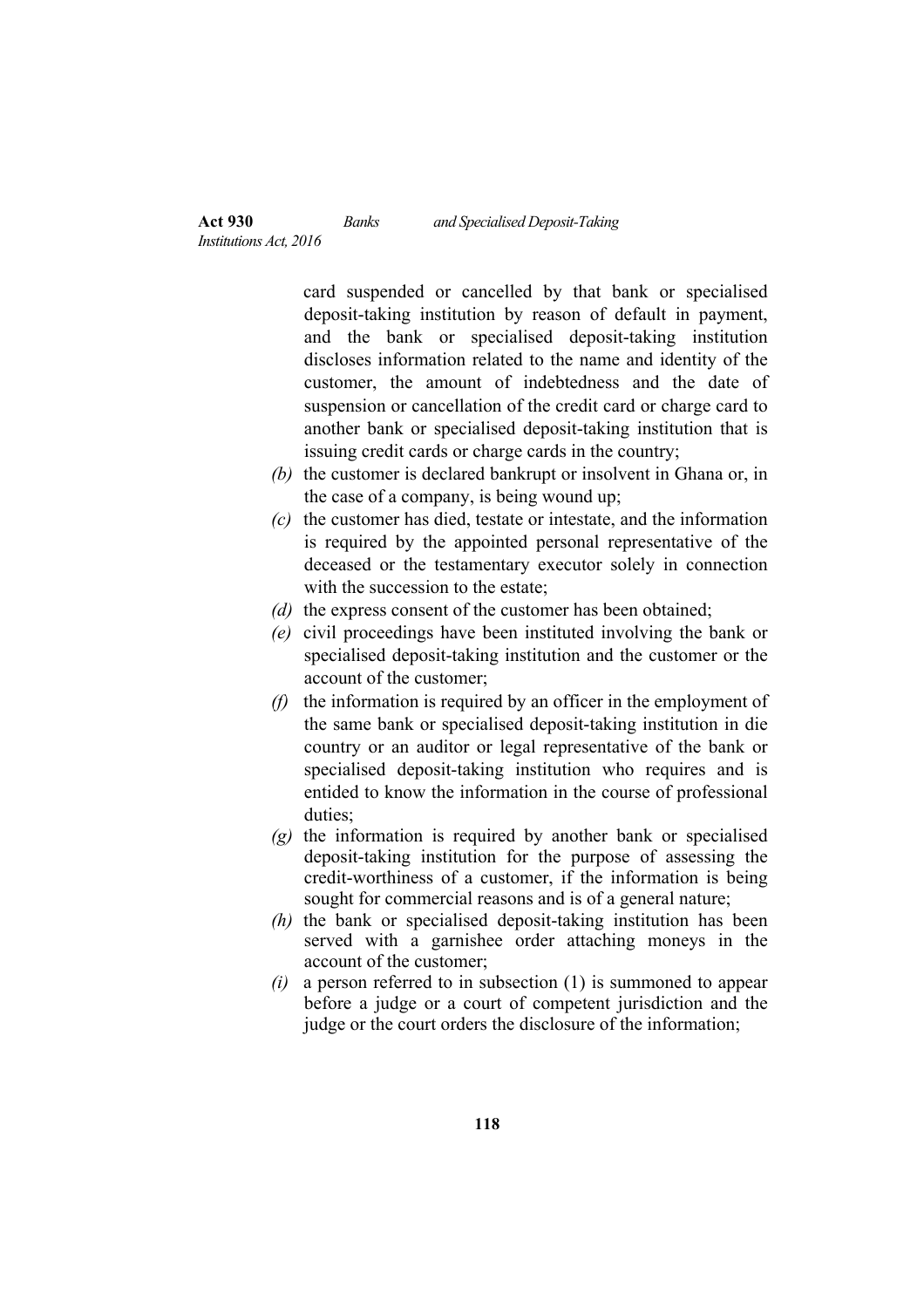- *(j)* where disclosure is required under an enactment; and
- *(k)* the bank or specialised deposit-taking institution is required to make a report or provide additional information on a suspicious transaction to the Financial Intelligence Centre established under the Anti-Money Laundering Act, 2008 (Act 749).

(5) Subject to subsections (7) and (8), information shall be disclosed where the head office of a bank or specialised deposit-taking institution

- *(a)* incorporated outside the country requires information from the subsidiary of that bank or specialised deposit-taking institution in the country in respect of a transaction of the subsidiary; or
- *(b)* incorporated in the country requires information from the subsidiary or branch of that bank or specialised deposittaking institution outside the country in respect of a transaction of the subsidiary or branch.

(6) Subject to subsections (7) and (8), information shall be disclosed where the parent bank or specialised deposit-taking institution of a subsidiary, which subsidiary is operating in the country under consolidated supervision, requires information from the subsidiary about any of the transactions of the subsidiary.

(7) Where the information which is required under subsection

(5) or (6) relates to a transaction with a customer other than a bank or specialised deposit-taking institution, information other than credit facilities granted to or foreign exchange transactions with the customer shall not be disclosed.

(8) Information related to deposits taken from or foreign exchange transactions with a central bank or any other entity or agency, by whatever name called, which performs the functions of a central bank, shall not be disclosed.

(9) Where an officer of a foreign bank or specialised deposittaking institution or an officer of a central bank or banking regulator in a foreign country or any other entity or agency, by whatever name called, has the responsibility to supervise a bank or specialised deposit-taking institution or perform the functions of a central bank, proposes to

> *(a)* conduct an inquiry, audit or inspection of a branch or a subsidiary of the bank or specialised deposit-taking institution in the country, or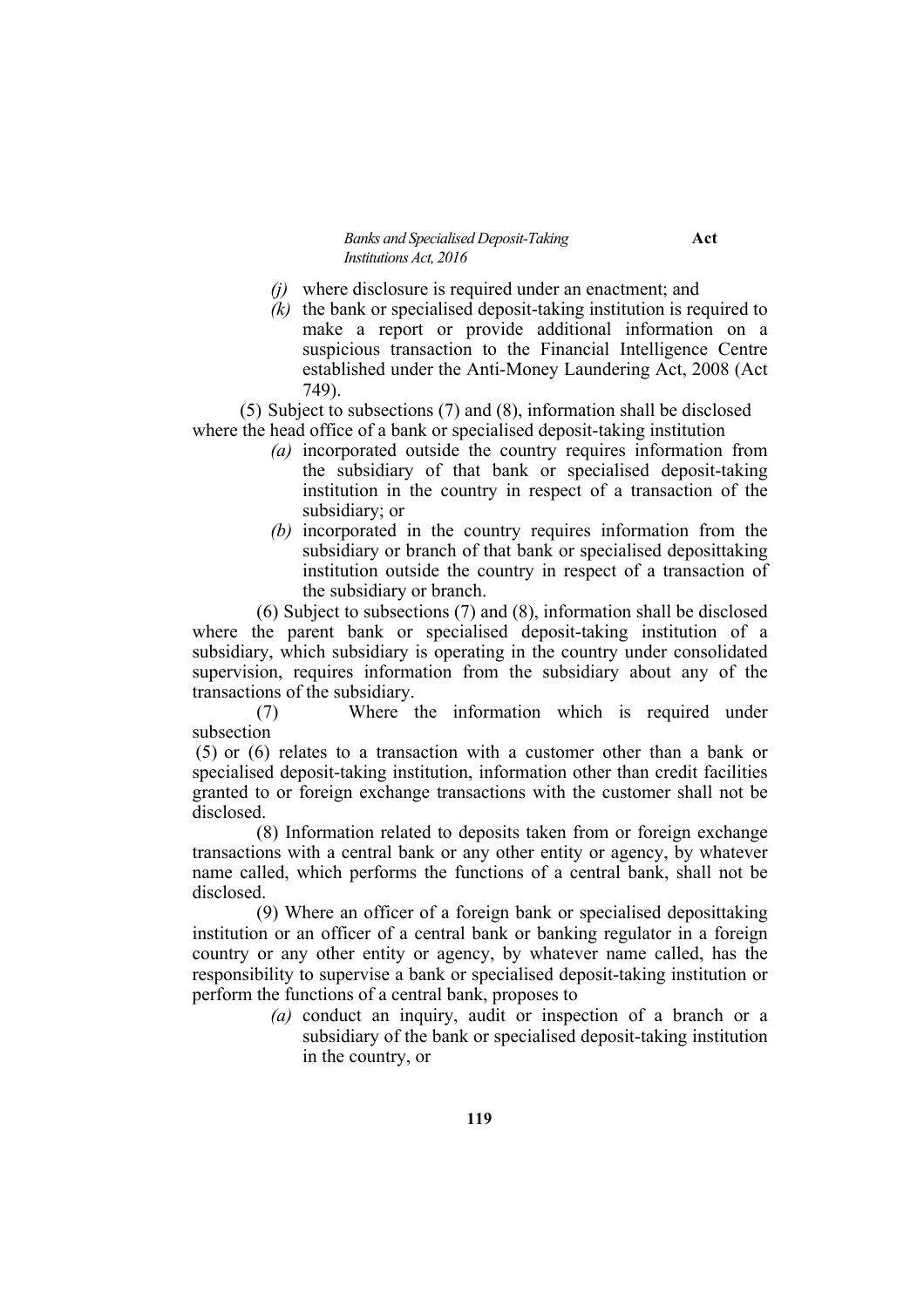*(b)* carry out any other action that would involve the duty of confidentiality imposed under this section, that officer shall obtain the prior written authorisation of the Bank of Ghana.

(10) An officer responsible for carrying out an action that would involve the duty of confidentiality under this section shall be subject to the duty of confidentiality and any other conditions that the Bank of Ghana may impose before information of a confidential nature is made available to the officer.

(11) The Bank of Ghana may disclose to the auditor of a bank or specialised deposit-taking institution any information received under or for the purposes of this Act where the Bank of Ghana considers that disclosing the information would enable or assist the auditor in the discharge of the supervisory duties of the Bank of Ghana.

(12) This section shall not limit

- *(a)* the obligations of the Republic under an international treaty, convention or agreement; and
- *(b)* the obligations of the Bank of Ghana under any agreement or arrangement or under any existing or future memorandum of understanding for cooperation and exchange of information between the Bank of Ghana and any other foreign regulatory agency performing functions similar to those of the Bank of Ghana.

### **Agreements for exchange of information**

147. (1) Where the Bank of Ghana is satisfied that a foreign supervisory institution has the obligation to protect the confidentiality of the information imparted, the Bank of Ghana may enter into an agreement or arrangement for coordination, cooperation, and the exchange of information with that foreign supervisory institution with responsibility to supervise banks or specialised deposit-taking institutions, financial institutions, financial holding companies, or other similar institutions.

(2) The Bank of Ghana may enter into an agreement or arrangement for coordination and the exchange of information with the institution responsible for deposit protection.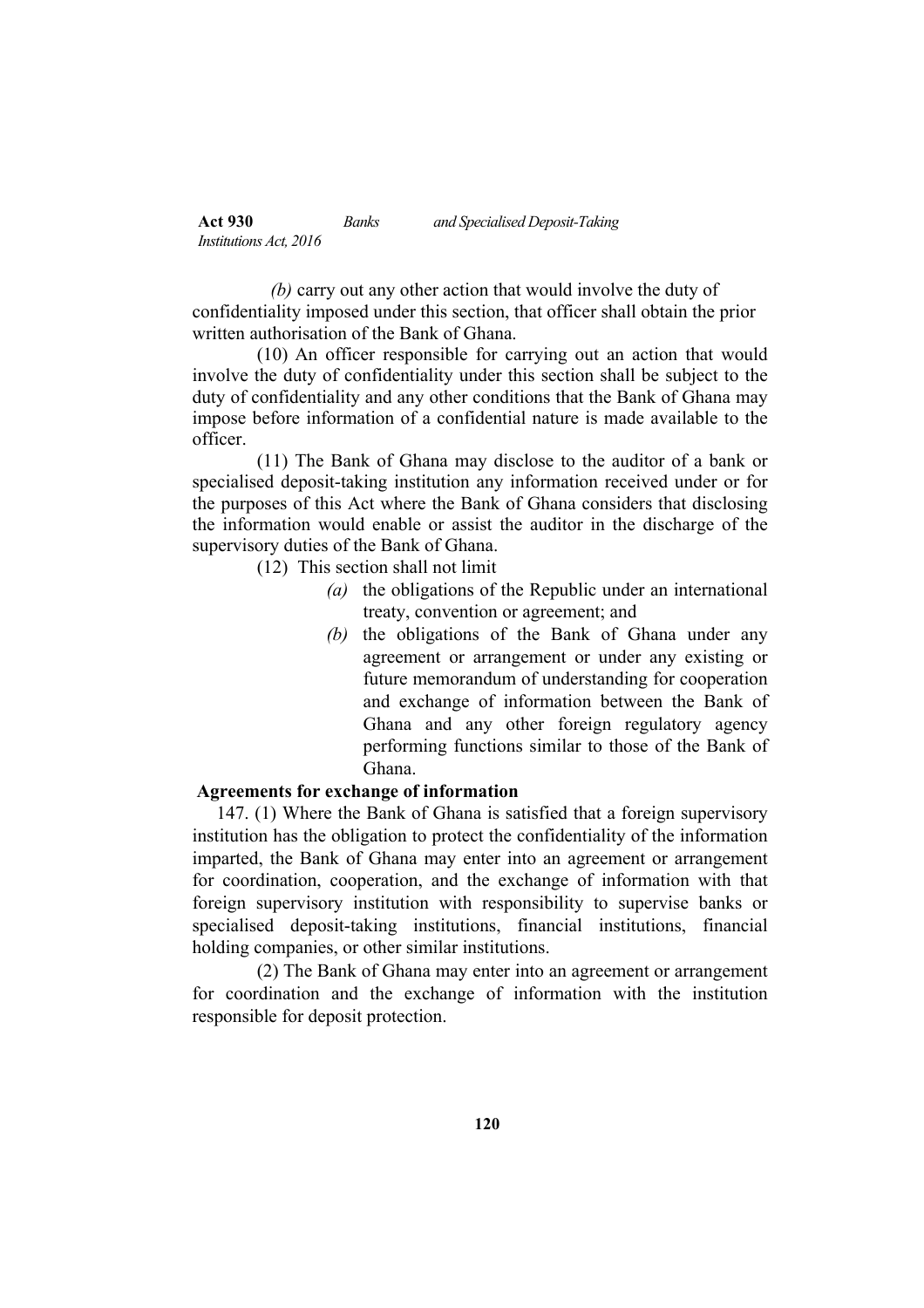**Act 930**

### **Disclosure of information relating to banks or specialised deposittaking institutions or financial holding companies**

148. Despite the provisions of this Act, the Bank of Ghana may,

- *(a)* in the interest of the public, publish information obtained from the banks, specialised deposit-taking institutions or financial holding companies, in a consolidated form that it considers fit; and
- *(b)* share supervisory information, on a confidential basis, with other official agencies, both domestic and foreign, responsible for the safety and soundness of the financial system, if the information is used only for purposes related to the effective supervision on a solo or consolidated basis of the institutions concerned and their affiliates.

#### **Submission of reports on trend and progress**

149. (1) The Bank of Ghana shall, not later than one hundred and twenty days after the end of the financial year, submit to the Minister a report on the trend and progress of the business of deposit-taking in the country.

(2) The Bank of Ghana shall include in the report the recommendations that it considers necessary in the interest of the deposittaking business in the country.

### **Protection from liability and indemnification**

150. (1) An action shall not lie against the Attorney-General, the Bank of Ghana, an officer of the Bank of Ghana or any other person acting under the direction of the Bank of Ghana for

- *(a)* anything done or omitted to be done in good faith in the implementation of this Act unless it is proven that the act or omission constitutes intentional wrongful conduct or gross negligence; or
- *(b)* the exercise of a power or a discharge of duty authorised or required under any other enactment.
- (2) Subject to subsection (3), the Bank of Ghana shall indemnify
	- *(a)* a member of a decision-making body of the Bank of Ghana, or
	- *(b)* an employee or official of the Bank of Ghana.

(3) An agent of the Bank of Ghana shall be indemnified against costs incurred in the defence of a legal action instituted against the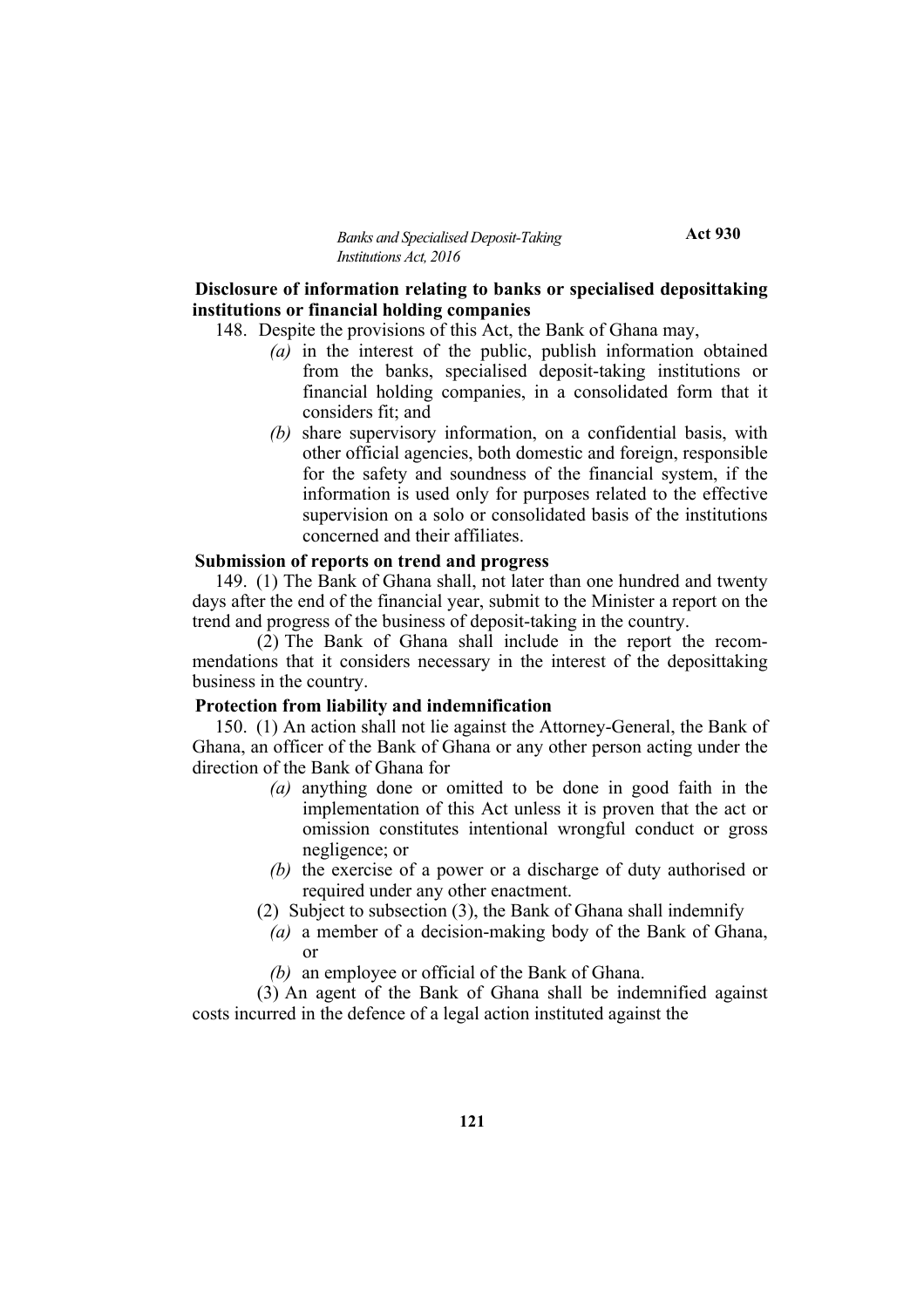| <b>Act 930</b>                | Banks | and Specialised Deposit-Taking |
|-------------------------------|-------|--------------------------------|
| <i>Institutions Act, 2016</i> |       |                                |

person in connection with the discharge or purported discharge of an official task within the scope of employment or engagement of the person under this Act.

(4) The Bank of Ghana shall not indemnify a person who has been convicted of a crime arising out of the activities that are covered by the legal action.

### **Collection of civil penalties**

151. An administrative penalty imposed under this Act by the Bank of Ghana shall be a debt due from that person to the Bank of Ghana and shall

- *(a)* in the case of a director, key management personnel, or any other person, be recoverable by personal action against the director, key management personnel, or that other person if the debt is not paid within sixty days after demand;
- *(b)* in the case of a bank, be recoverable by debit to the bank account of that bank with the Bank of Ghana; or
- *(c)* in the case of a specialised deposit-taking institution or financial holding company, be recoverable by an action against the specialised deposit-taking institution or financial holding company if the debt is not paid within sixty days after the demand.

### **Prosecution of offences and penalties**

**Act** 

152. (1) The Attorney-General may, by executive instrument, authorise an officer of the Bank of Ghana specified in the instrument to prosecute an offence that arises under this Act.

(2) Where a body of persons is convicted of an offence under this

- *(a)* in the case of a body corporate other than a partnership, every director and officer of that body shall be deemed to have committed the offence; and
- *(b)* in the case of a partnership, every partner shall be deemed to have committed the offence.

(3) A person shall not be convicted under subsection (2), if that person proves that the offence was committed without the consent or connivance of that person and that due diligence to prevent the commission of the offence was exercised having regard to the circumstances.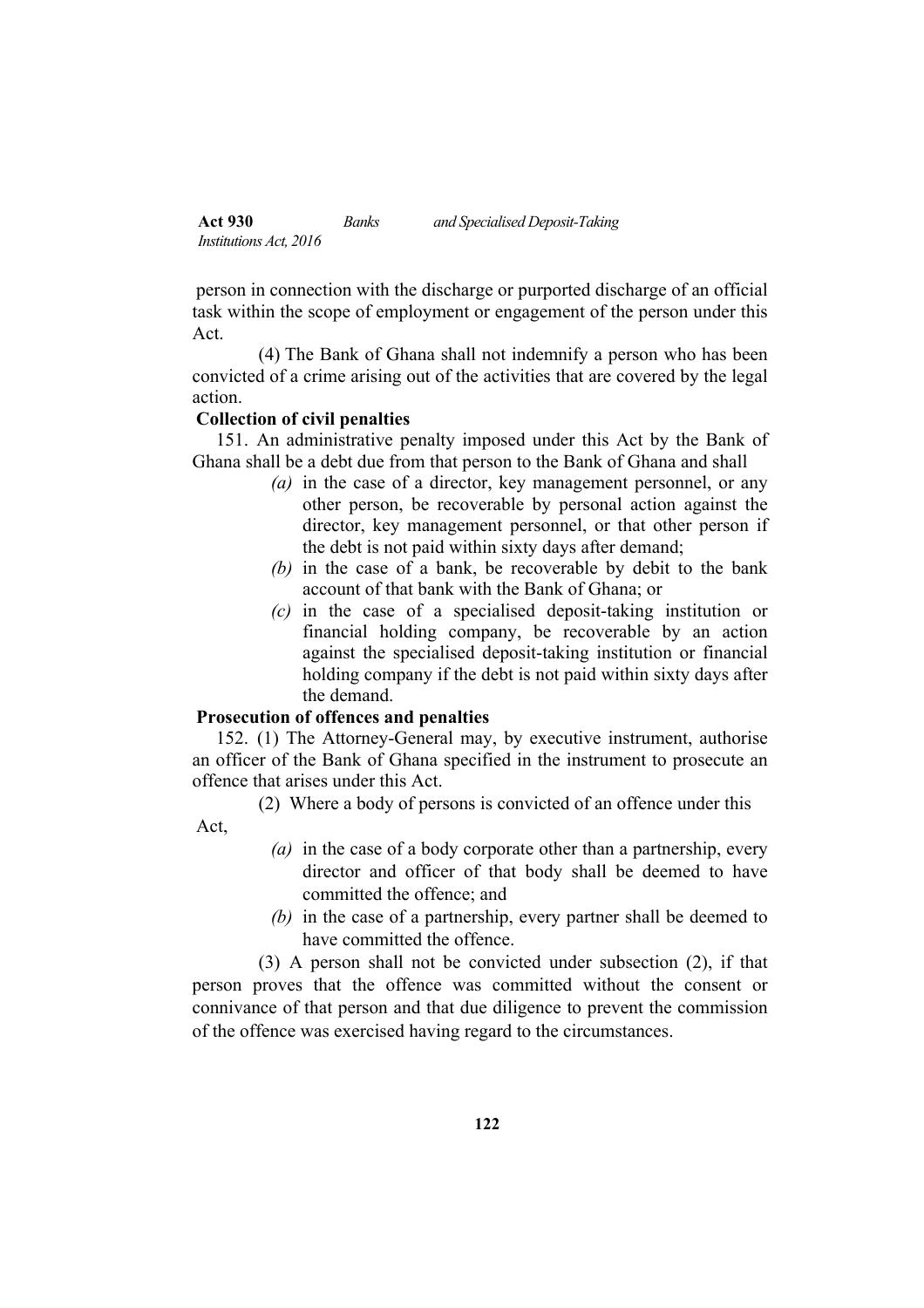**Act 930**

153. Despite the provisions of any other enactment, where a person is accused of more than one offence under this Act, that person may be charged with and tried at one trial for any number of those offences

154. A person who commits an offence under this Act for which a penalty is not provided is liable on summary conviction,

- *(a)* in the case of an individual, to a fine of not less than five hundred penalty units and not more than two thousand penalty units or to a term of imprisonment of not less than six months and not more than two years or to both.
- *(b)* in the case of a corporate body to a fine of not less than five thousand penalty units and not more than ten thousand
- *(c)* in the case of a continuing offence to a further fine of fifty penalty units for each day that the contravention continues.

155. (1) The Minister may, in consultation with the Bank of Ghana, by legislative instrument, make Regulations prescribing or making provision for anything which under this Act may be prescribed or

(2) Without limiting subsection (1), the Minister may make

- *(a)* for the payment of fees and charges under this Act; and
- *(b)* generally for the effective implementation of this Act.
- 156. In this Act, unless the context otherwise requires,

*(a)* a body corporate of which the company is a subsid-

*(c)* a body corporate that is under a common control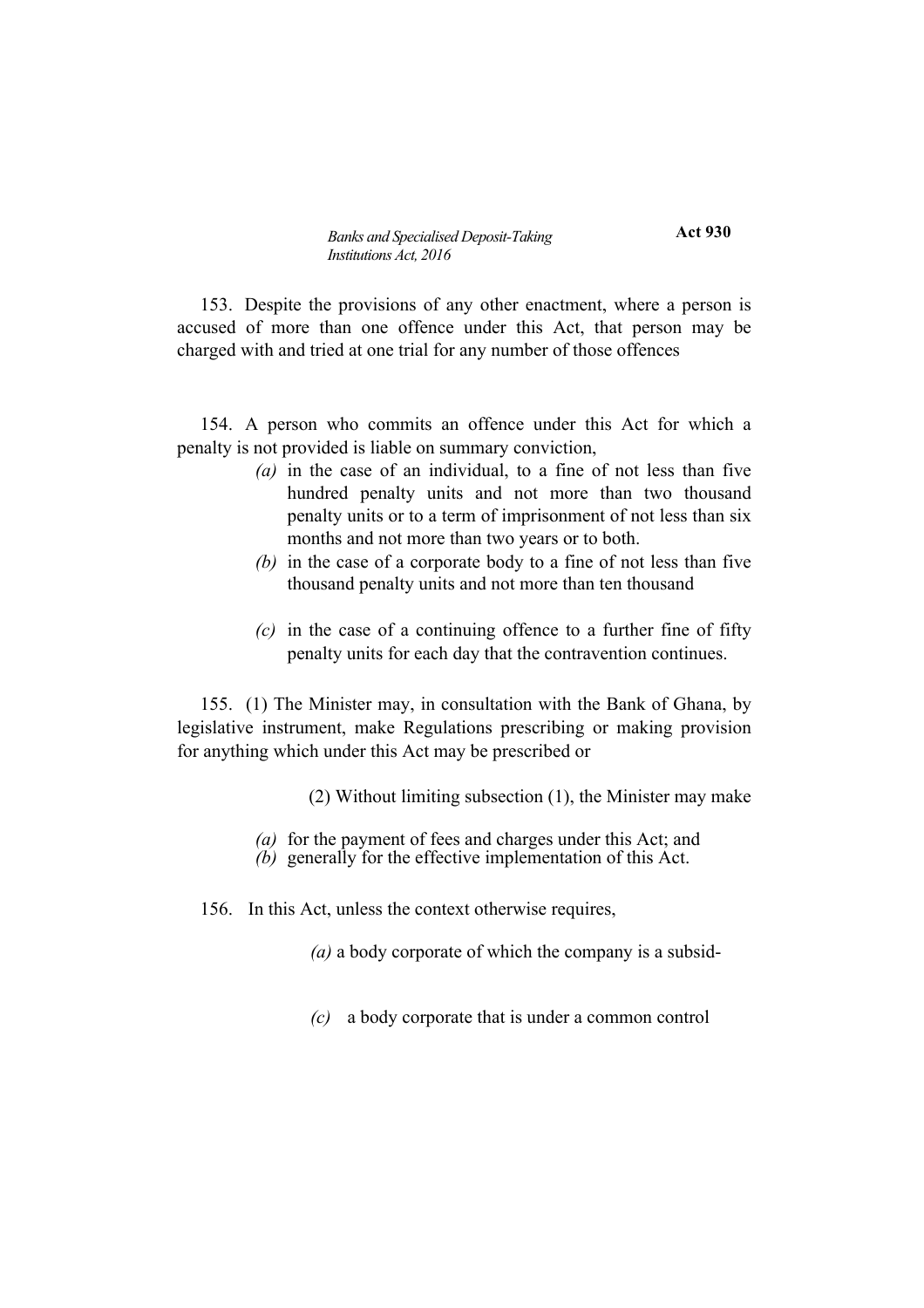"applicant" means a body corporate;

- "associate" means an entity over which a bank, specialised deposit-taking institution, or financial holding company has power to participate in its financial or operating policy decisions but which does not control or jointly control its policies;
- "bank" means a body corporate which engages in the deposittaking business and is issued with a banking licence in accordance with this Act:
- "banking law" means an enactment related to the banking system;
- "banking policy" means a policy which is specified by the Bank of Ghana in the interest of the banking system or in the interest of monetary stability or sound economic growth;
- "capital adequacy ratio" is the ratio expressed as a percentage of the adjusted capital base to the risk weighted financial exposure;
- "Chief Executive" in relation to a body corporate, means a person, by whatever name called, who is responsible, subject to the authority of the board of directors of the body corporate, for the conduct and management of the business of the corporate body;
- "Company Regulations" means the Regulations of a company incorporated under the Companies Act, 1963 (Act 179);

"control" means a relationship where a person or a group of persons acting in concert, directly or indirectly

- *(a)* owns twenty five percent or more of the voting rights of a person;
- *(b)* has the power to appoint or remove the majority of the members of the board of directors of the person;
- *(c)* has the ability to exert a significant influence on the management or policies of a person; or
- *(d)* has the ability to direct the activities of the person so as to affect the financial returns on any investment made with the person;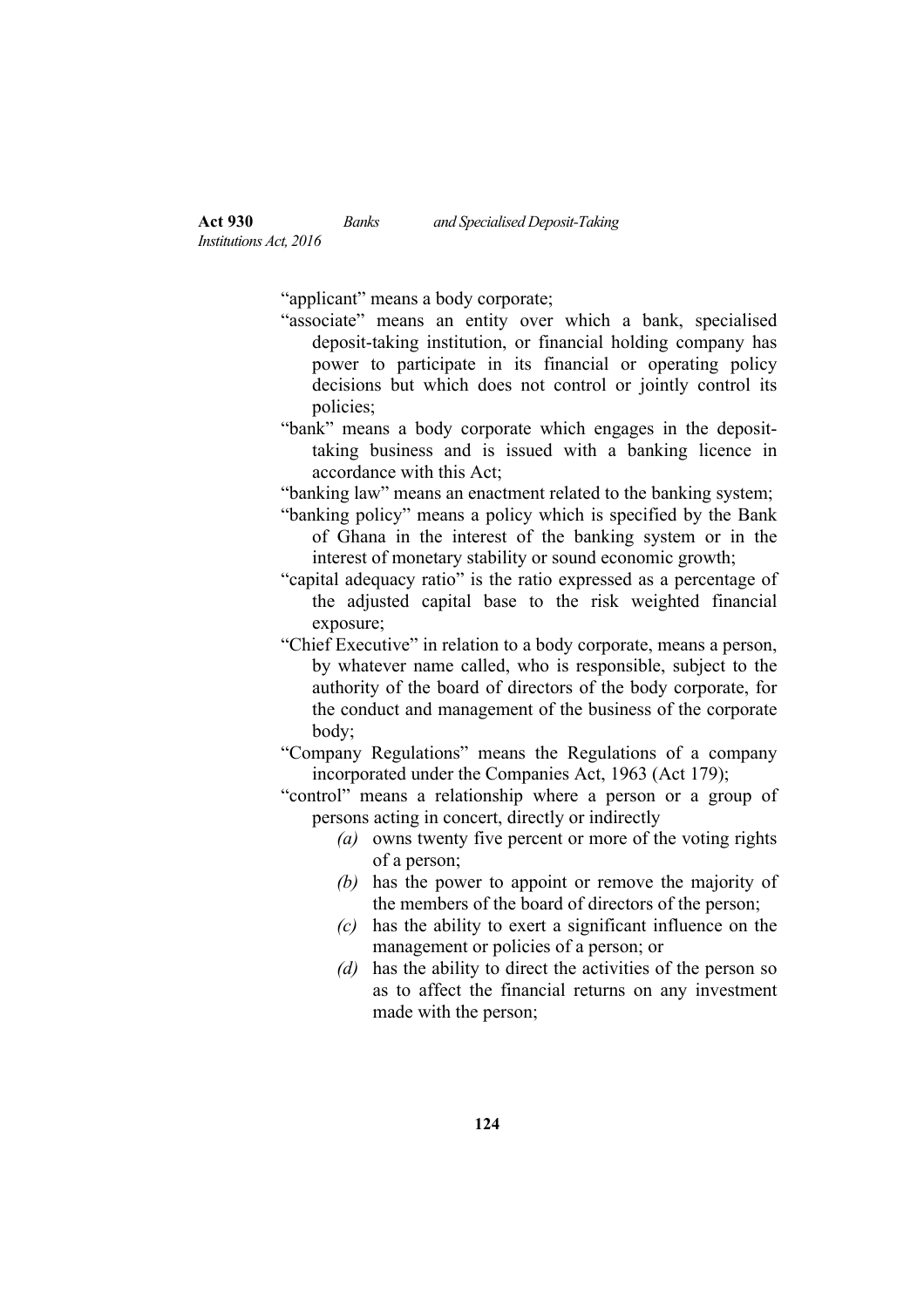**Act 930**

"credit union" means a body corporate established to operate as a cooperative and not for profit but to provide savings, credit and other financial services to members of that body corporate based on a common bond and linkage of association; "controlling shareholding" means a holding or means of influence exercised by a person or a group of persons acting in concert, directly or indirectly that constitutes control over the bank or specialised deposit-taking institution; "corporate group" means a company and the affiliates or associates of that company;

"deposit" means a sum of money paid to a person on condition that it is to be repaid by that person, with or without interest or premium either on demand or at an agreed time under the legal and contractual conditions applicable and not referable to the provision of property or services or the giving of security;

"Deposit Protection Scheme" means the Ghana Deposit Protection Scheme established under the Ghana Deposit Protection Act, 2016 (Act 931).

"deposit-taking business" means the business of

- *(a)* taking money on deposit and making loans or other advances of money; and
- *(b)* financial activities prescribed by the Bank of Ghana for purposes of this definition;
- "deposit-taking microfinance institution" means a specialised deposit-taking institution engaged primarily in the provision of deposit-taking and credit services targeted at low income clients and the economically active poor;
- "emolument" means salaries and allowances other than performance related earnings;
- "employee" means an individual employed by a bank or specialised deposit-taking institution other than a director or key management personnel;

"enhanced reporting" means frequent and detailed reporting;

"examination" includes the carrying out of on-site, off-site, credit reporting and any other examination as may be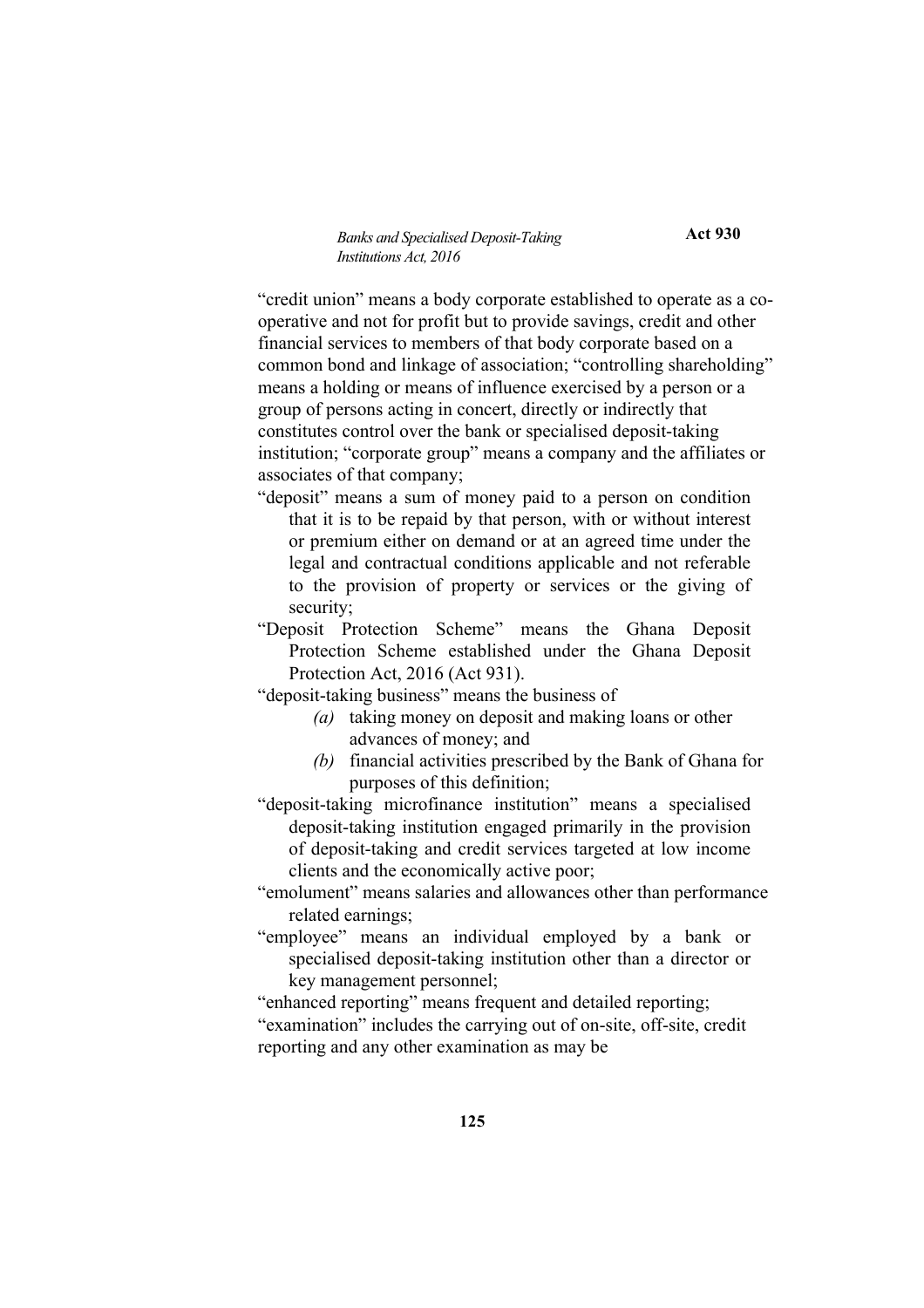determined by the Bank of Ghana under the Anti-Money Laundering Act, 2008 (Act 749) or any other relevant enactment;

- "financial exposure" in relation to a bank, specialised deposittaking institution, or financial holding company with respect to a person is the aggregate of
	- *(a)* the loans, advances, placements, and credit facilities including off-balance sheet obligations given to that person, and
	- *(b)* the value of the holdings by that bank, specialised deposit-taking institution, or financial holding company of shares and debentures and other debt securities issued by that person;

"financial group" means a corporate group that includes a bank or a specialised deposit-taking institution and its affiliates or associates that the Bank of Ghana determines to be taken into account for purposes of this Act;

"financial holding company" means a company that controls a bank or a specialised deposit-taking institution which is subject to registration requirements under this Act; "finance house" means a specialised deposit-taking institution engaged primarily in providing consumer credit and business finance;

"financial institution" means a bank or a specialised deposittaking institution;

- "Financial Sector Regulators Forum" means a platform for exchange of information between regulators of the financial system in the country;
- "fit and proper person" means a person who is suitable to hold the particular position which that person holds or is to hold as regards
	- *(a)* the probity, competence and soundness of judgment of the person for purposes of fulfilling the responsibilities of that person;
	- *(b)* the diligence with which that person fulfils or is likely to fulfill those responsibilities;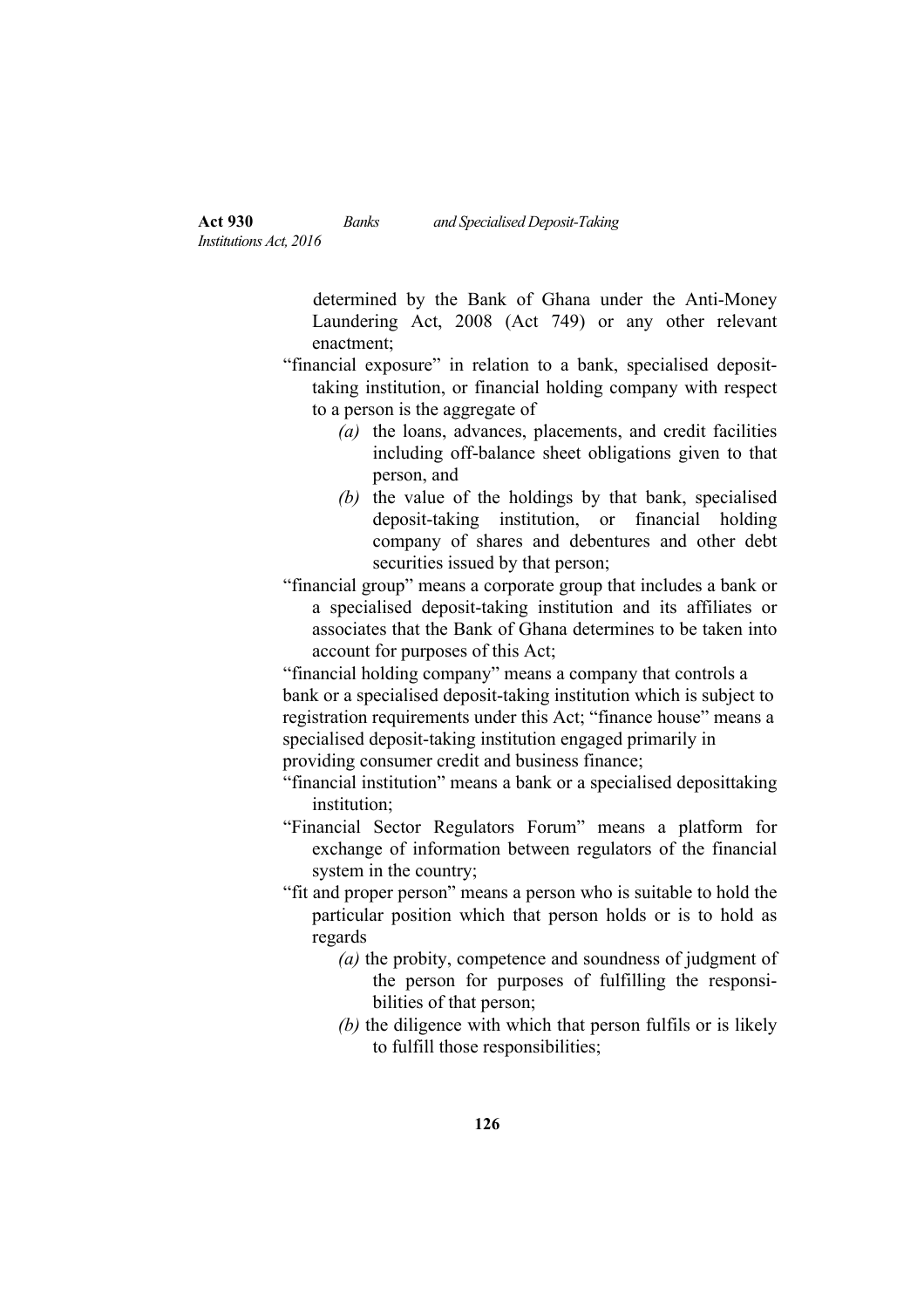**Act 930**

- *(c)* whether the interest of depositors or potential depositors of the entity are threatened, or likely to be, in any way threatened by the person holding that position; and
- *(d)* that the integrity of the person is established and the qualifications and experience of the person are appropriate for the position in the light of the business plan and activities of the entity which the person serves, or is likely to serve, taking into account the size, nature and complexity of the institution;
- "foreign bank" means a foreign company that is authorised to engage in a deposit-taking business in the country where its head office is located;
- "foreign company" means a company incorporated under the laws of a country other than Ghana;
- "foreign exchange business" means the business of buying, selling, borrowing, lending, receiving or paying foreign exchange;

"holding company" means a company that controls another company or body corporate, whether or not the holding company is a non-operating or operating company; "insider" with respect to a bank or a specialised deposit-taking institution means a director, an executive director, key management personnel and a significant shareholder other than a financial holding company;

"key management personnel" includes the chief executive, deputy chief executive, chief operating officer, chief finance officer, board secretary, treasurer, chief internal auditor, the chief risk officer, the head of compliance, the anti-money laundering reporting officer, the head of internal control functions, the chief legal officer, the manager of a significant business unit of the bank, a specialised deposit-taking institution, or a financial holding company or any person with similar responsibilities;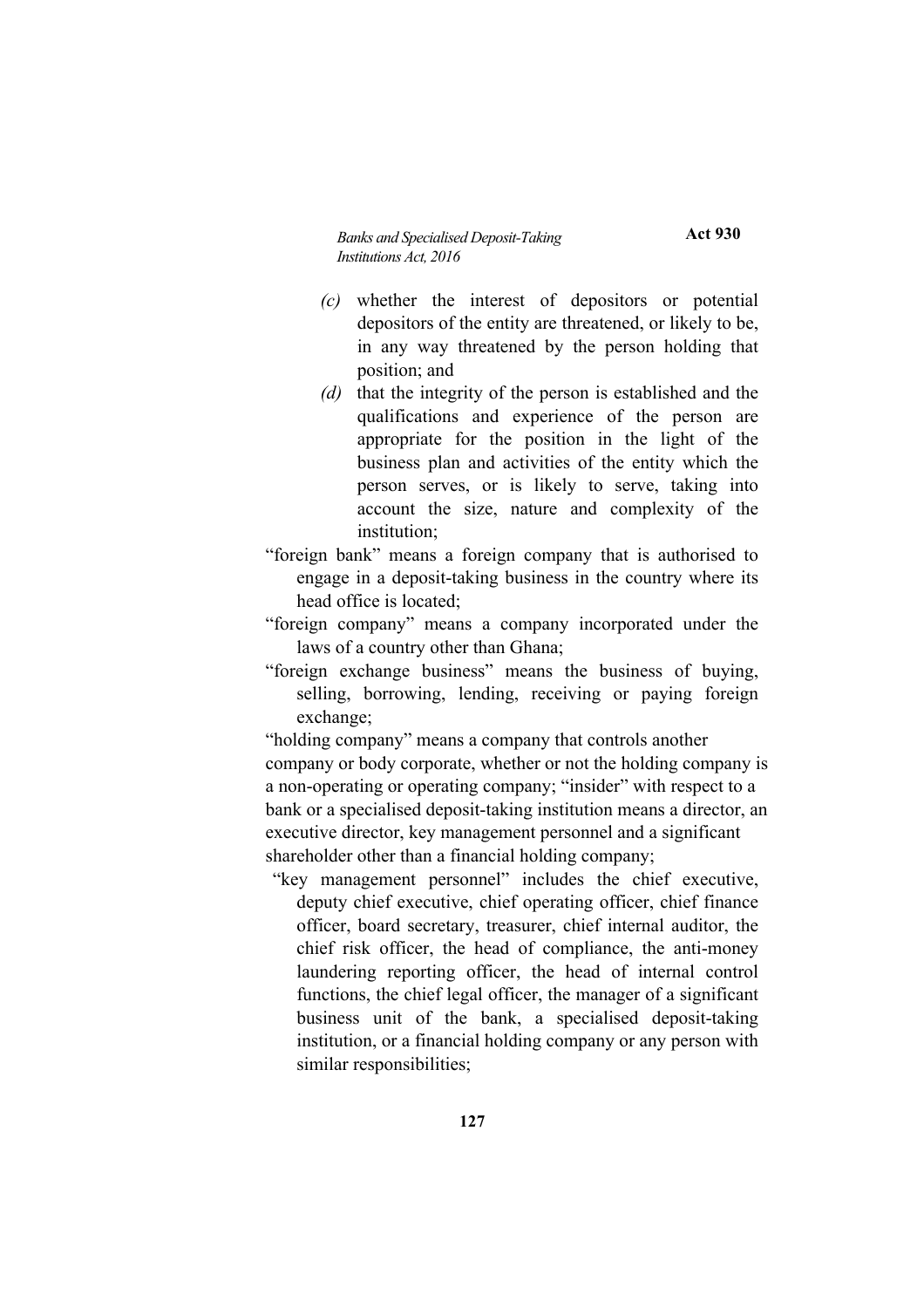- "large exposure" means financial exposure to a single borrower or group of connected borrowers that in the aggregate exceeds ten percent of the net own funds of the bank, a specialised deposit-taking institution, or financial holding company;
- "law enforcement agency" means the Police, Bureau of National Investigations and officers of the Economic and Organised Crime Office;
- "management letter" means a formal letter from the auditor addressed to the financial institution on the weaknesses identified in the operations of a financial institution during the audit;

"micro and small business financing" means the financing of households and small business enterprises;

"minimum paid-up capital" includes

- *(a)* initial funds required to start-up a bank or specialised deposit-taking institution, and
- *(b)* the operational start-up costs as may be prescribed by the Bank of Ghana

but excludes expenses incurred in employing capital;

"Minister" means the Minister responsible for Finance;

"net open position" means the sum of the foreign currency exposure of a bank expressed as a percentage of that bank's net own funds taking into consideration the following:

- *(a)* the net position of its total foreign currency assets and liabilities,
- *(b)* the position of spot and forward foreign exchange transactions on the reporting date, and
- *(c)* the sum of all off-balance sheet obligations maturing within two working days of the reporting date or any other period as may be prescribed by the Bank of Ghana;
- "net own funds" includes the sum total of share capital that has been paid-up, free reserves but excludes revaluation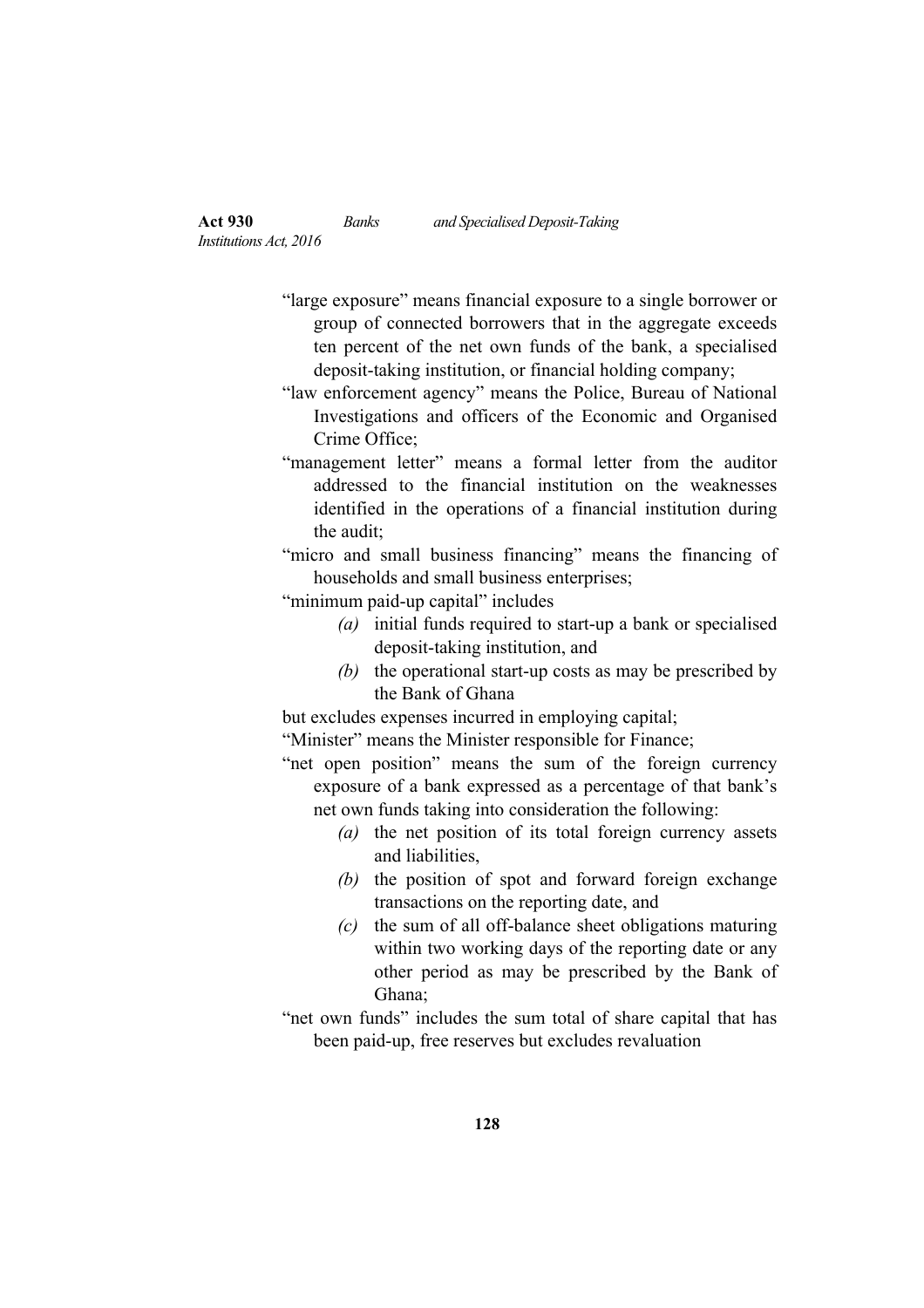**Act 930**

reserves, on property, plant, and equipment, other nondistributable reserves unless with the approval of the Bank of Ghana, other than the Reserve Fund established under section 34, subject to netting out accumulated losses, goodwill and unwritten off capitalised expenditure including pre-operating expenses and deferred tax;

"non interest banking" means a banking service that does not

"off balance sheet transaction" includes contingent assets contingent liabilities in the form of letters of credit, guarantees, bids, bonds and indemnities;

"ordinarily resident" means a situation where a person has lived in Ghana for at least twelve months;

"paid-up capital" includes minimum capital, additional fully paidup shares, and the capitalisation of income surplus; "person" includes a body corporate, whether corporation, aggregate or corporate sole and unincorporated body of

"prescribed" means prescribed by Regulations or Rules or directives issued by the Bank of Ghana under this Act; "public interest" includes a right or advantage which enures or is intended to enure to the general benefit of the people of

"purchase and assumption" means an agreement in which a part or the whole of the assets of the failed bank are purchased and all or some of the liabilities are assumed by an

"relevant entities" include a bank, a specialised deposit-taking institution, and financial holding company;

"Regulations" means the Regulations made under this Act; "related interest" in relation to an insider means

- *(a)* a firm or company in which an insider is interested, directly or indirectly as a director or controlling shareholder, partner, proprietor, employee or guar-
- *(b)* a holding company, subsidiary, or affiliate of that company in which an insider is interested, directly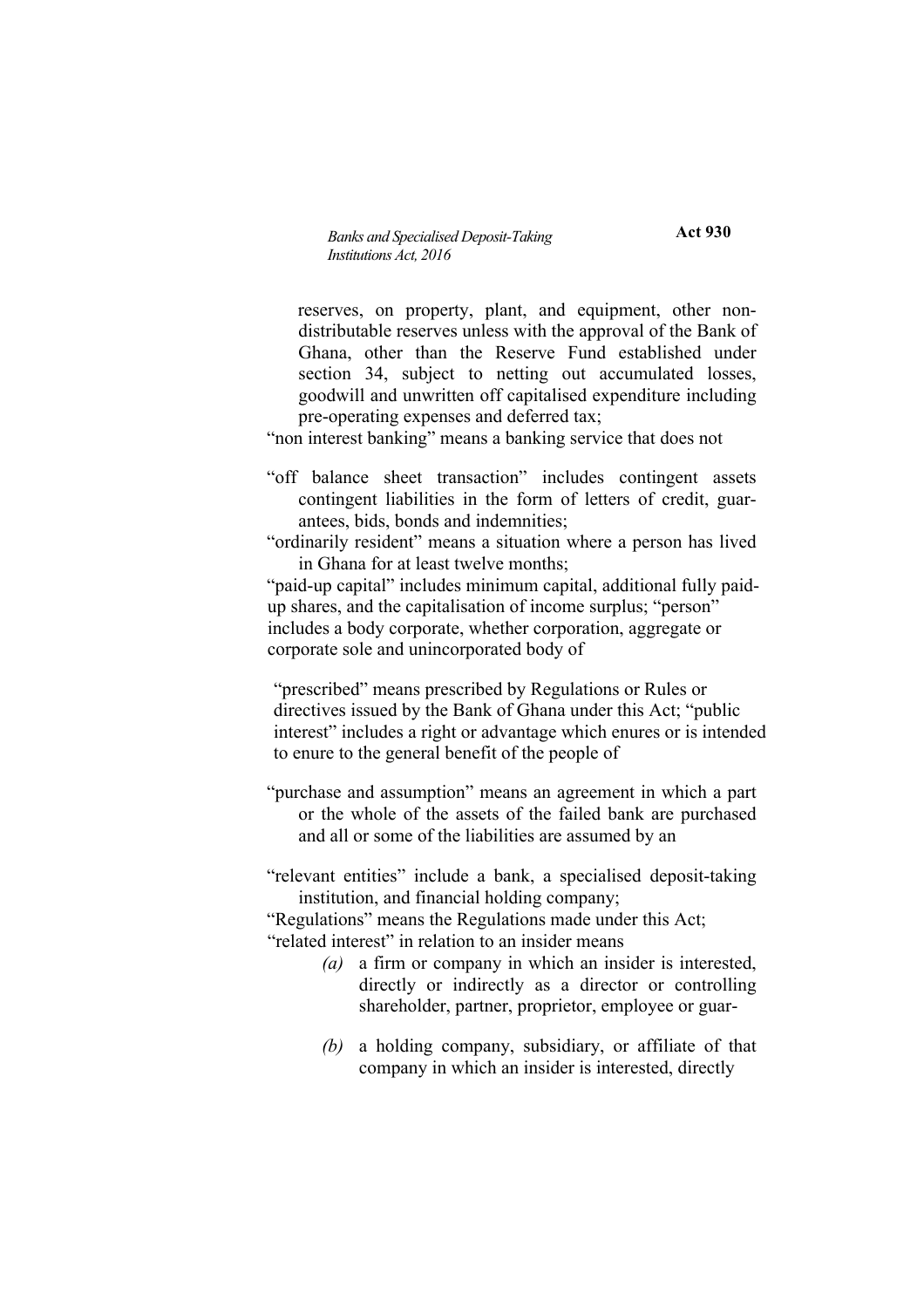or indirectly, as director, key management personnel, controlling shareholder, partner, proprietor, employee or guarantor;

- "related persons" in relation to an insider means a spouse, son, daughter, step son, step daughter, brother, sister, father, mother, cousin, nephew, niece, aunt, uncle, step sister and step brother of an insider;
- "rural or community bank" means a specialised deposit-taking institution engaged primarily in deposit-taking business within a defined catchment area;
- "savings and loans company" means a specialised deposittaking institution engaged primarily in the deposit-taking business from households and small business enterprises and the provision of credit to the corporate and non-corporate sector, and micro and small business financing;

"shell company" means a company that has no physical presence in the country in which it is incorporated and licensed, and that is unaffiliated with a regulated financial service group that is subject to effective consolidated supervision; "significant shareholder" means a shareholder who has a direct or indirect holding which represents five percent or more of the capital or of the voting rights;

- "significant shareholding" means a direct or indirect holding which represents five percent or more of the capital or of the voting rights;
- "specialised deposit-taking institution" means a body corporate which engages in the deposit-taking business and is issued with a licence to engage in the deposit-taking business in accordance with this Act;
- "subsidiary" means a company over which another company has control;
- "supervisory structures" include units, offices, departments or other outfits within the Bank of Ghana authorised by the Bank of Ghana to supervise banks and specialised deposittaking institutions;
- "time deposit account" means an account held at a bank or specialised deposit-taking institution into which money is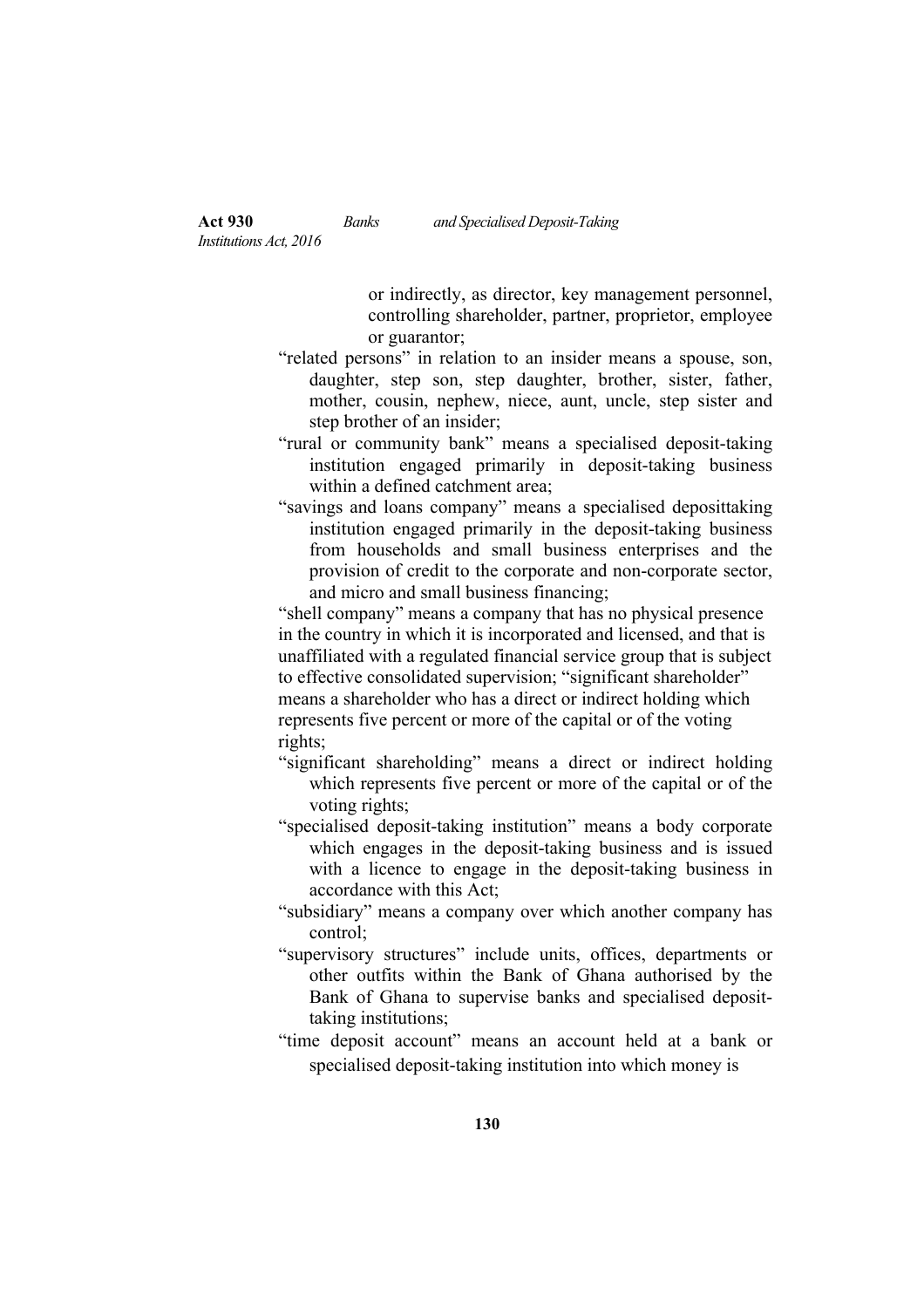**Act 930**

deposited for a specified period and out of which money can only be withdrawn before the expiration of the specified

"ultimate beneficial owner" means an individual that ultimately derives the benefits of ownership or control of a juridical

157. (1) The following enactments are repealed:

*(b)* the Banking (Amendment) Act, 2007 (Act 738).

(2) Despite the repeal of Act 673 and Act 738, the Regulations, orders, directives, notifications, instructions, exemptions, approvals, decisions, rules and any other executive or administrative act lawfully made, given or done under Act 673 and Act 738 shall, upon the coming into force of this Act, continue in force until amended, reviewed, terminated or revoked in accordance with this Act.

158. A bank or specialised deposit-taking institution licensed under or provided for under the Banking Act, 2004 (Act 673) or established under any other enactment and in existence before the coming into force of this Act shall continue in existence subject to compliance with this

159. (1) A person who controls a bank or specialised deposit-taking institution on the coming into force of this Act shall file an application for registration as a financial holding company within ninety days of

(2) Where the Bank of Ghana rejects an application filed under subsection (1), the Bank of Ghana shall restrict transactions between the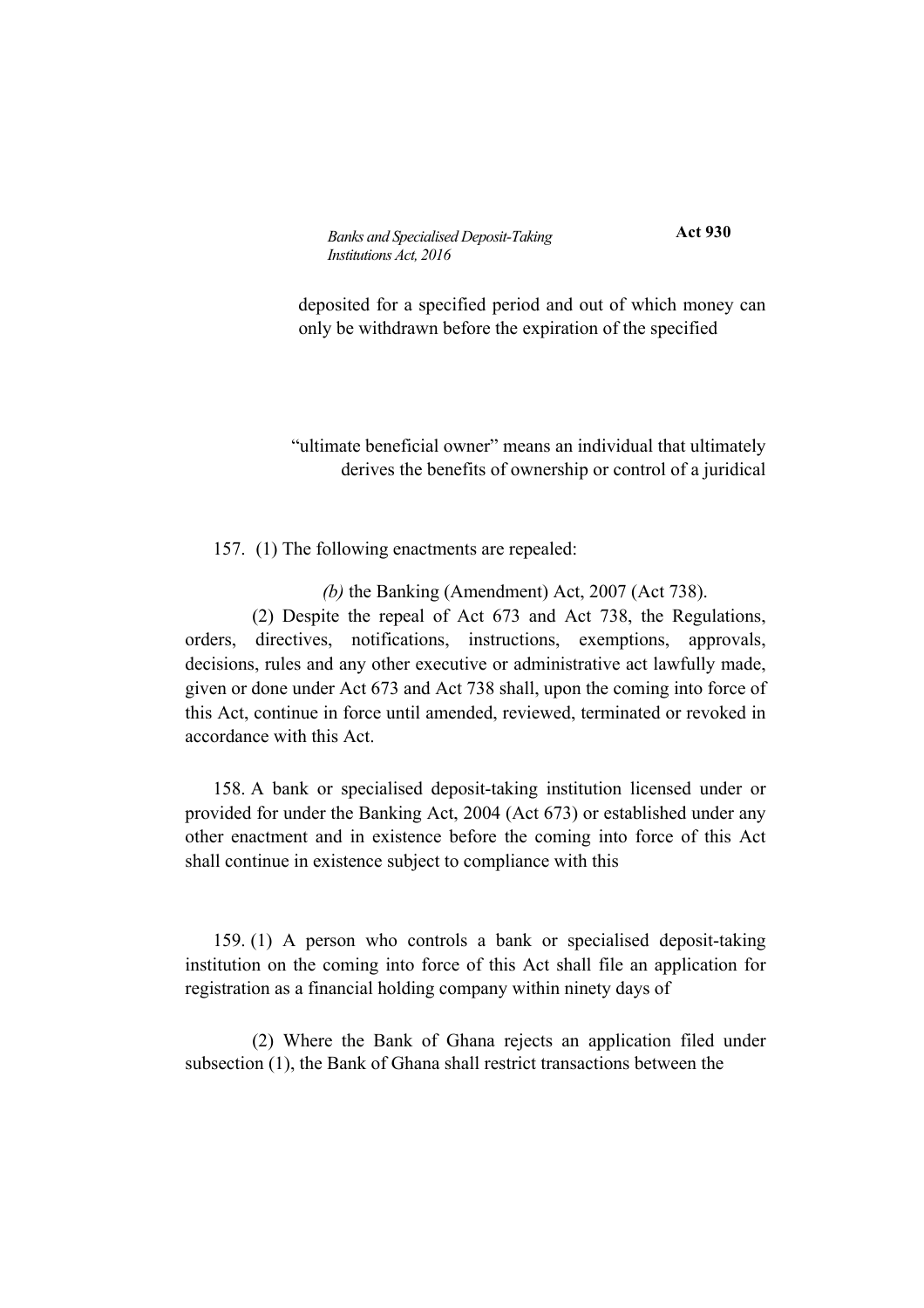bank or specialised deposit-taking institution and the applicant and direct the applicant to divest the bank or a specialised deposit-taking institution in respect of which the applicant is a financial holding company.

(3) Where a divestiture directed under subsection (2) is not accomplished within one year from the date the directive is issued, the Bank of Ghana shall take over the official administration of the bank or specialised deposit-taking institution and may exercise any of the powers available to the Bank of Ghana under this Act in order to change the ownership of the bank or specialised deposit-taking institution.

(4) The Bank of Ghana may exempt a person to which this section applies from a provision of this Act that is applicable to a financial holding company or modify the application of a provision of this Act, where the Bank of Ghana determines that the exemption or modification is not inconsistent with the provisions of this Act.

(5) An application filed in accordance with this section shall not be approved unless the applicant has submitted as an alternative a plan for achieving compliance that is satisfactory to the Bank of Ghana in place of compliance with all applicable provisions of this Act.

(6) Where an applicant fails to implement a plan for compliance, the Bank of Ghana may take action under subsections (2) to (4) and any other action authorised under this Act.

Moratorium for transition

- 160. (1) A bank or a specialised deposit-taking institution that owns
	- *(a)* a subsidiary company engaged in agricultural, commercial or industrial activity or
	- *(b)* investments, activities or properties

in breach of section 19 shall divest itself of such subsidiaries, investments, activities or properties not later than one year after the coming into force of this Act, or any other period as the Bank of Ghana may prescribe.

(2) A bank and specialised deposit-taking institution in existence before the coming into force of this Act shall, upon the coming into force of this Act, have a grace period of six months or any other period as the Bank of Ghana may determine to ensure full compliance with the provi-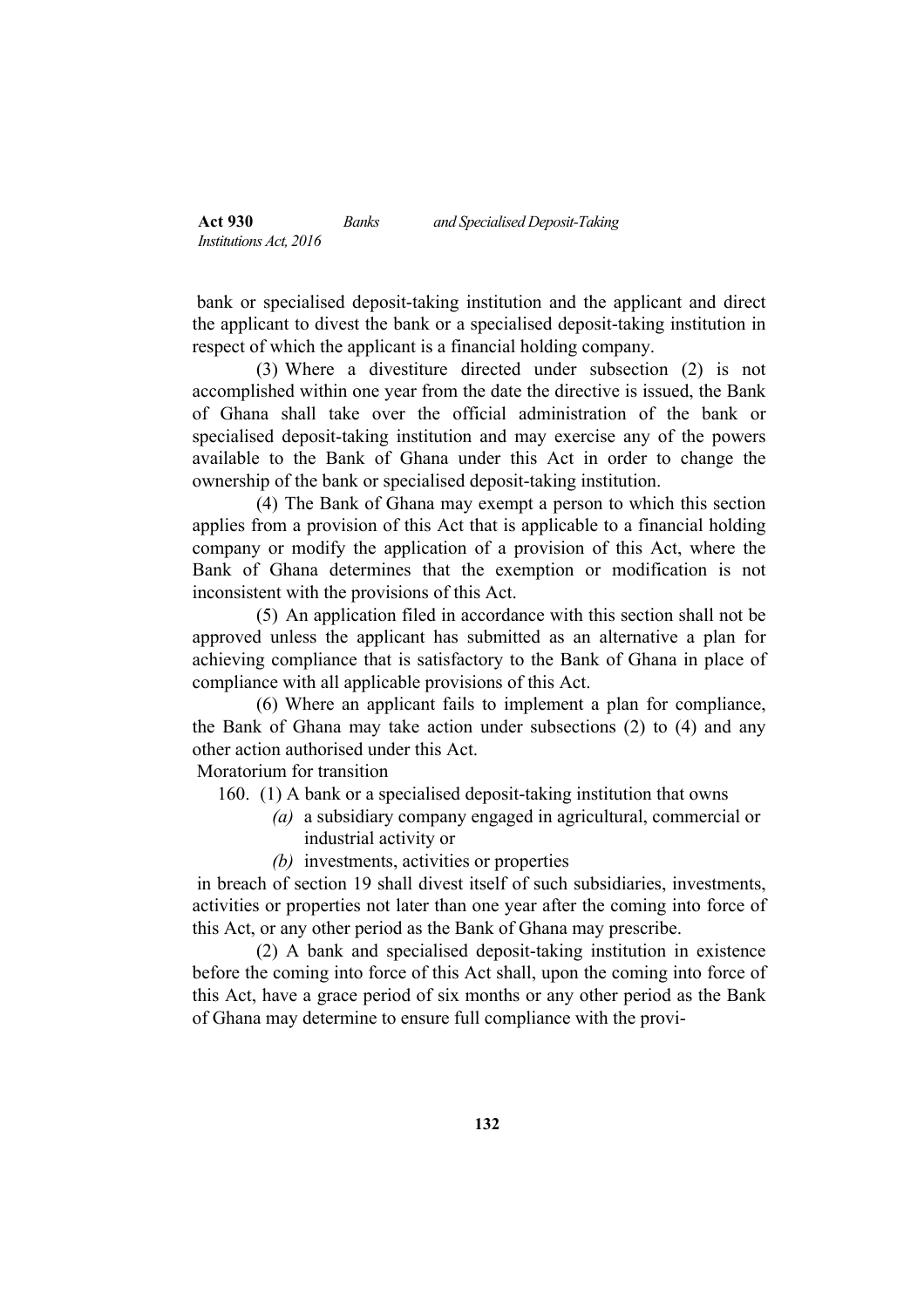**Act 930**

sions of this Act in relation to matters of capital, liquidity, corporate governance, lending and investments.

(3) The Bank of Ghana may

- *(a)* exempt a bank or specialised deposit-taking institution to which this section applies, or
- *(b)* modify the application of this section to a bank or specialised deposit-taking institution,

if the Bank of Ghana determines that the exemption or modification is not inconsistent with the provisions of this Act.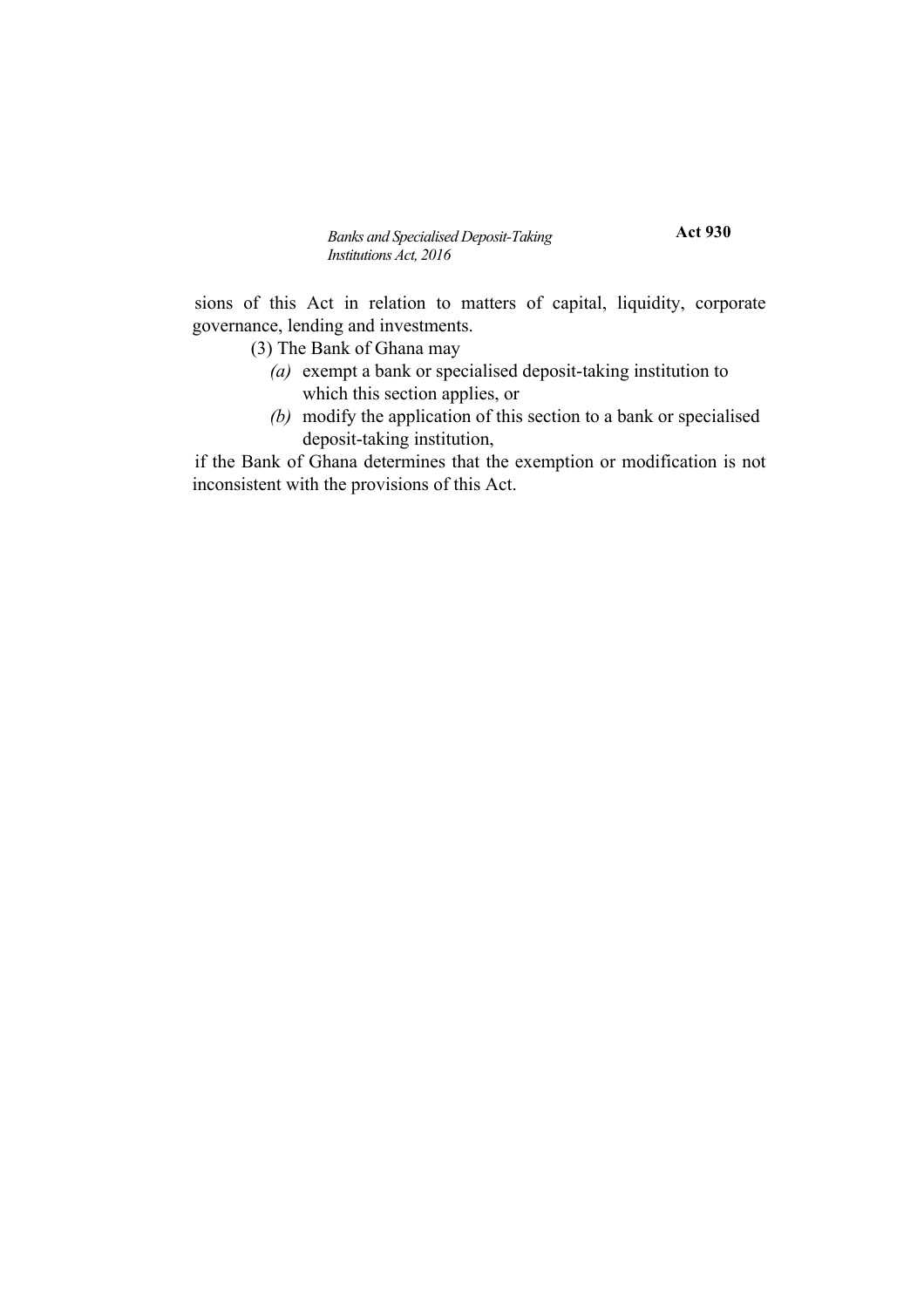*Institutions Act, 2016*

**Act 930** *Banks and Specialised Deposit-Taking*

# FIRST SCHEDULE Parti *(Section 145 (1) (a))* Oath of Confidentiality IN THE HIGH COURT

I, ..................................................................................................................... . having been appointed.....................................................................do hereby swear/solemnly affirm that I shall maintain during or after my relationship with the Bank of Ghana the confidentiality of any matter related to the banking laws which comes to my knowledge and shall not, on any account and at any time, disclose directly or indirectly to any person, any matter or information related to the affairs of the Bank of Ghana or of any other bank, specialised deposit-taking institution or financial holding company or the affairs of any of their customers, otherwise than for the purpose of the performance of my functions or the exercise of my powers under the banking laws or when meeting the requirements of an agreement or understanding reached by the Bank of Ghana with any other relevant supervisory body or when lawfully required to do so by a Judge in chambers or any court of law or under any enactment.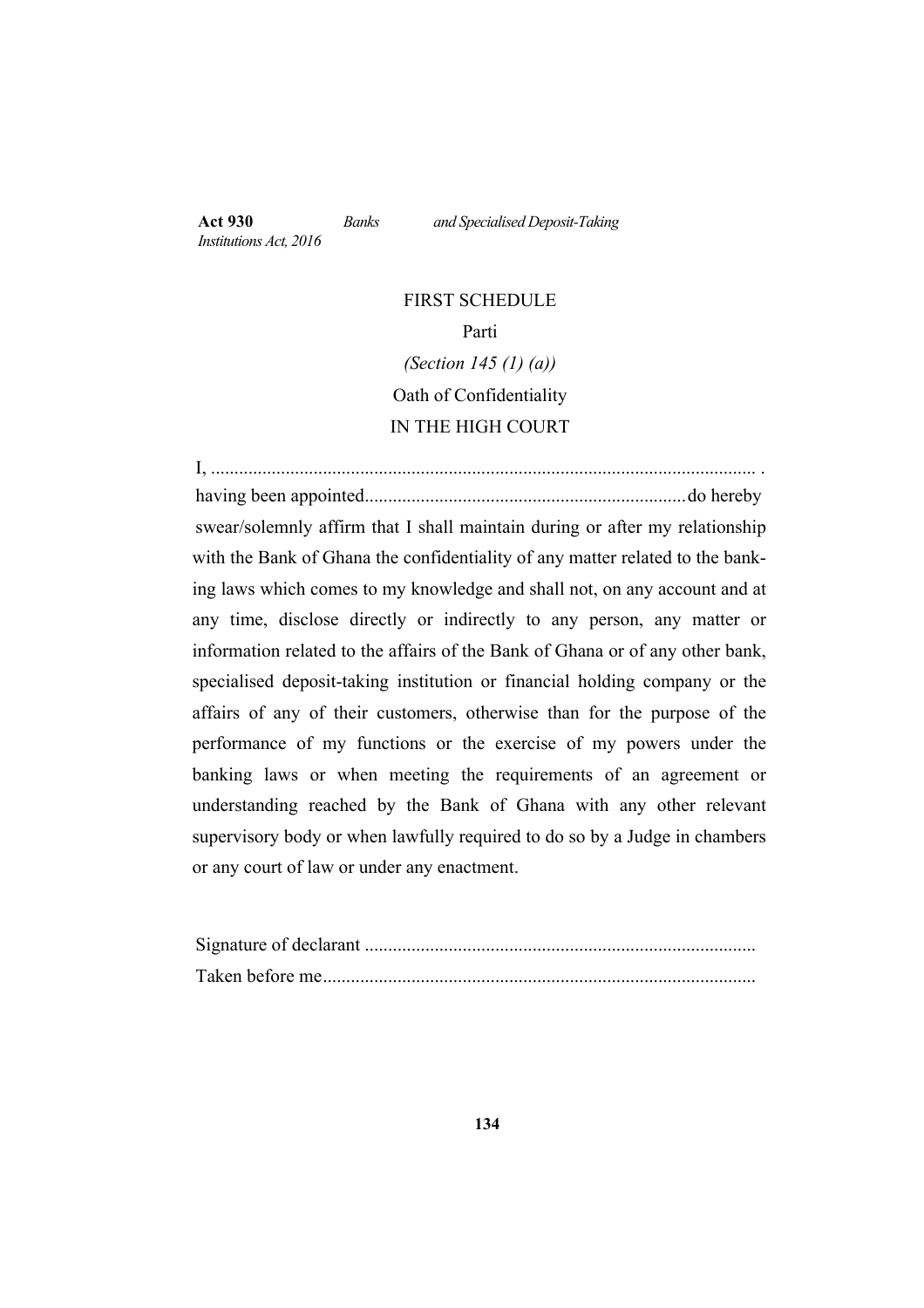| <b>Banks and Specialised Deposit-Taking</b> | <b>Act 930</b> |  |
|---------------------------------------------|----------------|--|
| <i>Institutions Act, 2016</i>               |                |  |
|                                             |                |  |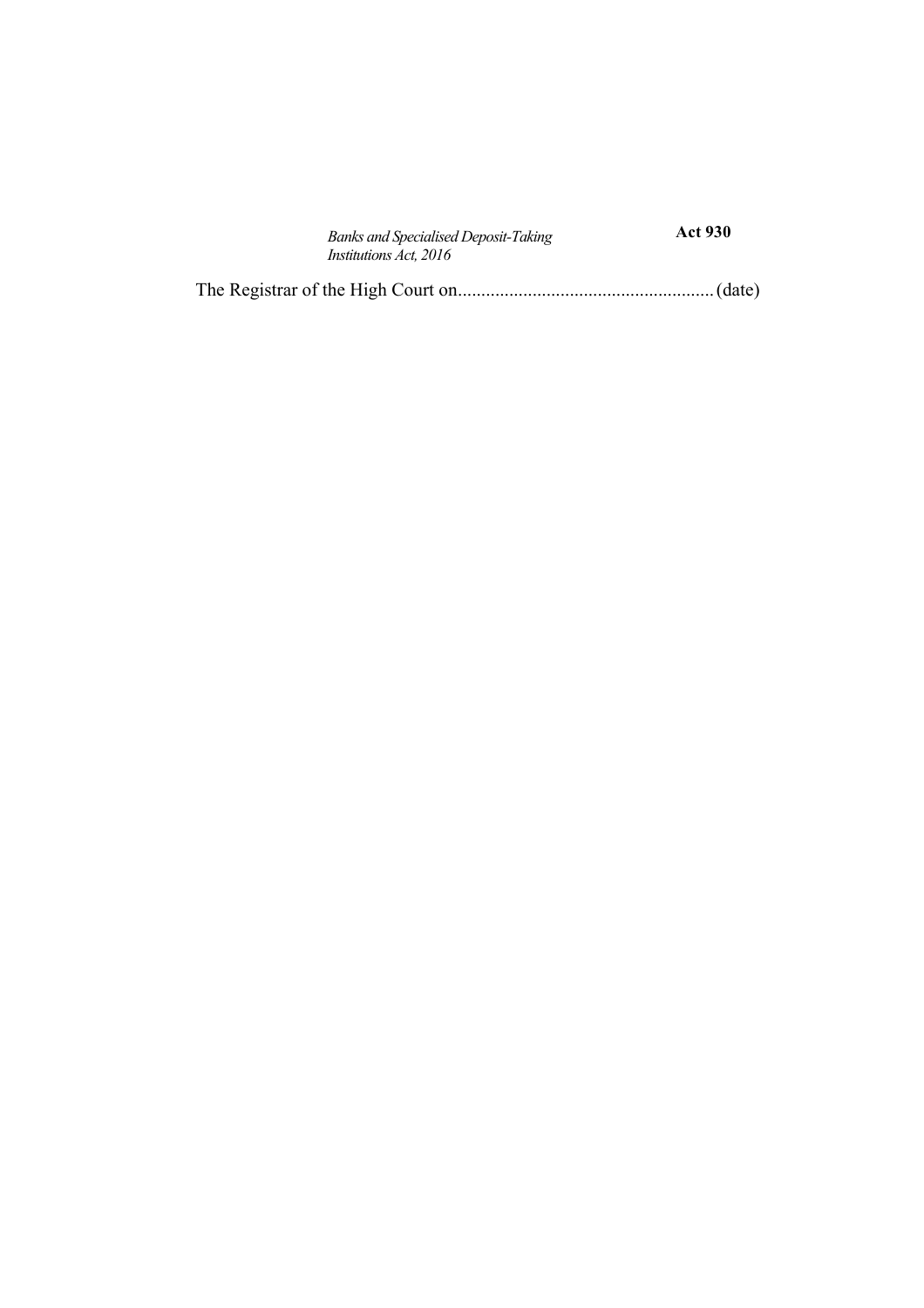### **Part II**

## *(Section 145 (1) (b))* **Declaration of Confidentiality**

**L......................................................................................................................** having been appointed............................................... do hereby declare that Ishall maintain during or after my relationship with............................................ the confidentiality of any matter related to the banking laws which come to my knowledge and shall not, on any account and at any time, disclose directly or indirectly to any person, any matter or information related to the affairs of ..................................otherwise than for the purpose of the performance of my functions or the exercise of my powers under the banking laws or when lawfully required to do so by a Judge in chambers or any court of law or

under any enactment.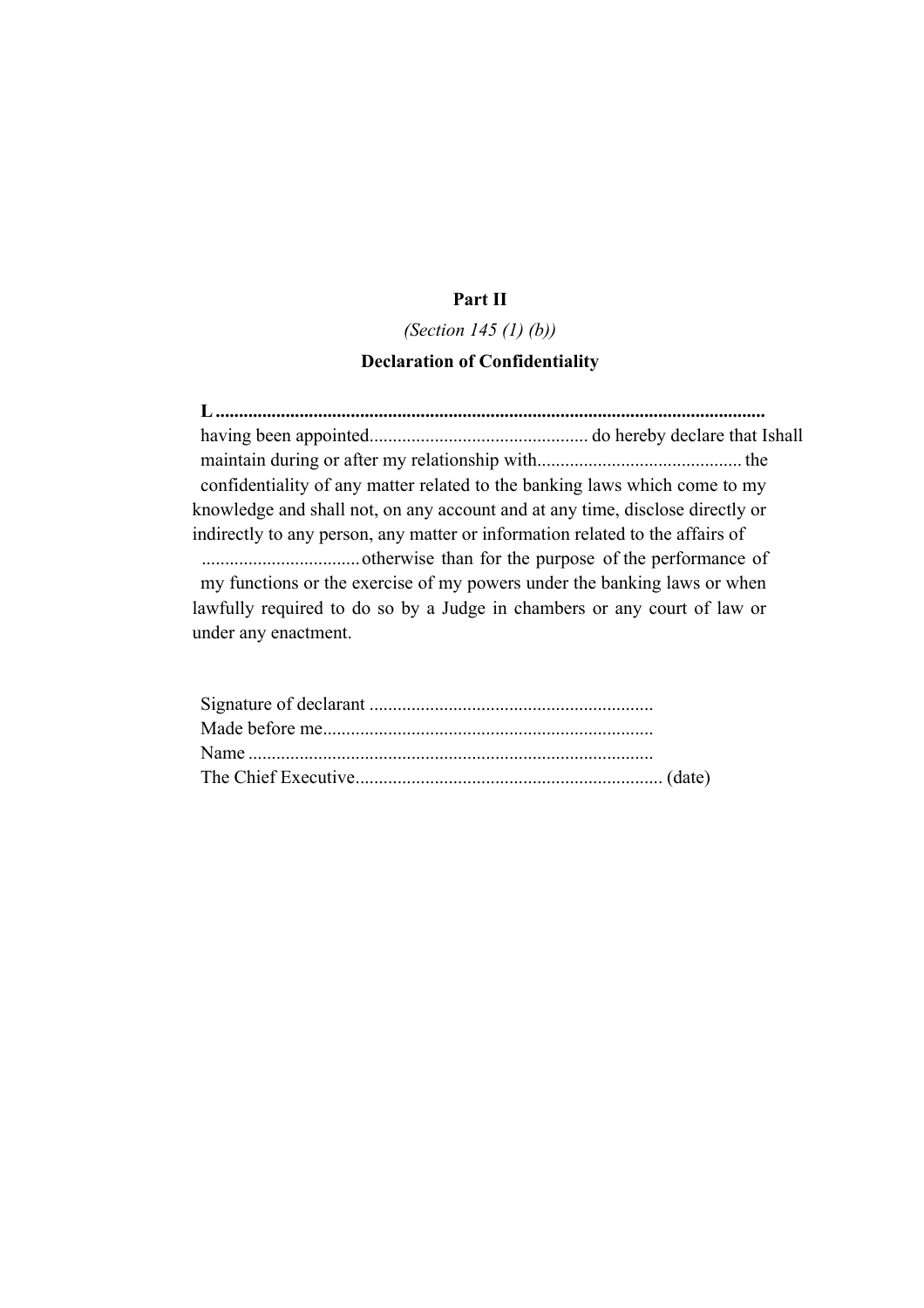**Act 930**

**GPCL, ASSEMBLY PRESS, ACCRA. GPCL/A798/1,500/10/2016 Website: www.ghpublishingcompany.com E-mail:**